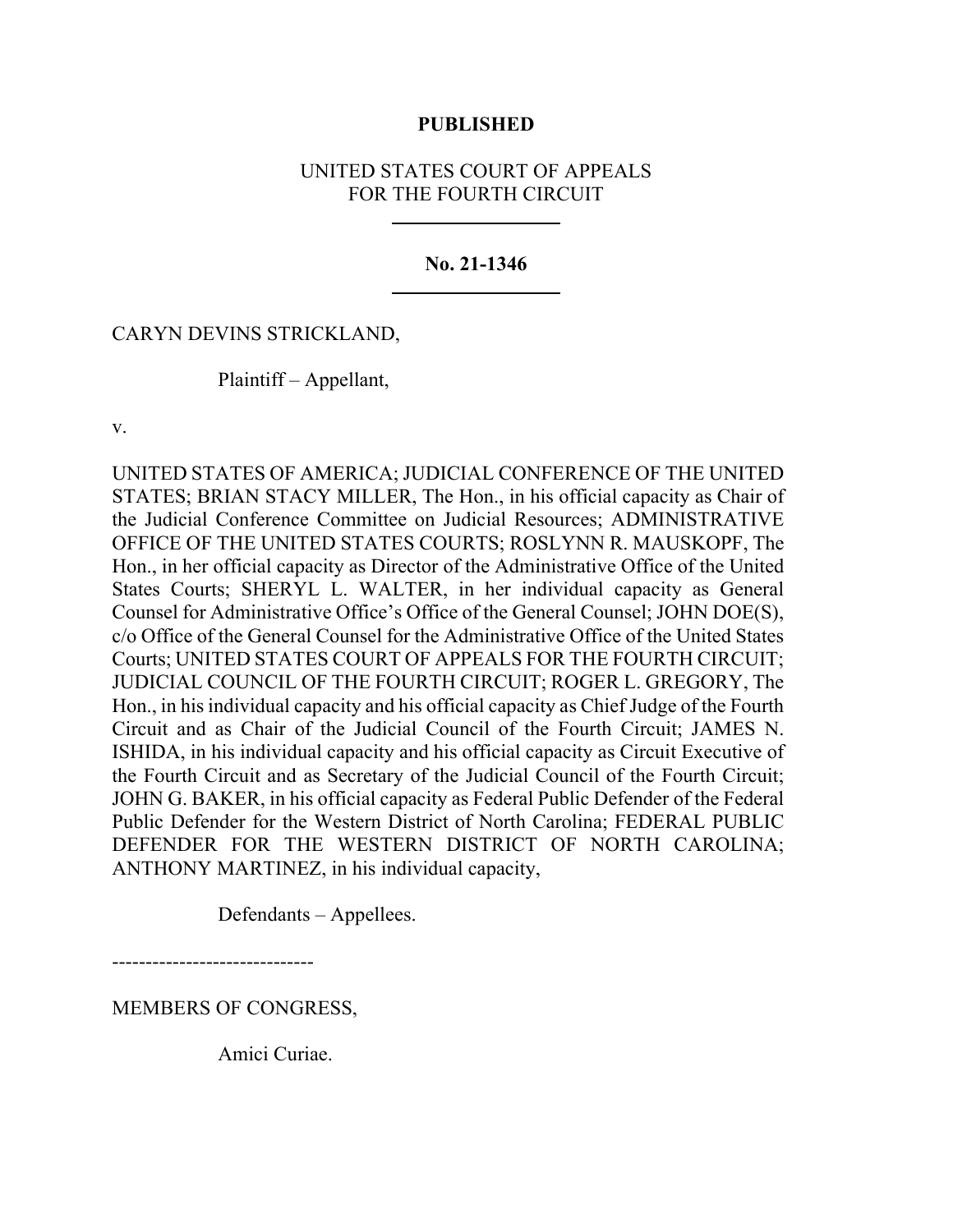LEGAL MOMENTUM; NATIONAL WOMEN'S LAW CENTER; THE PURPLE CAMPAIGN AND 42 ADDITIONAL ORGANIZATIONS; NAMED AND UNNAMED CURRENT AND FORMER EMPLOYEES OF THE FEDERAL JUDICIARY WHO WERE SUBJECT TO OR WITNESSED MISCONDUCT; AZIZ HUQ; ERWIN CHEMERINSKY,

Amici Supporting Appellant.

Appeal from the United States District Court for the Western District of North Carolina, at Asheville. William G. Young, United States District Judge for the District of Massachusetts, sitting by designation. (1:20-cv-00066-WGY)

Argued: March 2, 2022 Decided: April 26, 2022

Before Mary Beck BRISCOE, Senior Circuit Judge of the United States Court of Appeals for the Tenth Circuit, Ronald Lee GILMAN, Senior Circuit Judge of the United States Court of Appeals for the Sixth Circuit, and Michael J. MELLOY, Senior Circuit Judge of the United States Court of Appeals for the Eighth Circuit, sitting by designation. [1](#page-1-0)

Affirmed in part, reversed in part, and remanded for further disposition by published opinion. Senior Circuit Judge Briscoe wrote the opinion, in which Senior Circuit Judge Gilman and Senior Circuit Judge Melloy joined.

**ARGUED:** Jeannie Suk Gersen, HARVARD LAW SCHOOL, Cambridge, Massachusetts, for Appellant. H. Thomas Byron, III, UNITED STATES DEPARTMENT OF JUSTICE, Washington, D.C.; Shannon S. Spainhour, DAVIS HARTMAN WRIGHT PLLC, Arden, North Carolina, for Appellees. **ON BRIEF:** Cooper Strickland, LAW OFFICE OF COOPER STRICKLAND, Lynn, North Carolina, for Appellant. Brian M. Boynton, Acting Assistant Attorney General, Amanda L. Mundell, Civil Division, UNITED STATES DEPARTMENT OF JUSTICE, Washington, D.C.; William T. Stetzer, Acting United States Attorney, OFFICE OF THE UNITED STATES ATTORNEY, Charlotte, North Carolina, for Appellees. Lynn Hecht Schafran, Jennifer M. Becker, LEGAL MOMENTUM, THE WOMEN'S LEGAL DEFENSE AND EDUCATION

<span id="page-1-0"></span><sup>&</sup>lt;sup>1</sup> Because all members of the United States Court of Appeals for the Fourth Circuit are recused in this case, a panel of judges from outside the Circuit was appointed for this appeal pursuant to 28 U.S.C. §§ 291, 294.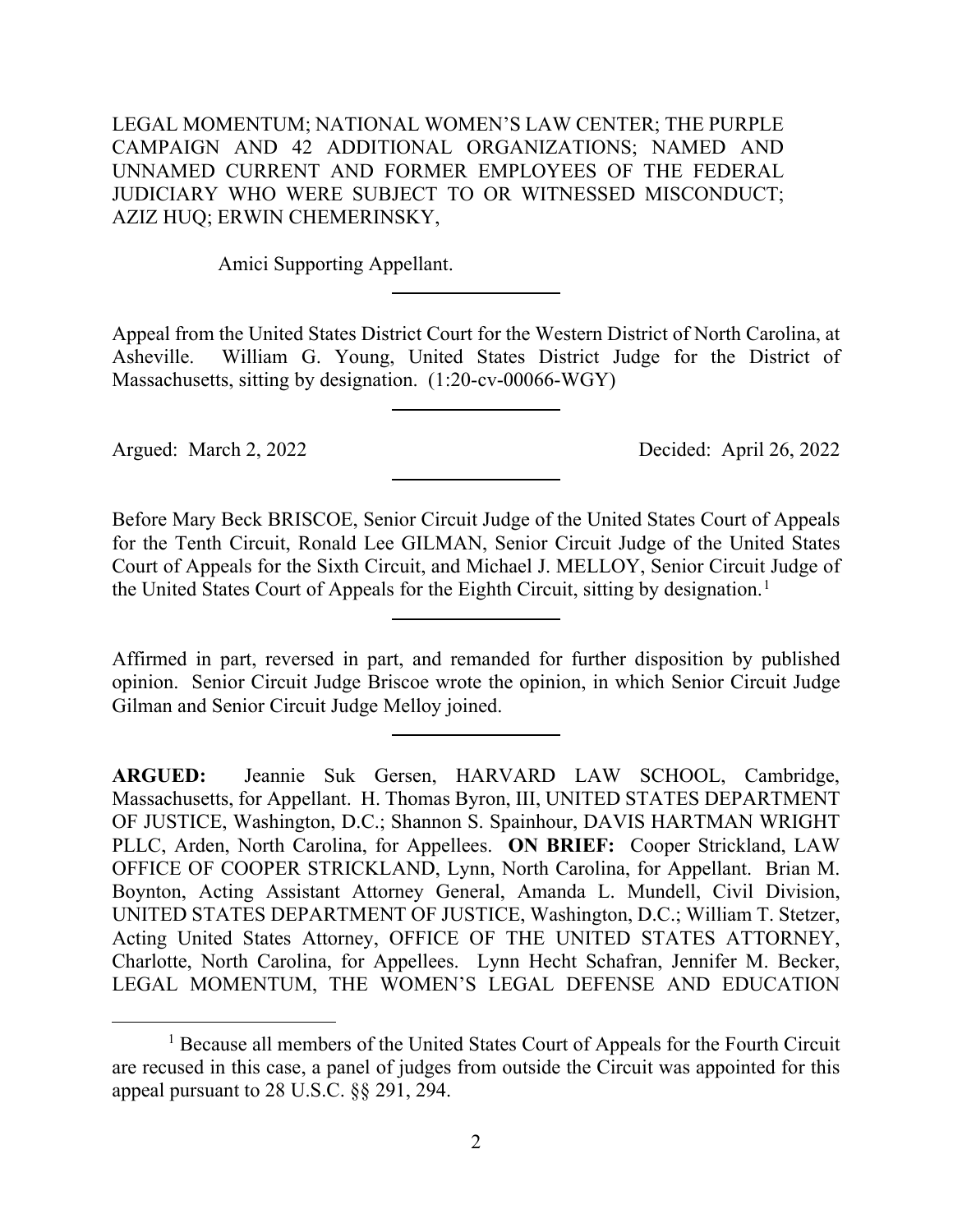FUND, New York, New York; Sunu Chandy, Emily Martin, NATIONAL WOMEN'S LAW CENTER, Washington, D.C.; Ally Coll, Shea Holman, THE PURPLE CAMPAIGN, Washington, D.C.; Kristin E. Bender, WILLKIE FARR & GALLAGHER (UK) LLP, London, United Kingdom; Michael J. Gottlieb, Washington, D.C., Michaela Connolly, WILLKIE FARR & GALLAGHER LLP, New York, New York, for Amici Legal Momentum, National Women's Law Center, The Purple Campaign, and 42 Additional Organizations. Erin E. Meyer, Deeva Shah, KEKER, VAN NEST & PETERS, LLP, San Francisco, California, for Amici Named and Unnamed Current and Former Employees of the Federal Judiciary Who Were Subject to or Witnessed Misconduct. Ilann M. Maazel, Samuel Shapiro, EMERY CELLI BRINCKERHOFF ABADY WARD & MAAZEL LLP, New York, New York, for Amici Aziz Huq and Erwin Chemerinsky. Elizabeth B. Wydra, Brianne J. Gorod, Miriam Becker-Cohen, CONSTITUTIONAL ACCOUNTABILITY CENTER, Washington, D.C., for Amici Members of Congress.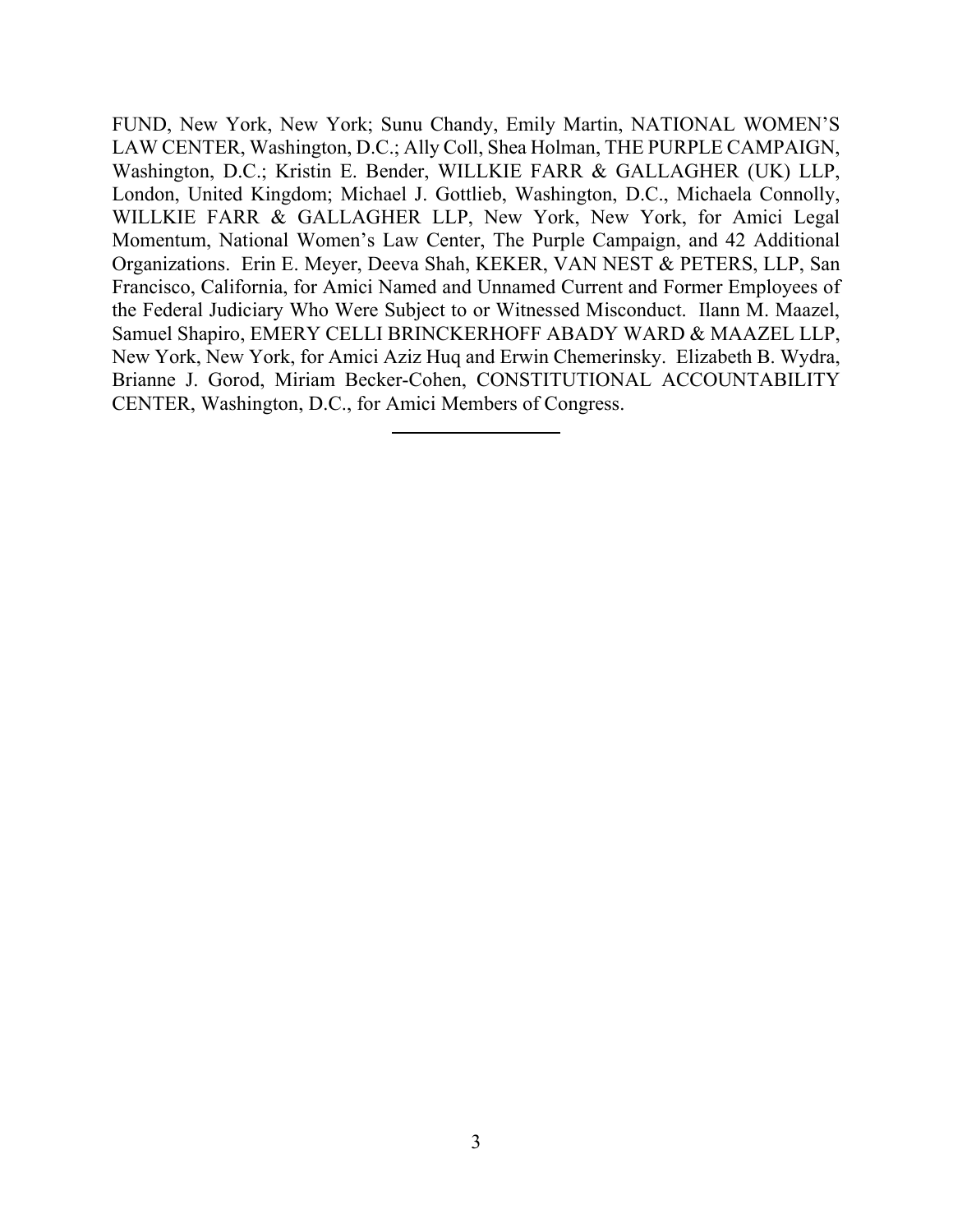MARY BECK BRISCOE, Senior Circuit Judge:

Plaintiff Caryn Devins Strickland is an attorney who was formerly employed by the Federal Public Defender's Office for the Western District of North Carolina (FPDO). During the course of her employment, Strickland was allegedly subjected to sexual harassment by the First Assistant Public Defender (First Assistant). When Strickland reported the harassment, Anthony Martinez, the Federal Public Defender (FPD), allegedly failed to take proper action and instead effectively retaliated against Strickland in various ways, including requiring her to meet with the First Assistant and to continue working under his supervision. Strickland made unsuccessful informal attempts to resolve the sexual harassment through the Administrative Office of the United States Courts (AO), and the FPD allegedly retaliated against Strickland for doing so by, in part, reclassifying her job and denying her a promotion. Strickland then utilized the first two steps outlined in the Fourth Circuit Court of Appeals' Employment Dispute Resolution Plan (EDR Plan), first filing a request for counseling and a report of wrongful conduct on the part of the First Assistant and the FPD, and then filing a request for mediation. After allegedly experiencing delays, procedural irregularities, and no resolution of the sexual harassment, Strickland asked the mediator to help her secure a term clerkship with a federal appellate judge. According to Strickland, she was constructively discharged. Strickland formally resigned from her position with the FPDO in March 2019.

Approximately a year later, in March 2020, Strickland initiated these proceedings by filing a complaint against: the United States of America; the Judicial Conference of the United States (Judicial Conference); Judge Roslynn Mauskopf, in her capacity as Chair of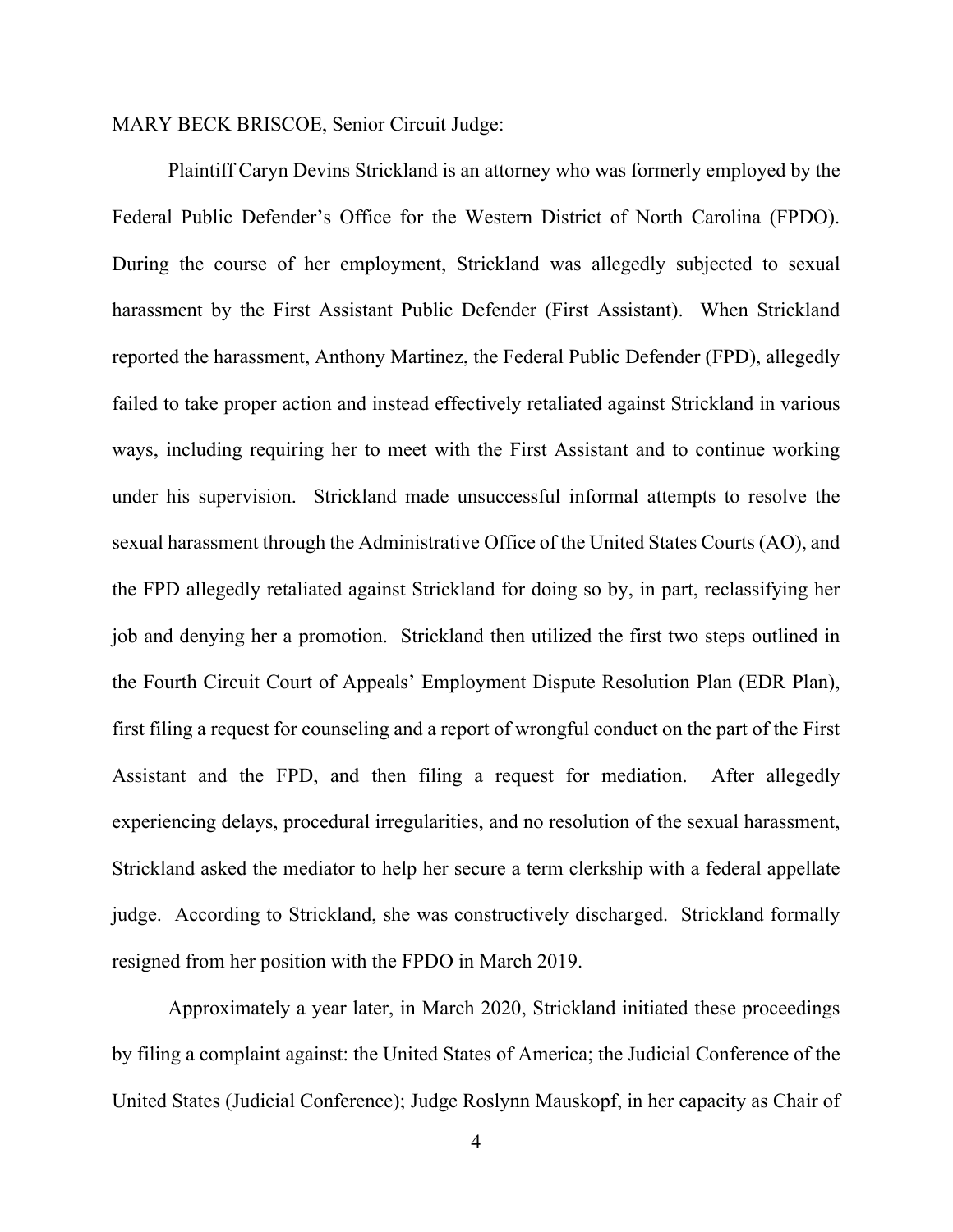the Judicial Conference Committee on Judicial Resources; the AO; James Duff, in his capacity as Director of the AO; Sheryl Walter, in her individual capacity as General Counsel for the AO's Office of the General Counsel; various John Does employed by the AO's Office of the General Counsel; the United States Court of Appeals for the Fourth Circuit (Fourth Circuit); the Judicial Council of the Fourth Circuit; Judge Roger Gregory, the Chief Judge for the Fourth Circuit, in both his individual and official capacities; James Ishida, the Circuit Executive of the Fourth Circuit, in both his individual and official capacities; and the FPD, in both his individual and official capacities.<sup>[2](#page-4-0)</sup> The complaint asserted claims for violations of Strickland's due process and equal protection rights under the Fifth Amendment, as well as claims pursuant to 42 U.S.C. §§ 1985(3) and 1986.

The district court, acting pursuant to the defendants' motions, dismissed all of Strickland's claims under Federal Rules of Civil Procedure 12(b)(1) and 12(b)(6). More specifically, the district court concluded that Strickland's claims against the Official Capacity Defendants (encompassing all defendants sued in their official capacities) were precluded by sovereign immunity and that her complaint failed to state any cognizable claims for relief against the Individual Capacity Defendants (encompassing all defendants sued in their individual capacities). Strickland now appeals from those rulings. Strickland

<span id="page-4-0"></span><sup>&</sup>lt;sup>2</sup> After Strickland filed her complaint, Duff retired as Director of the AO and was replaced as Director of the AO by Defendant Mauskopf. In turn, Brian Stacy Miller replaced Mauskopf as Chair of the Judicial Conference Committee on Judicial Resources. Defendant Martinez has also been replaced by John G. Baker as the Federal Public Defender for the Western District of North Carolina. Consequently, Baker now appears in his official capacity only and Martinez now appears in his individual capacity only.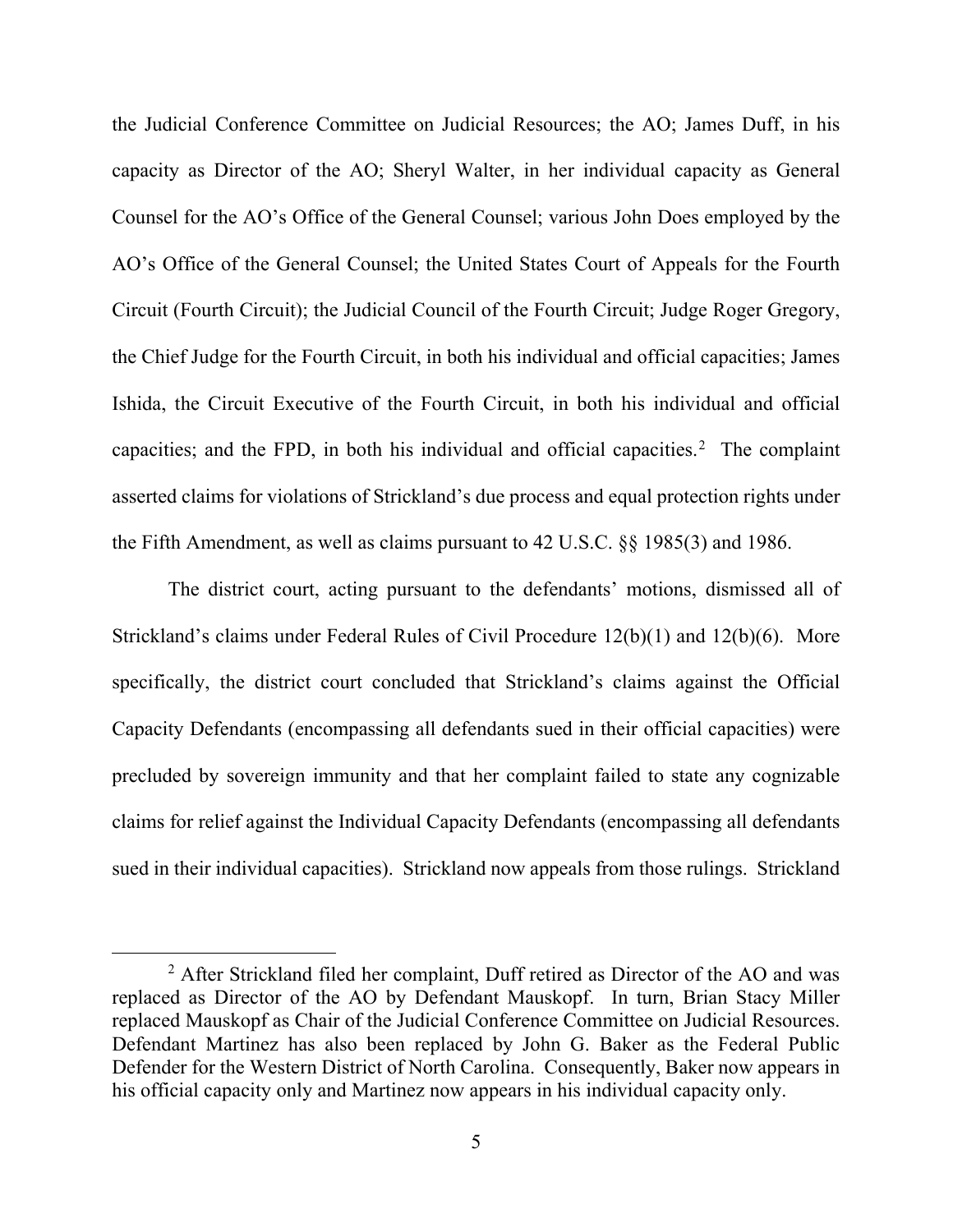has also filed a motion to file a declaration in support of her reply brief, as well as a motion to vacate the district court's judgment and to disqualify/recuse the district judge and the panel in this appeal.

Exercising jurisdiction pursuant to 28 U.S.C. § 1291, we grant Strickland's motion to file a declaration, but deny Strickland's motion to vacate the district court's judgment and to disqualify/recuse the district judge and the panel. As to the merits of Strickland's appeal, we conclude as follows: (a) Strickland's Fifth Amendment due process claim adequately alleges the deprivation of cognizable property rights, but fails to adequately allege the deprivation of a cognizable liberty interest; (b) Strickland's Fifth Amendment due process claim fails to adequately allege a facial challenge to the EDR Plan, but adequately alleges an as-applied challenge to the EDR Plan; (c) Strickland's Fifth Amendment equal protection claim adequately alleges that defendants violated her right to be free from sex discrimination; (d) Strickland's 42 U.S.C. §§ 1985(3) and 1986 claims fail to adequately allege claims upon which relief can be granted; (e) the Official Capacity Defendants are entitled to sovereign immunity from the Fifth Amendment due process and equal protection claims only to the extent those claims seek back pay; in other words, Strickland's potential recovery on those claims against the Official Capacity Defendants is limited to prospective equitable relief; (f) with respect to the Individual Capacity Defendants, Strickland's Fifth Amendment equal protection claim is subject to dismissal because Strickland cannot state a cause of action under *Bivens v. Six Unknown Named Agents*, 403 U.S. 388 (1971); (g) neither the Administrative Procedure Act nor the Back Pay Act waive sovereign immunity for Strickland's claims for back pay against the Official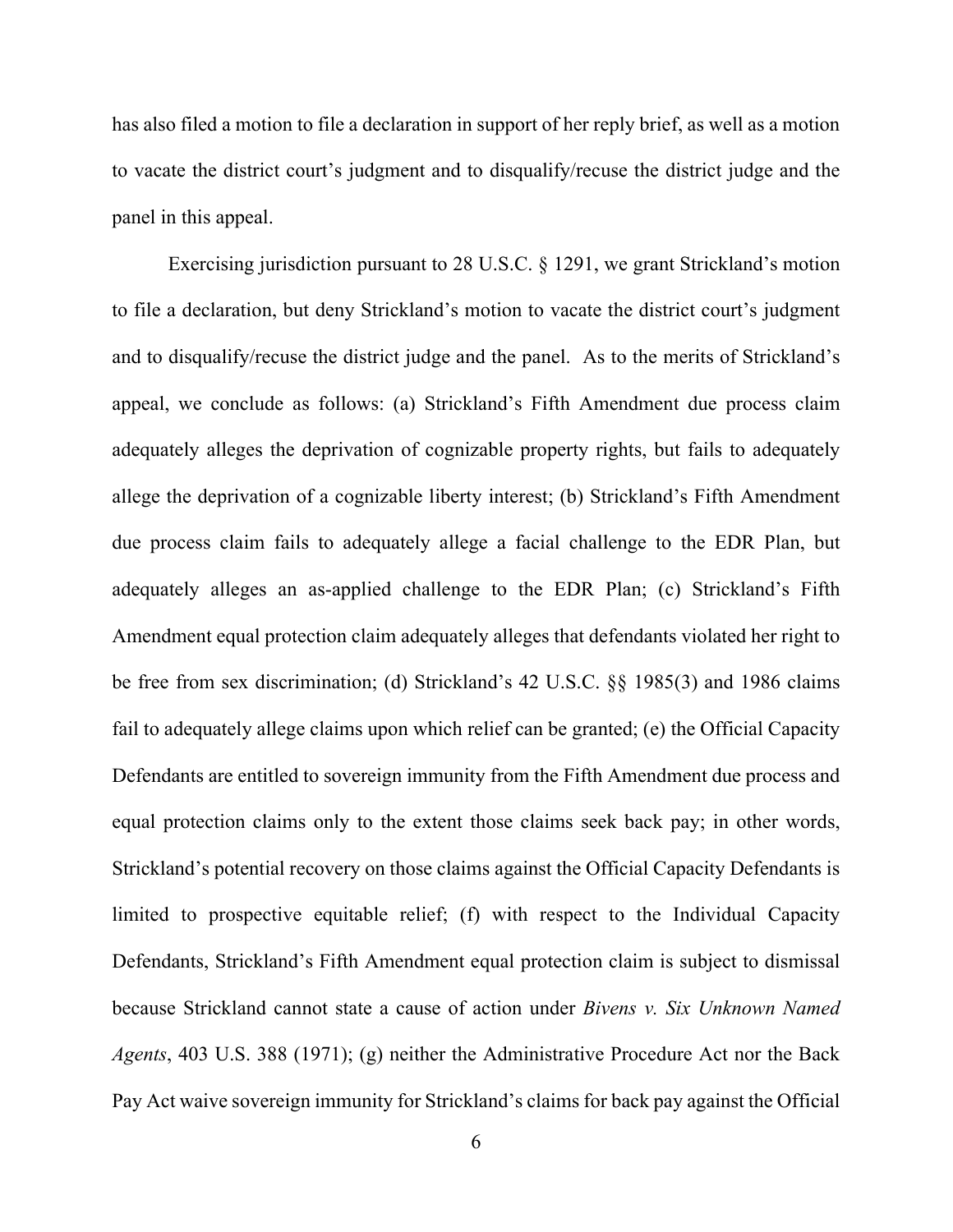Capacity Defendants; and (h) the Civil Service Reform Act does not bar Strickland's claims.

The effect of our rulings is as follows. Strickland's Fifth Amendment due process claim, to the extent it alleges a deprivation of Strickland's property rights, and to the extent it is asserted against the Official Capacity Defendants, is sufficient to survive the motions to dismiss; to the extent the Fifth Amendment due process claim alleges the deprivation of a liberty interest, however, it was properly dismissed by the district court. Strickland's Fifth Amendment equal protection claim, to the extent it is asserted against the Official Capacity Defendants, is sufficient to survive the motions to dismiss. The Official Capacity Defendants are entitled to sovereign immunity from the Fifth Amendment due process and equal protection claims only to the extent those claims seek back pay; in other words, Strickland's potential recovery on those claims against the Official Capacity Defendants is limited to prospective equitable relief. With respect to the Individual Capacity Defendants, Strickland's Fifth Amendment equal protection claim is subject to dismissal because Strickland cannot state a cause of action under *Bivens*. Strickland's §§ 1985 and 1986 claims against the Individual Capacity Defendants are inadequately pled and were thus properly dismissed by the district court. We therefore affirm in part and reverse in part the district court's judgment and remand to the district court for further proceedings.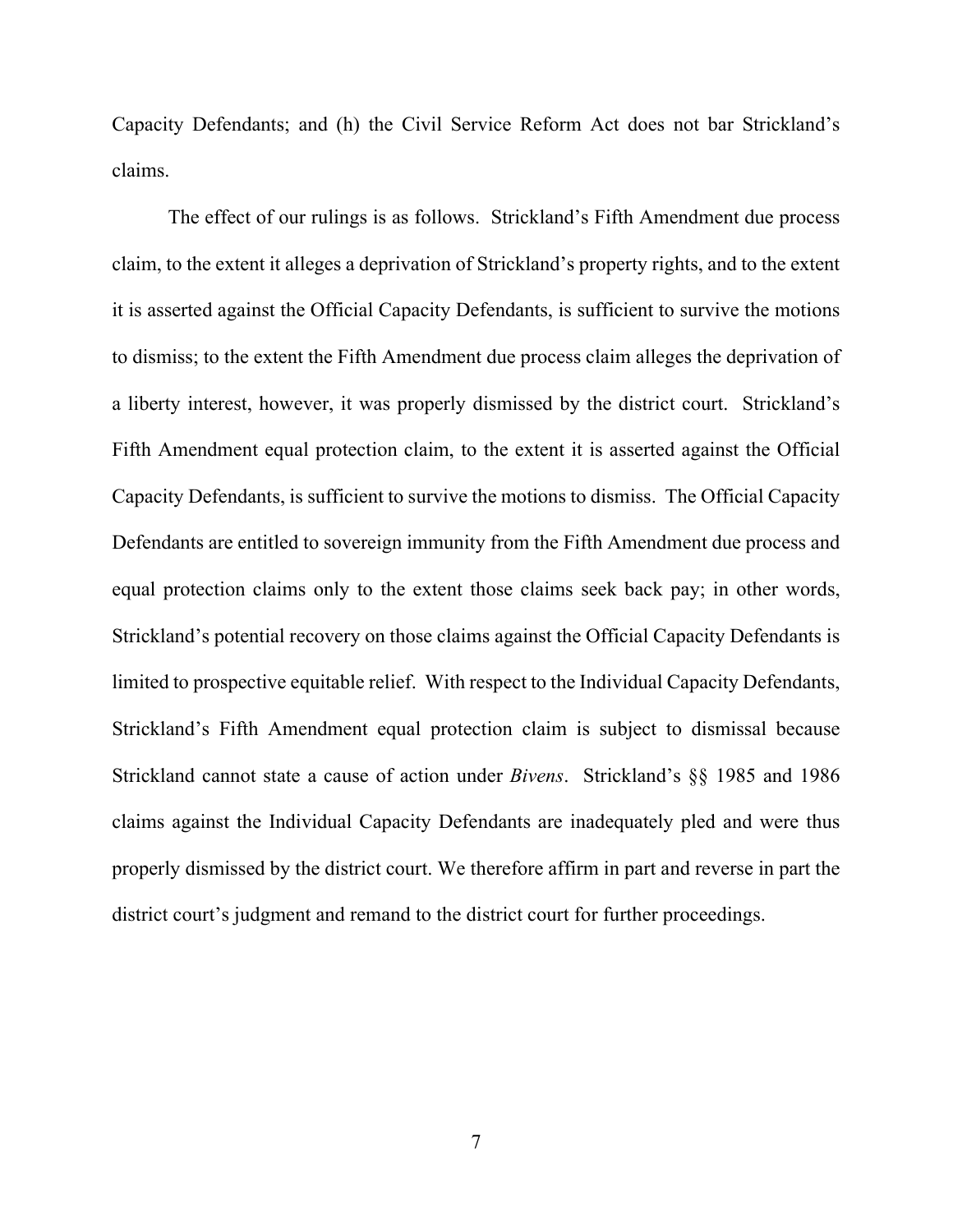#### *A. The Fourth Circuit's EDR Plan*

At the heart of this case is the EDR Plan that was adopted by the Fourth Circuit for addressing employee complaints of sexual discrimination. We shall proceed to outline how the EDR Plan was adopted and, in turn, how the EDR Plan was designed to work.

In January 1995, Congress enacted the Congressional Accountability Act (CAA), 2 U.S.C. § 1301 et seq. The CAA made applicable "to the legislative branch of the Federal Government" a number of federal employment statutes, including Title VII of the Civil Rights Act of 1964. 2 U.S.C. § 1302(a). The CAA also included a section titled "Judicial Branch Coverage Study" that directed "[t]he Judicial Conference of the United States" to "prepare a report for submission by the Chief Justice of the United States to the Congress on the application to the judicial branch of the Federal Government" of various federal employment statutes, i.e., the same statutes that the CAA made applicable to the legislative branch of the federal government.<sup>[3](#page-7-0)</sup> 2 U.S.C.  $\S$  1434.

In December 1996, the Judicial Conference submitted a report to Congress in response to the CAA. The report essentially asserted that it was unnecessary for federal employment statutes to be applied to the federal judiciary because the federal judiciary already provided its employees with protections similar to those enumerated in the various

<span id="page-7-0"></span><sup>&</sup>lt;sup>3</sup> "In enacting the CAA, Congress initially considered extending the statute's coverage to employees of the judicial branch but, mindful of the importance of judicial autonomy, ultimately decided against such action." *Dotson v. Griesa*, 398 F.3d 156, 173 (2d Cir. 2005).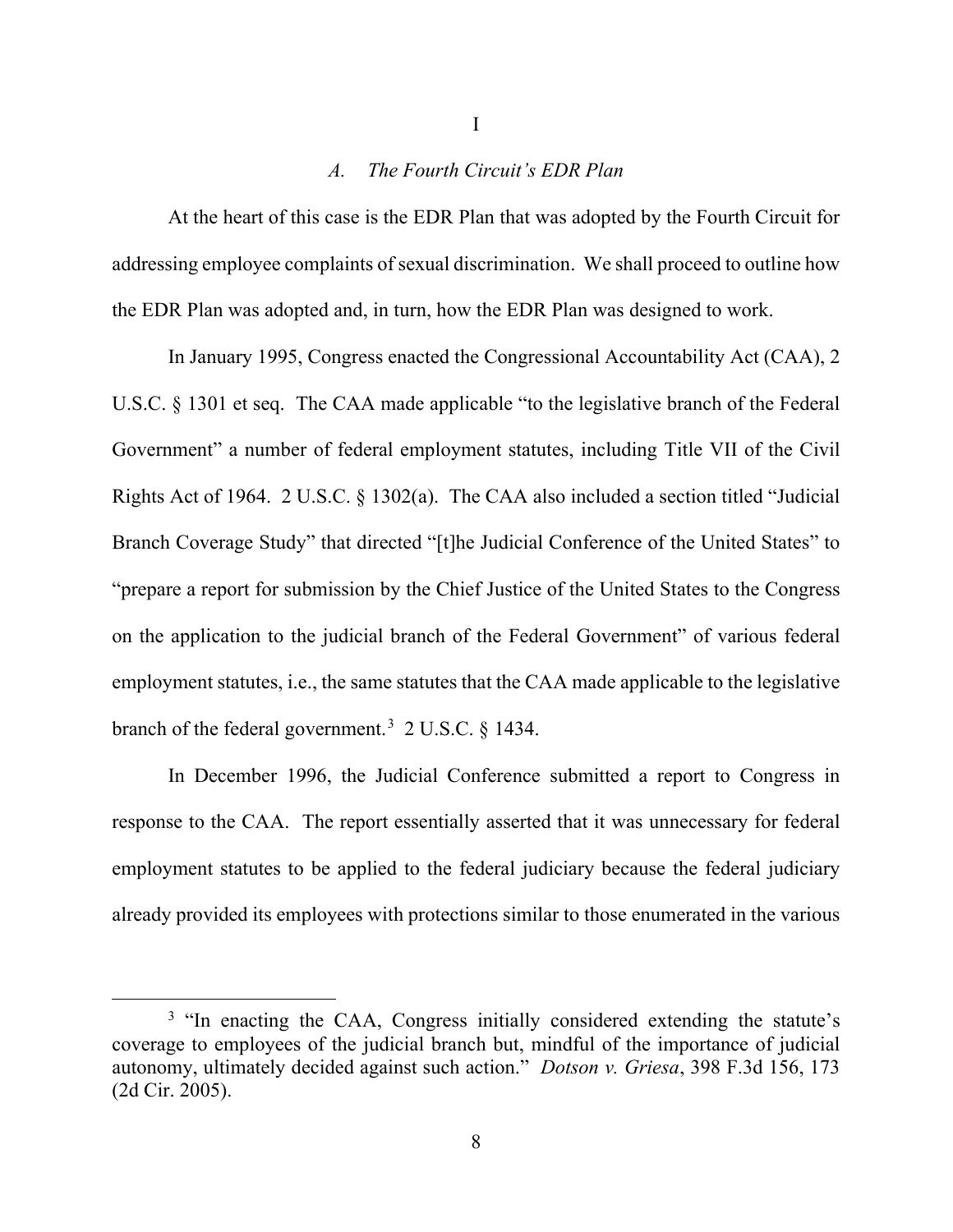federal employment statutes. The report did indicate, however, that the federal judiciary would develop and implement a new model employment dispute resolution plan.

In early 1997, the Judicial Resources Committee drafted a new model employment dispute resolution plan and circulated the plan for comments. After receiving comments and revising the plan in response to those comments, the Judicial Resources Committee recommended, and the Judicial Conference approved, a model employment dispute resolution plan (Model EDR Plan). Judicial Conference of the United States, *Report of the Proceedings of the Judicial Conference of the United States*, at 28 (Mar. 11, 1997) (saved as ECF opinion attachment).

The Fourth Circuit adopted its own EDR Plan, based on the Model EDR Plan. The Fourth Circuit's EDR Plan has been amended several times since its original adoption. At issue in this case is the 2013 version of that plan (2013 EDR Plan). The 2013 EDR Plan expressly applied to the "unit executive and staff" of the "Federal Public Defenders within the Fourth Circuit." JA, Vol. II at 661.

Chapter II, § 1 of the 2013 EDR Plan stated that

[d]iscrimination against employees based on race, color, religion, sex (including pregnancy and sexual harassment), national origin, age (at least 40 years of age at the time of the alleged discrimination), and disability is prohibited. Harassment against an employee based on any of these protected categories or retaliation for engaging in any protected activity is prohibited. All of the above constitute "wrongful conduct."

*Id*. at 662.

Chapter II, § 3.A of the 2013 EDR Plan stated, in pertinent part:

The . . . Federal Public Defenders . . . should make reasonable efforts to see that the skills, abilities, and potential of each employee are identified and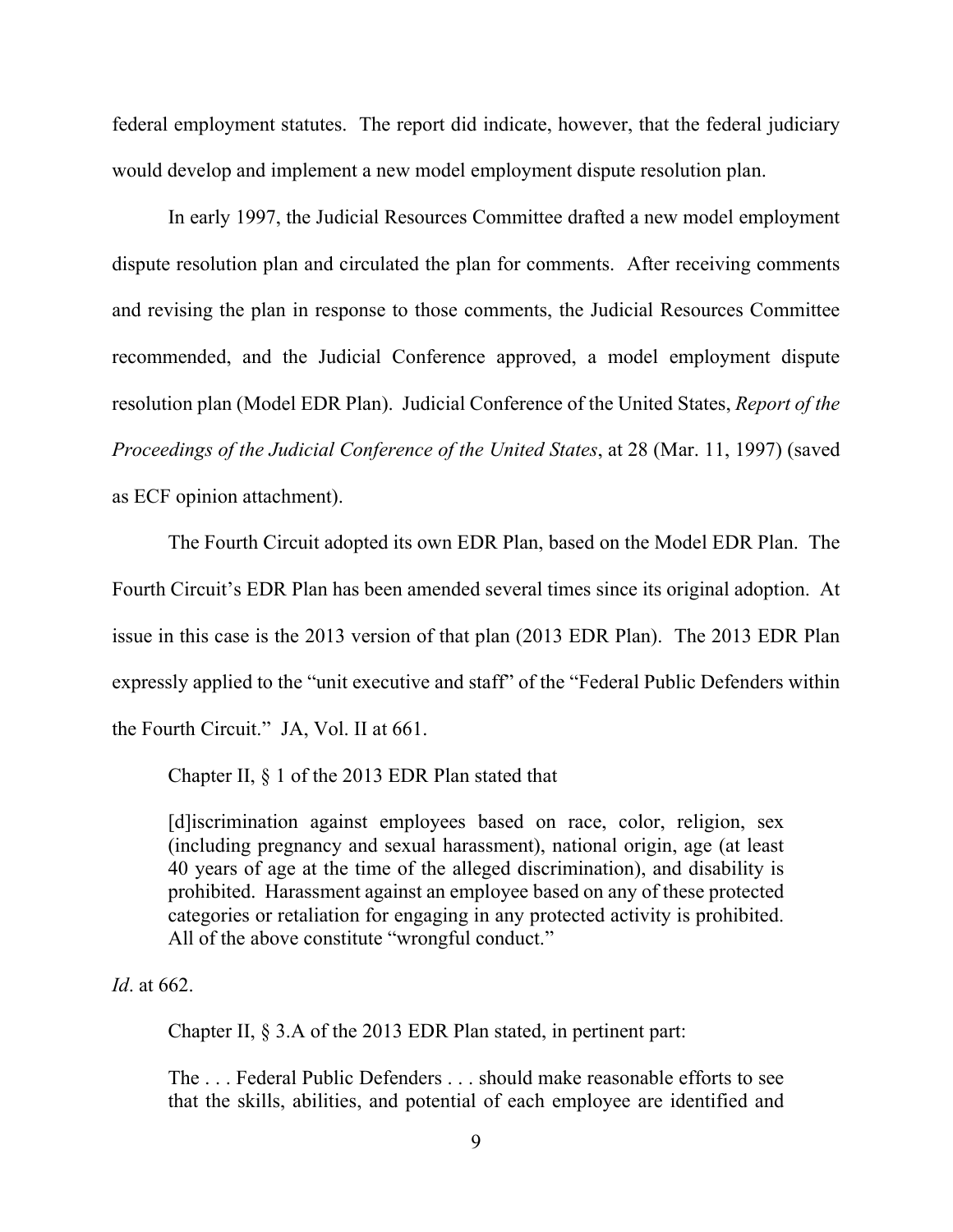developed and that all employees are given equal opportunities for promotion by being offered, when the work of the Court permits and within the limits of available resources, cross-training, reassignments, job restructuring, special assignments, and outside job-related training.

*Id.* Section 3.B of Chapter II in turn directs supervisors to "apply equal employment" opportunity practices and policies in their work units." *Id*.

Chapter X of the 2013 EDR Plan sets forth detailed "DISPUTE RESOLUTION PROCEDURES" that are to govern when "[a]n employee . . . claims a denial of the rights granted under Chapters II through VII of th[e] Plan." *Id*. at 664. "Generally, the procedural process consists of" three components: (1) "[c]ounseling and mediation"; (2) a "[h]earing before the Chief Judge of the United States Court of Appeals for the Fourth Circuit (or a designated hearing officer)"; and (3) "[r]eview of the hearing decision under procedures established by the Judicial Council of the Circuit." *Id*.

Chapter X encourages employees to attempt to informally resolve their concerns before invoking the procedures of Chapter X. More specifically, § 2 of Chapter X provides as follows: "Before invoking a request for counseling, an employee (to the extent feasible) is encouraged to bring his or her concerns to his or her supervisor or unit executive, unless the supervisor or unit executive is the alleged violator." *Id*. at 664–65.

Section 8 of Chapter X requires "[a]n employee who believes that his or her rights under Chapters II through VIII of th[e] Plan have been violated [to] first request counseling." *Id*. at 666. Such requests "must be made within 30 days of the alleged violation or within 30 days of the time the employee becomes aware of the alleged violation." *Id*. Employee requests for counseling are submitted to the Circuit Executive,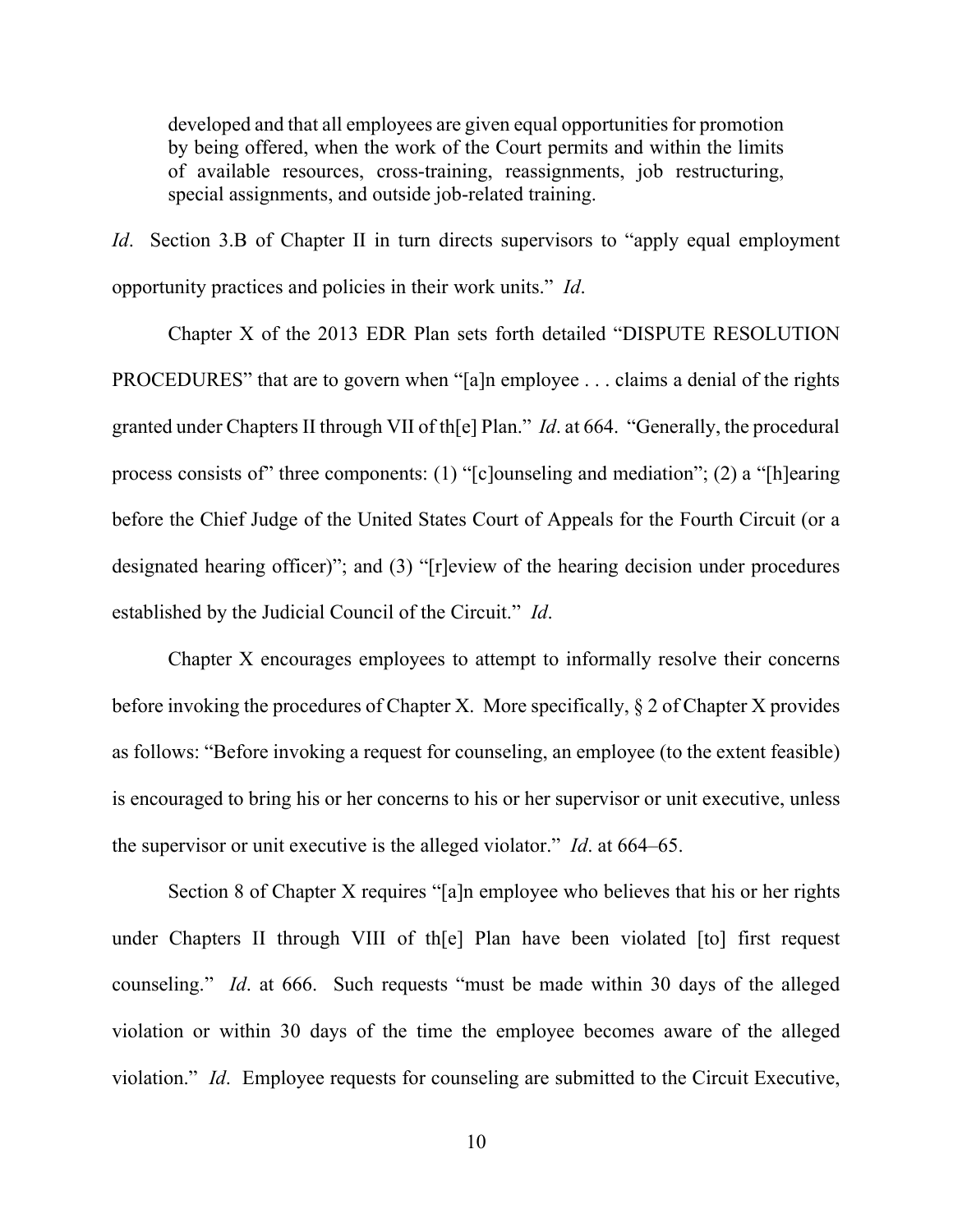who serves as the Circuit's Employment Dispute Resolution Coordinator (EDR Coordinator). *Id*.

This initial counseling requirement has four purposes: (1) "to discuss the employee's concerns and elicit information regarding the matter which the employee believes constitutes a violation"; (2) "to advise the employee of his or her rights and responsibilities and the procedures of the Court applicable to the employment dispute resolution process"; (3) "to evaluate the matter"; and (4) "to assist the employee in achieving an early resolution of the matter, if possible." *Id*. (§ 8.C.2). At the end of the 30-day counseling period, the EDR Coordinator is required to notify the employee in writing "of the end of the counseling period" and "inform the employee of the right and obligation, should the employee choose to pursue his or her claim, to file with the EDR Coordinator a request for mediation in accordance with § 9 of . . . Chapter" X. *Id*. at 667. The 30-day counseling period can be extended for an additional 30 days by mutual agreement of the employee and the counselor. *Id*.

An employee request for mediation must be filed "[w]ithin 15 days after receipt by the employee of the notice of the conclusion of the counseling period." *Id*. (§ 9.A). An employee's "[f]ailure to pursue mediation will preclude further processing of the employee's claim under any other provisions" of Chapter X. *Id*. "Any person with the skills to assist in resolving disputes, except the Court's EDR Coordinator, may serve as a mediator under this Plan." *Id*. (§ 9.B.1). The purpose of the mediation is to afford the mediator the opportunity to "consult separately and/or jointly with the employee and his or her representative, if any, and the employing office to discuss alternatives for resolving a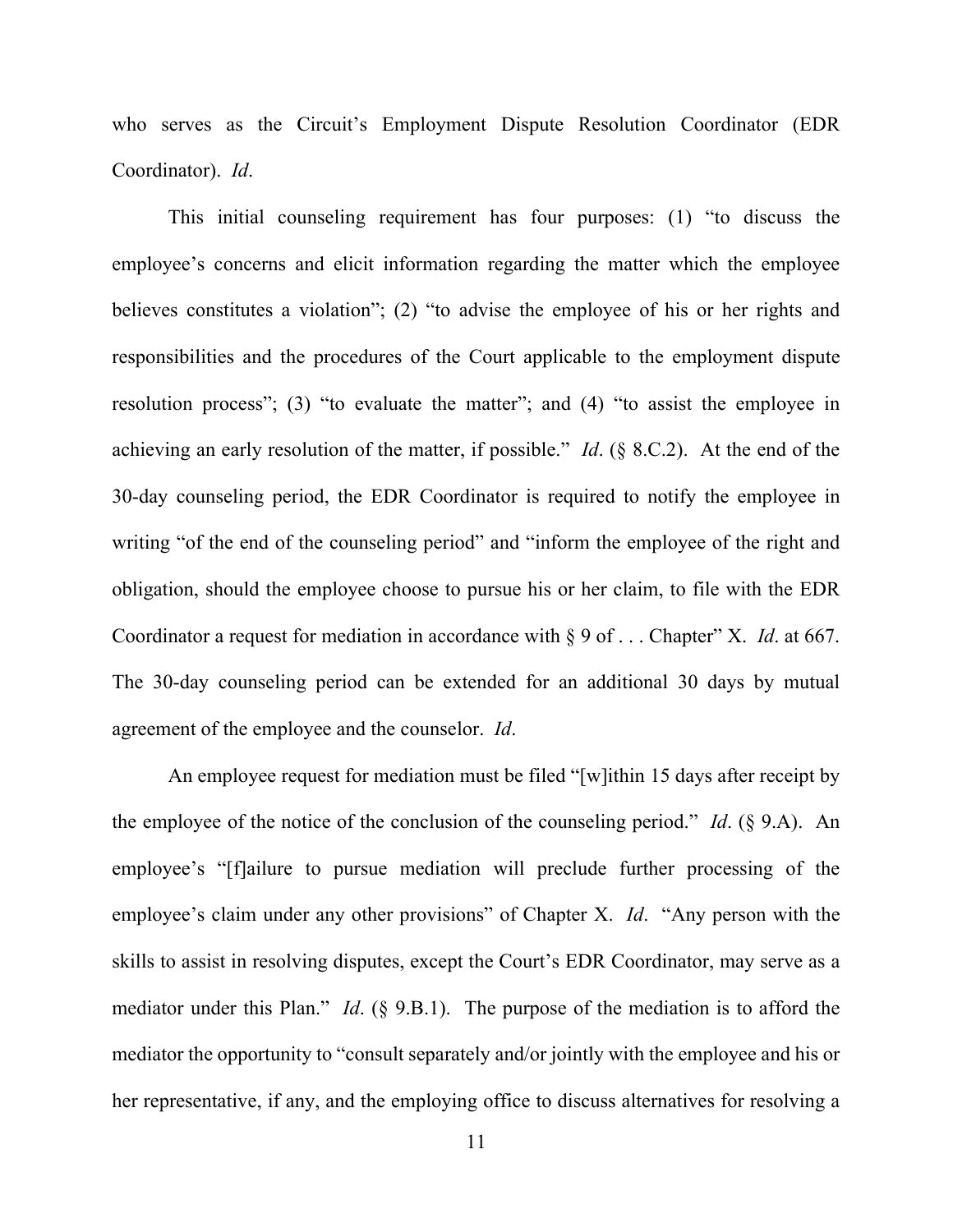dispute, including any and all possibilities of reaching a voluntary, mutually satisfactory mediation." *Id.* (§ 9.B.3). If "the parties have not resolved the matter" by "the end of the [30-day] mediation period," the EDR Coordinator is required to "provide the employee, the employee's representative, if any, and the employing office with written notice that the mediation period has concluded" and "inform the employee of his or her right to file a complaint under § 10 of" Chapter X. *Id*. (§ 9.D).

"Not later than 15 days after receiving written notice of the end of the mediation period, an employee may file a complaint with the EDR Coordinator, who will transmit the complaint to the Chief Judge and to the respondent." *Id*. (§ 10.A). Provided that the complaint is on the court-approved form, names the employing office as the respondent, and does not name any individuals as respondents, the presiding judicial officer (either the Chief Judge of the Fourth Circuit or his/her designee) "shall hold a hearing on the merits of the complaint unless he or she determines that no material factual dispute exists." *Id*. at 668 (§ 10.B.1). "[T]he hearing shall be commenced no later than 60 days after the filing of the complaint." *Id*. (§ 10.B.2.a). No later than 60 days after the hearing, the presiding judicial officer must issue a final written decision. *Id*. (§§ 10.B.2.f and 10.B.2.g). In making that decision, the presiding judicial officer determines whether "the complainant has established by a preponderance of the evidence that a substantive right protected by th[e] Plan has been violated." *Id*. (§ 10.B.2.f). If the presiding judicial officer finds that the complainant has established one or more violations, "remedies may be provided in accordance with § 12 of" Chapter X. *Id*.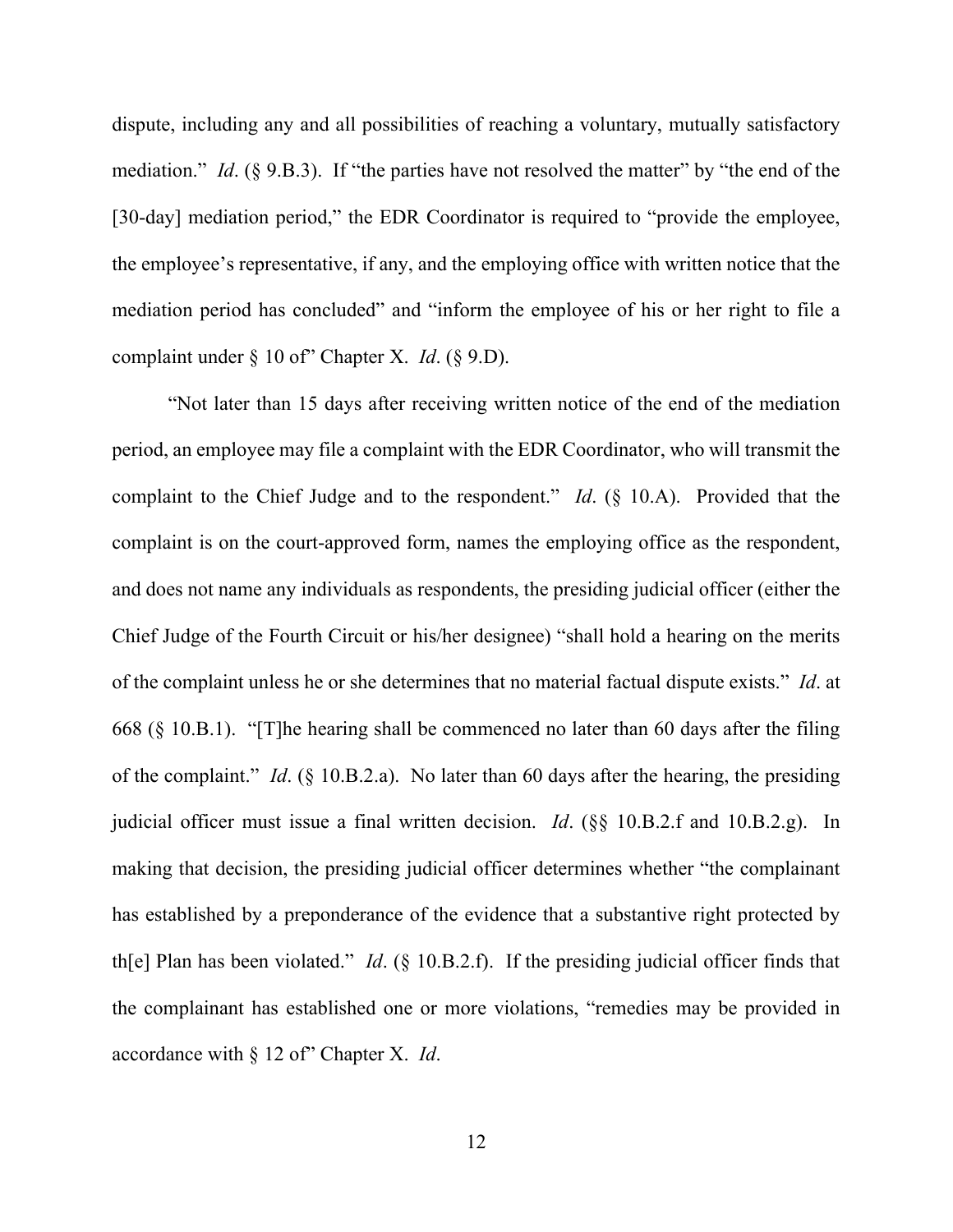Available remedies include "placement of an employee in a position previously denied," "placement in a comparable alternative position," "reinstatement to a position from which previously removed," "prospective promotion to a position," "priority consideration for a future promotion or position," "back pay and associated benefits," "records modification and/or expungement," "'equitable' relief, such as temporary stays of adverse actions," "granting of family and medical leave," and "accommodation of disabilities through the purchase of specialized equipment or the restructuring of duties and work hours, or other appropriate means." *Id*. at 669–70 (§ 12.B).

## *B. Factual history[4](#page-12-0)*

Plaintiff Strickland is a female attorney. JA, Vol. I at 22. After graduating with honors from a highly ranked law school, Strickland completed three judicial clerkships: the first for a state supreme court chief justice, the second for a federal district court judge, and the third for a federal appellate judge. *Id*. at 23. Strickland then completed a federal judicial fellowship. *Id*. In August 2017, Strickland began working as a research and writing attorney for the FPDO. *Id*., Vol. II at 551. Defendant Martinez was the FPD at that time. Strickland's offer letter for the research and writing attorney position stated that it was expected that she "w[ould] transition to an Assistant Defender position." *Id*. According to Strickland, the FPD repeatedly indicated to her that she would transition to

<span id="page-12-0"></span><sup>&</sup>lt;sup>4</sup> As discussed later, we must accept as true any well-pled facts in considering a motion to dismiss. The facts contained in this section are taken from Strickland's detailed complaint.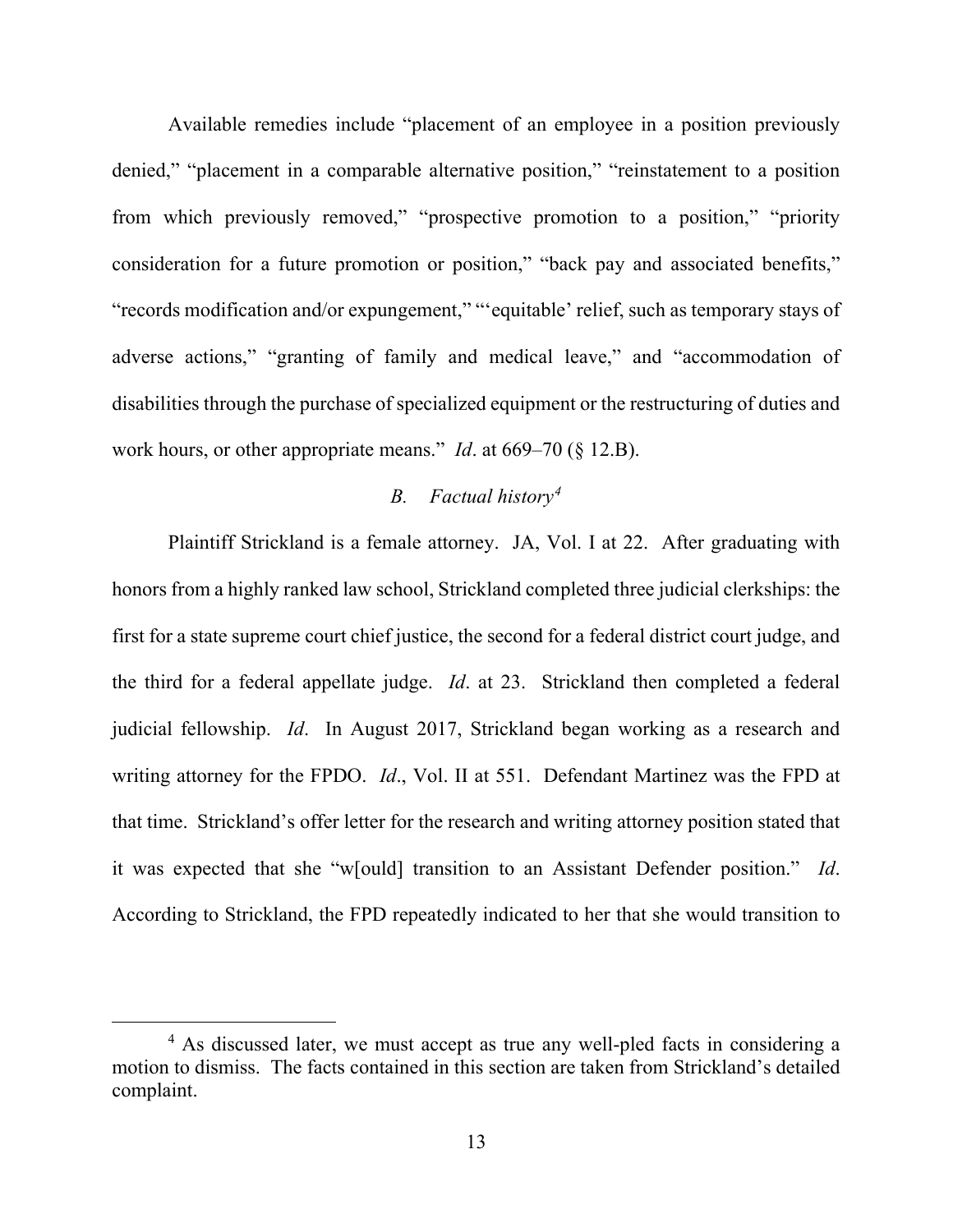an assistant defender position within a few months of her start date and would be afforded the choice "between a trial or appeals position." *Id*., Vol. I at 27.

After she began working for the FPD, Strickland allegedly learned that the FPD "condoned, encouraged, and participated in a toxic workplace culture of discrimination, harassment, and retaliation." *Id.* "In this culture," Strickland alleges, "bullying, sexism, homophobia, racism, and mockery of disabilities was normalized." *Id*. Strickland further alleges that the FPD "promoted the individuals most responsible for misconduct and punished employees who complained . . . with retaliatory acts ranging from disciplinary actions and firings to vicious and false rumors." *Id*.

According to Strickland, "[s]enior managers" in the office, including the First Assistant, "were emboldened by the lack of oversight." *Id*. at 27. Strickland alleges, for example, that "after Ninth Circuit Judge Alex Kozinski resigned," the First Assistant "gloated to [her] that the process for filing sexual harassment claims in the federal judiciary is useless and nothing ever happens to claims." *Id*. at 27–28.

Strickland alleges that "[t]he First Assistant had control over the operations of the entire [FPDO] and had supervisory authority over the trial units in the [FPDO's] duty stations." *Id*. at 28. Under the management of the FPD and the First Assistant, Strickland alleges, a "toxic workplace culture" existed in which "[f]emale employees were treated in a sexist and discriminatory manner." *Id*. at 29. In particular, Strickland alleges that "female employees were belittled," "not taken seriously as professionals," and "targeted for bullying and abusive behavior." *Id*. "This toxic working culture," Strickland alleges,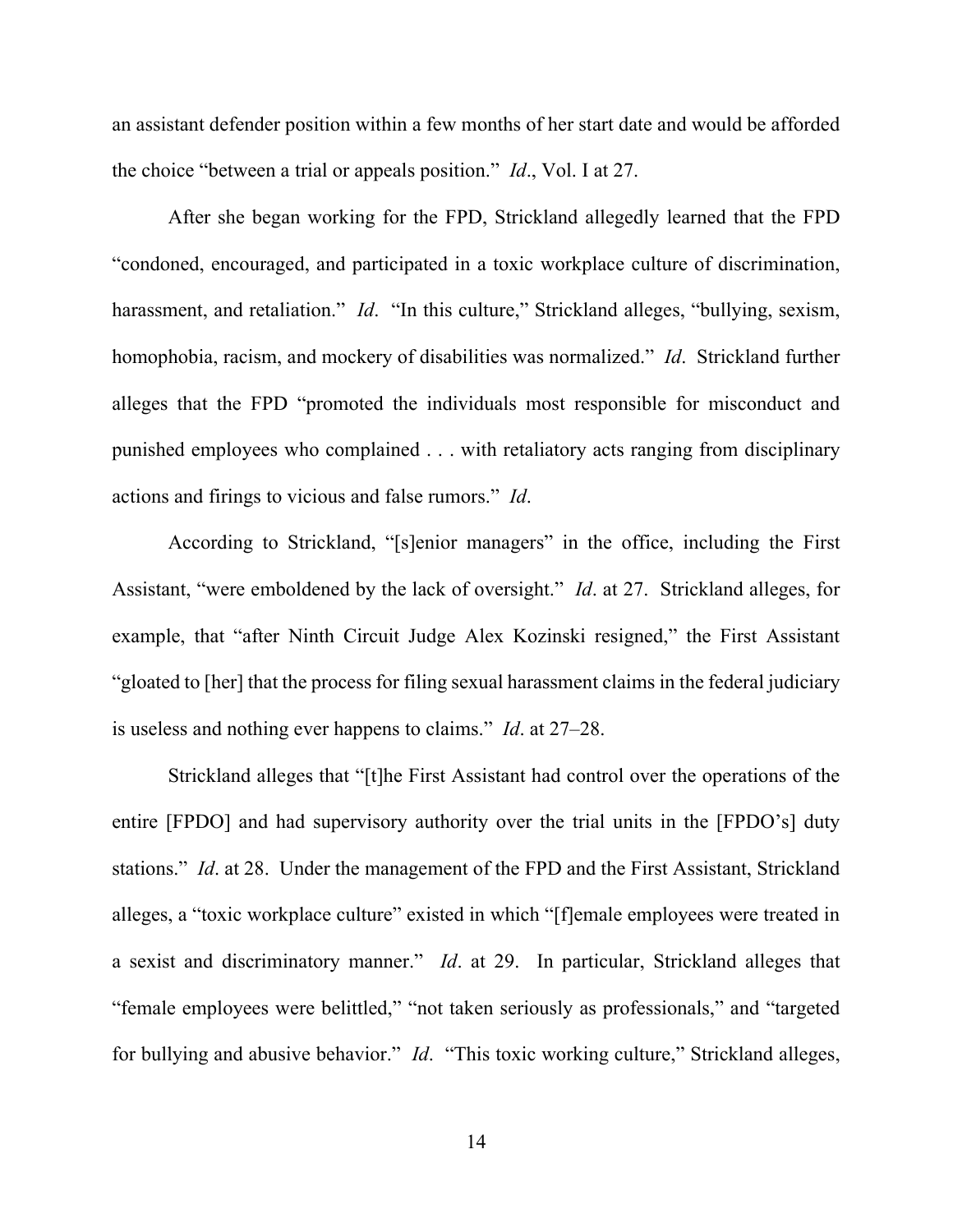"served as a foundation for the harassment and discrimination" that she ultimately suffered. *Id*.

Strickland alleges that, "[f]rom the time [she] started" at the FPDO, "the First Assistant used his supervisory role to single her out professionally and personally." *Id*. at 30. "[D]uring her first few months" at the FPDO, Strickland alleges, the First Assistant "lavished her with attention," "assigned her almost exclusively to his cases," "created a 'shadowing' activities list just for her . . . and adorned it with nicknames," "began asking her to go to lunch with him on a regular basis," and "always insisted on paying for her lunch, even when she offered." *Id*.

Strickland also alleges that the First Assistant began taking "a keen personal interest in her." *Id*. at 31. For example, Strickland alleges that "he often gave her rides home when she was unable to ride her bike in inclement weather," "read all of [her] law review articles and often asked to discuss them with her," and "showed an [unusual] interest in her hobbies." *Id.* Although Strickland "avoided socializing with the First Assistant outside of work, . . . he asked her to drink alcohol with him in work settings." *Id*. Strickland "gradually suspected that the First Assistant was asking her to lunch and 'mentoring' her because he was attracted to her romantically." *Id*. "[S]ome of [Strickland's] coworkers [also] noticed the First Assistant's interest in her" and "described him as 'lustful,' 'fixated,' 'sexually attracted,' and 'smothering.'" *Id*.

On May 18, 2018, the First Assistant asked Strickland to join him for a "mentoring" lunch together. *Id*. at 32. At this lunch, Strickland told the First Assistant that she would eventually need, for family reasons, to transfer to another of the FPDO's duty stations. *Id*.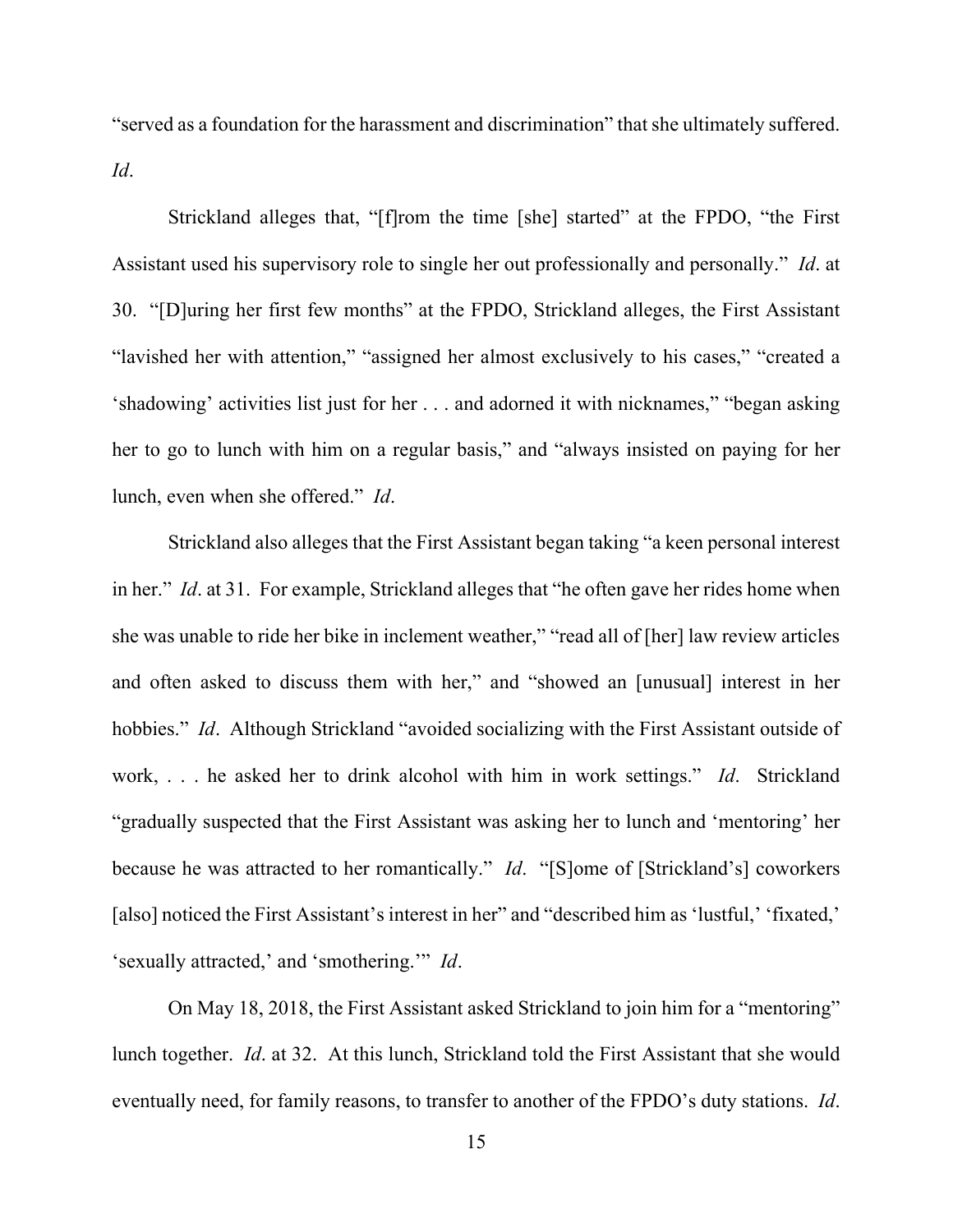According to Strickland, the First Assistant became "visibly upset and emotional in response to [her] comments." *Id*. Strickland also attempted to discuss her work performance with the First Assistant and told him that, at her upcoming performance evaluation, "she planned to ask for a raise to the equivalent of the next grade on the GS pay scale." *Id*. When the First Assistant and Strickland returned to the office, he allegedly said, "don't worry, we're going to take care of you," and "[h]e added that he hoped [Strickland's] husband would take her somewhere nice for dinner that night." *Id*. Later that afternoon, the First Assistant sent an email to Strickland referencing her comments about seeking a raise:

Dude, you're shooting high with a G15, Not least of all since you'll need 5 more years of fed service to qualify for it. But fret not, I have a plan . . . just remember I deal in pay-for-stay :)

*Id.* at 33. Strickland alleges that, "[i]n the context of the First Assistant's inappropriate interest in her, and his direct references to her request for a promotion," she "interpreted his words as a form of quid pro quo sexual harassment." *Id*.

Strickland alleges that, "[o]ver the following weeks, the First Assistant increasingly pressured [her] to leave the office with him." *Id*. This included asking her "out for drinks," asking to join him "for 'mentoring' sessions," offering her rides, and scheduling "out–of– office meetings alone" with him. *Id*. Strickland also alleges that the First Assistant became "increasingly obsessive" during that time period. *Id*. For example, when she "would leave work at the end of the day, [he] would often appear from around the hallway corner at precisely the same time and walk her out of the building." *Id*. Although Strickland initially "assumed [this] was a coincidence," it "happened enough times" that she became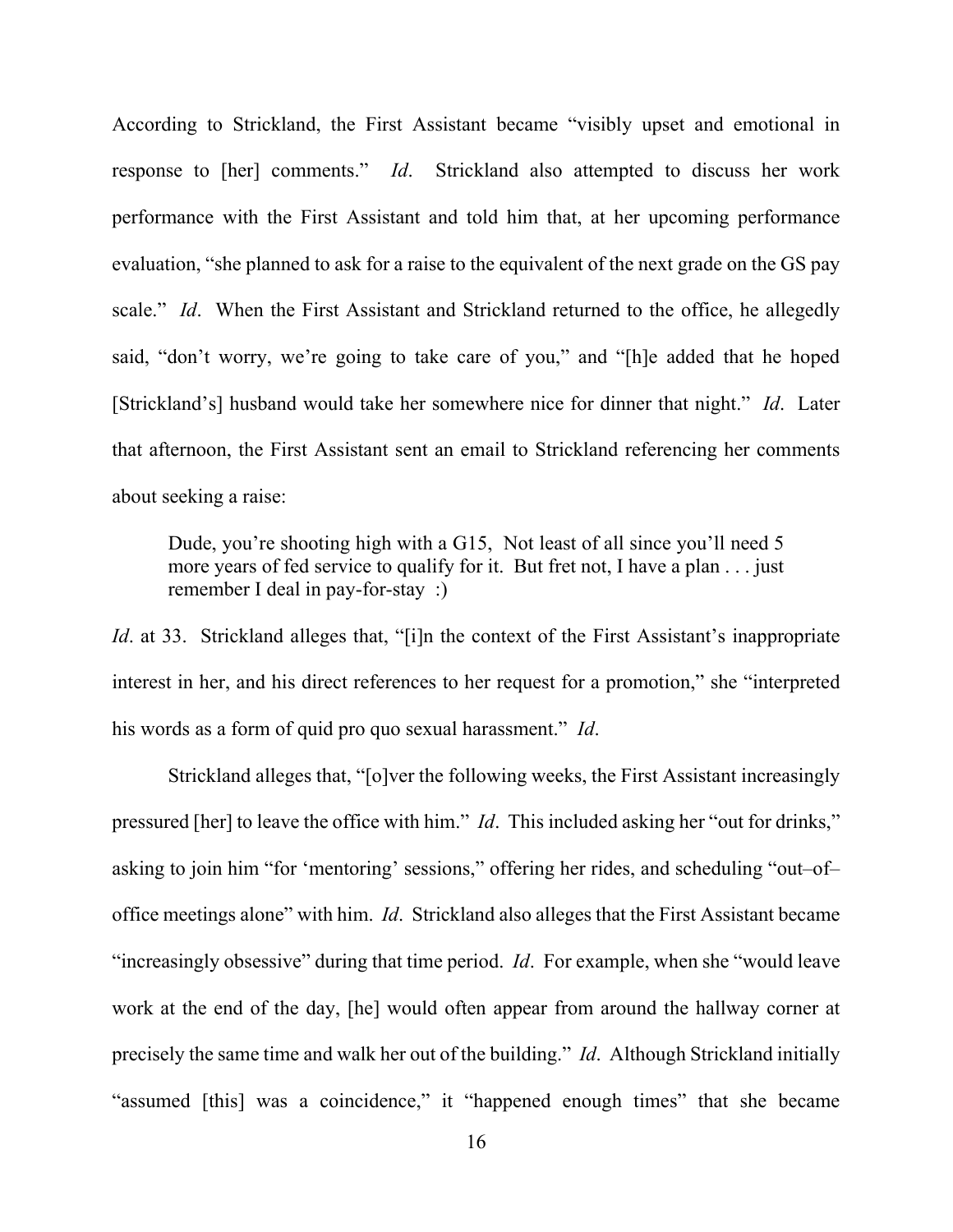suspicious that he "was keeping track of her when she left work and standing around the corner waiting to leave the building with her." *Id*.

Strickland also alleges that, during this time period, the First Assistant "became even more controlling of [her] work duties and schedule" and "demanded that she spend time with him through contrived 'shadowing' activities, and punished her if she did not comply." *Id*. at 34. For example, on June 5, 2018, Strickland "emailed the First Assistant to cancel a 'shadowing' activity because she had a forensic discovery review scheduled in [a] life-sentence case." *Id*. Although the First Assistant had previously told Strickland "that his 'shadowing' activities were optional," he responded to her June 5, 2018 email and said "[t]hat's really not OK with me." *Id*. "At 6:00 a.m. the next morning, the First Assistant emailed [Strickland] asking for a copy of her job offer letter, claiming it was not saved in her personnel file." *Id*. Strickland met with the First Assistant in his office later that morning during business hours. *Id*. at 35. According to Strickland, "[t]he First Assistant was so angry at [her] that he was pale and shaking," and "[h]e berated her for not attending his 'shadowing' activity." *Id*. The First Assistant also "accused her of breaking a 'commitment' to him" and again "demanded a copy of her job offer letter." *Id*. Strickland alleges that she "was so shaken and upset that she left the office crying." *Id*.

"That afternoon, the [FPD] asked [Strickland] to meet about [a] trial case." *Id*. During the meeting, "Strickland raised concerns that the First Assistant had acted inappropriately towards her." *Id*. Strickland alleges that the FPD "was dismissive of her concerns" and "told her to work things out with the First Assistant directly." *Id*.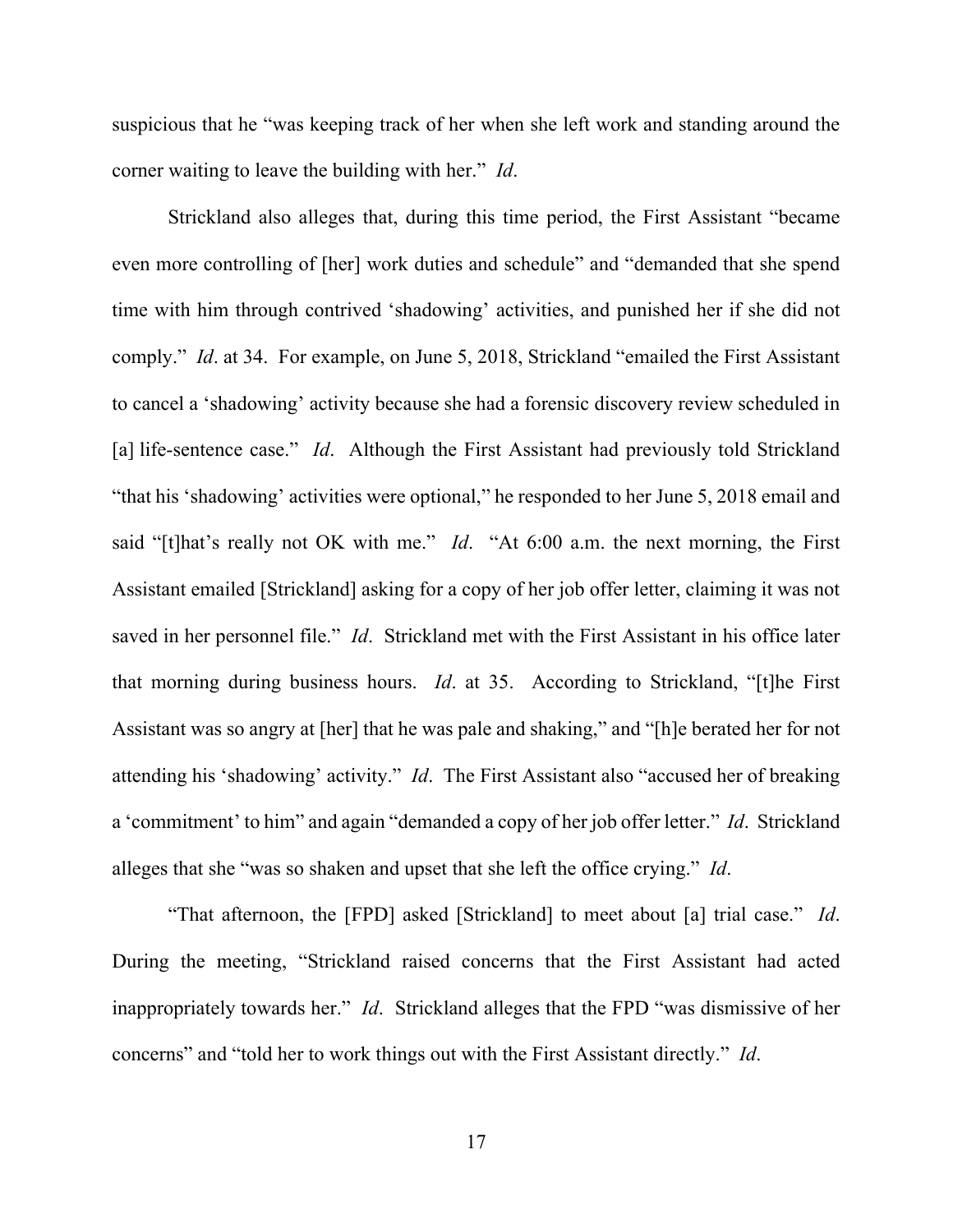Following her meeting with the FPD, Strickland "reiterated to the First Assistant that the discovery review could not be rescheduled and she would not be able to go on his 'shadowing' activity." *Id*. According to Strickland, she "believed that her ethical duties to her client required her to review the discovery." *Id*. The First Assistant responded by "order[ing] [Strickland] to attend his 'shadowing' activity" and "threatened action against her if she disobeyed his 'direct order.'" *Id*.

Strickland attended the "shadowing" activity with the First Assistant the following morning. *Id*. at 36. During their time together, the First Assistant "continued to berate and demean [Strickland]." *Id*. For example, he "called her 'manipulative' and 'deceitful' for seeking trial experience" and "accused her of seeking trial experience just so she could 'demand' a transfer." *Id*. "The First Assistant also accused [Strickland] of lying to him about her reasons for cancelling his 'shadowing' activity," "made clear that he had questioned her coworkers," and expressed anger "that she had raised concerns about him to the [FPD]." *Id*. Strickland "perceived the First Assistant's aggressive behaviors as obsessive, controlling, and completely out of proportion to the issue of whether she would attend a 'shadowing' activity." *Id*.

Strickland alleges that she "began taking contemporaneous notes to document the First Assistant's inappropriate and unprofessional behaviors." *Id*. at 37. "Shortly thereafter," Strickland alleges, the FPD "'removed' [her] as second chair from [a] trial case, despite acknowledging her excellent performance." *Id*.

On June 21, 2018, Strickland and the First Assistant worked together alone in the office "after business hours . . . to prepare for a court hearing." *Id*. When they completed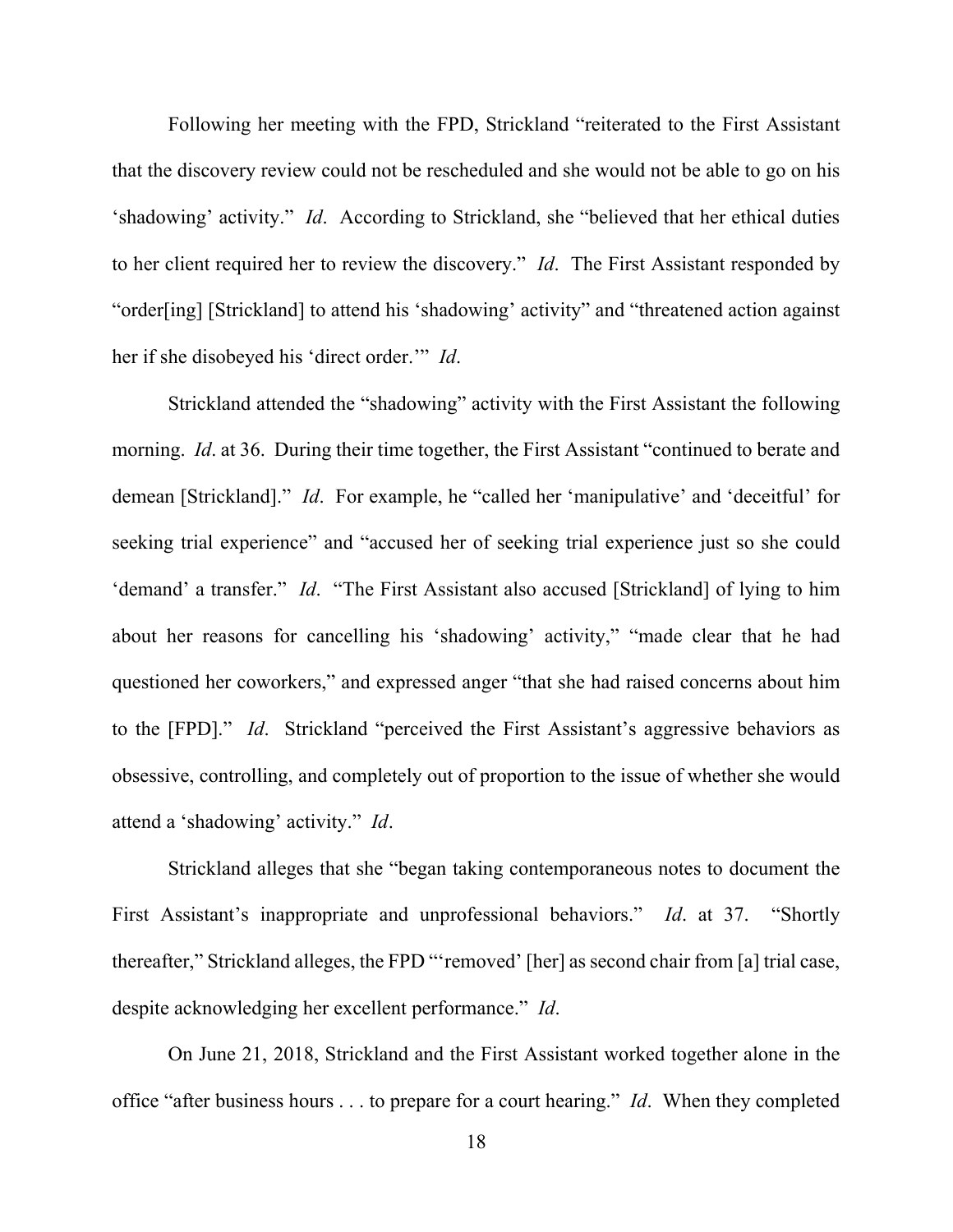their work, the First Assistant noted that it looked like it might rain and asked Strickland if she wanted a ride home. *Id*. Strickland did not feel comfortable around the First Assistant and told him no. *Id*. "She joked that she was tough, and could handle biking home." *Id*. After she changed clothes and was leaving the building, "the First Assistant was waiting for her in the lobby" and "asked her if she was *sure* she did not want a ride home." *Id*. (emphasis in original). Strickland "repeated that she was sure" and "left the building as quickly as possible." *Id*. Strickland "later saw that the First Assistant had . . . sent her text messages," saying "[i]t is currently raining. Last chance for a ride, tough girl . . . ." *Id*. at 38.

The First Assistant allegedly persisted in asking Strickland to meet him outside of work for "mentoring." *Id*. Strickland "sought advice from" an acquaintance "who had extensive experience handling Equal Employment Opportunity cases for the federal judiciary." *Id*. at 39. "Based on this advice, [Strickland] asked to speak with the [FPD] in confidence." *Id*. During a July 2, 2018 meeting with the FPD, Strickland told him "that she would be drawing boundaries with the First Assistant," and she asked the FPD "to support her and maintain her confidence." *Id*. The FPD "asked [Strickland] if this was 'sexual harassment.'" *Id*. Strickland "said that she was not using those words *yet*, because she was trying to self-manage the situation first." *Id*. (emphasis in original). But Strickland "stressed that she was 'notifying' the [FPD], and she would not have involved him if it was not absolutely necessary." *Id*. The FPD "said very little except to confirm[] that this was a 'head's up.'" *Id*. at 40. Strickland "left the meeting in tears, concerned that the [FPD] did not verbally support her or ask her to follow up with him on her concerns." *Id*.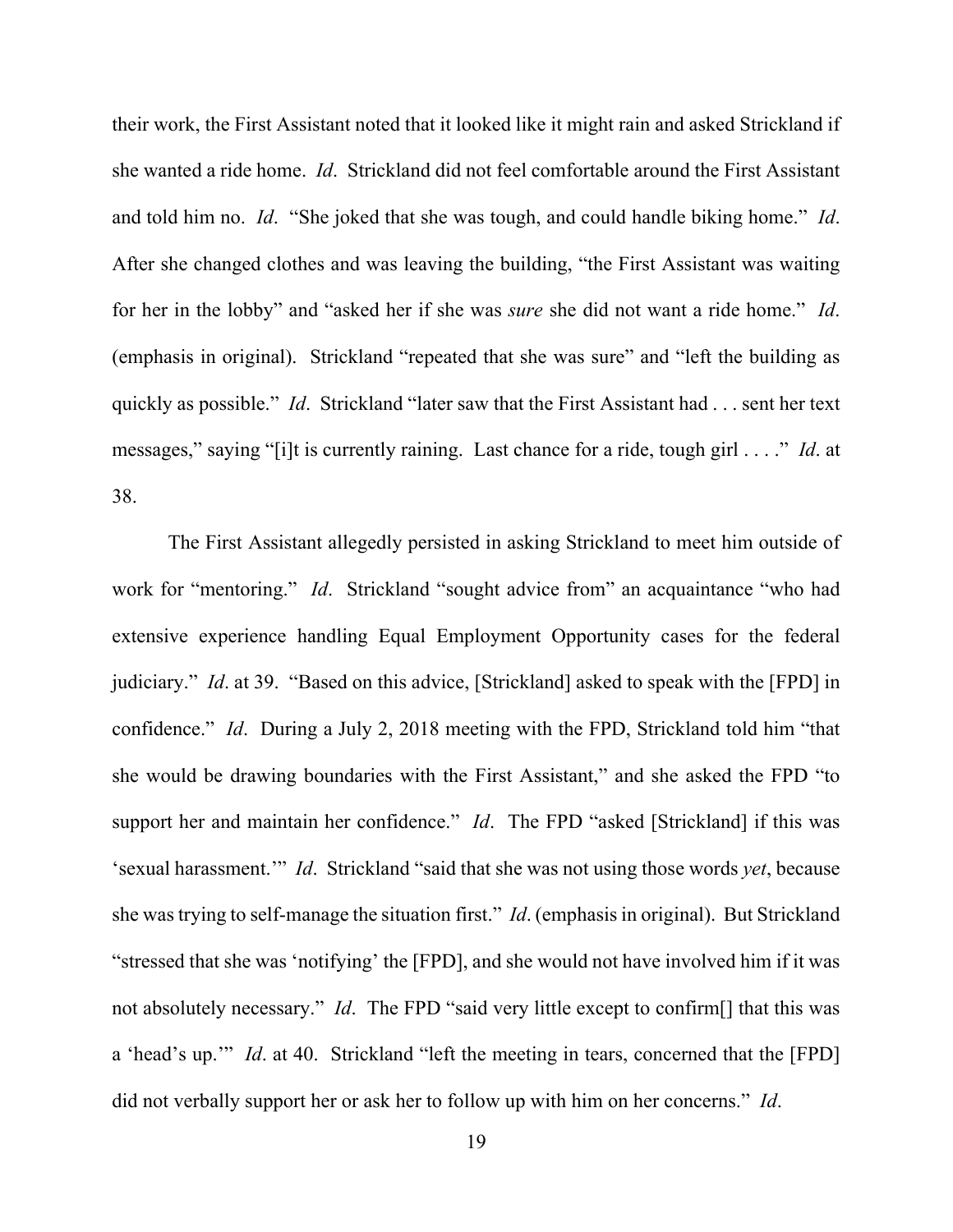"Later that afternoon, [Strickland] met with the First Assistant" in a conference room. *Id*. "Before starting the meeting, the First Assistant shut both doors to the windowless conference room." *Id*. "He then told her that she was 'struggling'" and "claimed she was having a hard time balancing priorities." *Id*. The First Assistant also told Strickland that "[h]e had 'frustrations' with her." *Id*. Strickland, believing "that his criticisms were not based on job performance, but rather his anger that she was resisting his advances," told him "that she was setting 'boundaries' with him." *Id*. She also "told him that he 'crossed a line' with her, and that his behavior was unacceptable." *Id*. The First Assistant responded "sarcastically," saying "he would 'try' not to speak to her that way again." *Id.* The First Assistant then "continued berating [Strickland] until she stood up, stated that she would rather discuss these issues with the [FPD], and left the room." *Id*. at 41. "The First Assistant followed [Strickland] out of the room, telling her to come with him to the [FPD's] office." *Id*. She "walked away from him." *Id*. "Immediately after this confrontation, [Strickland] called the [FPD]." *Id*. "She let him know that the First Assistant might say something about her, and she asked him to withhold judgment until he had spoken to her." *Id*. "She then left the office." *Id*.

On July 5, 2018, the FPD "unexpectedly called [Strickland] into his office to meet with the First Assistant directly." *Id.* Strickland "repeated several times that she was uncomfortable and that she would not meet without speaking to the [FPD] alone first." *Id*. "Eventually, the [FPD] asked the First Assistant to leave the room." *Id*. "The [FPD] told [Strickland] that the First Assistant was upset with her for not keeping a commitment to him." *Id*. "The [FPD] called this issue a 'breakdown in communication.'" *Id*. The FPD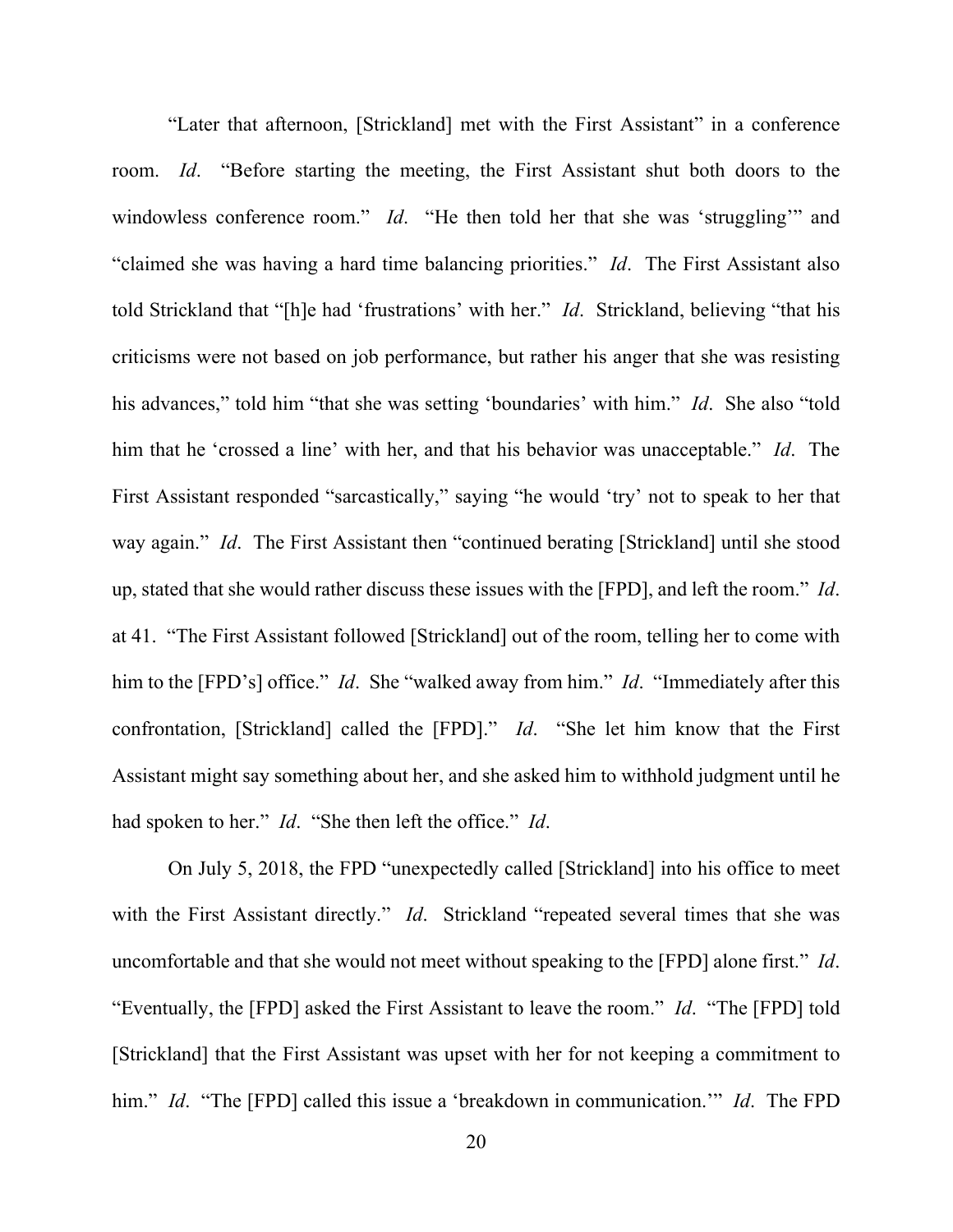explained "that he was an 'old school' person who believe[d] that when you make a commitment, you keep it, so he could understand where the First Assistant was coming from." *Id*. at 42.

Although Strickland again expressed her concerns about the First Assistant's behavior to the FPD, the FPD "dismissed [Strickland's] concerns" and "insisted that, as [Strickland's] supervisor, the First Assistant had the right to meet with her." *Id*. "The [FPD] then compared the First Assistant's supervisory role over [Strickland] to [Strickland's] marriage." *Id*. The FPD "said he knew [Strickland] had not been married for very long, but marriage always involves 'compromise,' and so Strickland would have to 'meet in the middle' with the First Assistant." *Id*. Strickland "began to cry" in response to the FPD's statements, and he "asked her why she was 'getting emotional.'" *Id*. Strickland again informed the FPD about what she perceived as "the First Assistant's harassing behaviors." *Id*. Although the FPD "acknowledged that he did not want [Strickland] to feel uncomfortable," he "brought the First Assistant back into the room," and the First Assistant proceeded to berate and criticize Strickland "in front of the [FPD]." *Id.* at 43. Strickland concluded that the FPD "wanted her to simply stop complaining rather than do anything to address the First Assistant's harassment." *Id*.

On July 9, 2018, Strickland confirmed in writing to the FPD their mutual understanding "that she did not have a performance issue and that the First Assistant would no longer be her 'mentor.'" *Id*. On July 20, 2018, however, the FPD "announced that he was re-assigning [Strickland] to work *directly* under the First Assistant on his trial 'team.'" *Id.* (emphasis in original). The FPD "also announced that [Strickland] would no longer be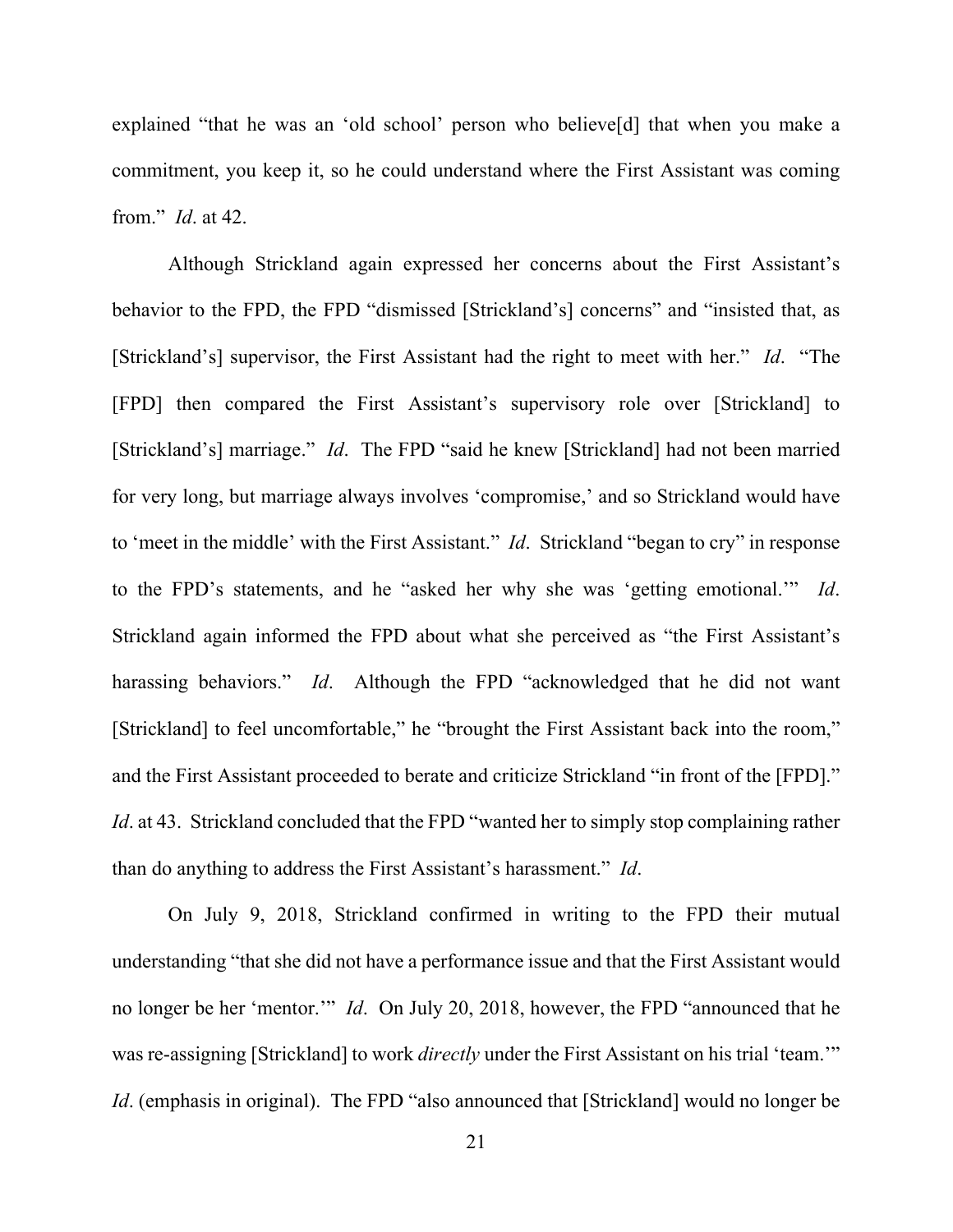assigned her own trial cases." *Id*. Strickland "felt betrayed and afraid of the idea that the First Assistant would have direct supervisory authority over her again." *Id*. at 44.

On the evening of July 20, 2018, the FPDO's Appellate Chief called Strickland and told her "that he thought she would be happy with a new appellate attorney position that management was looking into posting." *Id*. Strickland "asked the Appellate Chief to keep her updated on the new position." *Id*. When the Appellate Chief then "asked [Strickland] about her issues with the trial teams," Strickland informed "him that she had serious concerns about working on the First Assistant's team." *Id*. After further discussion, the Appellate Chief "remarked that he 'strongly disagreed' with some of the First Assistant's 'management' decisions, but he told [Strickland] that he 'adored' the First Assistant." *Id*. The Appellate Chief further stated that he perceived the First Assistant to be "a good guy who had made mistakes," and he told Strickland "that it was in her best interest to mend things and get along with him." *Id*. "These comments made [Strickland] deeply uncomfortable, as she believed he was pressuring her to drop her complaints." *Id*.

Two nights later, on the evening of Sunday, July 22, 2018, the First Assistant emailed Strickland and asked her to meet with him alone about his "team." *Id*. at 45. "This request made [Strickland] very uncomfortable because the trial teams always met as a group, and the First Assistant knew, or should have known, that [Strickland] was not comfortable being alone with him." *Id*.

The next day, Monday, July 23, 2018, Strickland took leave from work "because she felt she had no other choice." *Id*. She sought guidance that day from the AO's Fair Employment Opportunity Officer (FEOO). *Id*. Strickland described her experiences to the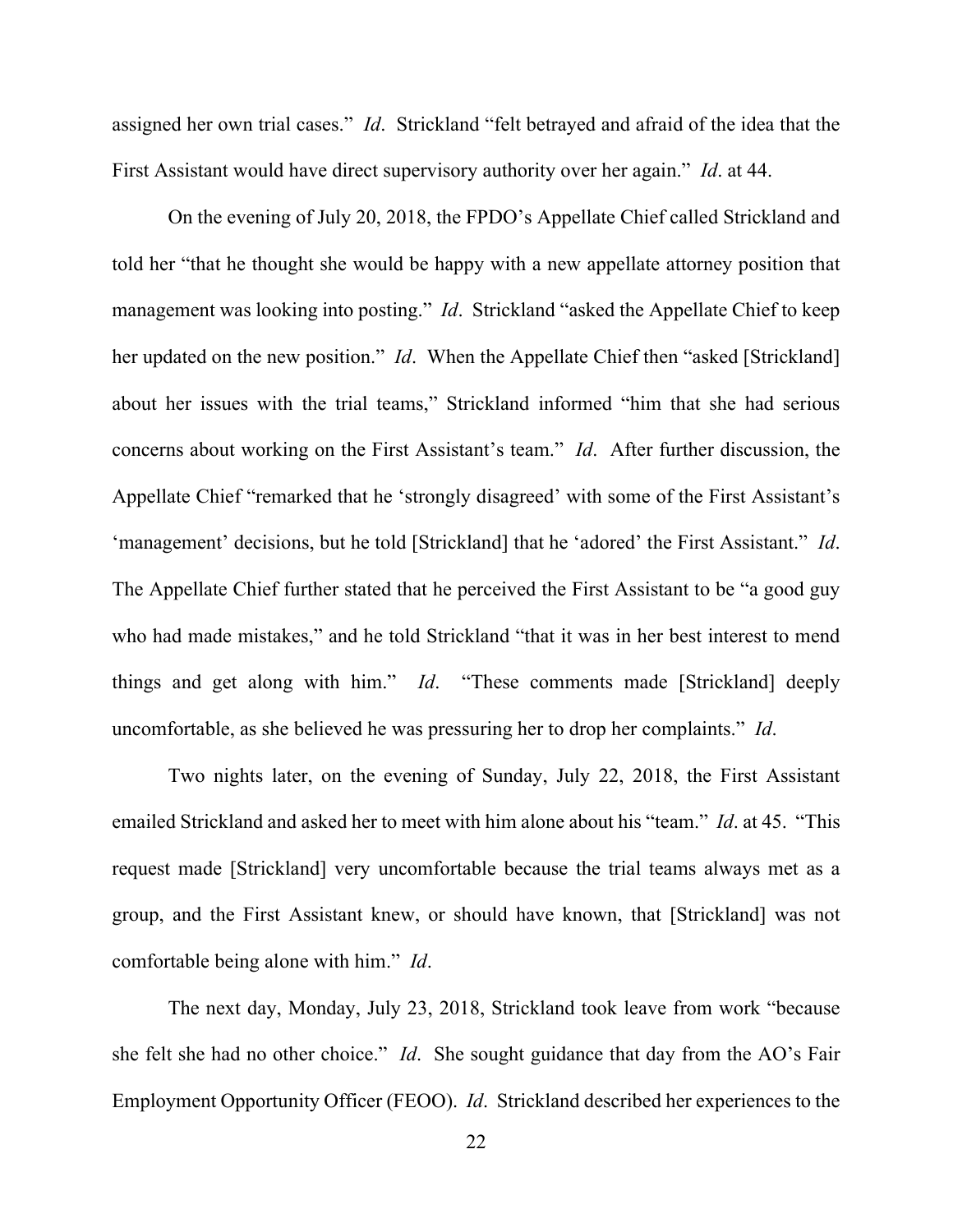FEOO. *Id*. The FEOO allegedly told Strickland that what she had described was "classic sexual harassment." *Id*. The FEOO in turn outlined for Strickland her possible options for resolving her complaints about the FPD and the First Assistant. *Id*. The FEOO also suggested to Strickland that a better option might be to look for another job because, in the FEOO's view, the EDR Plan meant that the cards were "stacked" against Strickland and in favor of management. *Id*.

The FEOO allegedly shared copies of the First Assistant's inappropriate text messages and emails with the Chief of Defender Services. *Id*. at 49. The FEOO and Chief of Defender Services then allegedly contacted the Deputy Director of the AO about the issue, and the Deputy Director allegedly authorized the Chief of Defender Services to contact the FPD directly. *Id*. at 49–50. The Chief of Defender Services then called the FPD and told him that he was on notice of sexual harassment by the First Assistant. *Id*. at 50. The FPD allegedly told the Chief of Defender Services that he had mishandled the situation and that the FPD did not have any performance issues with Strickland's work. *Id*. The Chief of Defender Services suggested to the FPD that he should transfer Strickland to another duty station immediately and should also consider Strickland for an open appellateattorney position and allow her to work in the appeals unit away from the First Assistant's direct supervision. *Id*.

On August 9, 2018, the FPD visited Strickland in her office workspace and told her that the Chief of Defender Services had called him. *Id*. The FPD allegedly claimed that Strickland had previously told the FPD that she was not being sexually harassed and instead was just uncomfortable. *Id*. at 51. The FPD also allegedly criticized Strickland for going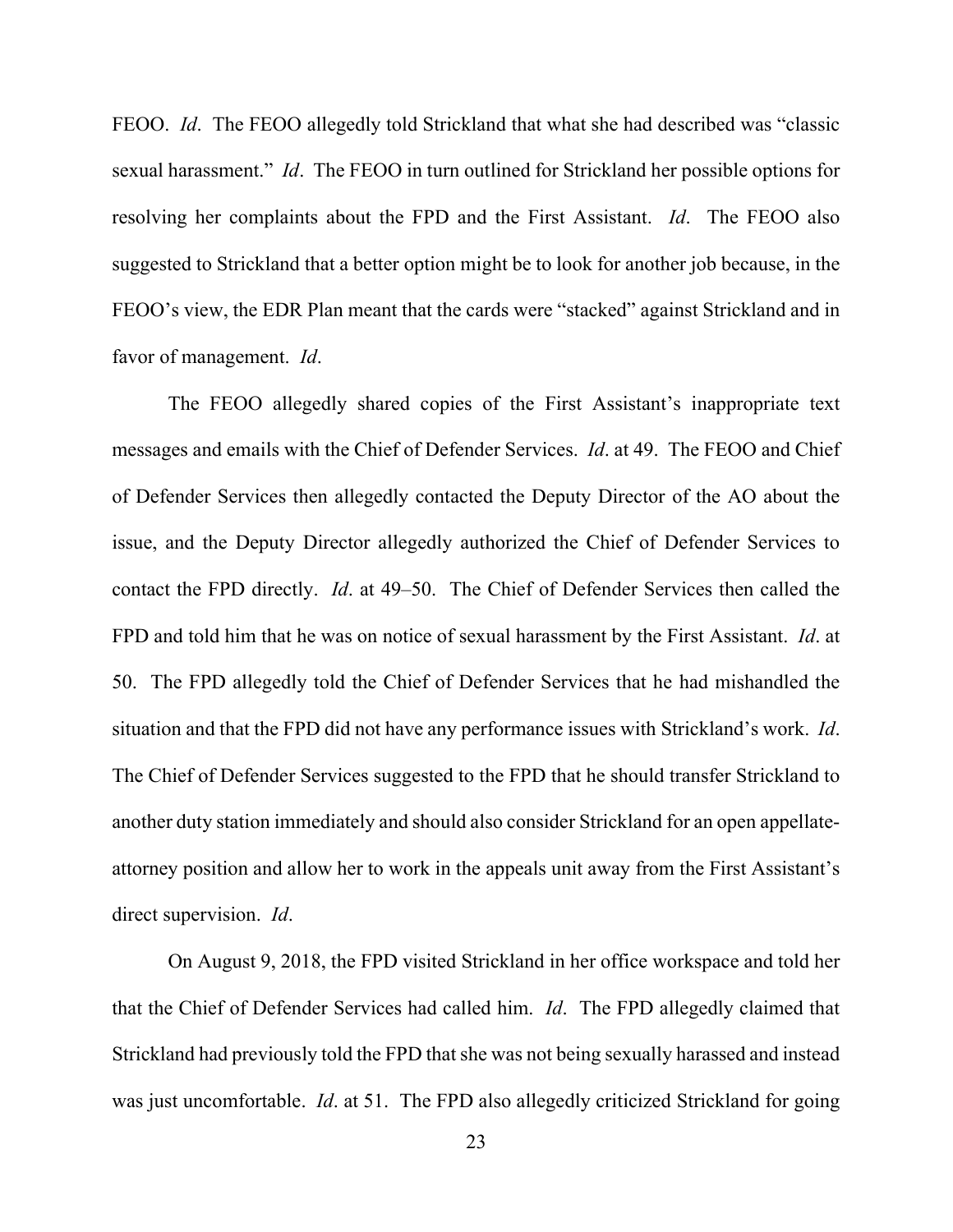to another person with her concerns, and he told her that he was being blamed and attacked for something that was not his fault. *Id*. The FPD allegedly asked Strickland what she "want[ed]." *Id.* Strickland responded that she was requesting to be an assistant federal public defender and to work exclusively on appeals. *Id*. at 51–52. The FPD allegedly agreed with Strickland that it was necessary to move her to an appellate position because the First Assistant was in charge of the entire trial unit. *Id*. at 52. The FPD, however, allegedly refused to transfer Strickland to another duty station, claiming that there was no available office space. *Id*. Although the FPD claimed that it was sufficient that Strickland and the First Assistant worked on opposite ends of a hallway, Strickland responded that she could not continue to work in the same office with the First Assistant, particularly since the First Assistant was likely to be angry when he found out about the changes that Strickland and the FPD had discussed. *Id*.

Approximately a week later, on August 17, 2018, the FPD sent an email to Strickland and copied the Circuit Executive and a human resources specialist. *Id*. at 53. In that email, the FPD informed Strickland that he was reclassifying her to the position of assistant federal public defender and that he was doing so because it was "to the office's advantage to reclassify Research & Writing Specialists to [assistant federal public defender] positions for purposes of case weight measurement." *Id*. The FPD further stated that he had never agreed to allow Strickland to work exclusively on appeals and instead would require her to continue to work for the trial unit in a research and writing support role. *Id*. The FPD stated that Strickland would report to the FPDO's Appellate Chief, but would still receive research and writing assignments from the First Assistant. *Id*. The FPD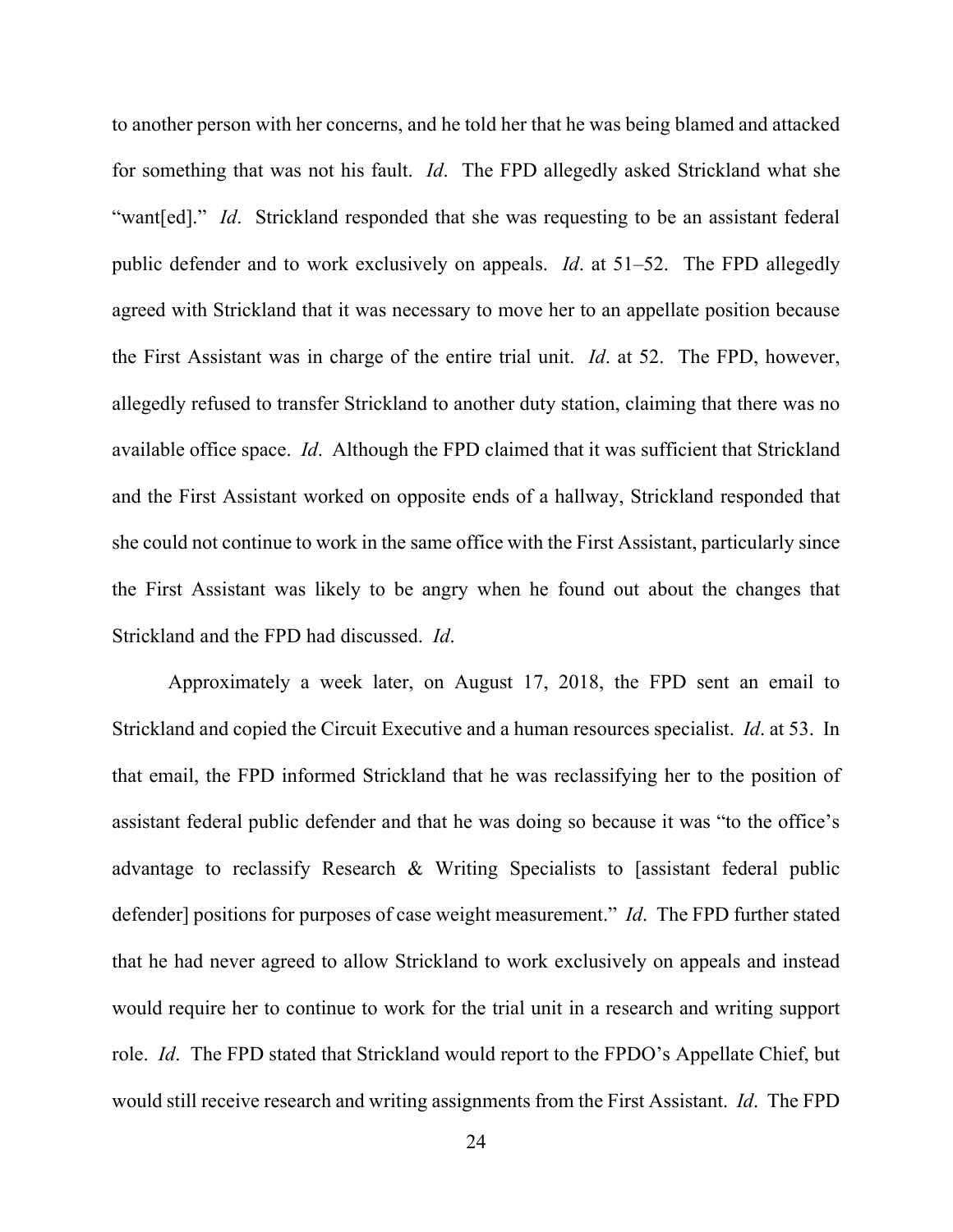stated that he had reported Strickland's sexual-harassment allegation to the Circuit Executive for the Fourth Circuit. *Id*. The FPD indicated that both he and the human resources specialist would meet with Strickland to advise her of her rights under the EDR Plan. *Id*. Lastly, the FPD stated that he would allow Strickland to telework temporarily, but was reserving the right to require her to return to her duty station as soon as the investigation into her allegations was over. *Id*.

The FPD subsequently contacted the Office of the General Counsel and the Circuit Executive for the Fourth Circuit and discussed the situation. *Id*. at 54. According to Strickland, her situation was subsequently discussed by various individuals, including the FPD, the Circuit Executive, the Deputy Director of the AO, and the Chief Judge of the Fourth Circuit. The decision was made that the Office of the General Counsel would take over the matter, remove the FEOO from any further involvement, and limit any investigation of wrongful conduct to the First Assistant. *Id*. at 55; Aplt. Br. at 11. Strickland in turn was told that she would be prohibited from speaking to the FEOO. JA, Vol. I at 55.

In August 2018, Strickland was not invited to interview for the appellate-attorney position that was open in the office. *Id*. at 56. According to Strickland, the First Assistant was either on the hiring committee or, at a minimum, provided input regarding the hiring decision for this position. *Id*.

Strickland was, however, formally reclassified by the FPD as an assistant federal public defender. *Id*. at 56–57. Strickland alleges that this reclassification was in name only, and that she was not treated like other assistant federal public defenders in the office.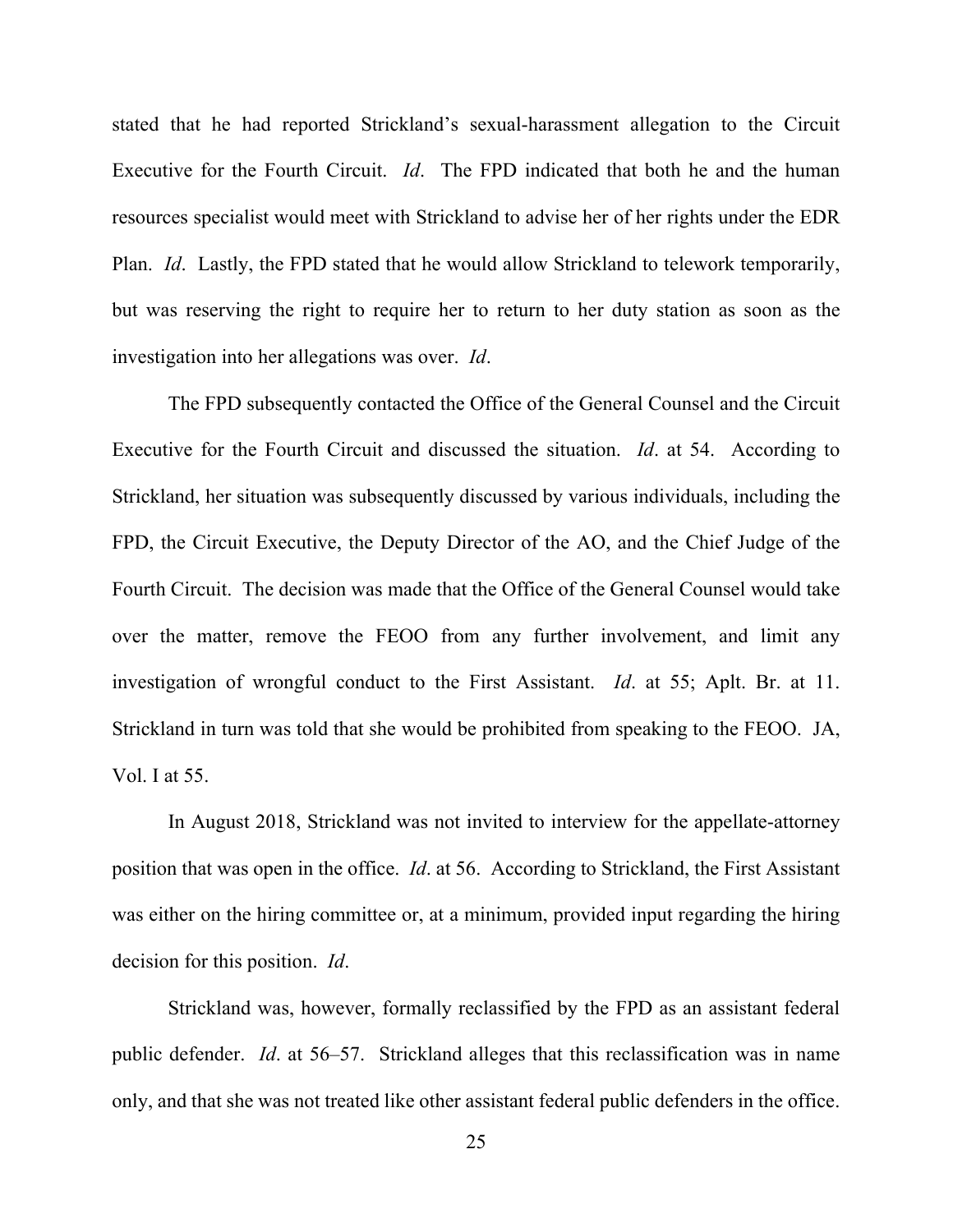*Id.* at 57. In particular, she alleges that her job duties were limited to providing research and writing support to other attorneys. *Id*. She also claims that she was required to continue providing research and writing support to the trial unit that was directly supervised by the First Assistant. *Id*. Strickland further alleges that she was denied a salary increase with this reclassification and had her locality adjustment stripped, which resulted in a pay cut of nearly 15 percent. *Id*.

Strickland alleges that, after her reclassification as an assistant federal public defender, the First Assistant continued to harass her and interfere with her job duties. *Id*. at 58. For example, she alleges that, in late August 2018, the First Assistant copied her on an email to a client and that, in the email, the First Assistant "used highly specific, unique words and phrases from a law review article" that she had written. *Id*. "As a result of including these references," she alleges, "the email was entirely nonsensical, inappropriate, and unprofessional." *Id*. Strickland believes that the First Assistant sent this email solely to harass her because he knew that she was the only one who would understand its coded references. *Id*. at 59. Strickland was allegedly scared to be around the First Assistant due to what she viewed as his erratic and obsessive behaviors. *Id*. She came to believe, based upon information conveyed to her by other employees, that the First Assistant was essentially stalking her. *Id*.

On September 5, 2018, Strickland spoke to the Circuit Executive by telephone in his capacity as the Fourth Circuit's EDR Coordinator. As previously noted, the EDR Plan provided that the Circuit Executive would serve as the EDR Coordinator. *Id*. The Circuit Executive informed Strickland that a human resources specialist would be promptly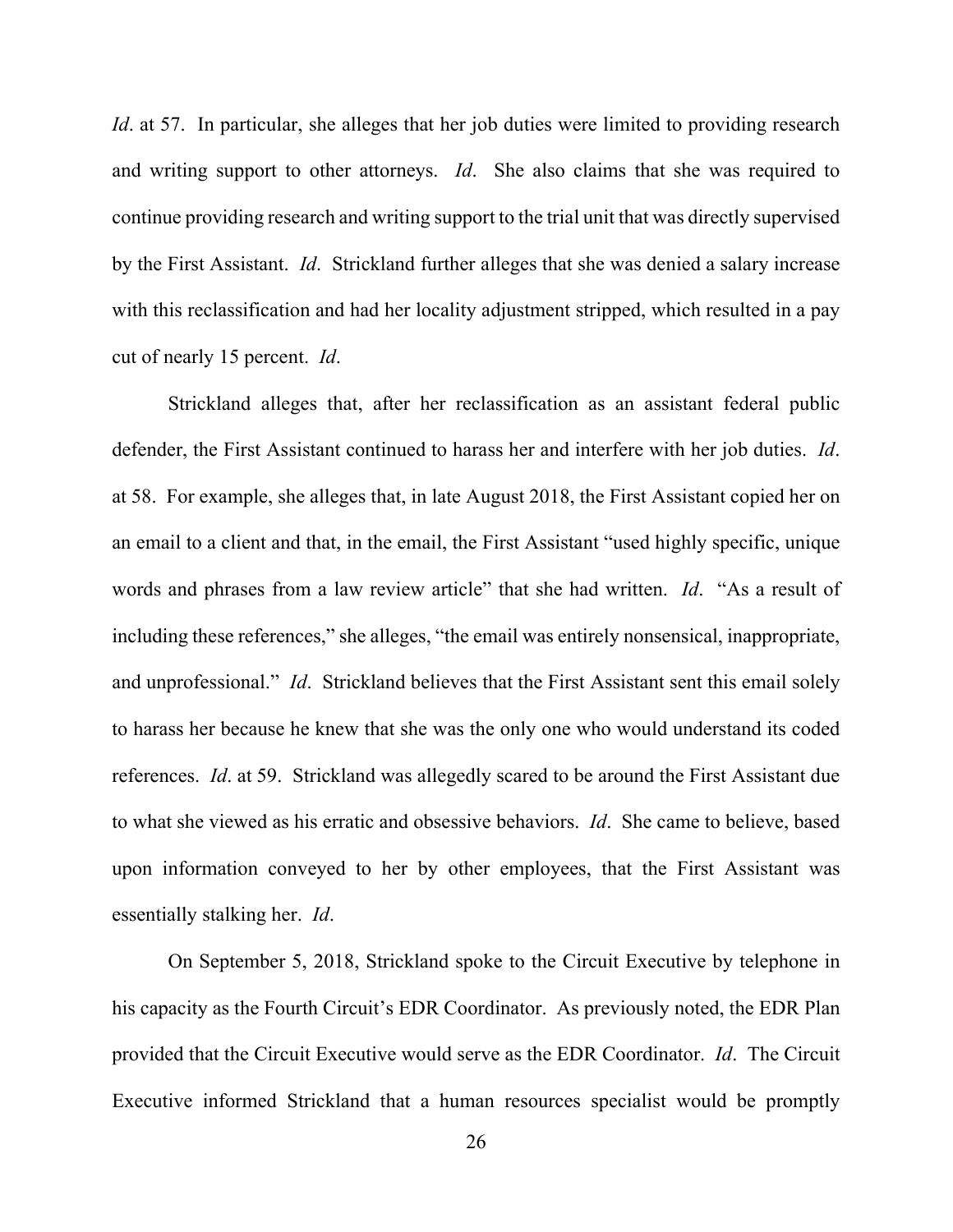investigating her complaints. *Id*. When Strickland asked about the scope of the investigation, the Circuit Executive stated that it would cover allegations of sexual harassment by the First Assistant. *Id*. Strickland allegedly informed the Circuit Executive that she was also alleging retaliation by the FPD. *Id*. at 60. The Circuit Executive allegedly told Strickland that it was not helpful for her to have reported her complaints to the AO. *Id*. He stated that her doing so meant that "barriers go up" and people are "on guard." *Id*.

On September 10, 2018, Strickland filed a request for counseling under the EDR Plan. *Id*. at 62. Strickland named both the First Assistant and the FPD as alleged violators of the EDR Plan. *Id*. She alleged that she had been subjected to unlawful harassment, retaliation, and discrimination. *Id*. Strickland requested the following relief: "An environment free of harassment, retaliation, and discrimination, the opportunity for meritbased advancement, and any other appropriate relief." *Id*. Strickland also filed a separate request, asking that the FPD be disqualified from serving as the employing office's representative under Chapter X, Section 7 of the EDR Plan. *Id*.

On September 18, 2018, Strickland met with the Circuit Executive in person. *Id*. at 63. After speaking with Strickland, the Circuit Executive stated that he would direct a human resources specialist to conduct a single unified investigation into Strickland's allegations of misconduct on the part of both the First Assistant and the FPD. *Id*. at 65.

On October 5, 2018, Strickland met with the human resources specialist that was assigned to conduct the investigation. *Id*. at 66. During the four-hour-plus meeting, Strickland explained in detail the nature of the harassing and retaliatory behavior on the part of the First Assistant and the FPD. *Id*. At the request of the human resources specialist,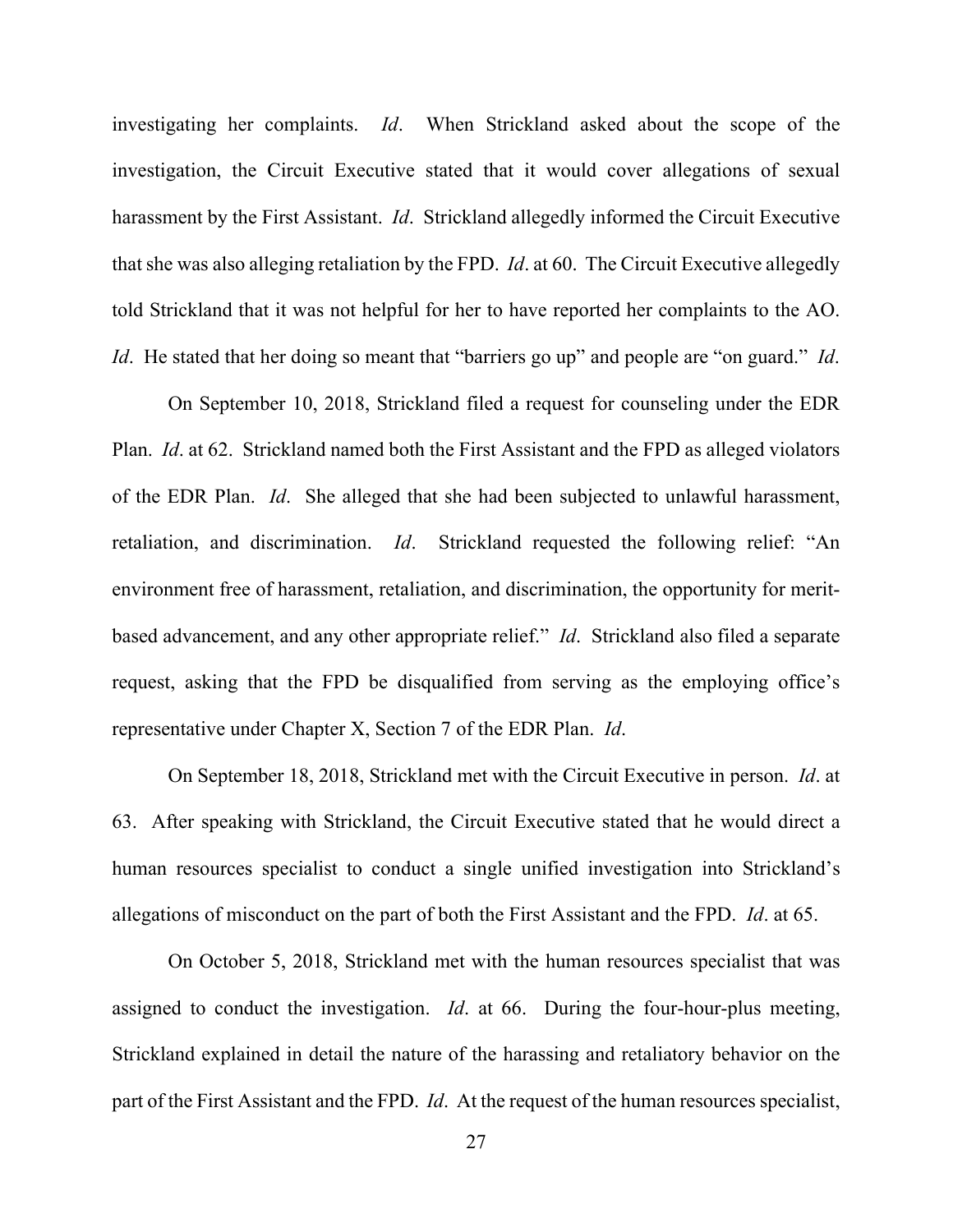the two met again a second time on November 9, 2018. *Id*. at 67. During that meeting, the human resources specialist asked Strickland if she had been "friendly" to the First Assistant, whether her relationship with the First Assistant "broke down" over a case assignment, and whether the First Assistant's behavior was "sexual" in nature. *Id*. The human resources specialist also informed Strickland that the specialist was focusing her investigation on the sexual-harassment claims regarding the First Assistant and in turn how the FPD "handled" those claims. *Id*. at 68. The human resources specialist stated that she did not understand Strickland's claims of retaliatory conduct on the part of the FPD to be part of the investigation that the Circuit Executive had ordered. *Id*. The human resources specialist also informed Strickland that the investigative report would contain only facts and that she expected the Circuit Executive to make the final decisions. *Id*. at 69.

On November 12, 2018, Strickland emailed the Circuit Executive, with a copy to the Chief Judge, to inquire about the status of her request for counseling. *Id*. Strickland noted in her email that the counseling period outlined in the EDR Plan would likely expire before the human resources specialist had completed her investigation. *Id*. The Circuit Executive responded by stating that the human resources specialist was conducting a "joint investigation" that would cover both Strickland's report of wrongful conduct and her request for counseling. *Id*. at 70. The Circuit Executive stated that Strickland's counseling period under the EDR Plan would end on November 29, 2018, and could not be renewed even if the joint investigation was not concluded by that date. *Id*. The Circuit Executive also stated that the FPD had "taken numerous steps" to protect Strickland's safety, but did not detail what those steps were. *Id*.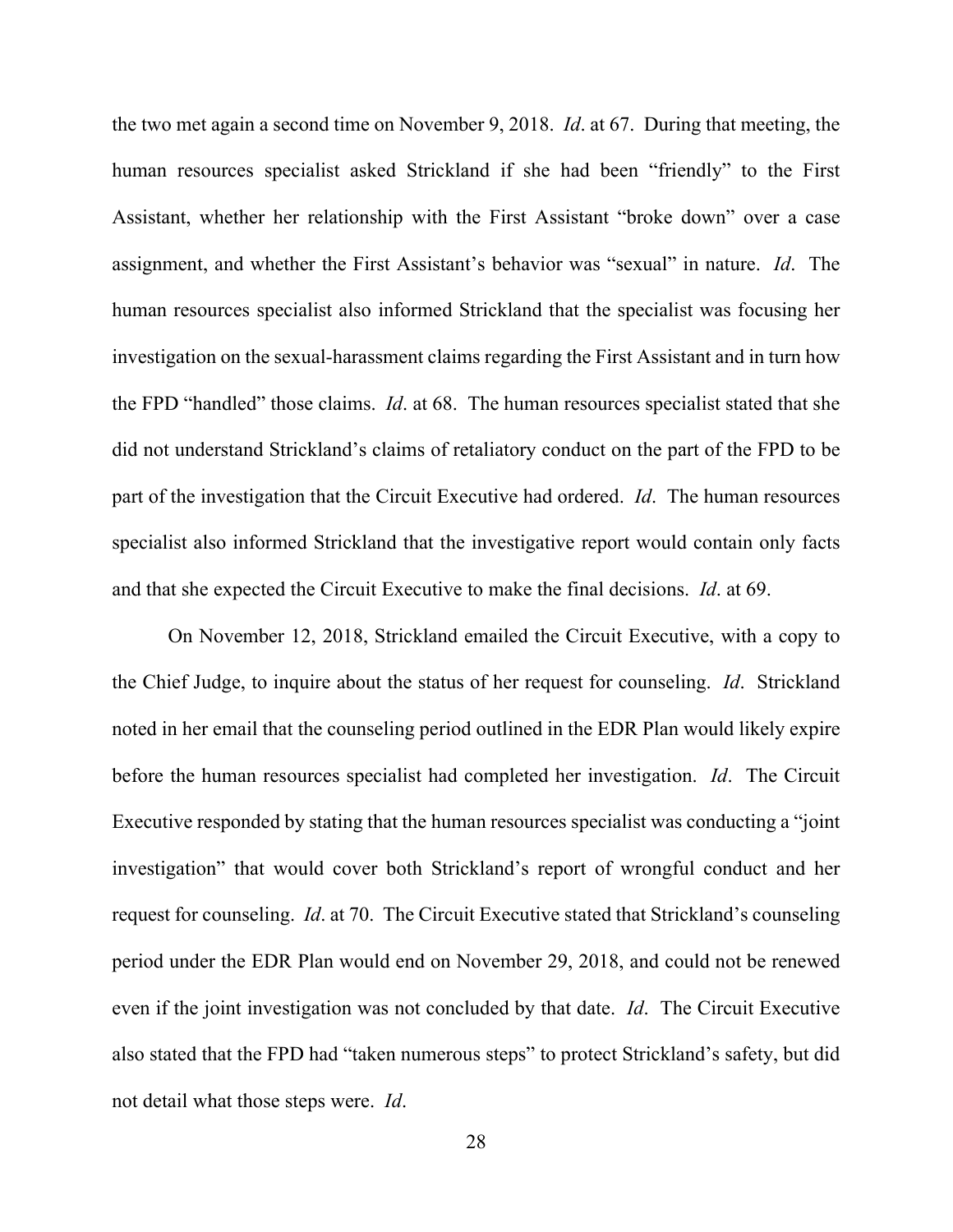Strickland followed up by email and asked the Circuit Executive a series of questions. *Id*. at 70–71. The Circuit Executive responded by email, but did not directly answer any of Strickland's questions. *Id*. at 71. Instead, the Circuit Executive stated that the FPD had allowed Strickland to telework, had removed her from the First Assistant's chain of command, and had taken other unspecified steps to avoid contact with the First Assistant. *Id*. The Circuit Executive asked Strickland to "articulate precisely what it [wa]s" that she was "looking for" so that he could "present" her ideas to the FPD for "discussion." *Id*. In doing so, the Circuit Executive stated: "Reiterating that you want a safe workplace free of harassment isn't helpful because [the FPD] already believes that he's done and is doing all he can to provide such a workplace for you." *Id*.

On November 19, 2018, the human resources specialist emailed Strickland, with a copy emailed to the Circuit Executive, and asked for a "specific list of demands you feel would bring this situation to an agreeable resolution." *Id*. The human resources specialist asserted in the email that some "steps" had already been taken by the FPD, including reclassifying Strickland as an assistant federal public defender and taking her out of the chain of command of the First Assistant. *Id*. at 72. According to Strickland, the human resources specialist's email suggested that Strickland had accepted the legitimacy of these "steps," despite the fact that Strickland had asserted otherwise. *Id*. Lastly, the human resources specialist stated that she needed Strickland to make "concrete specific requests" regarding how she could "feel safe" in "an environment free from harassment and intimidation and where advancement is based on merit." *Id*.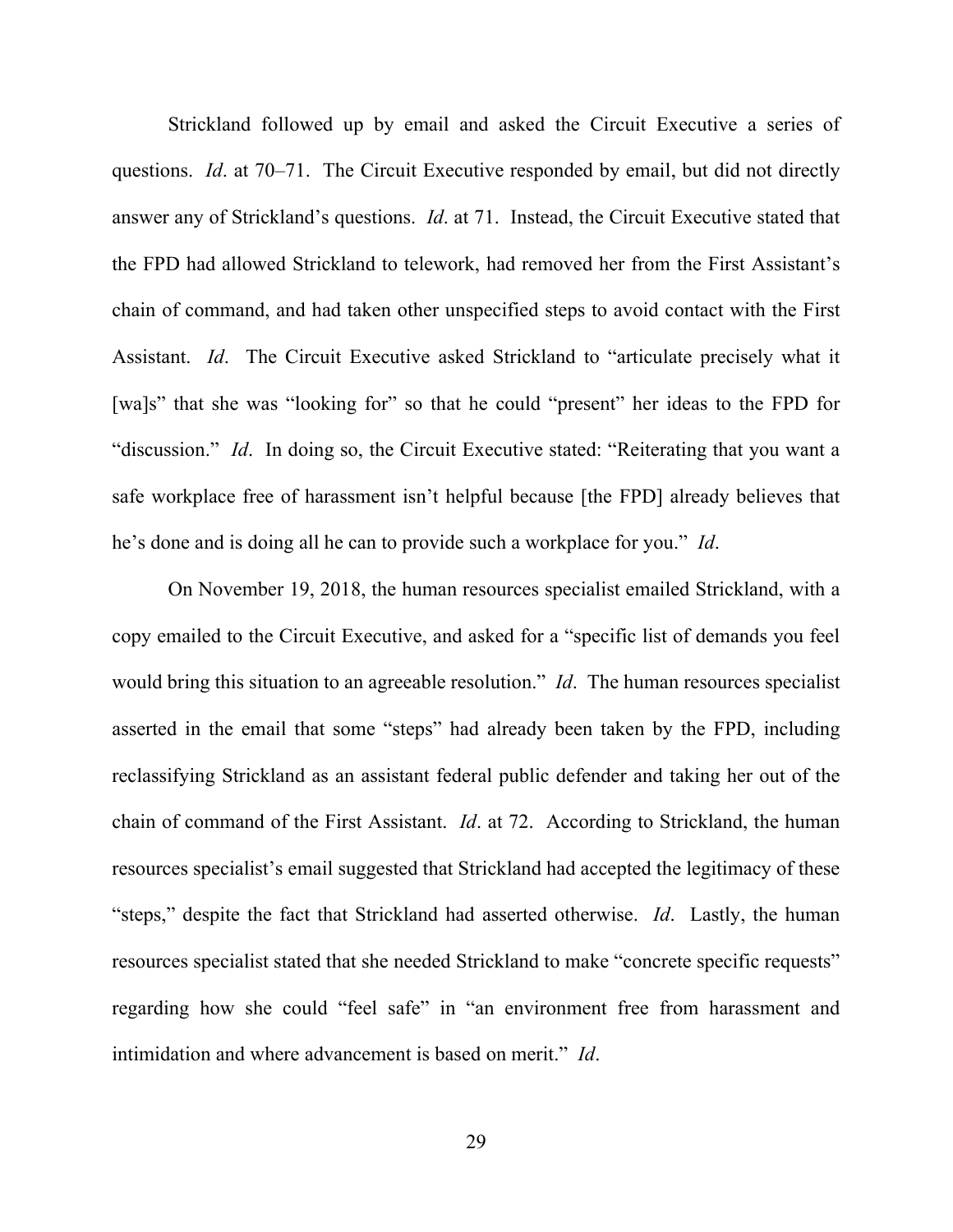On November 21, 2018, Strickland sent an email to the Circuit Executive, with a copy to the Chief Judge. *Id*. at 76. Strickland stated, in pertinent part, that "[t]his situation has irreparably damaged my relationships with the Federal Defender and my colleagues, and I believe I am no longer welcome in that environment. I would appreciate the Fourth Circuit's assistance in transitioning me out of [the FPDO]." *Id*. Strickland sent a similarly worded email in response to the human resources specialist's email of November 18, 2018. *Id*.

On November 25, 2018, the Circuit Executive asked Strickland for a copy of her resume and stated that he would "make inquiries" to federal defenders' offices around the Fourth Circuit. *Id*. Strickland provided the Circuit Executive with a copy of her resume and asked if he would send it to federal defenders' offices and to Article III judges within the Fourth Circuit. *Id*. The Circuit Executive stated that he would circulate her resume to other federal defenders' offices, but would leave it to Strickland to contact judges in the Fourth Circuit. *Id*. at 77.

On November 27, 2018, Strickland and the Circuit Executive spoke by phone. *Id*. The Circuit Executive informed Strickland that he had received the human resources specialist's report but had sent it back. *Id*. According to the Circuit Executive, the report set forth a "chronology" of facts that "we all know." *Id*. The Circuit Executive stated that he told the human resources specialist that it would be "helpful" if the report included "findings and recommendations." *Id*. Strickland asked the Circuit Executive who would be responsible for acting on the human resources specialist's final report, and the Circuit Executive stated that he would receive the report and then a decision would be made about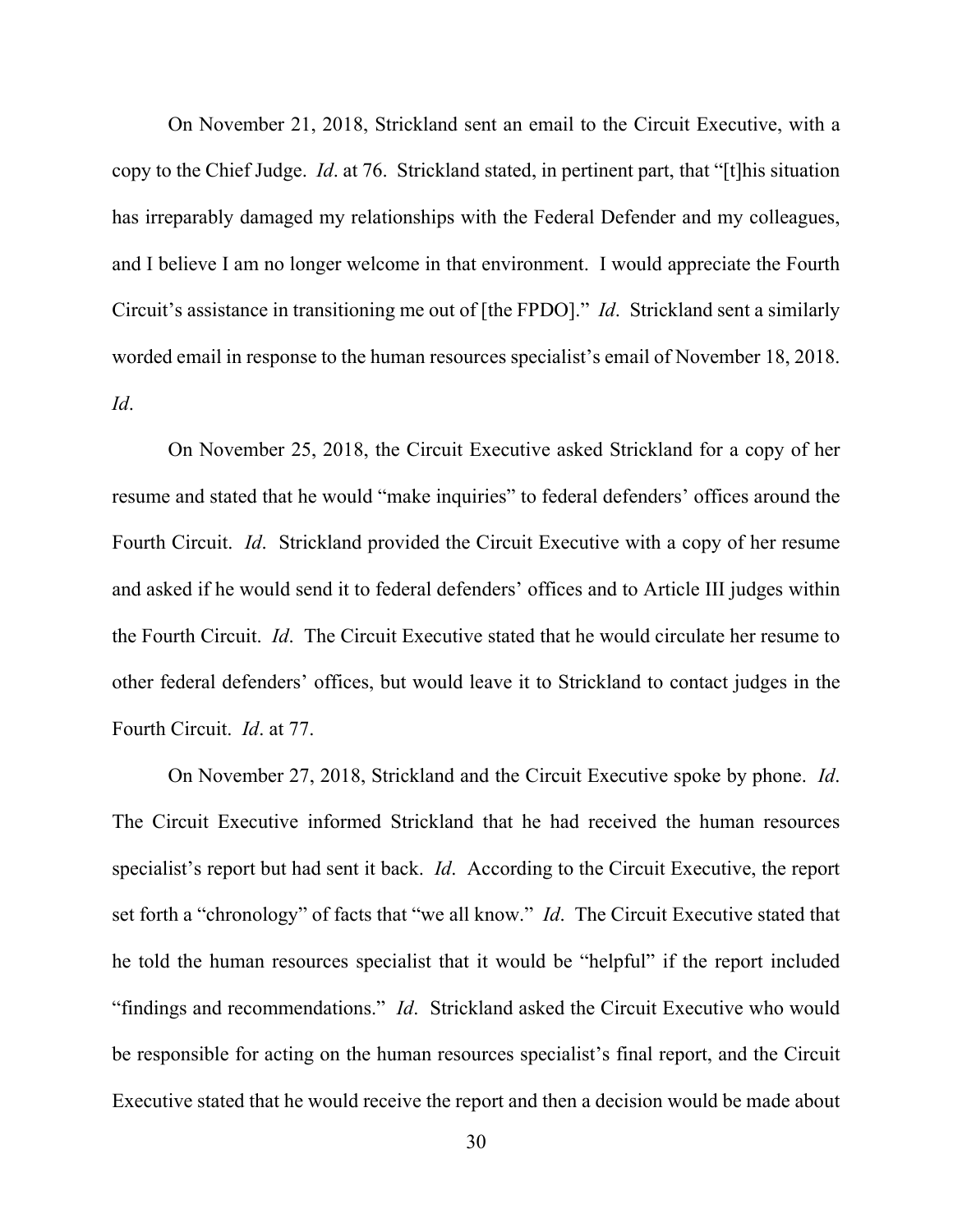discipline. *Id*. at 78. Strickland also asked the Circuit Executive about the status of her retaliation claims, and the Circuit Executive stated that he was not sure whether her allegation of retaliation was part of the human resources specialist's investigation. *Id*. In addition, Strickland asked about the status of her motion to disqualify the FPD, and the Circuit Executive stated that he and the Chief Judge had discussed the motion and agreed that disqualifying the FPD would be "premature" absent a finding against the FPD. *Id*. The Circuit Executive also stated that if the FPD was disqualified, then no one would represent the employing office. *Id*. at 79. Strickland and the Circuit Executive discussed whether Strickland wanted to remain with the FPDO at all, and Strickland expressed concern whether she could continue to work there because she felt unwelcome and like she was being "forced out." *Id*. at 81.

On November 28, 2018, the Circuit Executive told Strickland that he had checked with the human resources specialist regarding the retaliation claims and the human resources specialist had assured him that she would include those claims in her report. *Id*. Later that same day, Strickland emailed the human resources specialist to update her on the retaliation that she had experienced since filing her complaint. *Id*. She also contacted the Chief Judge and requested an extension of her counseling period for 30 days from the date the investigation report was completed in order to allow her time to assess the options for resolving her claims. *Id*.

On November 30, 2018, the Chief Judge issued a written order granting in part and denying in part Strickland's request to extend the counseling period. *Id*. at 82. The order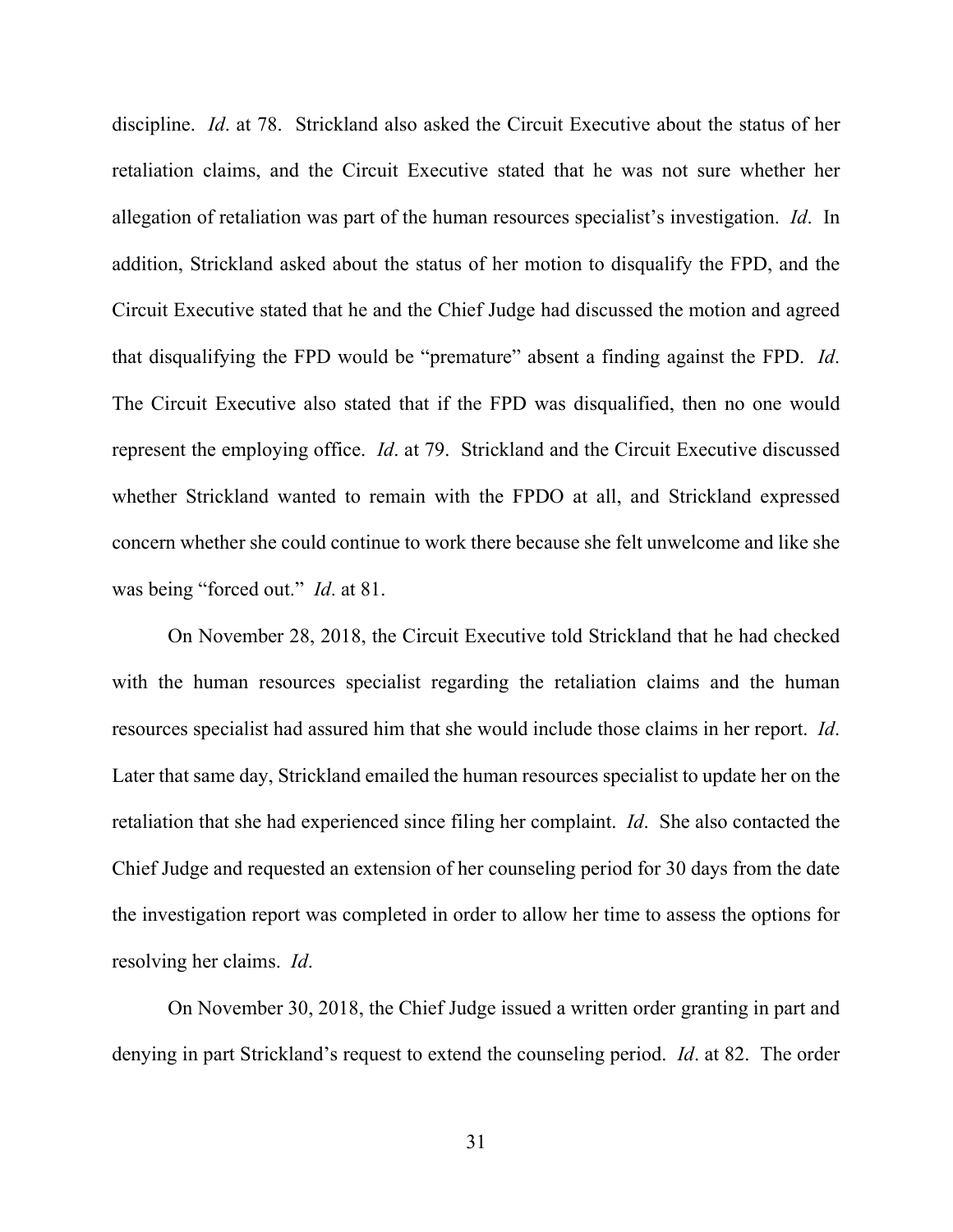specifically extended the counseling period until January 16, 2019, but did not extend the counseling period to thirty days from the date that the investigation report was completed.

On January 11, 2019, the Circuit Executive contacted Strickland and informed her that he had received the amended investigation report from the human resources specialist and would "be in touch." *Id*. at 82. On January 16, 2019, the Circuit Executive emailed Strickland and informed her that her counseling period had expired. *Id*. at 83. The Circuit Executive also informed Strickland that the Chief Judge "intend[ed]" to deny her request to disqualify the FPD. *Id*.

On January 17, 2019, Strickland and the Circuit Executive spoke by phone. *Id*. Strickland asked the Circuit Executive to explain the reasons for the impending denial of her motion to disqualify the FPD. *Id*. The Circuit Executive declined to answer, and instead stated that he was drafting a denial order that would explain the reasons. *Id*. The Circuit Executive also informed Strickland that, per the advice of the Office of the General Counsel, neither she nor the employing office would receive a copy of the investigation report or any summary of its findings and recommendations. *Id*. According to the Circuit Executive, it was the Office of the General Counsel's opinion that the report was an "internal document only" and that distributing the report to the parties would make it more difficult to resolve the matter informally because both parties would likely fight about parts of the report rather than focusing on the issues in the case. *Id*. Strickland asked the Circuit Executive to identify what section of the EDR Plan referred to "internal documents." *Id*. The Circuit Executive could not identify any part of the EDR Plan that referred to "internal documents" and admitted that the EDR process was not "perfect." *Id*. at 84.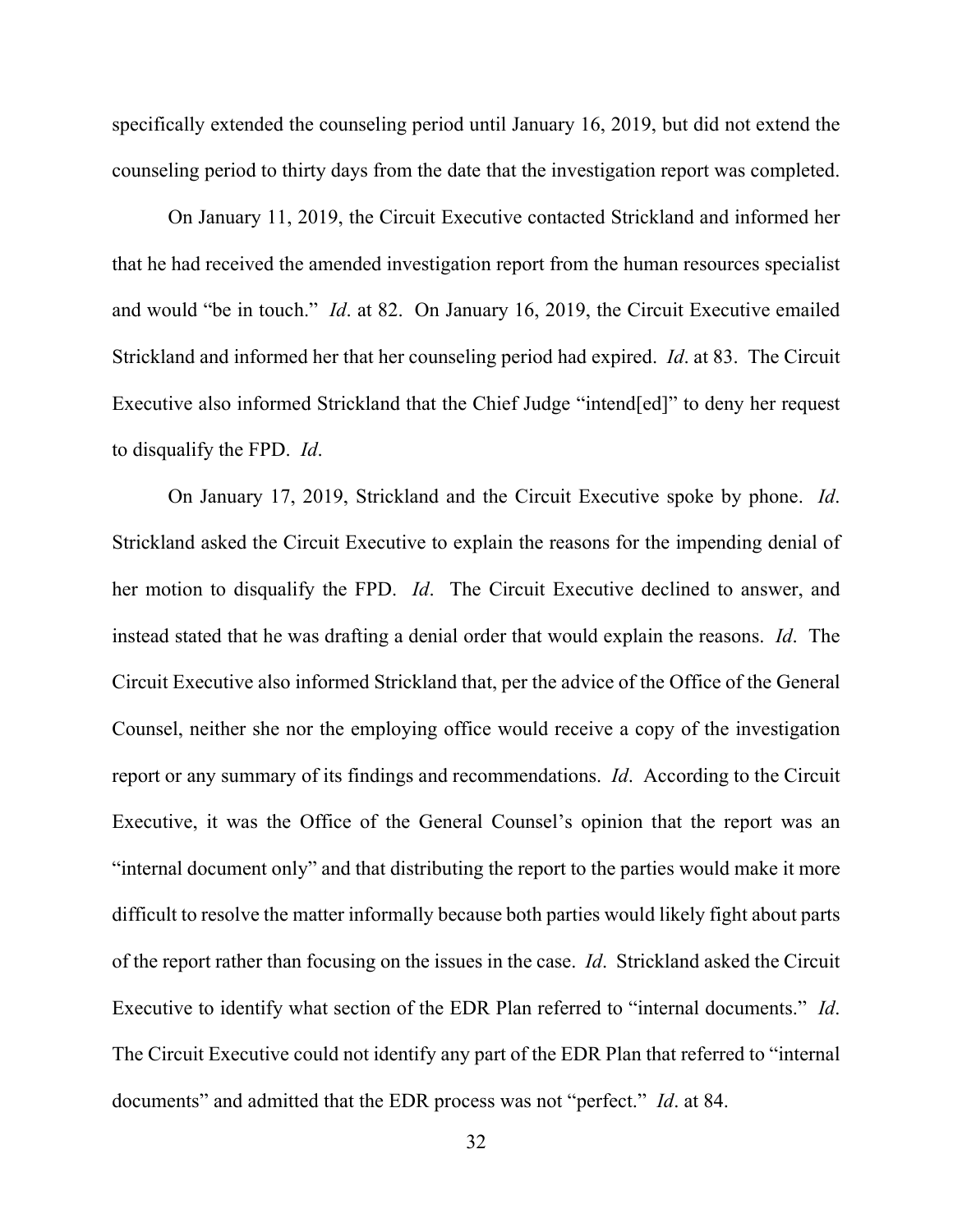Strickland learned from the Circuit Executive that the First Assistant had called the Circuit Executive and stated that the ongoing EDR proceedings had been a "living hell" for him and that he had been suffering from physical symptoms. *Id*. The Circuit Executive admitted to Strickland that it was inappropriate for the First Assistant to have called the Circuit Executive and that the Circuit Executive told the First Assistant not to call again. *Id*.

On January 22, 2019, Strickland sent an email to the Chief Judge and the Circuit Executive asking to be transferred to a federal defender office in an adjacent district. *Id*. at 85. On January 24, 2019, Strickland was informed that the Chief Judge had directed the Circuit Executive "to lend appropriate assistance" with a transfer. *Id*.

On January 30, 2019, Strickland filed a request for mediation under the EDR Plan.<sup>[5](#page-32-0)</sup> *Id.* On February 7, 2019, Strickland met with the appointed mediator (Mediator) in the law library of a Fourth Circuit judge. *Id*. at 86. The Mediator acknowledged that it would be difficult for Strickland to return to work. *Id*. The Mediator stated that the First Assistant's "quid pro quo email" was "inappropriate," and also stated his opinion that the Defender was from a "generation" that doesn't "get" sexual harassment. *Id*. The Mediator admitted that there were problems with the EDR Process, and he acknowledged that you "give up a

<span id="page-32-0"></span><sup>&</sup>lt;sup>5</sup> This request was made by Strickland within fifteen days of what the Circuit Executive informed Strickland to be the end of the counseling period. Strickland's request effectively triggered the running of the thirty-day mediation period provided for in the EDR Plan.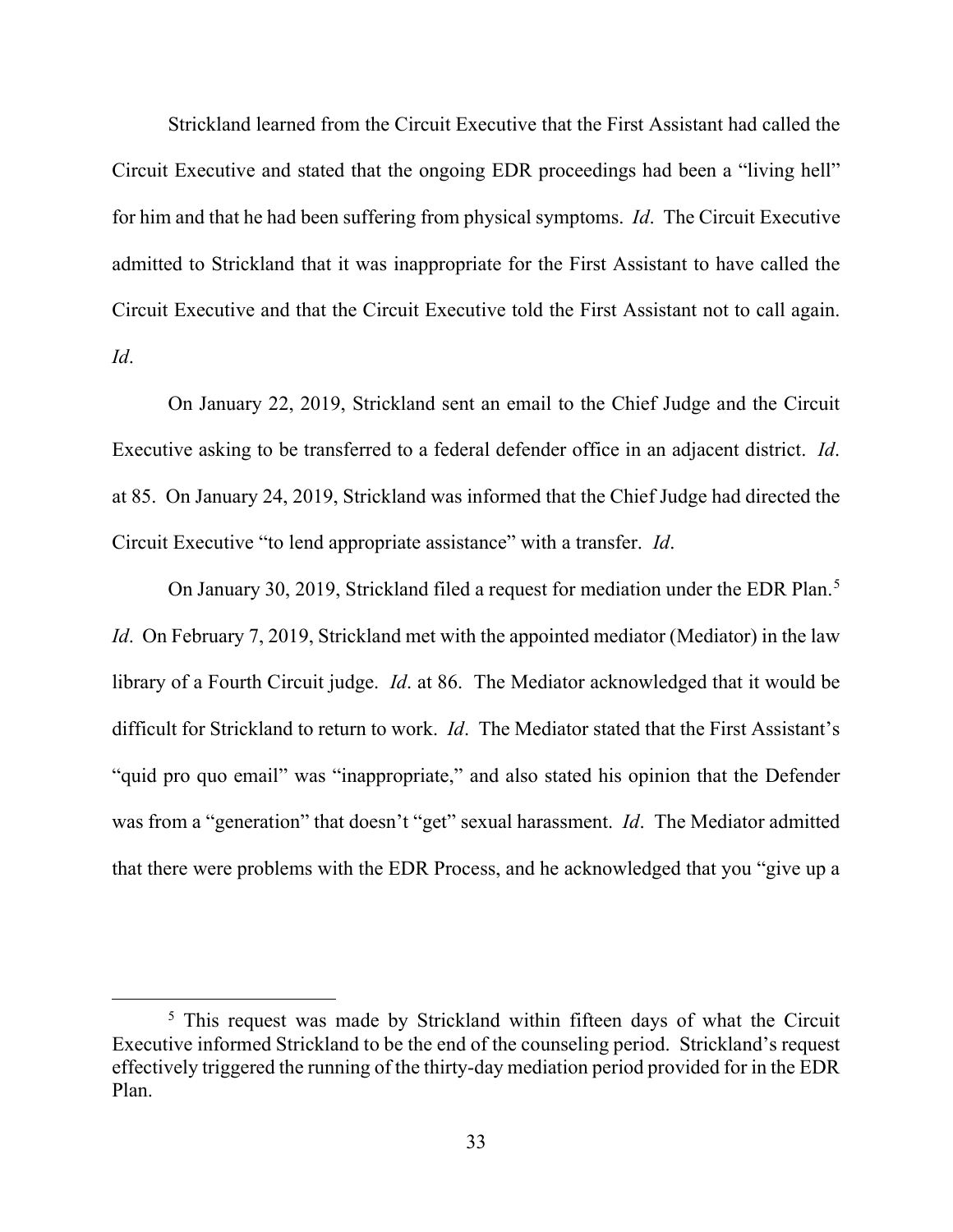lot" as a judiciary employee. *Id*. Ultimately, the Mediator promised that he would press the FPD on a duty station transfer and other requested terms. *Id*.

On February 12, 2019, the Mediator spoke to Strickland by phone and informed her that the FPD would permit her to transfer to another duty station where she would likely have to share an office with an intern. *Id*. at 87. Strickland told the Mediator that a transfer under these circumstances would further humiliate and stigmatize her because the whole office would know that the FPD had likely prioritized an intern over her. *Id*. The Mediator suggested that Strickland put these issues aside and attempt to "work something out." *Id*. The Mediator also informed Strickland that the FPD was in agreement that the First Assistant could no longer be "involved" with Strickland's work. *Id*. Strickland asked the Mediator what would happen if an EDR settlement was breached, and the Mediator stated that in his experience, the only remedy for the breach of an EDR settlement was the filing of another EDR claim. *Id*. Strickland suggested to the Mediator that, under the circumstances, a duty station transfer alone would not accomplish anything and that the underlying harassment and retaliation needed to be addressed. *Id*.

On February 14, 2019, Strickland met with the newly selected Judicial Integrity Officer (JIO) in Washington, D.C. *Id*. at 88. The JIO stated, in part, that a Circuit Executive should never serve as an EDR Coordinator due to inherent conflicts of interest. *Id*. But the JIO also stated that just because every court handles the EDR process differently does not mean that employees' rights are being violated. *Id*. The JIO warned Strickland that if she did not submit the entire factual basis for her claims in writing to her employing office, she risked waiving claims. The JIO also opined that the five-page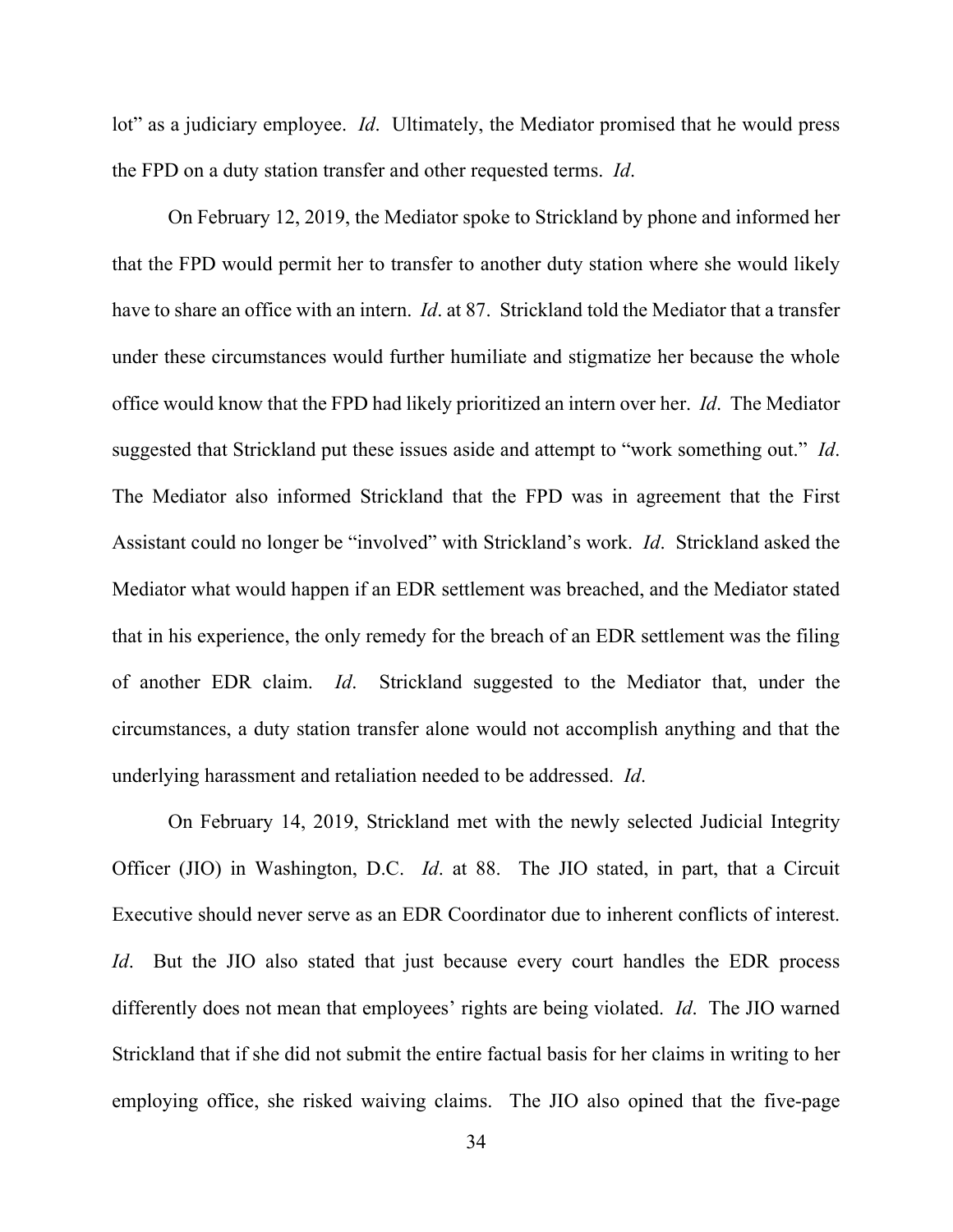narrative that Strickland had submitted with her request for counseling was not sufficient to "preserve" her claims. *Id*. In addition, the JIO told Strickland that a presiding officer would not have authority to order the First Assistant's termination, and further noted that Article III judges do not have authority to manage a federal defenders' office. *Id*. at 90.

On February 22, 2019, Strickland's representative (it is unclear from the complaint who this representative was) submitted to the Circuit Executive a more detailed factual narrative. *Id*. at 91. This supplement included highly sensitive details, including information that Strickland believed could potentially expose other employees to retaliation, that Strickland would not have disclosed voluntarily to the FPD. *Id*. Strickland expected that the Circuit Executive would keep this supplement confidential. *Id*. Strickland's representative specifically requested that the supplement be redacted to protect other employees' identities if shared with the FPD. *Id*. at 92. The Circuit Executive, however, at the advice of the Office of the General Counsel, forwarded the supplement directly to the FPD, the Chief Judge, and the Mediator. *Id*.

On February 26, 2019, Strickland met with the Mediator in a Fourth Circuit judge's law library. *Id*. The Mediator told Strickland that she could not transfer to the federal defender's office in the adjacent district that she had requested because that office did not have an opening. *Id*. The Mediator also told Strickland that the FPD had been unresponsive since their first conversation. *Id*. at 93. The Mediator offered to help Strickland find another job. *Id*. Strickland responded by asking the Mediator to help her secure a Fourth Circuit clerkship; she believed that securing a clerkship would help prevent her existing employment situation from destroying her reputation. *Id*.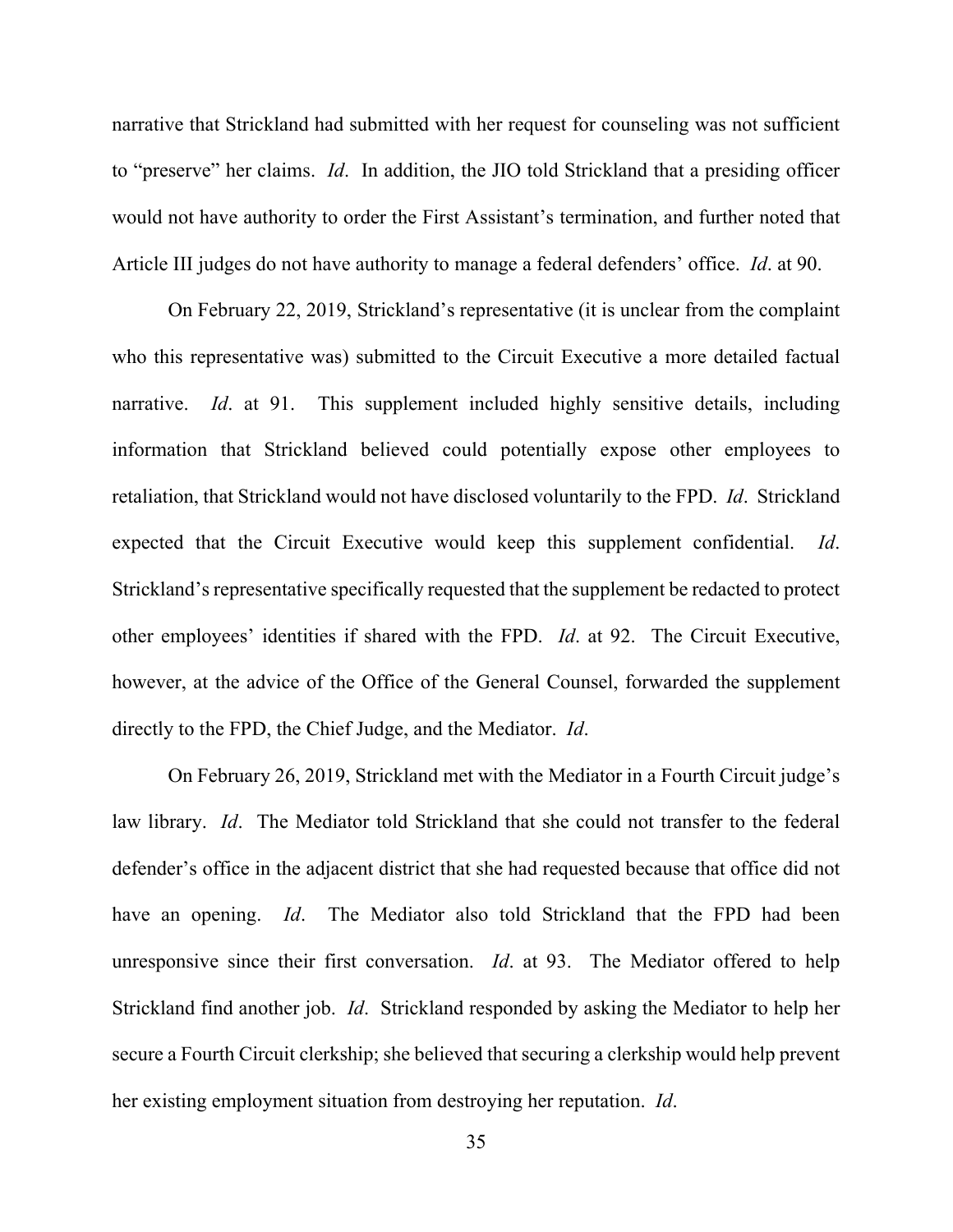After the meeting, the Mediator traveled to Richmond, Virginia, to advocate on Strickland's behalf for a clerkship. *Id*. Shortly thereafter, the Mediator called Strickland and informed her that a Fourth Circuit judge had a term clerkship vacancy that had been open for at least several weeks. *Id*. The Mediator informed Strickland that this judge wanted to interview Strickland. *Id*. On March 8, 2019, Strickland interviewed with the Fourth Circuit judge and was offered the clerkship position. *Id*.

Strickland told the Mediator that the clerkship was a "very nicely packaged constructive discharge." *Id*. at 94. She explained that, in her view, she was giving up her career at the FPDO because she was harassed and retaliated against without any accountability. *Id*. Strickland called the situation the "collective fault of the institution." *Id*. The Mediator responded that Strickland should be thankful for what went right for her. *Id*. Further, the Mediator stated that a lot of people had worked to make this outcome possible, even though they did not have to do anything for her. *Id*.

Strickland formally resigned from the FPDO effective March 15, 2019. *Id*.

On May 1, 2019, while Strickland was serving as a Fourth Circuit judicial law clerk, she contacted the Circuit Executive and asked for a status update on her wrongful-conduct report. *Id*. at 96. The Circuit Executive responded and said that the wrongful-conduct proceeding was still ongoing *Id*. Strickland asked the Circuit Executive if she could meet with him in person. *Id*.

On May 7, 2019, Strickland met with the Circuit Executive and a human resources administrator in Richmond, Virginia. *Id*. Strickland asked for an update on her wrongful-conduct proceeding. *Id*. The Circuit Executive stated that, on the advice of the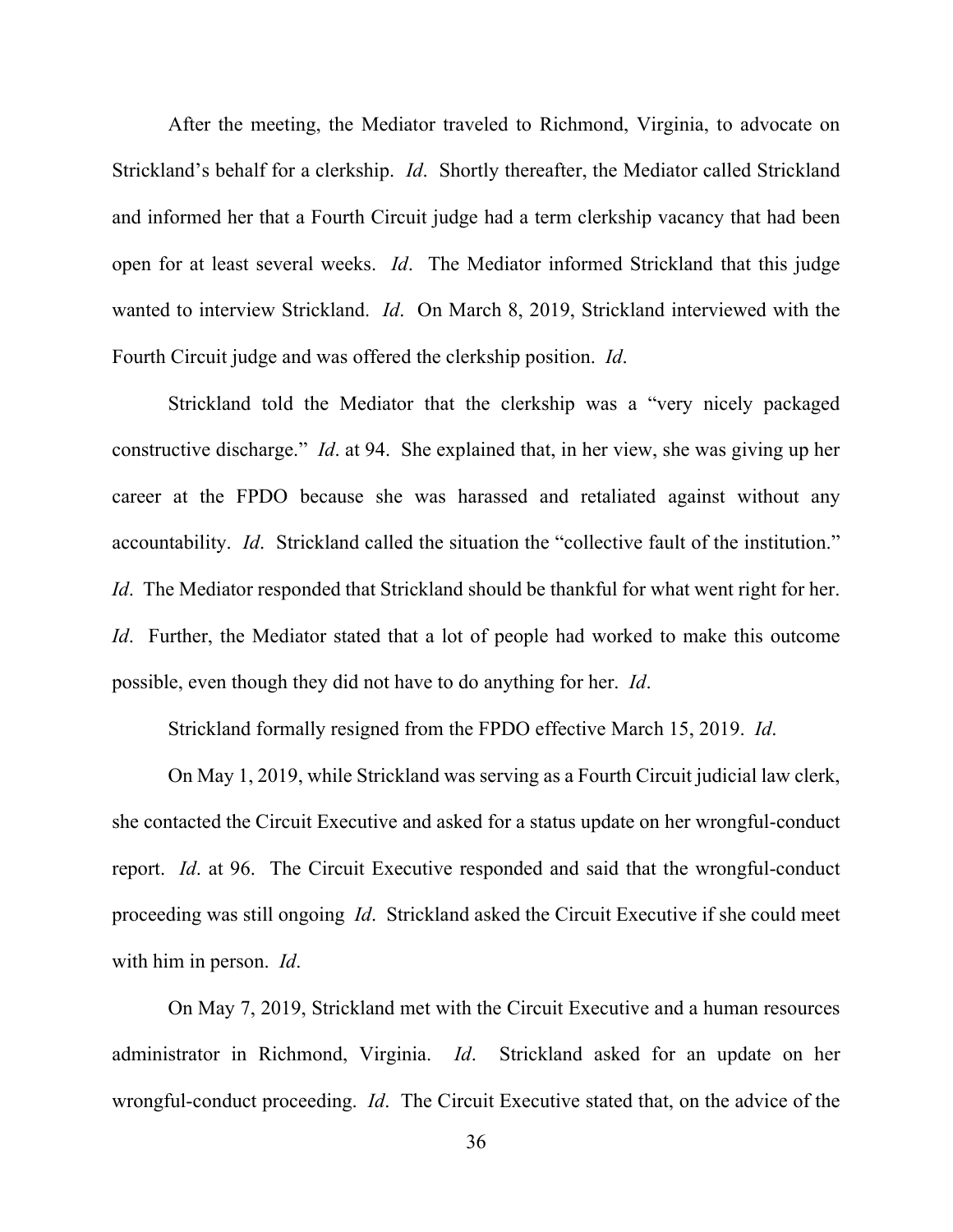Office of the General Counsel, he could not tell Strickland anything about the proceeding

or its outcome. *Id*.

On June 4, 2019, the Circuit Executive sent Strickland an email, with a copy sent to

the Chief Judge, stating:

I wanted to let you know that disciplinary action was taken last week as a result of your report of wrongful conduct. As we discussed previously, I cannot reveal the nature of the action because it is a disciplinary matter. But I wanted to let you know that action was taken, and I wanted to re-emphasize that: (1) the Fourth Circuit took your report very seriously, (2) Chief Judge Gregory ordered a painstaking and exhaustive investigation into your allegations, and (3) actions were taken based on careful consideration of the investigation report.

*Id*. at 97.

To date, Strickland has never been informed of the findings on her complaint or what corrective actions were taken. *Id*. at 98. According to Strickland's complaint, however, all of the individuals responsible for the harassment, retaliation, and discrimination against her still hold their same positions and titles at the FPDO. *Id*. (We note that this allegation is no longer accurate as to the FPD himself, who was not reappointed. Aplt. Br. at 19 n.2)

### *C. Procedural history*

Strickland initiated these proceedings on March 3, 2020, by filing a complaint against the United States of America, the Judicial Conference, the AO, James Duff (then the Director of the AO), Roslynn Mauskopf (then the Chair of the Judicial Conference Committee on Judicial Resources), Sheryl Walter (General Counsel for the AO), John Does (attorneys employed in the Office of the General Counsel), the Fourth Circuit, the Judicial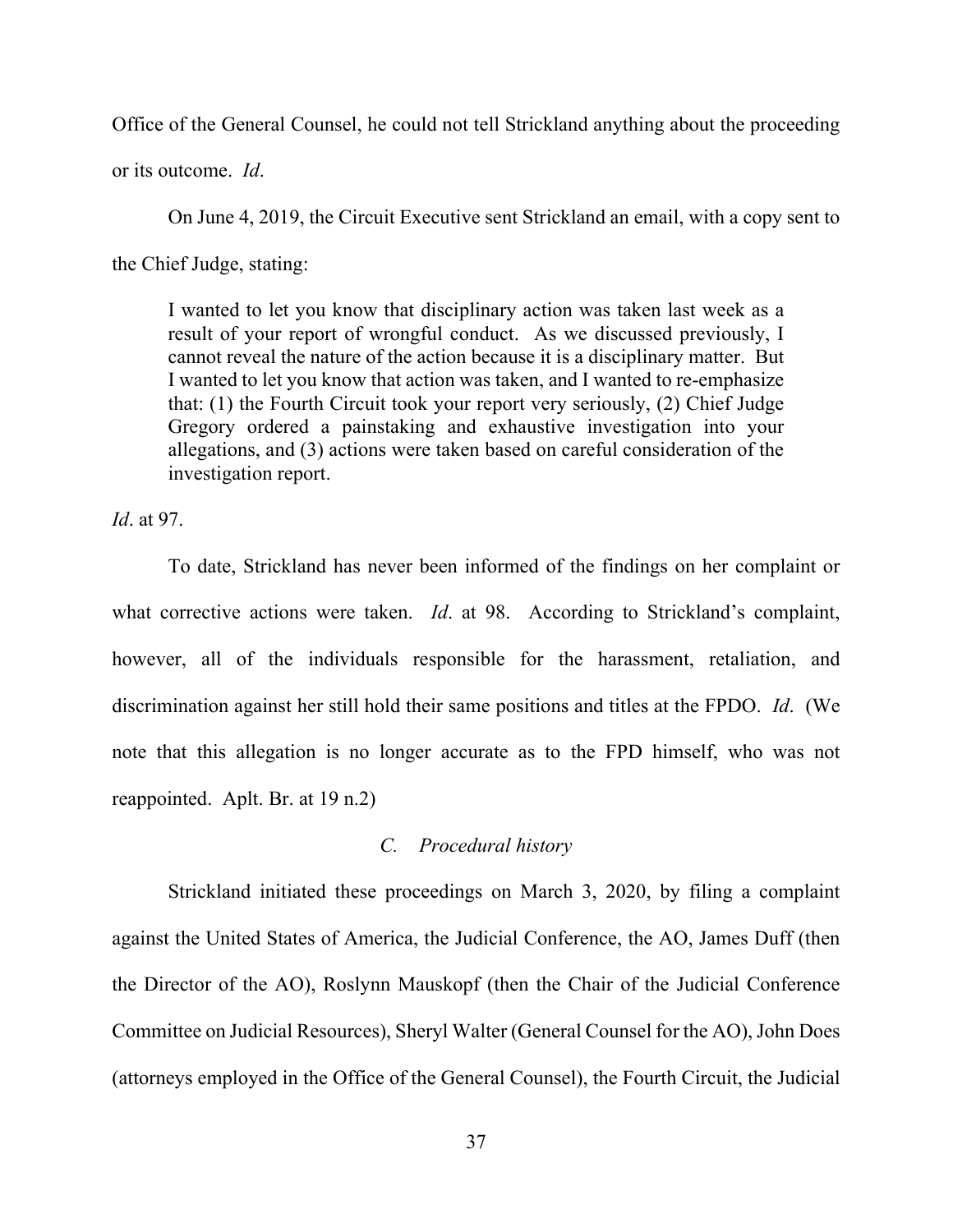Council of the Fourth Circuit, Roger Gregory (the Chief Judge of the Fourth Circuit), James Ishida (the Circuit Executive and EDR Coordinator), and the FPD.<sup>[6](#page-37-0)</sup> *Id.* at 19. Three of the defendants—Gregory, Ishida, and the FPD—were named in both their official and individual capacities. Walter and the John Does were named in their individual capacities only.

The first claim for relief asserted in the complaint, titled "Fifth Amendment: Due Process," alleged, in pertinent part, that defendants (the claim does not distinguish between the defendants and thus presumably includes all of the defendants) "knowingly deprived [Strickland] of her property interests without the due process of law in violation of the Fifth Amendment to the United States Constitution" by (a) "adopting, promulgating, and implementing policies and practices under which [Strickland] was deprived of immediate and effective action on, and meaningful review of and remedies for, the harassment, retaliation, and discrimination she suffered," (b) "by violating the limited procedural protections and rights [Strickland] was afforded under the EDR Plan," and (c) "by discriminating against [Strickland] based on her gender in violation of protected employment rights." *Id.* at 99. The first claim for relief does not identify precisely what each defendant did or failed to do. Strickland's opening appellate brief, however, provides slightly more detail as to what she is claiming:

<span id="page-37-0"></span><sup>6</sup> As previously noted, defendant Duff has since retired as the Director of the AO. Defendant Mauskopf now serves as the Director of the AO. Mauskopf was replaced by defendant Brian Stacy Miller as Chair of the Judicial Conference Committee on Judicial Resources.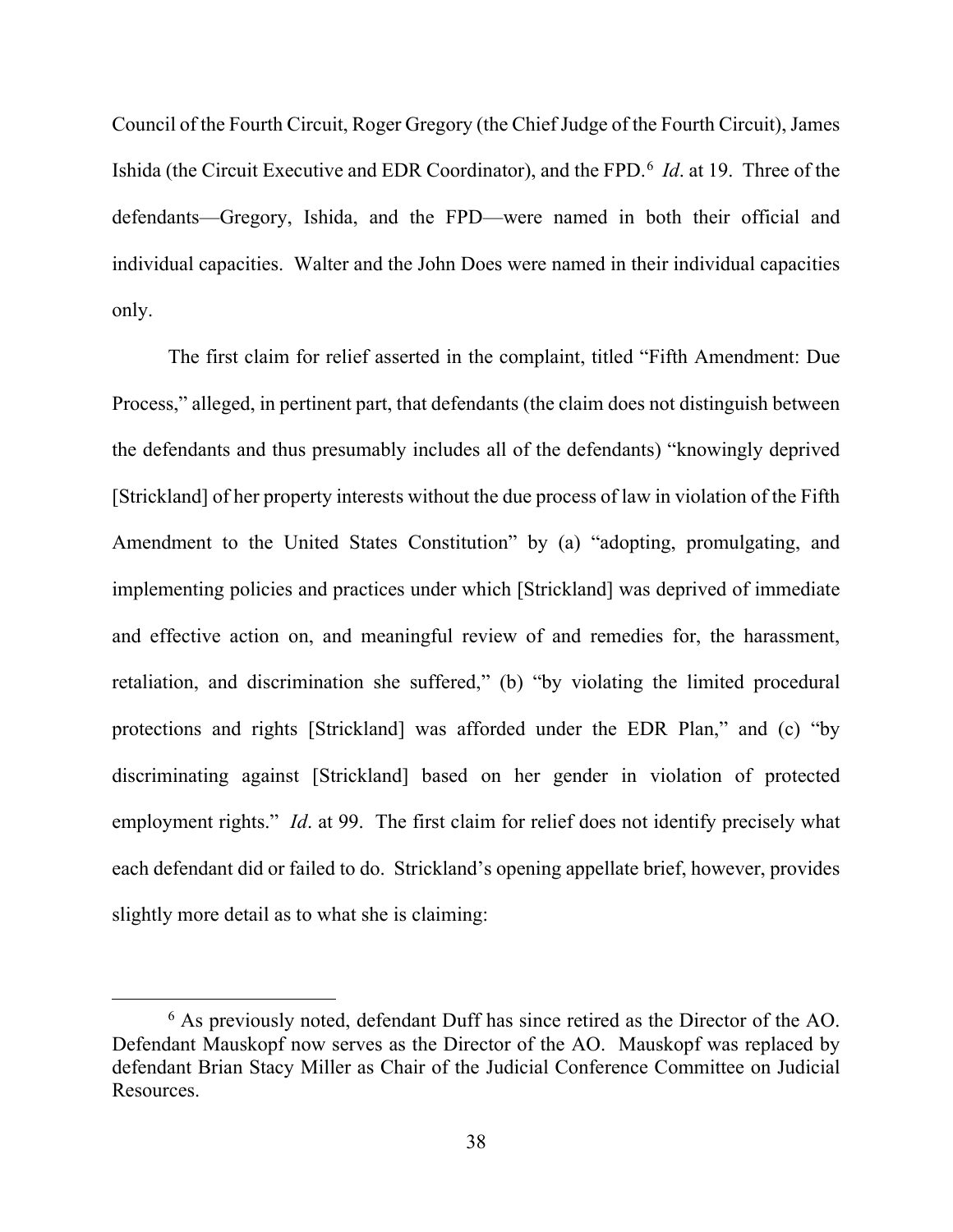The Fourth Circuit's internal complaint process, known as the Employment Dispute Resolution Plan ("EDR Plan"), failed to provide a fair process, meaningful review of her claim or remedies to stop the harassment. The design of the EDR Plan and its implementation were deeply unfair and grossly inadequate. Through the EDR process, defendants ratified, facilitated, and aggravated the hostile work environment, which became so intolerable that [Strickland] was forced to resign and lose her career as a federal public defender.

Aplt. Br. at 2. According to Strickland, "[t]he due process violations here consisted of serious procedural defects in both 1) the EDR Plan's design (facial); and 2) officials' implementation of the EDR process (as applied)." *Id*. at 60. In short, Strickland alleges, defendants "violated her Fifth Amendment due process right by denying her fair procedures for resolving her discrimination complaint." *Id*. at 20–21. The first claim for relief alleged that "[a]s a result of Defendants' unlawful conduct, [Strickland] has suffered psychological harm, emotional distress, humiliation, embarrassment, and monetary damages." JA, Vol. 1 at 99.

The second claim for relief in Strickland's complaint, titled "Fifth Amendment: Equal Protection," alleged that defendants violated Strickland's Fifth Amendment equal protection rights by (a) "subjecting [her] to harassment, retaliation, and discrimination, (b) "failing to take immediate and effective action on her complaints," and (c) "failing to provide her with meaningful review or remedies." *Id*. at 100. The complaint does not identify precisely what each defendant is alleged to have done or failed to do. But again, Strickland's opening appellate brief provides more detail about this claim:

The [FPD] ratified the [First] Assistant's harassing conduct, most significantly by refusing to consider [Strickland] for the promotion for which she was qualified—a discriminatory follow-up to the Assistant's quid-proquo sexual harassment. The meaning of the [First] Assistant's harassing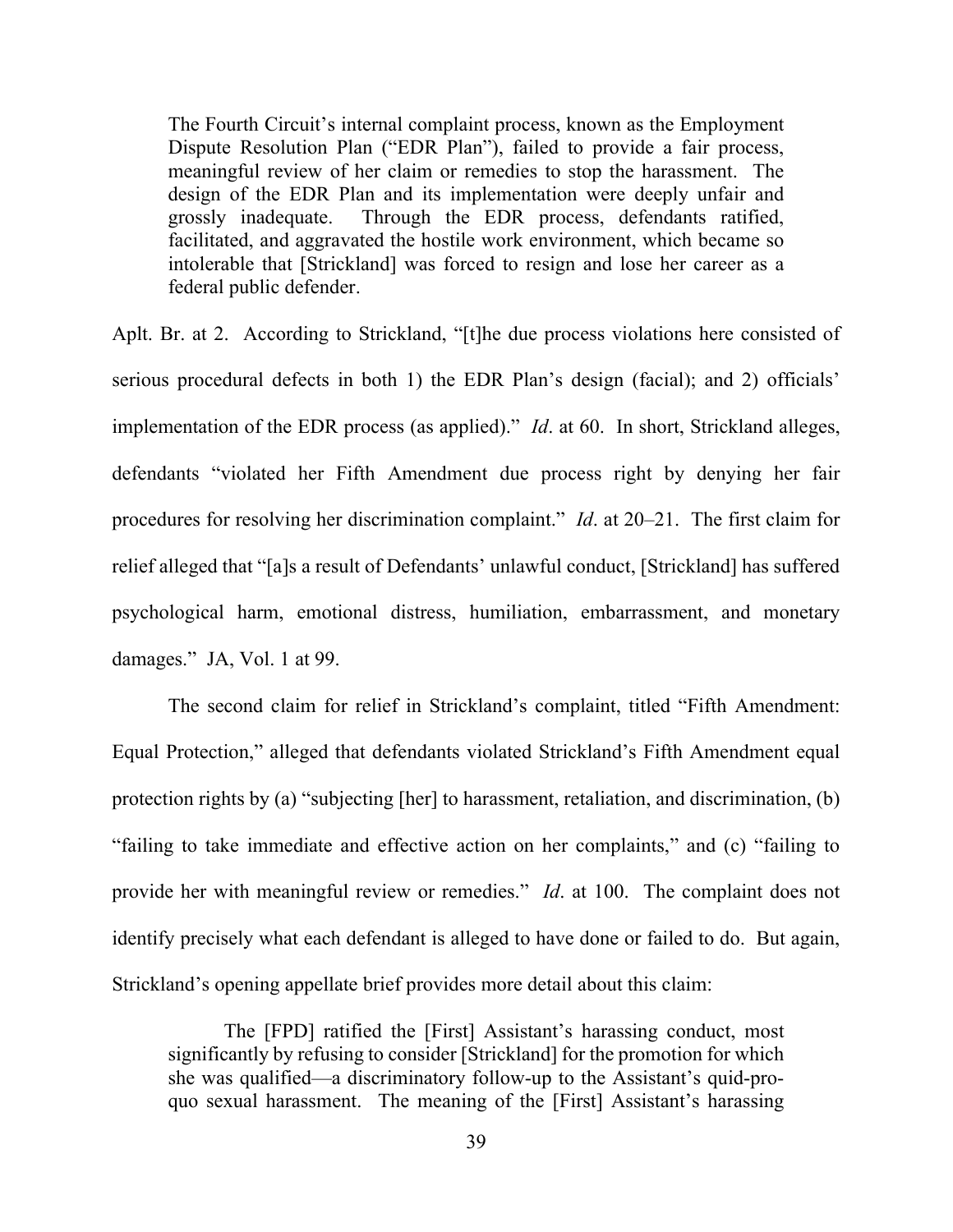email was that if [Strickland] didn't "pay" in the way he wanted, that is, sexually, she would not get the promotion. In refusing to consider the promotion—even going to lengths to backdate his reclassification of her title to the day before she became eligible for promotion, . . . the Defender made good on the [First] Assistant's threat. This response was clearly unreasonable and effectively caused further harassment.

Second, after Fourth Circuit and AO officials were put on notice of the sexual harassment and of the [FPD's] disregard of AO advice on stopping it, they protected the [FPD] rather than taking steps to end the harassment. The officials prohibited [Strickland] from seeking guidance about her civil rights from the FEOO. The officials allowed the [FPD] to drive the process despite his conflict of interest: The [FPD] appointed the investigator to investigate the allegations, and decided how to discipline the Assistant. The Chief Judge refused to disqualify the [FPD] from acting on behalf of the employing office in the dispute resolution process. Officials failed to conduct an impartial investigation by a well-trained investigator. The Circuit Executive limited the investigation's scope to exclude the [FPD's] wrongful conduct. As a result, the Investigator did not fully investigate [Strickland]'s claims.

Aplt. Br. at 46–47. As with the first claim for relief, the second claim for relief alleged that, "[a]s a result of Defendants' unlawful conduct, [Strickland] has suffered psychological harm, emotional distress, humiliation, embarrassment, and monetary damages." JA, Vol. I at 100.

The third claim for relief alleged that defendants conspired to violate Strickland's civil rights, in violation of 42 U.S.C. § 1985, "[b]y agreeing to implement, and taking actions on, policies, procedures, and practices whereby [she] was subjected to sexual harassment, discrimination, and retaliation and deprived of immediate and effective action on her complaints, and meaningful review and remedies, all on account of her gender." *Id*. The fourth and final claim for relief alleged that defendants violated 42 U.S.C. § 1986 by neglecting to prevent the conspiracy to violate Strickland's civil rights. *Id*. Both the third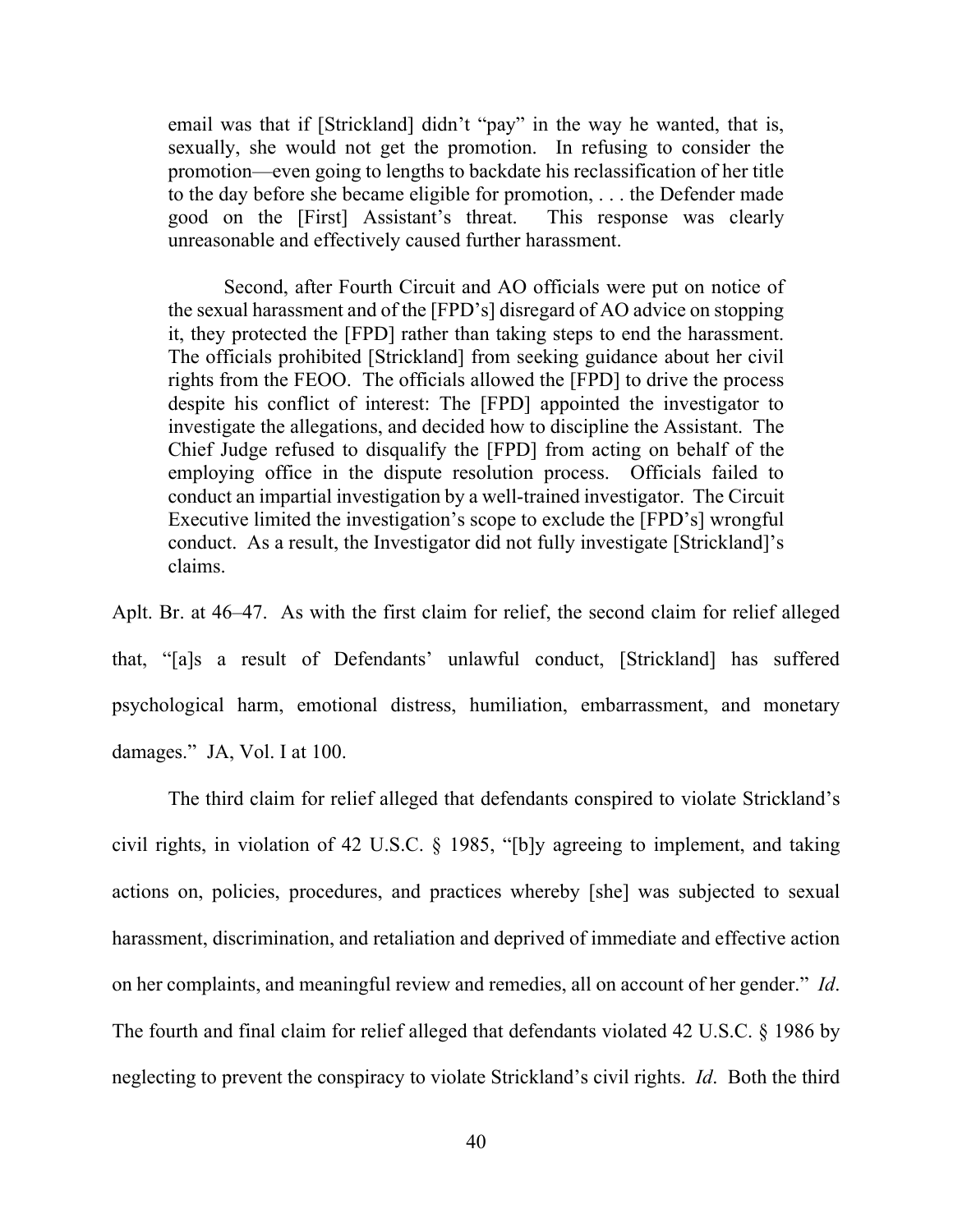and fourth claims, like the first two claims, alleged that "[a]s a result of Defendants' unlawful conduct, [Strickland] has suffered psychological harm, emotional distress, humiliation, embarrassment, and monetary damages." *Id*. at 100, 101.

Under the heading "REQUESTED RELIEF," the complaint asked for declaratory relief, compensatory and punitive damages, front pay as equitable relief in lieu of reinstatement, back pay as equitable relief for the unlawful termination of her employment pursuant to the Back Pay Act, pre- and post-judgment interest on all amounts awarded, and reasonable attorney's fees and costs.

All of the Official Capacity Defendants moved to dismiss Strickland's complaint pursuant to Fed. R. Civ. P. 12(b)(1) and 12(b)(6). *Id*. at 256. The Individual Capacity Defendants also each filed motions to dismiss Strickland's claims against them pursuant to Fed. R. Civ. P. 12(b)(6). Strickland opposed those motions and also filed motions for partial summary judgment against all of the defendants.

On December 30, 2020, the district court issued a memorandum and order granting the Official Capacity Defendants' motion to dismiss on the grounds of sovereign immunity, and granting the Individual Capacity Defendants' motion to dismiss on the grounds that Strickland's complaint failed to allege cognizable claims against them. *Id*., Vol. IV at 1492–93. Regarding the issue of sovereign immunity for the Official Capacity Defendants, the district court rejected Strickland's argument that both 28 U.S.C. § 1331 and the Back Pay Act waived those officials' sovereign immunity. *Id*. at 1507–08. The district court also rejected Strickland's argument "that section 702 of the Administrative Procedure Act [(APA)] waive[d] the Official Capacity Defendants' sovereign immunity." *Id*. at 1509. In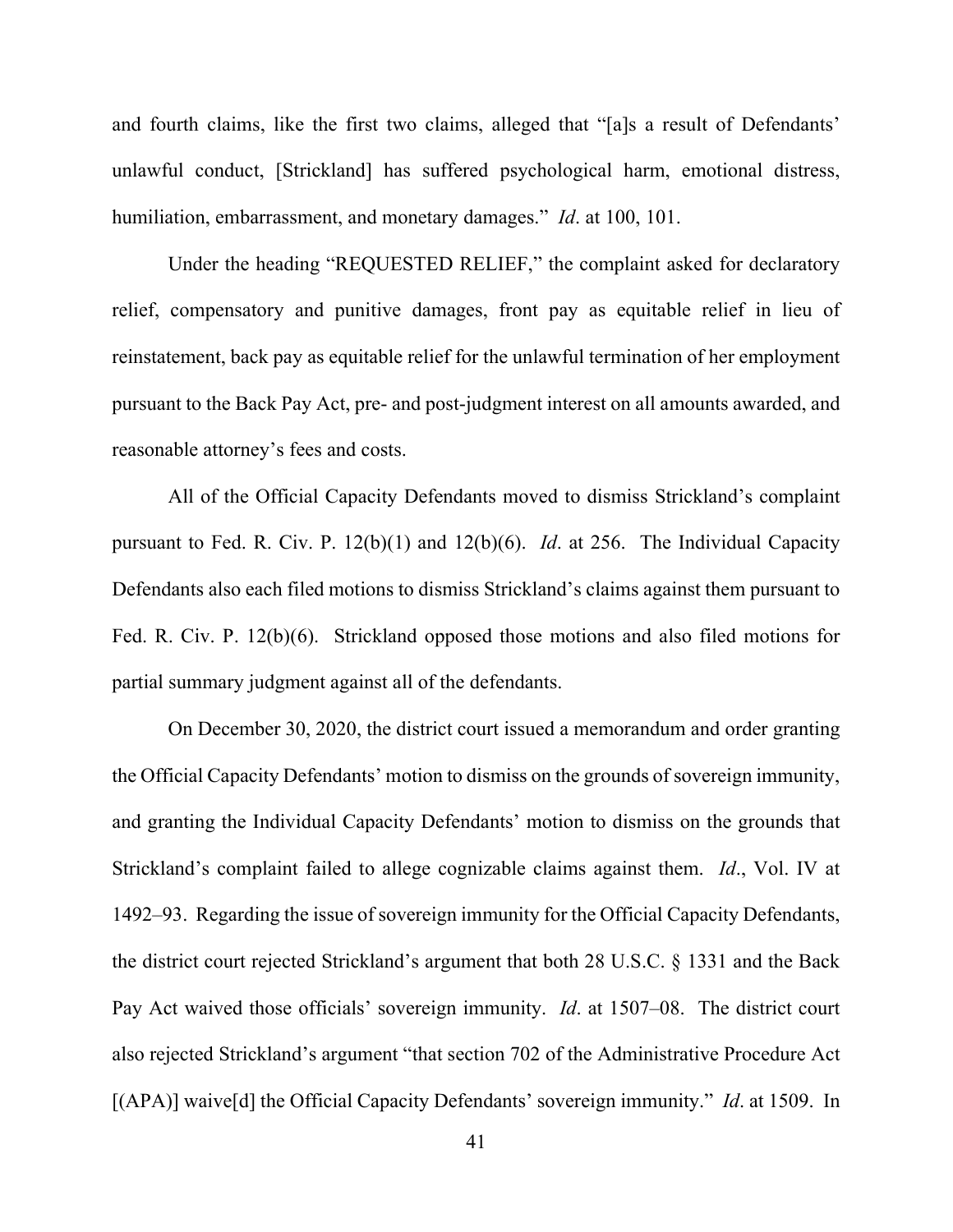doing so, the district court noted that "[a]lthough section 702 waives sovereign immunity with respect to agencies, 5 U.S.C. § 702, 'the courts of the United States' are not agencies, *id*. § 701(b)(1)(B)." *Id.* And the district court concluded, citing an unpublished Ninth Circuit opinion, that because "[t]he District Courts may make recommendations concerning nominees for the position of Federal Public Defender and the Courts of Appeals appoint, compensate, and remove Federal Public Defenders, . . . the Official Capacity Defendants [we]re part of the federal judiciary for purposes of the APA, and that the APA therefore d[id] not waive the Official Capacity Defendants' sovereign immunity." *Id*. at 1510–11. As a result, the district court concluded that it lacked subject matter jurisdiction over the claims asserted by Strickland against the Official Capacity Defendants. *Id*. at 1511.

The district court also concluded in its memorandum and order that Strickland "fail[ed] to allege cognizable constitutional claims" against the Individual Capacity Defendants. *Id*. at 1512. Addressing Strickland's first claim for relief, which alleged a violation of her Fifth Amendment procedural due process rights, the district court concluded that Strickland failed to adequately allege that "she . . . lost something that fits into one of the three protected categories: life, liberty, or property." *Id*. at 1513 (internal quotation marks omitted). Although the district court noted that Strickland purported "to have a liberty interest 'in being free from unlawful discrimination,' which she alternatively label[ed] 'a right to be free of sex discrimination in her workplace,'" the district court concluded that this claim found no support in either Supreme Court or lower federal court precedent. *Id*. at 1515. Consequently, the district court concluded "that [Strickland]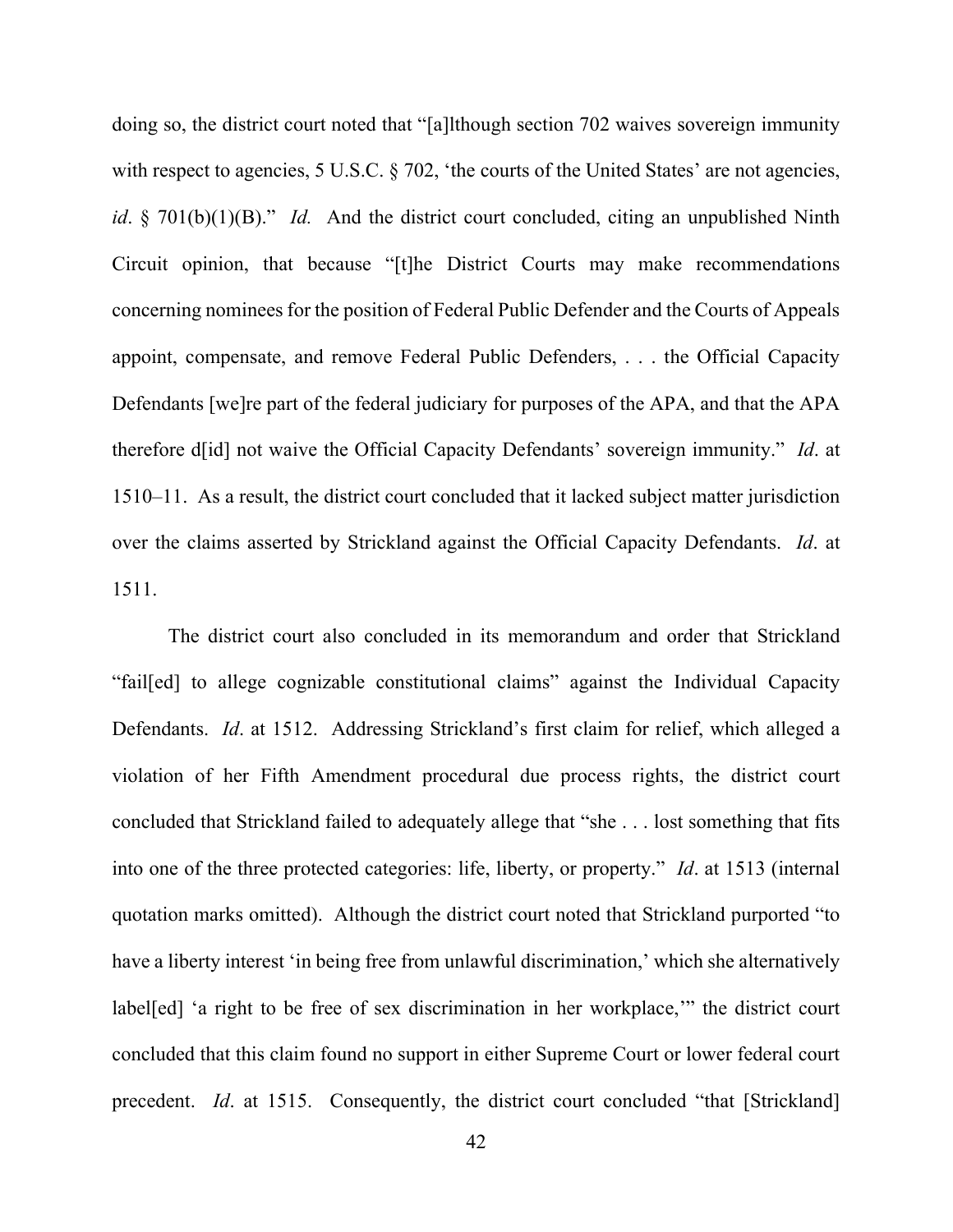fail<sup>[ed]</sup> to allege that the Individual Capacity Defendants deprived her of a protected liberty interest."[7](#page-42-0) *Id*. at 1516.

The district court next addressed Strickland's allegation in her first claim for relief that she had "purported property interest[s] . . . 'in the [EDR] Plan's terms as a condition of her employment,' a 'right to prompt and effective remedial action on her complaints[,]' and [a] 'right to meaningful review and remedies.'" *Id*. at 1517. The district court concluded that "'[p]roperty' cannot be defined by the procedures for its deprivation." *Id*. at 1519 (quoting *Cleveland Bd. of Educ. v. Loudermill*, 470 U.S. 532, 541 (1985)). And it in turn "conclude[d] that [Strickland] fail[ed] to allege that the Individual Capacity Defendants deprived her of a protected property interest." *Id*.

Turning to Strickland's second claim for relief, which alleged a violation of her Fifth Amendment equal protection rights, the district court noted that Strickland did not allege either that defendants had made a classification on the basis of sex or took an action that resulted in a disparate impact that could be traced to a discriminatory purpose. *Id*. at 1520. Instead, the district court noted that Strickland was "attempt[ing] to graft precedent interpreting Title VII onto the Fifth Amendment." *Id*. Consequently, the district court concluded that the "case present[ed] a matter of first impression in th[e] [Fourth] [C]ircuit: *viz*, whether a Title VII theory of discrimination on the basis of sex states a claim for discrimination on the basis of sex under the Fifth Amendment Equal Protection Clause."

<span id="page-42-0"></span><sup>7</sup> Strickland states in her opening brief that, "[c]ontrary to the District Court's understanding," she "did not assert procedural due process claims against the Individual Capacity Defendants." Aplt. Br. at 22 n.5.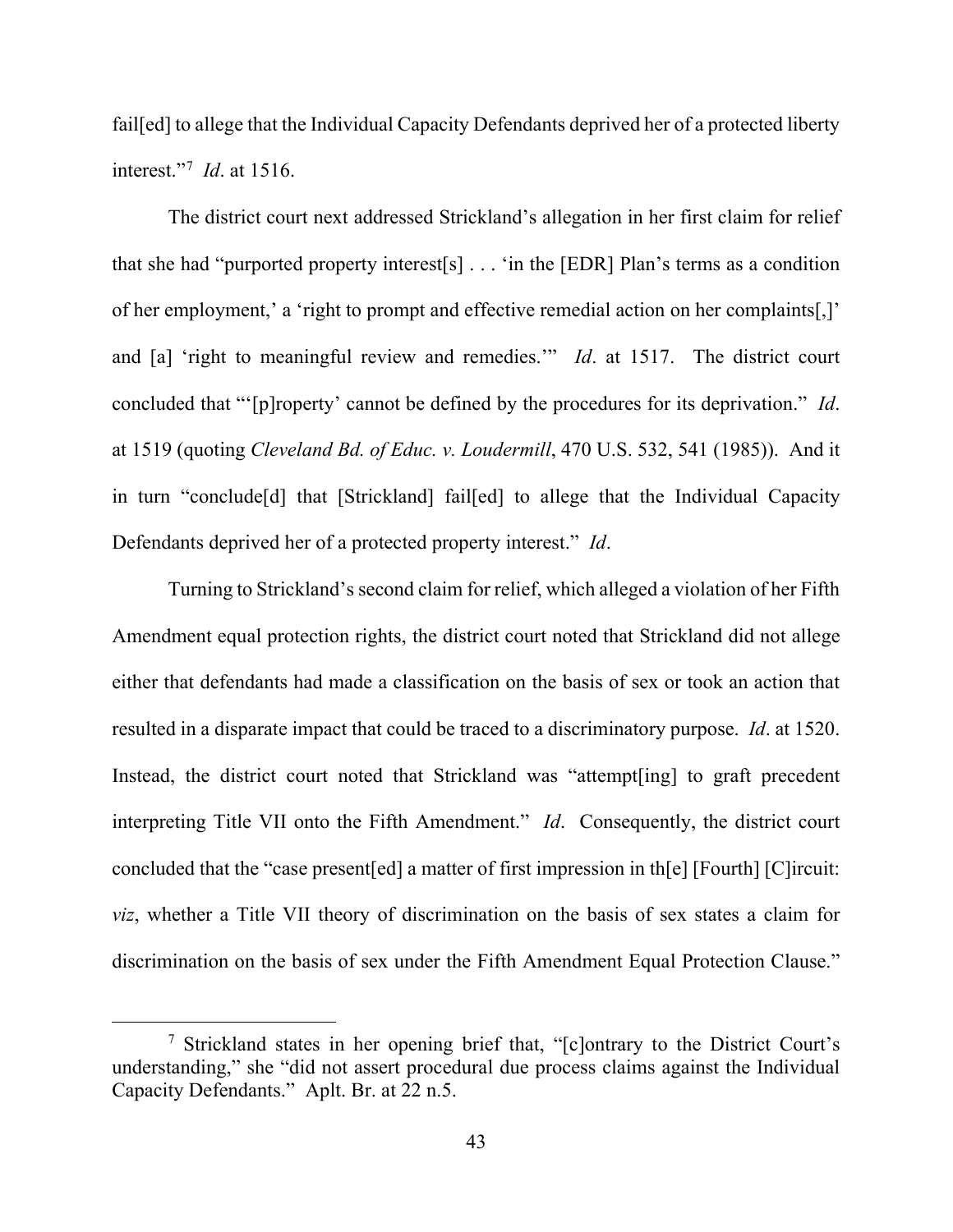*Id.* at 1521. Addressing that question, the district court noted that "the Fourth Circuit has not held that courts must apply Title VII standards to free-standing Fifth Amendment claims," and in fact "rejected a similar attempt to graft Title VII standards onto a free-standing Fourteenth Amendment equal protection claim." *Id*. at 1522 (citing *Wilcox v. Lyons*, 970 F.3d 452, 460 (4th Cir. 2020)). The district court also noted that Strickland's "complaint [wa]s void of any allegation that women are treated differently than men under the EDR Plan" or "that the actions taken against her were on the basis of her sex." *Id*. at 1523. Instead, the district court noted, Strickland "theorizes that the Individual Capacity Defendants discriminated against her on the basis of sex when they mishandled her sexual harassment complaints, ultimately leading to retaliation and constructive discharge." *Id*. The district court concluded that "[t]o condone such a theory would be to graft Title VII standards onto the Fifth Amendment, when in *Wilcox* the Fourth Circuit rejected such a theory with respect to the Fourteenth Amendment." *Id*. at 1523–24. The district court also concluded that "Supreme Court precedent supports the conclusion that only theories of traditional class-based discrimination are cognizable under the Fifth Amendment Equal Protection Clause." *Id*. at 1524 (citing *Davis v. Passman*, 442 U.S. 228, 230 (1979)).

As for Strickland's claim for conspiracy to deny equal protection of the laws under 42 U.S.C. § 1985(3), the district court concluded that her complaint "fail[ed] to plead" that defendants were motivated by a specific class-based, invidiously discriminatory animus. *Id.* at 1526. Instead, the district court noted that Strickland's theory of liability was "the more sweeping Title VII standards regarding sexual harassment as discrimination on the basis of sex." *Id*. The district court therefore granted the Individual Capacity Defendants'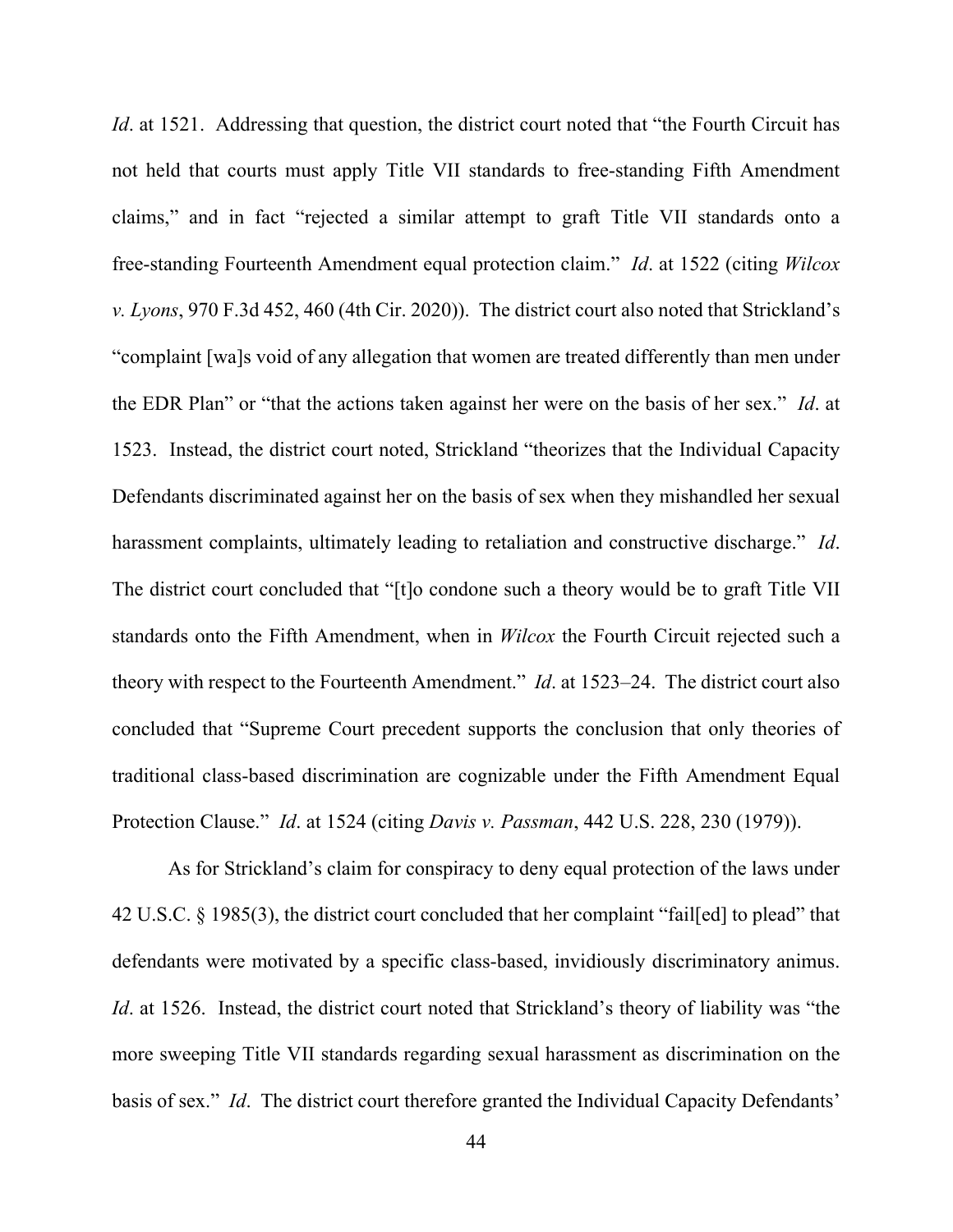motion to dismiss Count III of Strickland's complaint. And the district court in turn concluded that "[t]he dismissal of Count III require[d] the dismissal of Count IV because section 1986 applies only to actors who could have prevented the section 1985 injury but failed to do so." *Id*.

Final judgment was entered in the case on December 30, 2020. *Id*. at 1528–29.

On January 26, 2021, Strickland filed a motion to reconsider. *Id*. at 1530. Strickland argued in her motion that (1) the district court "did not consider [her] claims for equitable relief, which," she argued, "[we]re not barred by sovereign immunity," (2) the district court "did not consider the fact that the EDR process is the *exclusive* remedy for discrimination, which requires due process protections," and (3) the district court "construed [her] equal protection claims as 'pure' retaliation, but . . . did not consider her allegations of gender discrimination." *Id*. (emphasis in original). Strickland argued that she was "entitled to specific relief requiring judiciary officials to comply with their legal duties under the EDR Plan and the Constitution to provide appropriate remedies for discrimination." *Id*. at 1535.

Strickland noted in support that "the premise of [her] complaint [wa]s that she was forced to resign because of the failures of the EDR process, which deprived her of any meaningful review of or remedies for unlawful discrimination." *Id*. Strickland also asserted that the district court "failed to consider her allegations that she was subjected to illegal discrimination because of her gender," including "sexual harassment, discrimination, retaliation, fail[ure] to take immediate and effective remedial action on her complaints, and depriv[ation] . . . of any meaningful remedies or review, resulting in her constructive discharge." *Id*. at 1546.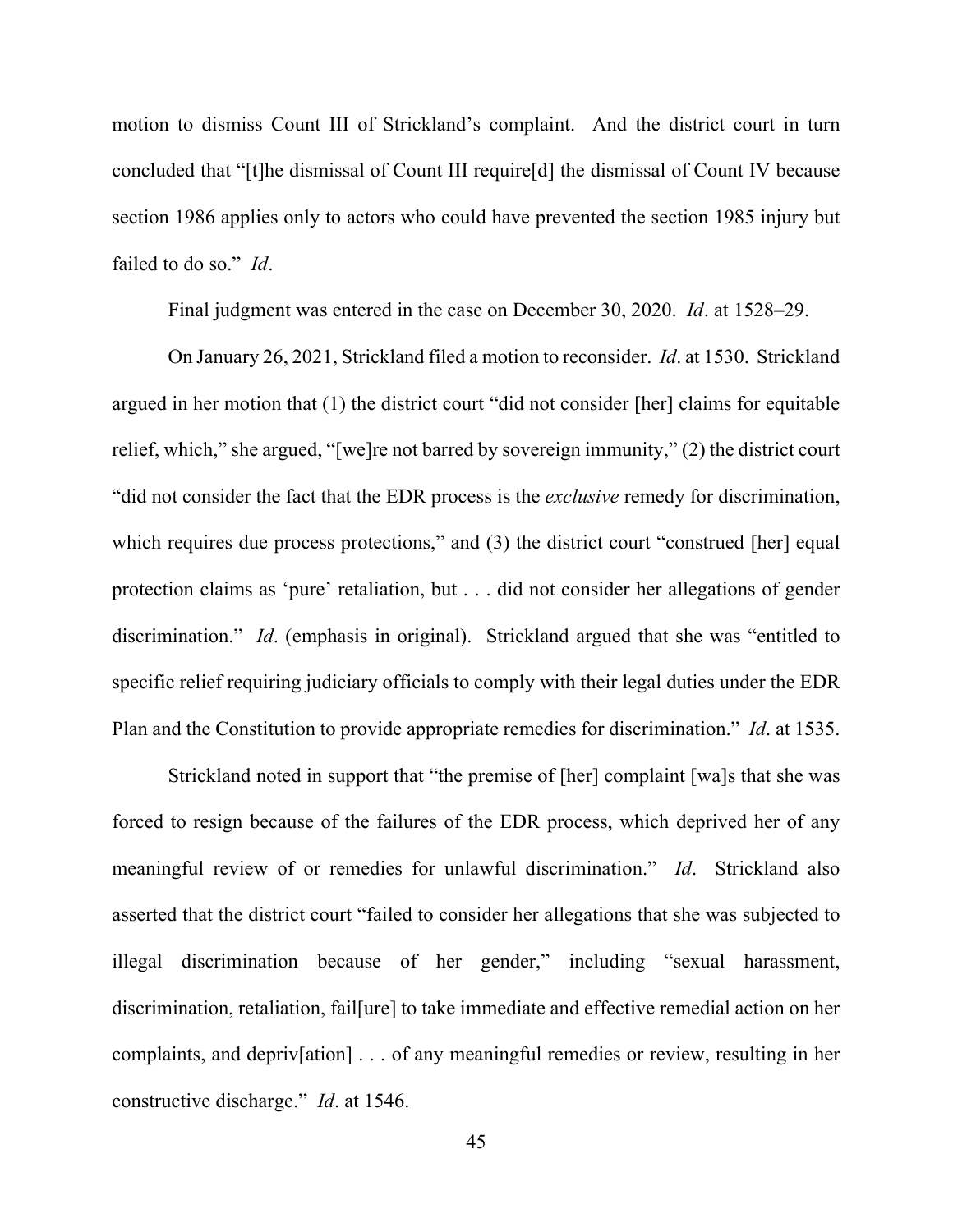The district court summarily denied Strickland's motion to reconsider.<sup>[8](#page-45-0)</sup>

Strickland filed a notice of appeal on March 29, 2021.

II

Before addressing the merits of Strickland's appeal, we must first address Strickland's motion to vacate or disqualify. For the reasons that follow, we decline to vacate the district court's judgment or disqualify this panel from this case.

## *A. The designation and assignment process*

The Chief Justice of the United States is vested by statute with the authority to designate and assign visiting judges. 28 U.S.C. §§ 291(a), 292(d). It is undisputed that, in practice, the Chief Justice discharges that responsibility with assistance from the Judicial Conference's Intercircuit Assignment Committee and AO staff.

In this case, the Chief Justice was twice called upon to designate and assign visiting judges. The first occasion occurred after Strickland filed her complaint in the district court and all of the judges in the United States District Court for the Western District of North Carolina recused themselves. The second occasion occurred after Strickland filed her appeal and all of the judges in the Fourth Circuit recused themselves.

In both instances, the same procedures were employed. To begin with, the Fourth Circuit Clerk of Court contacted the AO's Judicial Services Office and asked for (a) a visiting judge to be designated and assigned to preside over the district court proceedings,

<span id="page-45-0"></span><sup>&</sup>lt;sup>8</sup> The joint appendix does not appear to include a copy of the district court's order denying Strickland's motion to reconsider. It is undisputed, however, that the district court summarily denied the motion. Aplt. Br. at 24.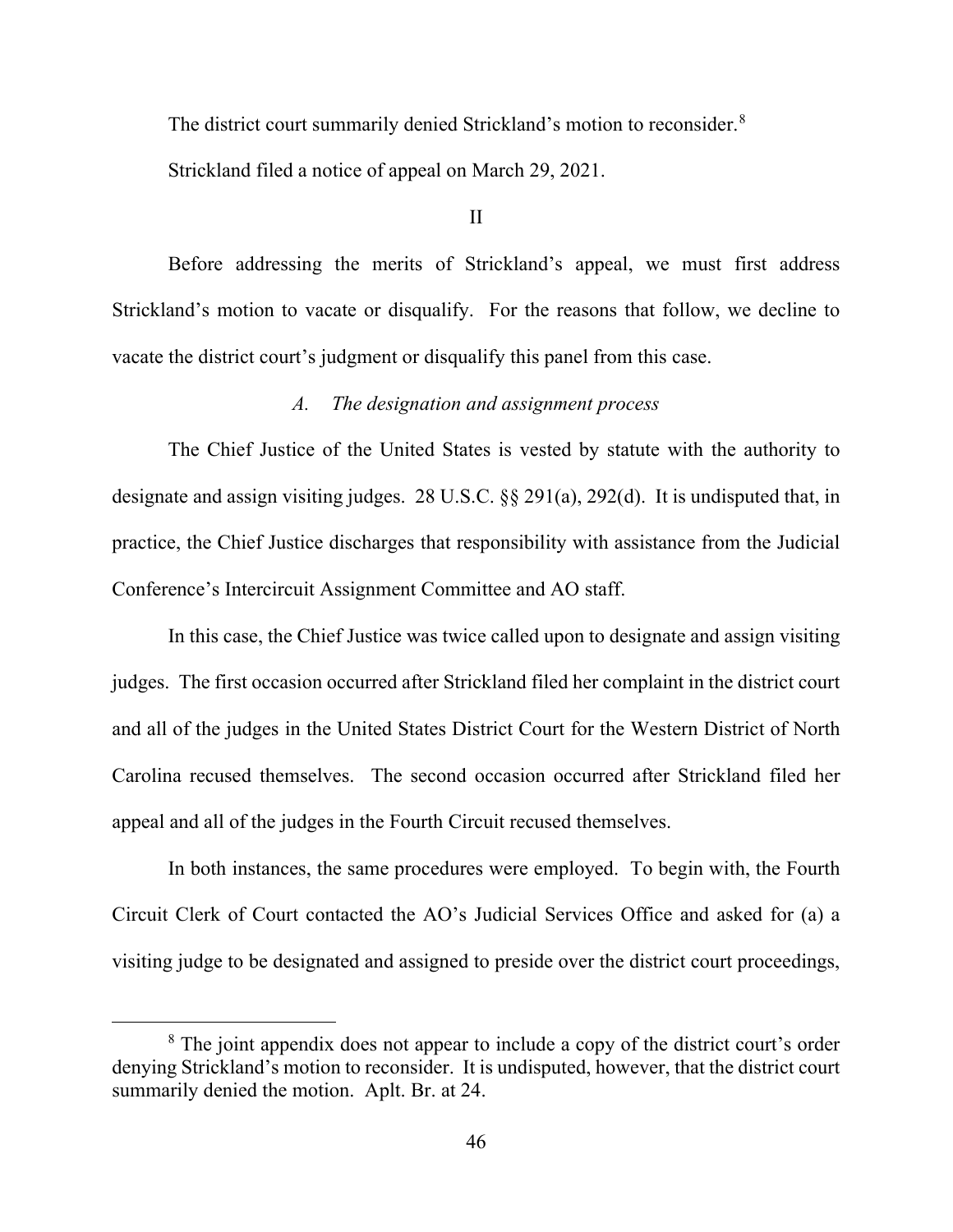and (b) a panel of visiting judges to be designated and assigned to preside over Strickland's appeal. In response, a senior attorney in the AO's Judicial Services Office "consulted [a] roster of judges who indicated a willingness to serve in recusal cases outside of their circuits." ECF 124, Ex. A at 1. In doing so, the senior attorney focused solely on the "availability and willingness to serve" of the judges listed on the roster. *Id*. at 2. After identifying potential judges from the roster, the senior attorney contacted those judges to obtain "their consent to serve." *Id*. The senior attorney then notified the Chair of the Committee on Intercircuit Assignments and the Fourth Circuit Clerk of Court of the identified judges' names "so that the Clerk's assistant could complete the certificates of necessity and obtain the circuit chief judge's signature for the certificates." *Id*. In executing these procedures, the senior attorney "had no discussions with any of the named defendants about this case." *Id*.

In the district court proceedings, the parties were notified of the Chief Justice's designation and assignment of a visiting district court judge on April 17, 2020. JA, Vol. I at 122. None of the parties objected to that designation and assignment.

In these appellate proceedings, the Fourth Circuit Clerk of Court notified the parties on April 8, 2021, "that the judges of the court ha[d] recused themselves from consideration of this appeal," and that, consequently, "the appeal w[ould] be assigned to judges designated in accordance with 28 U.S.C. §§ 291(a), 292(d), and 294(d)." ECF 8 at 1. The designation and assignment orders were subsequently issued on May 7, 2021, but were not publicly disclosed at that time.

47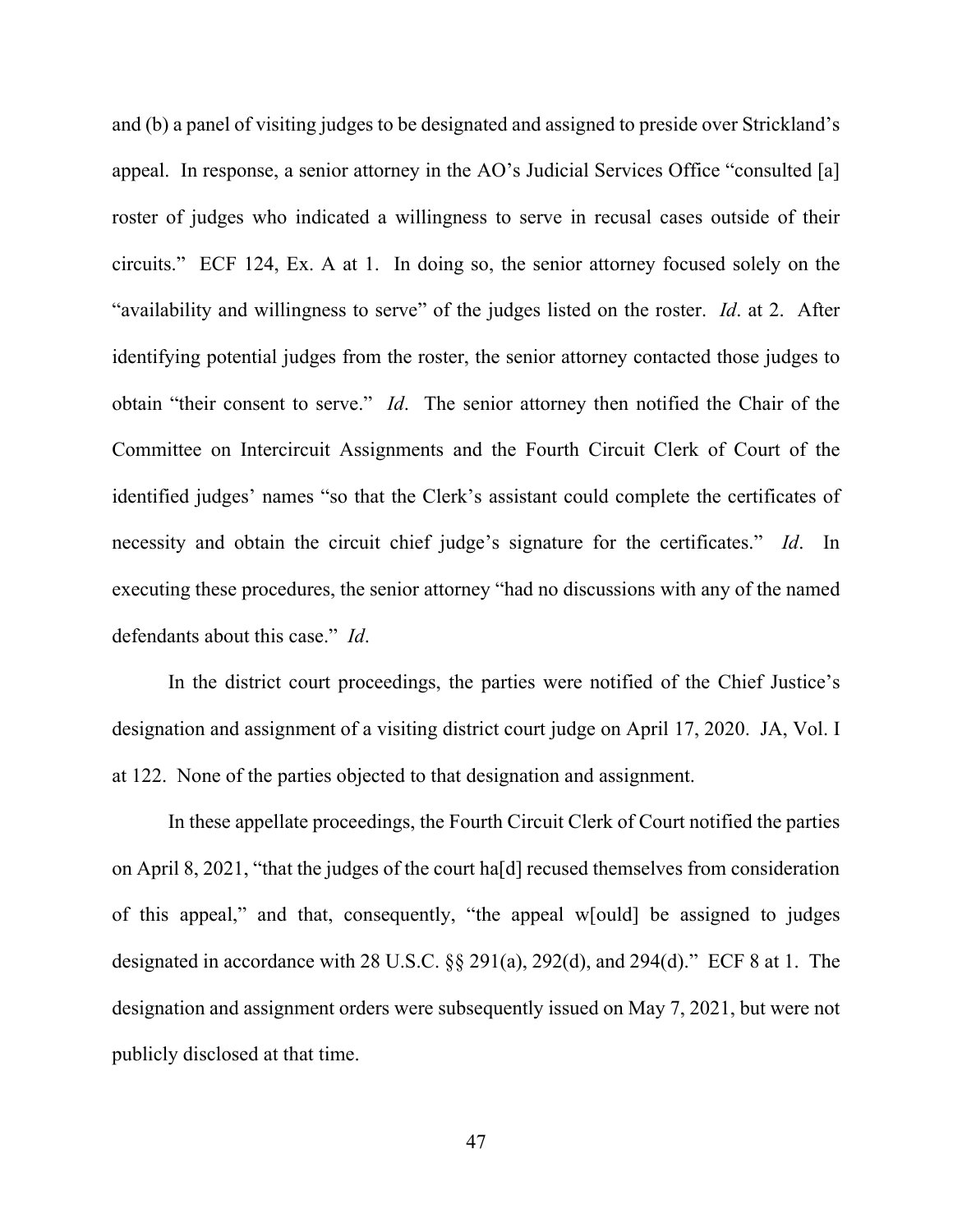#### *B. Strickland's motion to vacate or disqualify*

On October 29, 2021, Strickland filed a motion to disclose all designation and assignment orders for this appeal. ECF 78. The court granted that motion on November 1, 2021, and disclosed to the parties the designation and assignment orders for each panel member.

On January 18, 2022, Strickland filed a motion to disclose public records from the intercircuit assignment process in this case, including both the district court and appellate assignments. ECF 101. In her motion, Strickland argued that "[t]he intercircuit assignment procedures that would be followed in the ordinary case raise serious fairness concerns in the context of this case" because the defendants in the case "include[d] parties who would typically participate in the intercircuit assignment process to select judges to sit on a particular case." *Id*. She in turn argued that "[t]he ordinary procedures for intercircuit assignment raise an unfortunate appearance that parties to this suit, who have a clear interest in its outcome, were able to participate in the selection of particular judges to decide their own case." *Id*. at 1–2. Strickland argued that, "[t]o dispel the appearance of unfairness," the court should disclose "all intercircuit-assignment records for this case, both in the district court and on appeal." *Id*. at 2. Strickland emphasized, however, that she was "not question[ing] the impartiality of the panel assigned to hear this appeal." *Id*. at 15.

Defendants filed a response to Strickland's motion to disclose, asserting that "there are no public records concerning the intercircuit assignment process, and the underlying communications and forms, like all working papers of the Judicial Conference, are ordinarily not subject to disclosure." ECF 108 at 2. Nonetheless, defendants "ma[de] a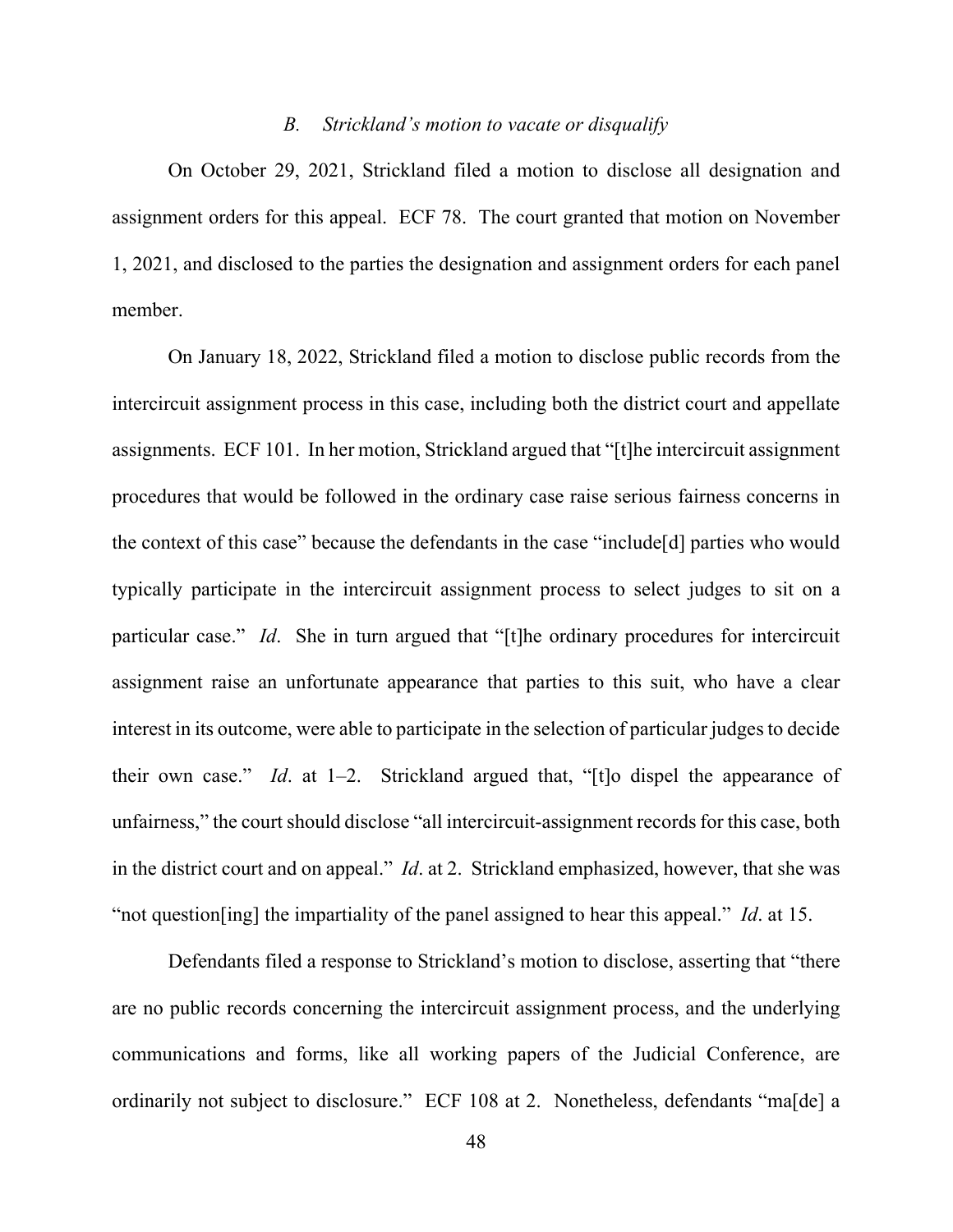discretionary disclosure of several documents, including the recommendation memorandum to the Chief Justice, the certificates of necessity, and the cover letters accompanying the designations and assignment orders" for this appellate panel. *Id*. Defendants outlined how the intercircuit assignment process played out in this appeal, noting generally the steps taken by the AO staff attorney in making the selections and also noting that "[t]he Director of the AO—Judge Roslynn Mauskopf—recused herself from participating in the assignment process" and that "Lee Ann Bennett, the Deputy Director of the AO, . . . signed the memorandum recommending that the Chief Justice approve the proposed assignments in this case." *Id*. at 4–5. Defendants further noted that the AO staff attorney "was neither directed by nor influenced by any of the named defendants" in carrying out the selection process. *Id*. at 5. Defendants conceded that defendant "Gregory transmitted the certificates of necessity to the Judicial Conference after the Committee had made the selection, and [defendant] Ishida received notice of the assignments once they were approved by the Chief Justice," and "thereby learned the identity of the judges on the panel" prior to the other parties and counsel in this matter. *Id*. Defendants also noted that, "[w]hile some courts—including the district court in this case—enter [the designation and assignment] orders on the docket in a specific case, other courts—including the Fourth Circuit—maintain the orders in their internal records and ordinarily do not enter them on the docket of a case." *Id*. at 4. Ultimately, defendants argued that Strickland's "fairness concerns [we]re misplaced" and noted her "conce[ssion] that th[e] [assigned] panel w[ould] review her appeal fairly and impartially." *Id*. at 6. Relatedly, defendants argued that "the Constitution does not require that all support staff and every member of the entire Judicial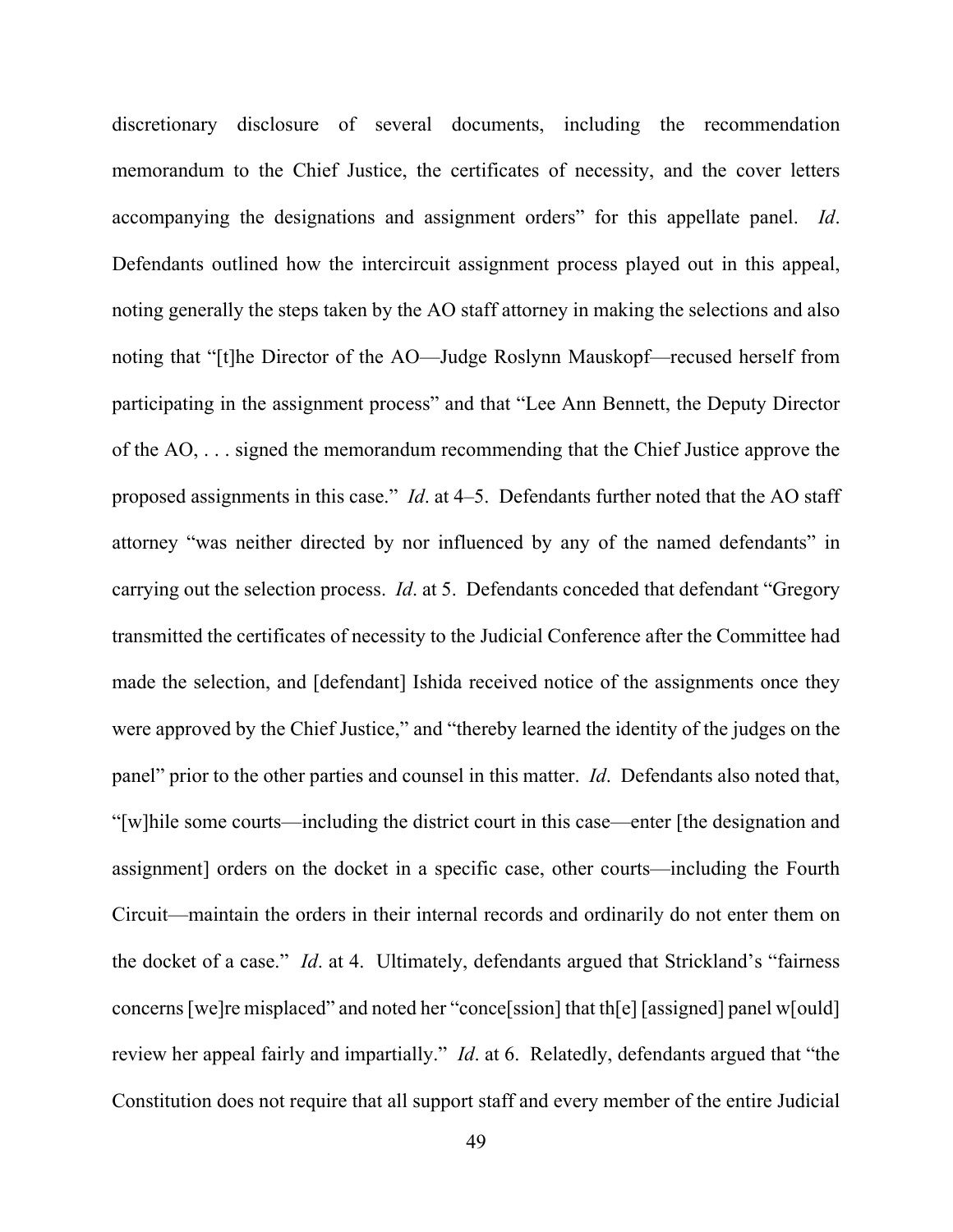Conference should have recused themselves from the intercircuit assignment process," and they argued that the participation of the AO staff attorney and the Deputy Director of the AO "d[id] not create the appearance of impropriety or conflict of interest." *Id*. at 7 (quotation marks omitted).

Strickland filed a reply brief, arguing that defendants' "limited disclosures . . . reveal[ed] that [defendants] did participate in selecting judges to hear their own case" and that "[t]his [wa]s a blatant conflict of interest." ECF 111 at 1. Strickland in turn argued that this, combined with the fact that defendants "knew the identity of the panel while [she] did not," "undermine[d] the integrity of this proceeding and taint[ed] any judgment that was entered or could be entered in this case." *Id.* at 2. "At a minimum," Strickland argued, "the judgment below should be vacated, and the case assigned to a judge on remand, selected by officials who serve entities that are not defendants in this suit." *Id*. at 10.

On February 4, 2022, Strickland filed a motion to vacate the district court's judgment or to disqualify the appellate panel. Strickland argued "that the district court judgment must be vacated based on the fact that the district court judge was selected by Defendants—regardless of who the judge was or whether he was actually biased." ECF 117 at 1. Strickland further argued that, "[t]hrough no fault of this panel, the same conflict of interest that tainted the district court's judgment also affects this appellate panel" and that, consequently, "this Court could alternatively conclude that the panel should be disqualified and another panel be appointed to order vacatur of the district court's decision." *Id*. at 2.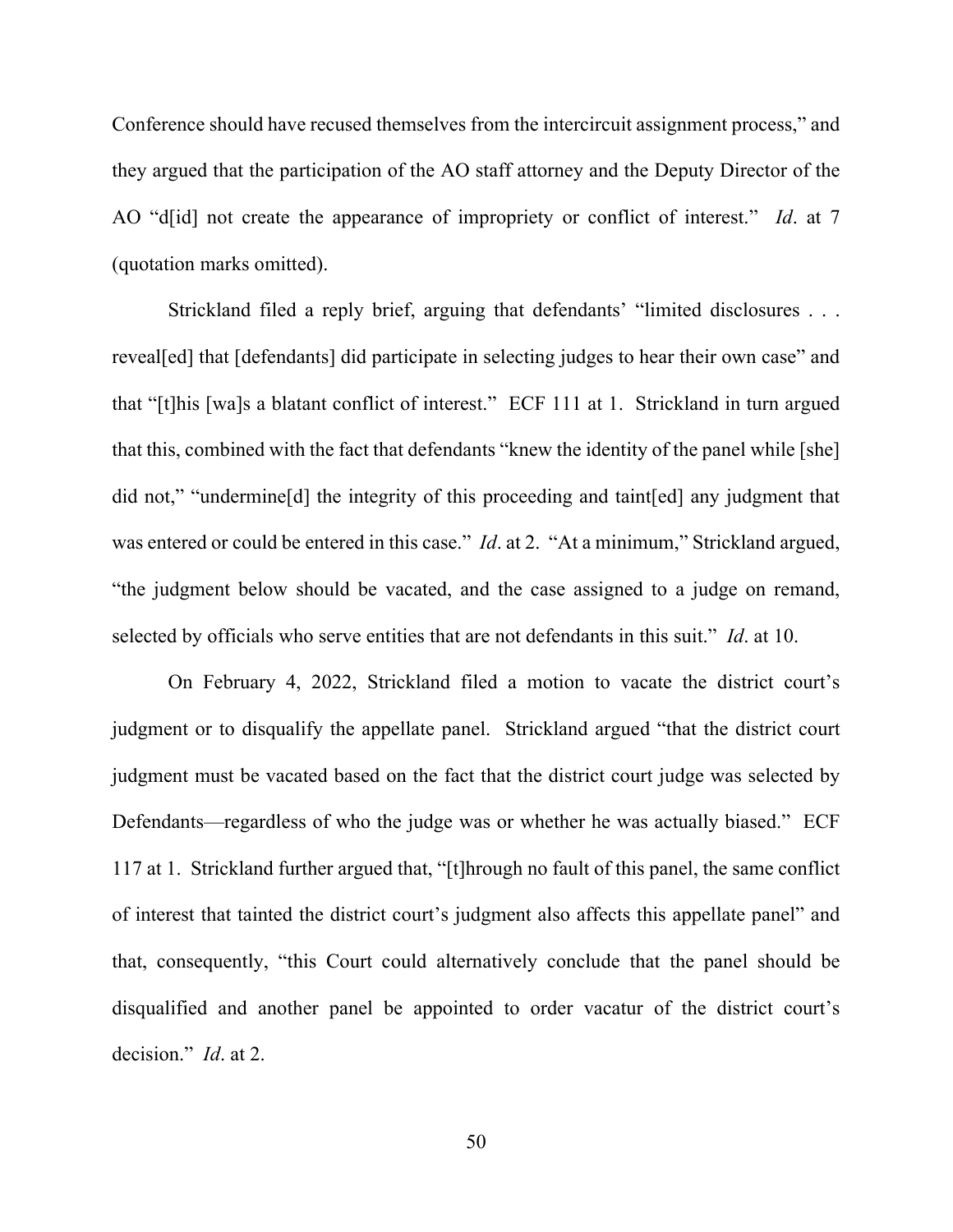The panel in this case ordered respondents to file a written response to Strickland's motion to vacate or disqualify and to attach thereto "a Declaration from the 'staffer' (or 'staffers') detailing how he/she went about selecting both the district court judge in this case, as well as the current appellate panel." ECF 119 at 2.

Defendants filed their response to Strickland's motion to vacate or disqualify on February 17, 2022. Attached to their response was a declaration from the AO senior attorney who was involved in the designation and assignment process for both the district court and appellate proceedings in this case. That attorney noted that her duties include assisting the Committee on Intercircuit Assignments "in maintaining a roster of judges who have indicated a willingness to serve in recusal cases outside of their circuits." ECF 124, Ex. A at 1. The attorney in turn noted that, "[i]n finding judges for this district court case and appeal," she "consulted the roster of judges who indicated a willingness to serve in recusal cases outside of their circuits, as [she] ha[s] previously done in every case in which one or more judges have recused themselves." *Id*. She further noted that her "identification of judges who could be designated . . . was in no way affected by the nature of the claims, the factual allegations, the legal issues likely to be presented in the case, or the impact the case may have on Judiciary policies." *Id*. at 1–2. Instead, she noted that she "identified the judges based on [her] understanding of their availability and willingness to serve for the duration of the district court and appellate proceedings." *Id*. at 2.

#### *C. Analysis*

Strickland makes two alternative requests in her motion to vacate or disqualify. First, Strickland seeks vacatur of the district court's judgment based upon what she alleges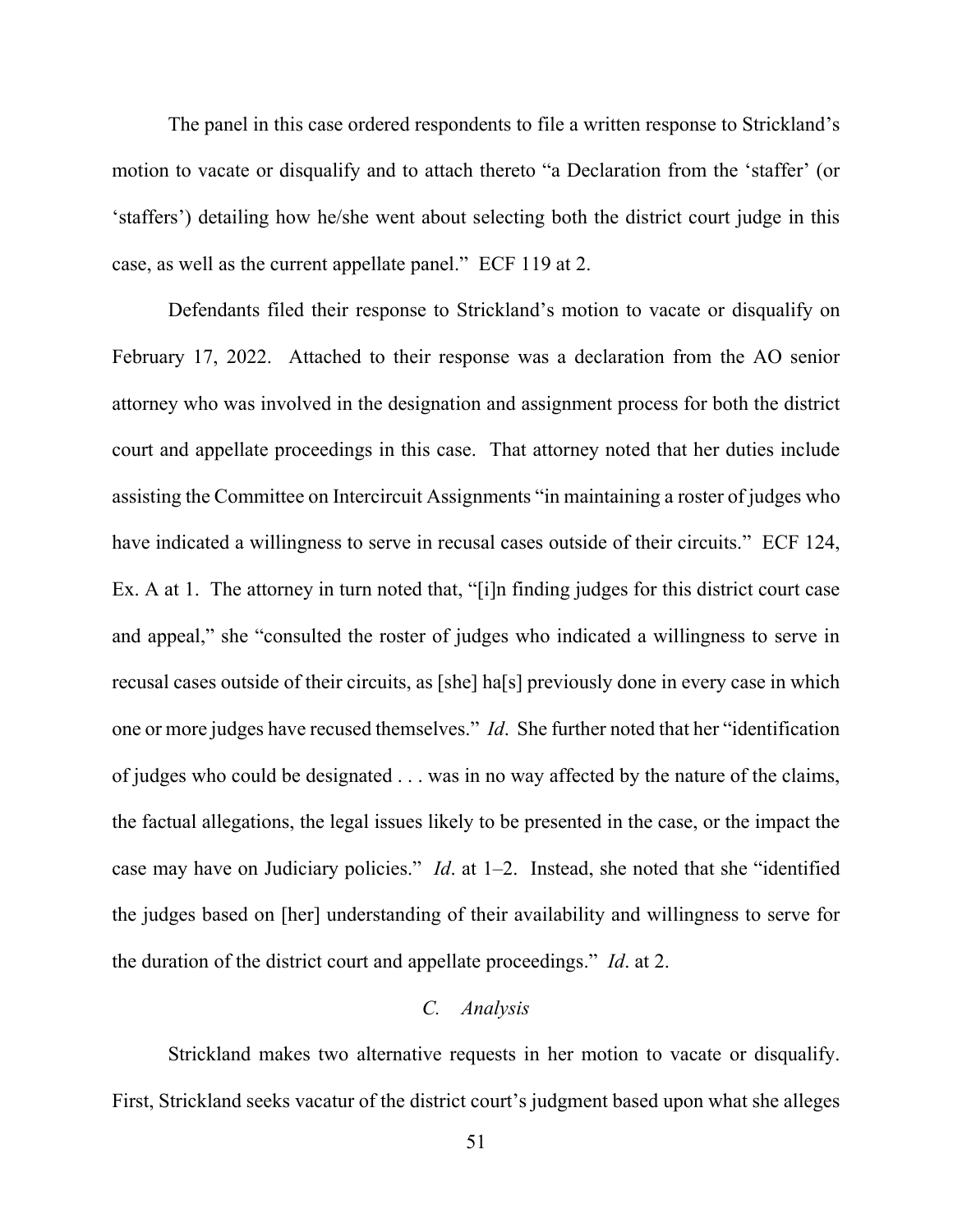was a violation of her due process rights. Second, and alternatively, Strickland seeks disqualification of the panel in this case pursuant to 28 U.S.C. § 455 based upon what she states is "the *appearance* of partiality and the harm to the public perception." ECF 117 at 20 (emphasis in original). For the reasons outlined below, we deny both requests.

### *1) Vacatur of the district court's judgment*

In seeking vacatur of the district court's judgment, Strickland asserts that "the participation by officials in the AO and the Judicial Conference in selecting the" district judge and this appellate panel "violated [her] due process rights, regardless of whether those officials were actually biased in selecting judges, and regardless of whether the judges they selected are actually biased." ECF 117 at 18. Strickland has not, however, pointed to any authority suggesting that a party in a civil proceeding has a due process right to have a district judge or appellate panel assigned in a particular manner. And we are not, in any event, persuaded that the involvement of AO and Judicial Conference officials in the designation and assignment process resulted in the deprivation of Strickland's due process right to a fair tribunal, either in the district court or in this appeal.

It is well established that "[a] fair trial in a fair tribunal is a basic requirement of due process." *In re Murchison*, 349 U.S. 133, 136 (1955). "Fairness," the Supreme Court has held, "requires [both] an absence of actual bias in the trial of cases" and an effort to "prevent even the probability of unfairness." *Id*. That said, the Supreme Court has also emphasized that "'most matters relating to judicial disqualification [do] not rise to a constitutional level.'" *Caperton v. A.T. Massey Coal Co., Inc*., 556 U.S. 868, 876 (2009) (quoting *FTC v. Cement Inst*., 333 U.S. 683, 702 (1948)).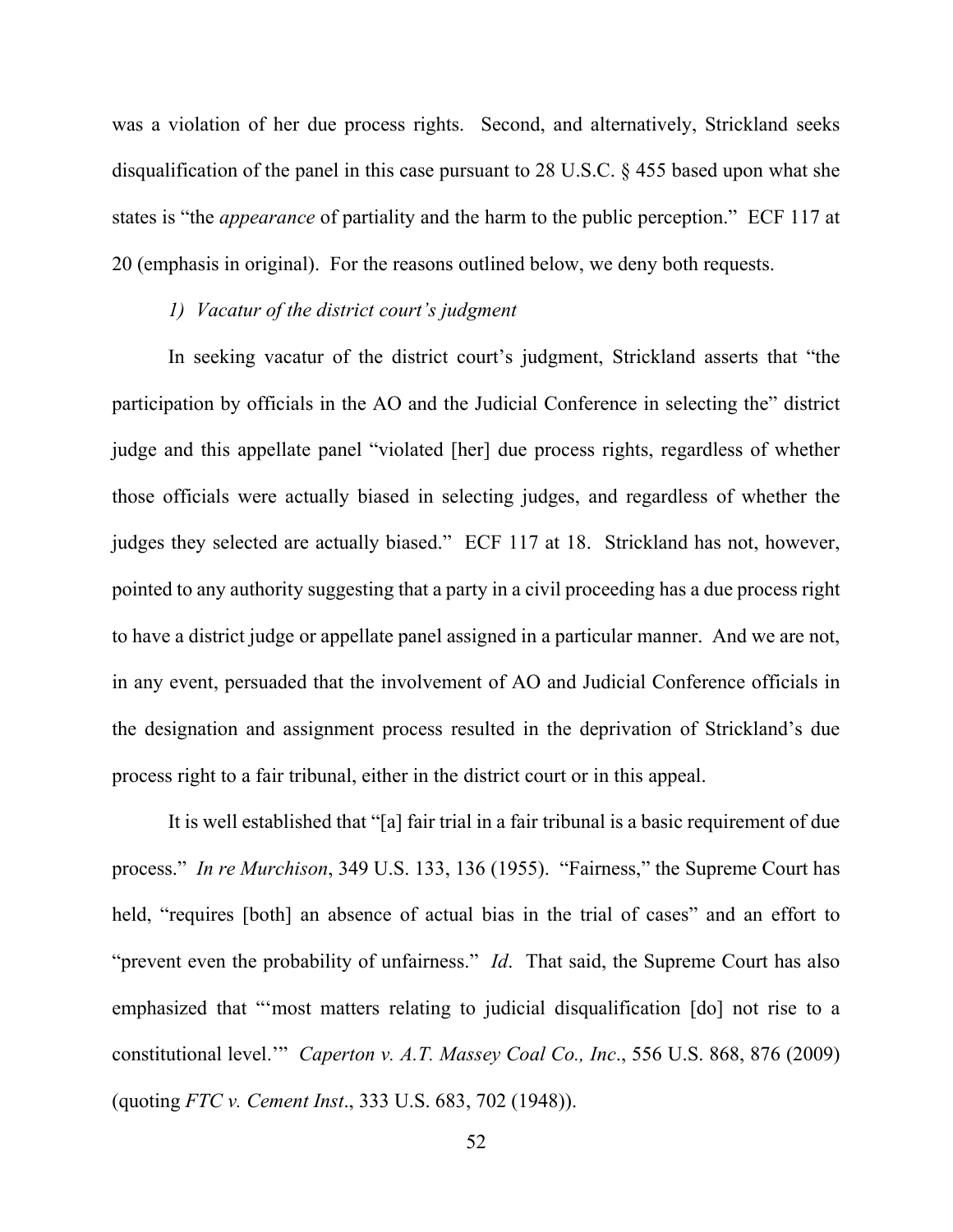In addressing whether a party has been deprived of their due process right to a fair tribunal, "the Court asks not whether the judge is actually, subjectively biased, but whether the average judge in his position is likely to be neutral, or whether there is an unconstitutional potential for bias." *Id*. at 881 (quotation marks omitted). In other words, are the circumstances such that "experience teaches that the probability of actual bias on the part of the judge . . . is too high to be constitutionally tolerable." *Id*. at 877 (quoting *Withrow v. Larkin*, 421 U.S. 35, 47 (1975)).

The few cases that Strickland cites in support of her due process claim are inapposite. For example, at issue in *Murchison* was the propriety of a Michigan state contempt proceeding where the same judge who presided "at the contempt hearing had also served as the 'one-man grand jury' out of which the contempt charges arose." 349 U.S. at 134. And in *Caperton*, the question presented was whether a due process violation occurred when a justice on the Supreme Court of Appeals of West Virginia voted with the majority to "den[y] a recusal motion" and "[t]he basis for the motion was that the justice had received campaign contributions in an extraordinary amount from, and through the efforts of, the board chairman and principal officer of the corporation found liable for the damages." 556 U.S. at 872.

Thus, in the end, Strickland's motion presents the novel question of whether the involvement of AO and Judicial Conference officials in the designation and assignment process in this case—where the AO and Judicial Conference have, as entities, been named as defendants—gives rise to a probability of actual bias on the part of the designated and assigned judges that is too high to be constitutionally tolerable. Notably, Strickland does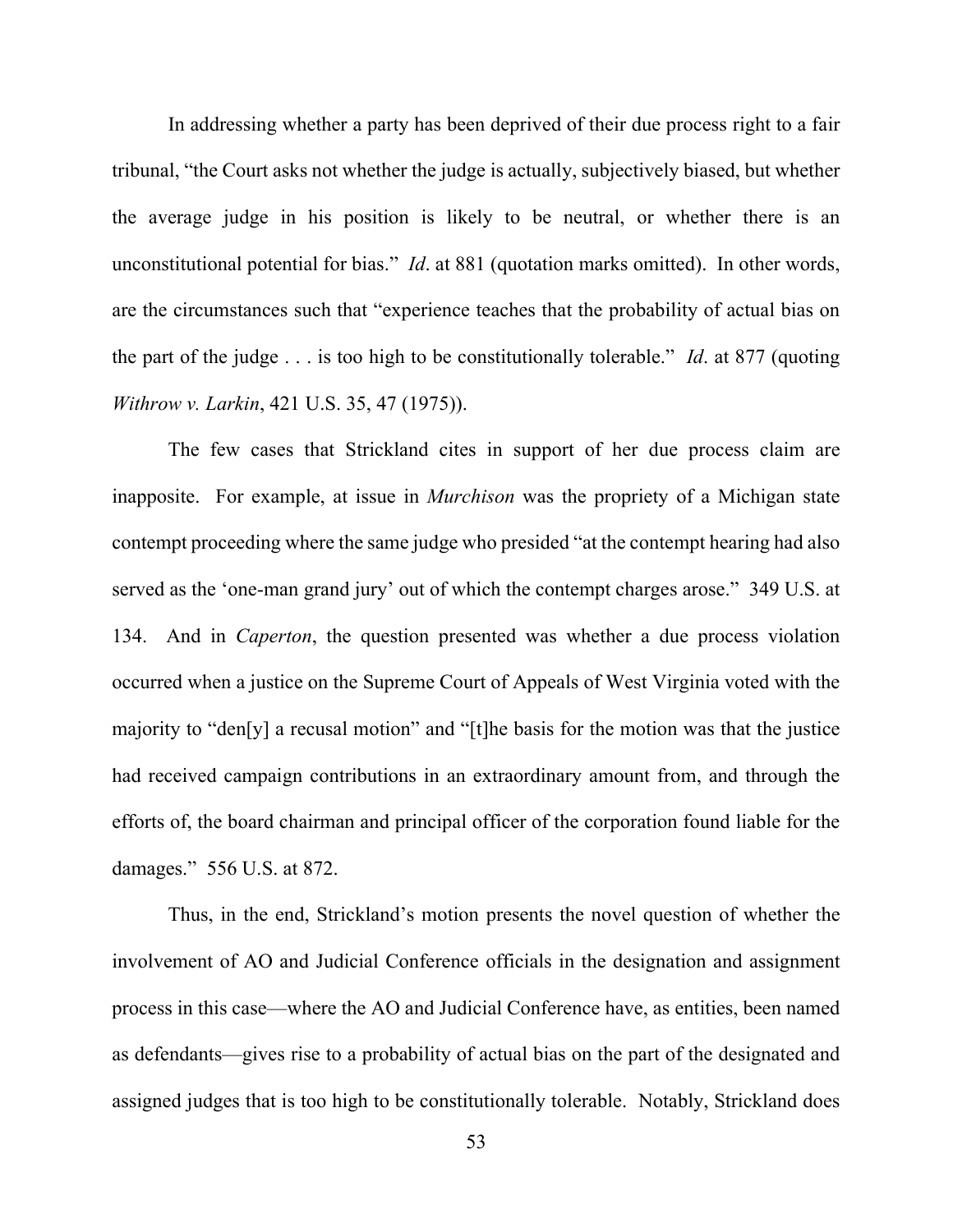not offer any explanation of precisely how these circumstances have "created a constitutionally intolerable probability of actual bias." *Id*. at 882. Indeed, she suggests in her motion that it is immaterial "whether the judges . . . selected are actually biased," and that, instead, the mere appearance of impropriety is sufficient to give rise to a due process violation. ECF 117 at 18. But those arguments are belied by Supreme Court precedent which, as we have discussed, requires an objective probability of actual bias.

In any event, we are not persuaded that the circumstances at issue here are so "extreme" or "extraordinary" as to give rise to an objective probability of actual bias. *Id*. at 887. Unlike in the handful of cases where the Supreme Court has found an objective probability of actual bias, there are no financial interests of any involved judge at issue here, nor have any of the designated and assigned judges had any prior involvement in, or connection with, this matter. We further note that, to the extent the AO staff attorney exercised any discretion in selecting the district judge or the panel members and submitting their names for designation and assignment, that discretion appears to have been confined solely to matters of availability and willingness to serve as visiting judges.

To be sure, Strickland speculates that the AO staff attorney might have exercised her discretion to select judges who were more favorable to the defendants' positions in this case. But Strickland does not identify any factors that would objectively support such a conclusion, such as, for example, the staff attorney selecting a judge who had a prior relationship with one or more of the defendants. And, even assuming for purposes of argument that the AO staff attorney had attempted to utilize such factors in the selection process, the only way that could have been successful would have been if the designated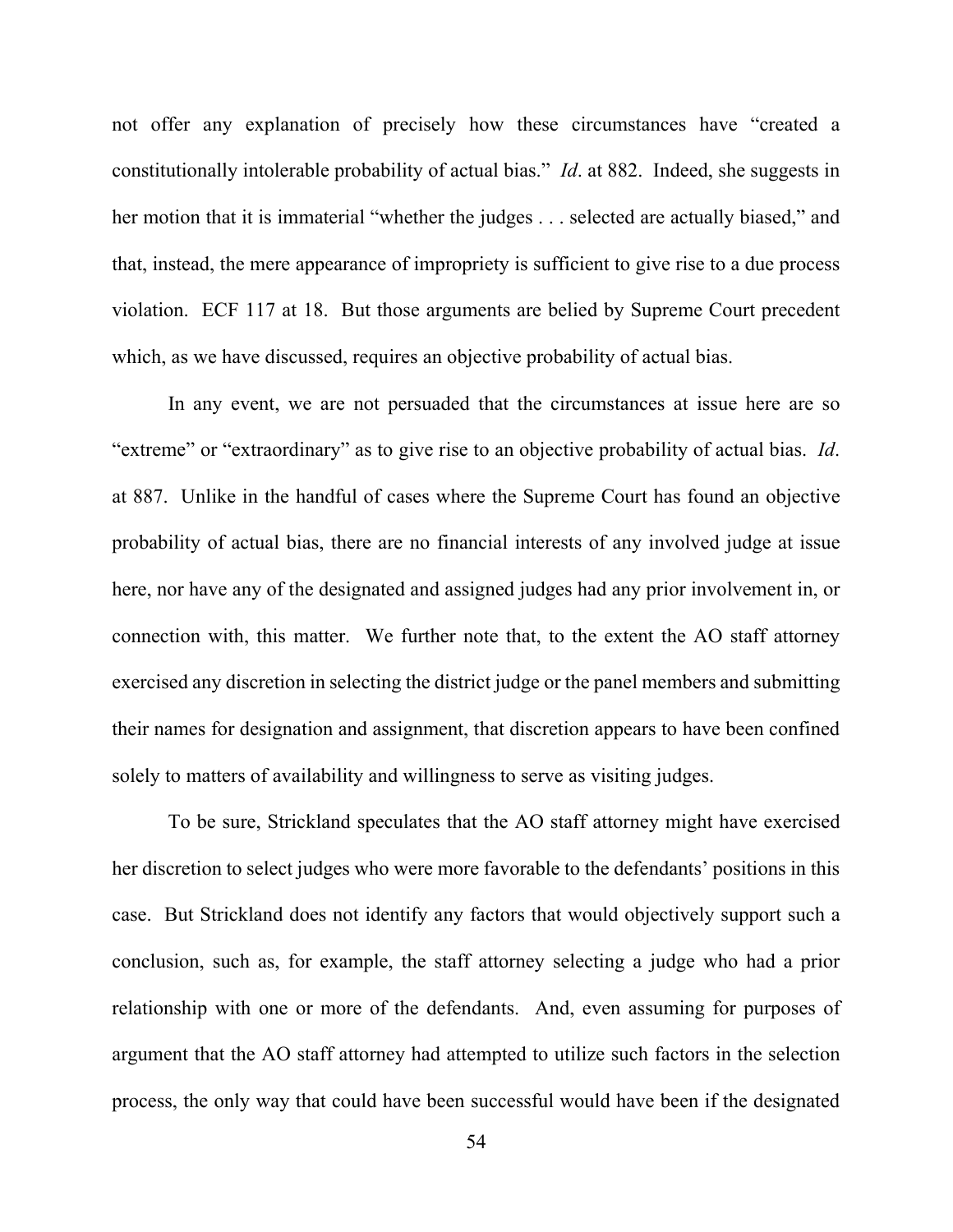and assigned visiting judges also acted improperly and ignored their own responsibilities under 28 U.S.C. § 455(b) and the Code of Conduct for United States Judges to recuse based on those same factors. *See* 28 U.S.C. § 455(b) (requiring a judge to "disqualify himself . . . [w]here he has a personal bias or prejudice concerning a party"). In other words, in addition to being designated and assigned by the Chief Justice, the district judge and the panel members in this case each had an independent duty and responsibility to satisfy themselves that they were not required to recuse before they agreed to serve in this case. As a result, we are simply not persuaded that the circumstances presented here, viewed objectively, give rise to a probability of actual bias.

For all of these reasons, we reject Strickland's due process arguments and decline to vacate the judgment of the district court.

## *2) Disqualification of the panel*

Strickland's motion also seeks the disqualification of the panel in this case as an alternative to vacating the district court's judgment. In support of that alternative request, Strickland cites to 28 U.S.C. § 455.

Section 455 "sets forth the legal criteria for disqualification of federal magistrates, judges, and Supreme Court Justices." *Microsoft Corp. v. United States*, 530 U.S. 1301, 1301 (2000) (Rehnquist, Chief Justice, writing separately). "This statute is divided into two subsections." *Id*. "Section 455(b) lists specific instances in which disqualification is required," *id*., including, for example, where a judge "has a personal bias or prejudice concerning a party, or personal knowledge of disputed evidentiary facts concerning the proceeding," 28 U.S.C. § 455(b). As we have noted, each of the designated and assigned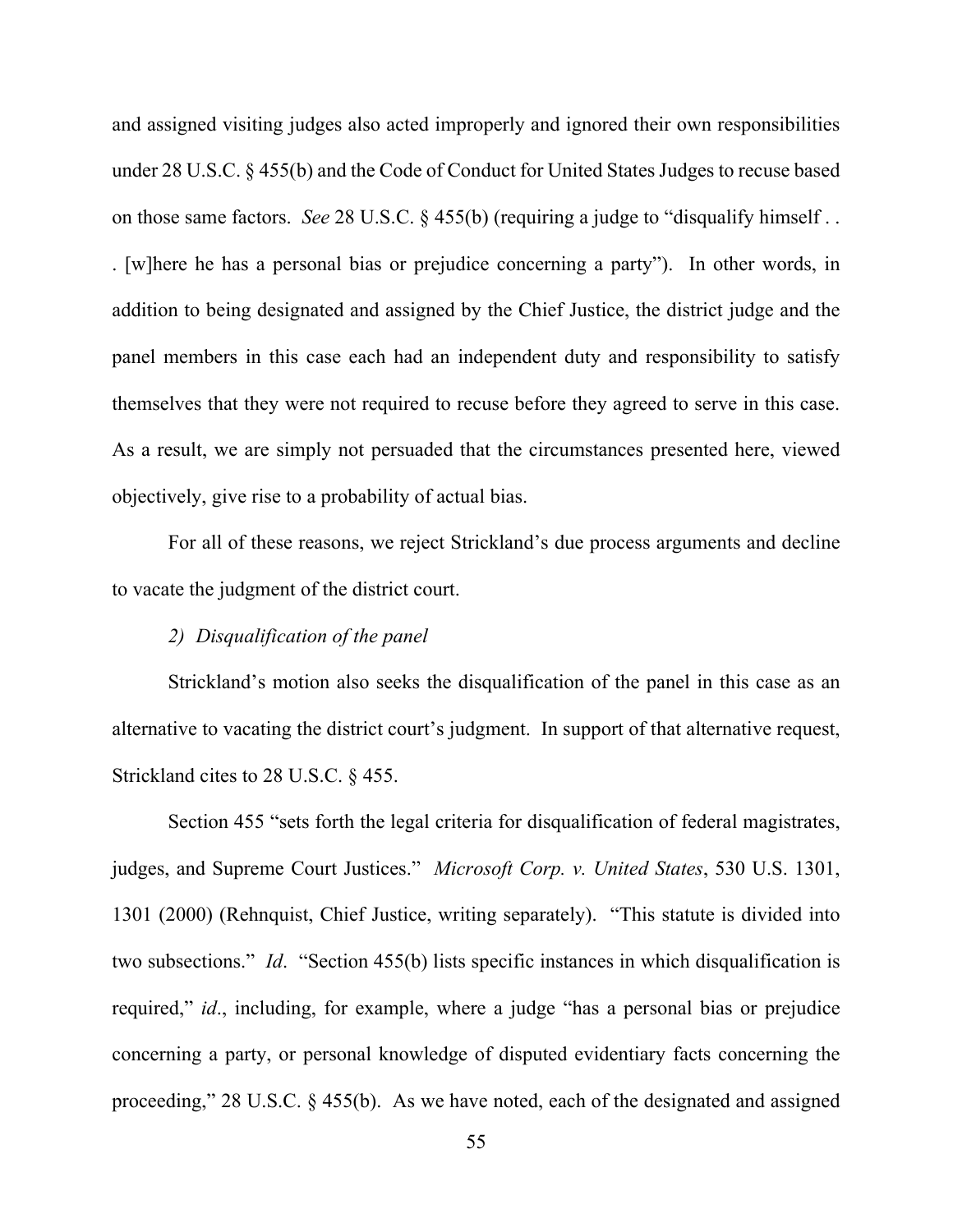judges in this matter would have, before accepting the assignments, considered the specific instances outlined in § 455(b) and concluded that their disqualification was not required. And, we note, Strickland does not invoke  $\S$  455(b) in her motion.

"Section 455(a) contains the more general declaration that a [judge] 'shall disqualify himself in any proceeding in which his impartiality might reasonably be questioned." *Microsoft*, 530 U.S. at 1302 (quoting 28 U.S.C. § 455(a)). "[W]hat matters under § 455(a)," the Supreme Court has held, "'is not the reality of bias or prejudice but its appearance.'" *Id*. (quoting *Liteky v. United States*, 510 U.S. 540, 548 (1994)). "This inquiry is an objective one, made from the perspective of a reasonable observer who is informed of all the surrounding facts and circumstances." *Id*.

In arguing that the panel's impartiality might reasonably be questioned, Strickland again points generally to the involvement of AO and Judicial Conference officials in the selection process. ECF 117 at 20. She also points to what she calls an "information asymmetry" that resulted from the Fourth Circuit's Chief Judge and its Circuit Executive learning the panel's identity approximately six months before Strickland, the attorneys in this case, and the public. *Id*.

Although we agree with Strickland that, from a public perception standpoint, it would have been preferable had no AO or Judicial Conference officials participated in the designation and assignment process, and that none of the defendants received notice of the panel's identity prior to the remaining parties, the attorneys, and the public, we nevertheless are not persuaded that these circumstances require our disqualification under  $\S$  455(a). In our view, "a reasonable observer who is informed of all the surrounding facts and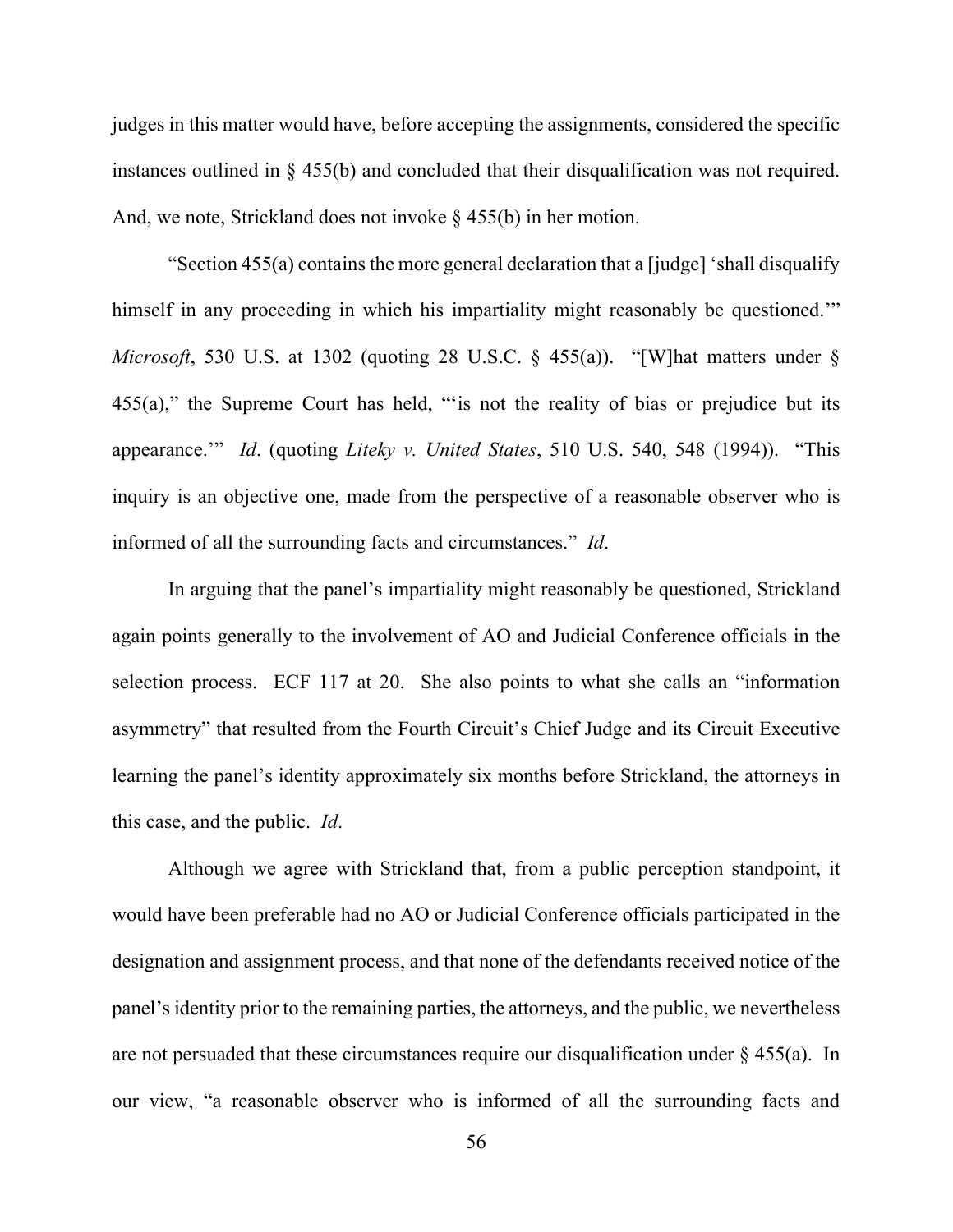circumstances" would not reasonably question our impartiality. *See Microsoft*, 530 U.S. at 1302. Key in that regard, we believe, is the fact that there is no evidence that the AO staff attorney considered anything other than availability and willingness to serve in selecting which judges to designate and assign to serve in this appeal, and the fact that each panel member in this case, upon receiving notification of and before agreeing to the designation and assignment, was obligated to and actually considered whether there were any factors that required his or her disqualification under  $\S$  455(b). As for the fact that the Chief Judge and the Circuit Executive received early notice of the panel's identity, we fail to see how that has any impact on our analysis under  $\S$  455(a). It is undisputed that neither the Chief Judge nor the Circuit Executive informed their counsel in this matter about the panel's identity, and there is no evidence that these two defendants' early notice had any impact whatsoever on the manner in which this appeal was litigated.

For these reasons, we deny Strickland's alternative request for disqualification of the panel.

#### III

We now turn to the substance of Strickland's appeal. Strickland essentially challenges the entirety of the district court's decision dismissing her complaint. We therefore proceed by analyzing each of the claims for relief asserted by Strickland in her complaint and determining whether Strickland has stated valid claims for relief against the defendants. We also, after analyzing the substance of each of the claims, consider the various defenses that the defendants have asserted to the claims, including whether Strickland can assert *Bivens* claims against the Individual Capacity Defendants, and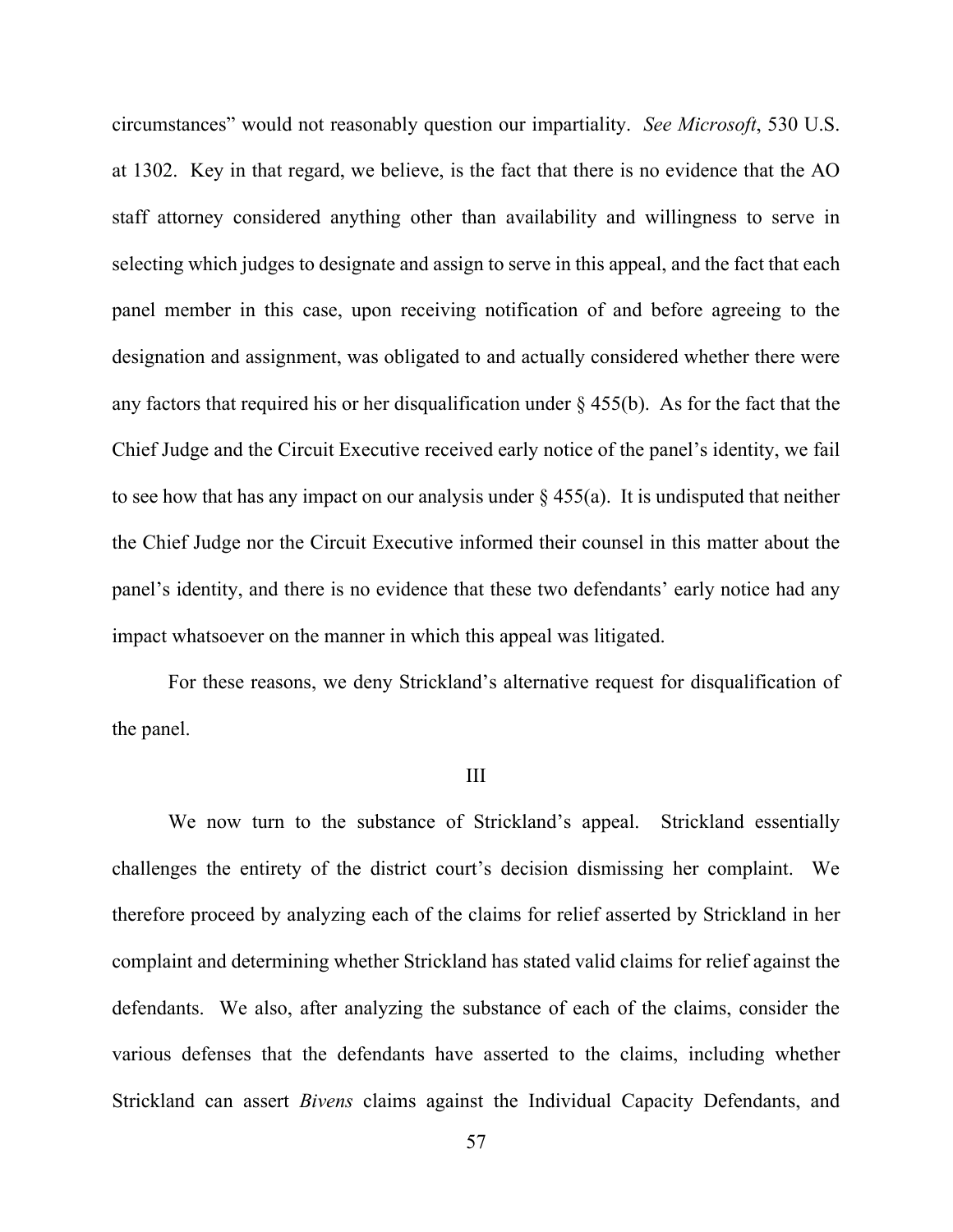whether the Official Capacity Defendants are entitled to sovereign immunity from Strickland's Fifth Amendment claims.

As we shall explain in greater detail below, we conclude that: (a) Strickland's Fifth Amendment due process claim adequately alleges the deprivation of cognizable property rights, but fails to adequately allege the deprivation of a cognizable liberty interest; (b) Strickland's Fifth Amendment due process claim fails to adequately allege a facial challenge to the EDR Plan, but adequately alleges an as-applied challenge to the EDR Plan; (c) Strickland's Fifth Amendment equal protection claim adequately alleges that defendants violated her right to be free from sex discrimination; (d) Strickland's claims under 42 U.S.C. §§ 1985(3) and 1986 fail to adequately allege claims upon which relief can be granted; (e) the Official Capacity Defendants are entitled to sovereign immunity from the Fifth Amendment due process and equal protection claims only to the extent those claims seek back pay; in other words, Strickland's potential recovery on those claims against the Official Capacity Defendants is limited to prospective equitable relief; (f) with respect to the Individual Capacity Defendants, Strickland's Fifth Amendment equal protection claim is subject to dismissal because Strickland cannot state a cause of action under *Bivens*; (g) neither the Administrative Procedure Act nor the Back Pay Act waive sovereign immunity for Strickland's claims for back pay against the Official Capacity Defendants; and (h) the Civil Service Reform Act does not bar Strickland's claims.

#### *A. Standards of review*

"This Court reviews a district court's dismissal under Federal Rule of Civil Procedure 12(b)(6) de novo." *Skyline Restoration, Inc. v. Church Mut. Ins. Co*., 20 F.4th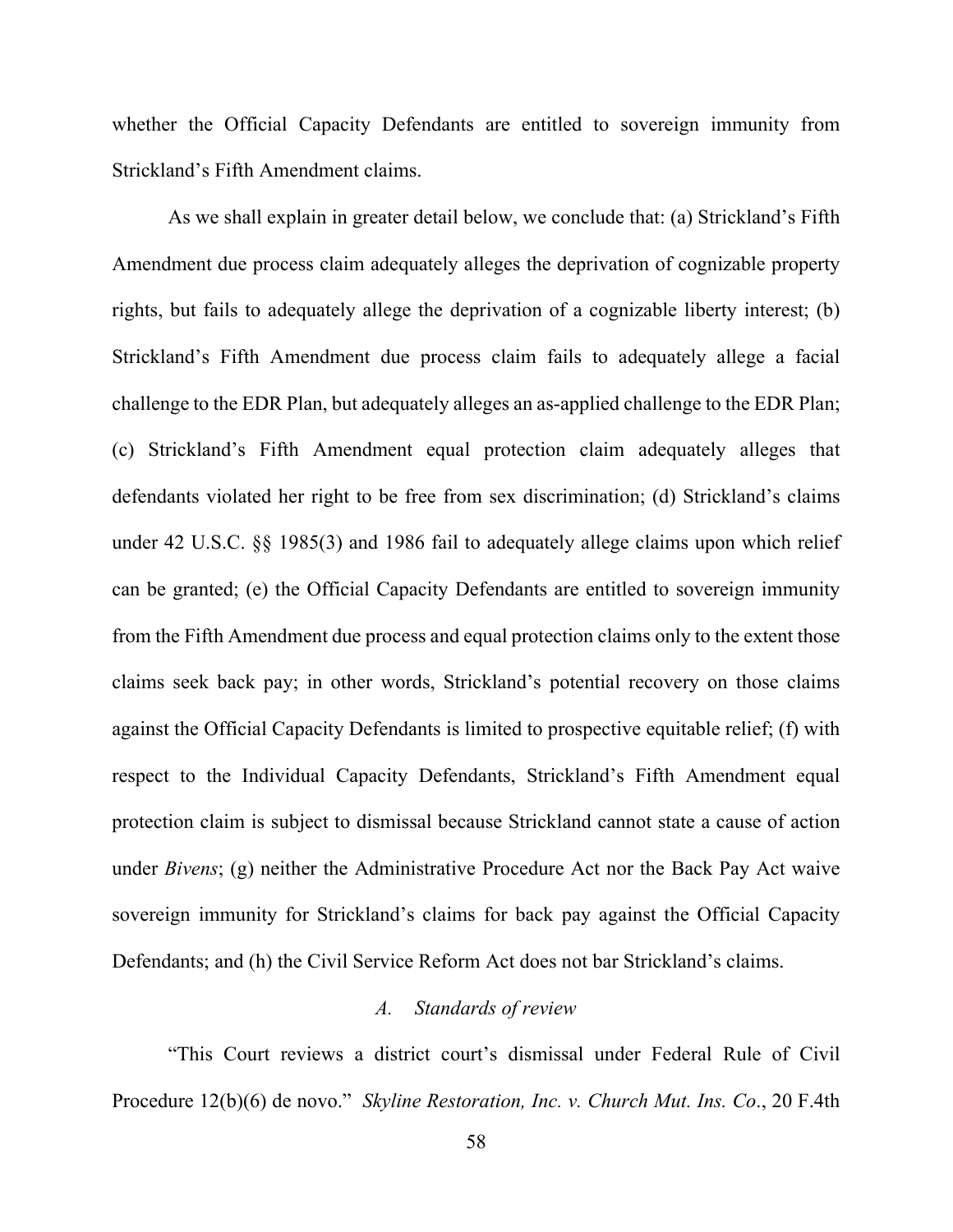825, 829 (4th Cir. 2021). "The Court must 'accept as true all of the factual allegations contained in the complaint and draw all reasonable inferences in favor of the plaintiff.'" *Id*. (quoting *King v. Rubenstein*, 825 F.3d 206, 212 (4th Cir. 2016)). "To survive a motion to dismiss, a complaint must contain sufficient factual matter, accepted as true, to state a claim that is plausible on its face." *Ashcroft v. Iqbal*, 556 U.S. 662, 678 (2009). "[O]nly a complaint that states a plausible claim for relief survives a motion to dismiss." *Id*. at 679. In other words, "[w]hen there are well-pleaded factual allegations, a court should assume their veracity and then determine whether they plausibly give rise to an entitlement to relief." *Id*.

### *B. The Fifth Amendment due process claim*

Strickland argues on appeal that the district court erred in dismissing the first claim for relief in her complaint, which alleged a violation of her Fifth Amendment due process rights. As we have noted, the district court dismissed this claim on the grounds that Strickland failed to allege a protected property or liberty interest. Strickland argues in her appeal that she "stated a claim that federal officials deprived her of protected property and liberty interests without due process by subjecting her to a fundamentally unfair process for resolving workplace discrimination claims." Aplt. Br. at 1. Strickland further argues that her "property interest was created and defined by the EDR Plan." *Id*. at 53. More specifically, she alleges that "[t]he EDR Plan granted [her] the right to be free from workplace discrimination, harassment, and retaliation," the right "to equal opportunities for promotions," and the right "to promotion according to [her] experience, training, and demonstrated ability and without regard to sex." *Id*. (internal quotation marks omitted).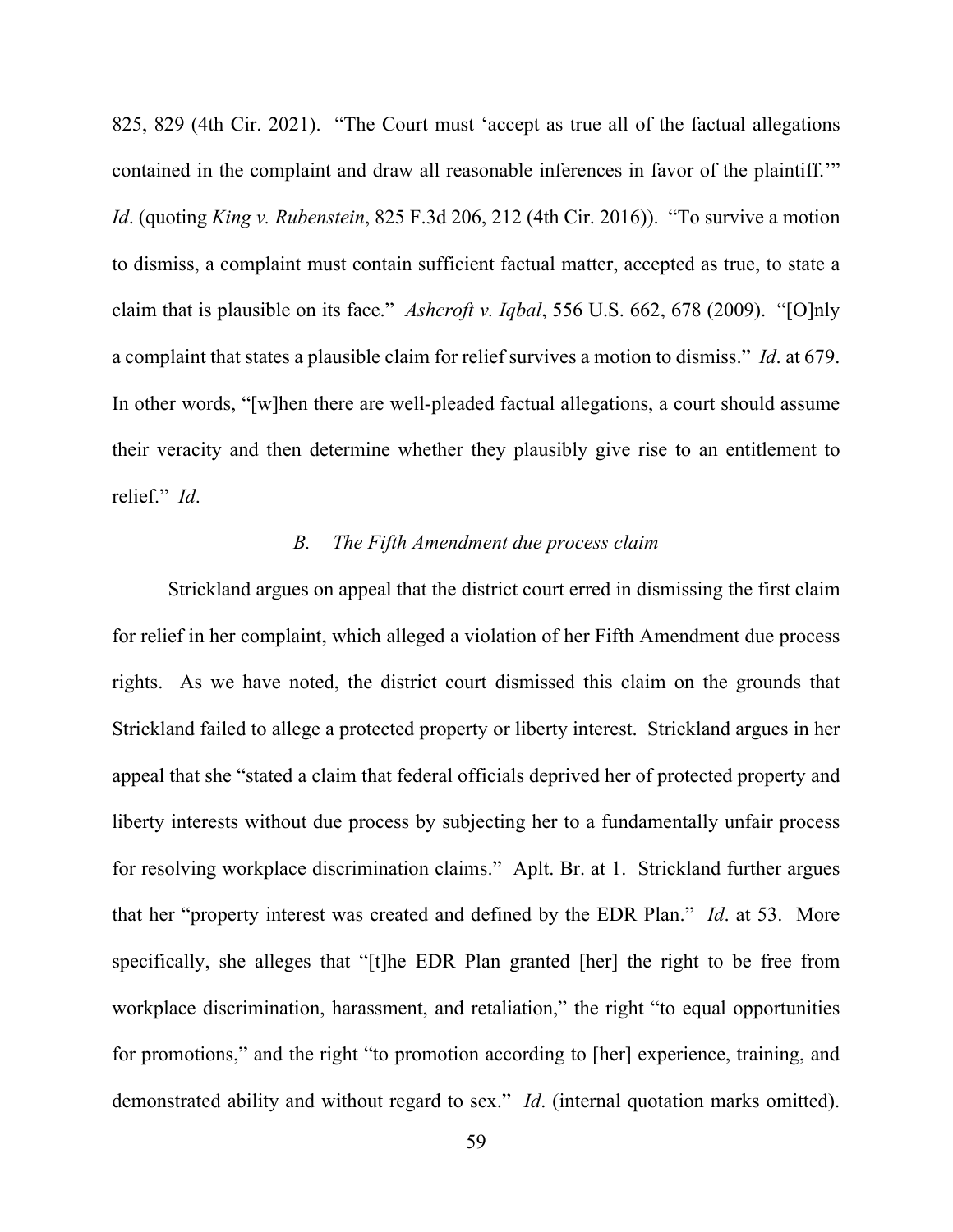Strickland argues that she also "had a liberty interest in pursuing her chosen career." *Id*. at 57.

To adequately allege a Fifth Amendment procedural due process claim, Strickland must allege that she (1) lost "something that fits into one of the three protected categories: life, liberty, or property," and (2) did not "receive the minimum measure of procedural protection warranted under the circumstances." *Mallette v. Arlington Cnty. Emps. Supplemental Ret. Sys. II*, 91 F.3d 630, 634 (4th Cir. 1996). The district court, in granting defendants' motion to dismiss, focused exclusively on the first prong of this test and concluded that Strickland "fail[ed] to allege that the Individual Capacity Defendants deprived her of a constitutionally protected interest." JA, Vol. IV at 1514.

For the reasons discussed below, we conclude that the district court erred in failing to recognize that the Fourth Circuit's EDR Plan afforded Strickland protected property interests, but did not err in concluding that Strickland failed to adequately allege a protected liberty interest. We also proceed to consider the second prong of the test and, in doing so, conclude that Strickland's facial challenge to the EDR Plan fails, but that her as-applied challenge is sufficient to state a claim upon which relief can be granted.

## *1) Did Strickland adequately allege a protected property interest?*

The Supreme Court has identified "[c]ertain attributes of 'property' interests protected by procedural due process." *Bd. of Regents of State Colls. v. Roth*, 408 U.S. 564, 577 (1972). "To have a property interest in a benefit, a person clearly must have more than an abstract need or desire for it." *Id.* "He must have more than a unilateral expectation of it." *Id*. "He must, instead, have a legitimate claim of entitlement to it." *Id*. Importantly,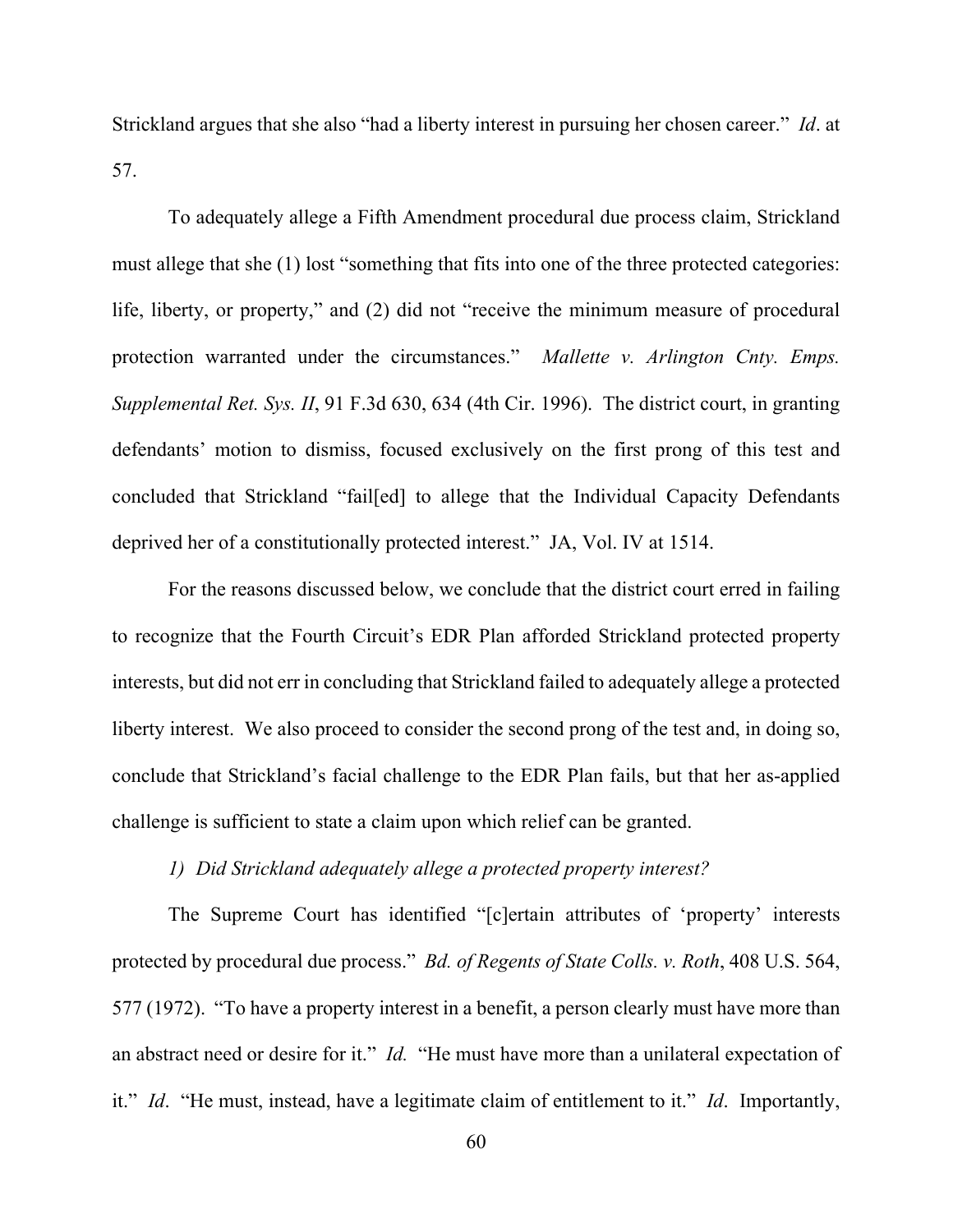"[p]roperty interests . . . are not created by the Constitution," but rather "are created and their dimensions are defined by existing rules or understandings that stem from an independent source such as state law rules or understandings that secure certain benefits and that support claims of entitlement to those benefits." *Id.* A "person's interest in a benefit is a 'property' interest for due process purposes if there are . . . rules or mutually explicit understandings that support his claim of entitlement to the benefit and that he may invoke at a hearing." *Perry v. Sindermann*, 408 U.S. 593, 601 (1972). "[T]he types of interests protected as 'property' are varied and, as often as not, intangible, relating to the whole domain of social and economic fact." *Logan v. Zimmerman Brush Co.*, 455 U.S. 422, 430 (1982) (internal quotation marks omitted).

Here, Strickland alleges that she has protected property interests that were created and defined by the EDR Plan. According to Strickland, the EDR Plan granted her "the right to be free from workplace discrimination, harassment, and retaliation," the right to "equal opportunities for promotions," and the right "to promotion 'according to [her] experience, training, and demonstrated ability' and 'without regard to' sex." Aplt. Br. at 53 (quoting EDR Plan provisions). Strickland also argues that, "[c]ontrary to the District Court's reasoning, an employee need not claim an interest in 'continued employment' to allege a protected property interest." *Id*. at 55 (citation omitted).

A review of the EDR Plan clearly supports Strickland's arguments. To begin with, the EDR Plan repeatedly refers to "rights enumerated under the Plan." Aplt. App., Vol. II at 661. For example, § 1 ("Preamble") of Chapter 1 ("GENERAL PROVISIONS") states, in pertinent part: "This Plan . . . is intended to be the exclusive remedy of the employee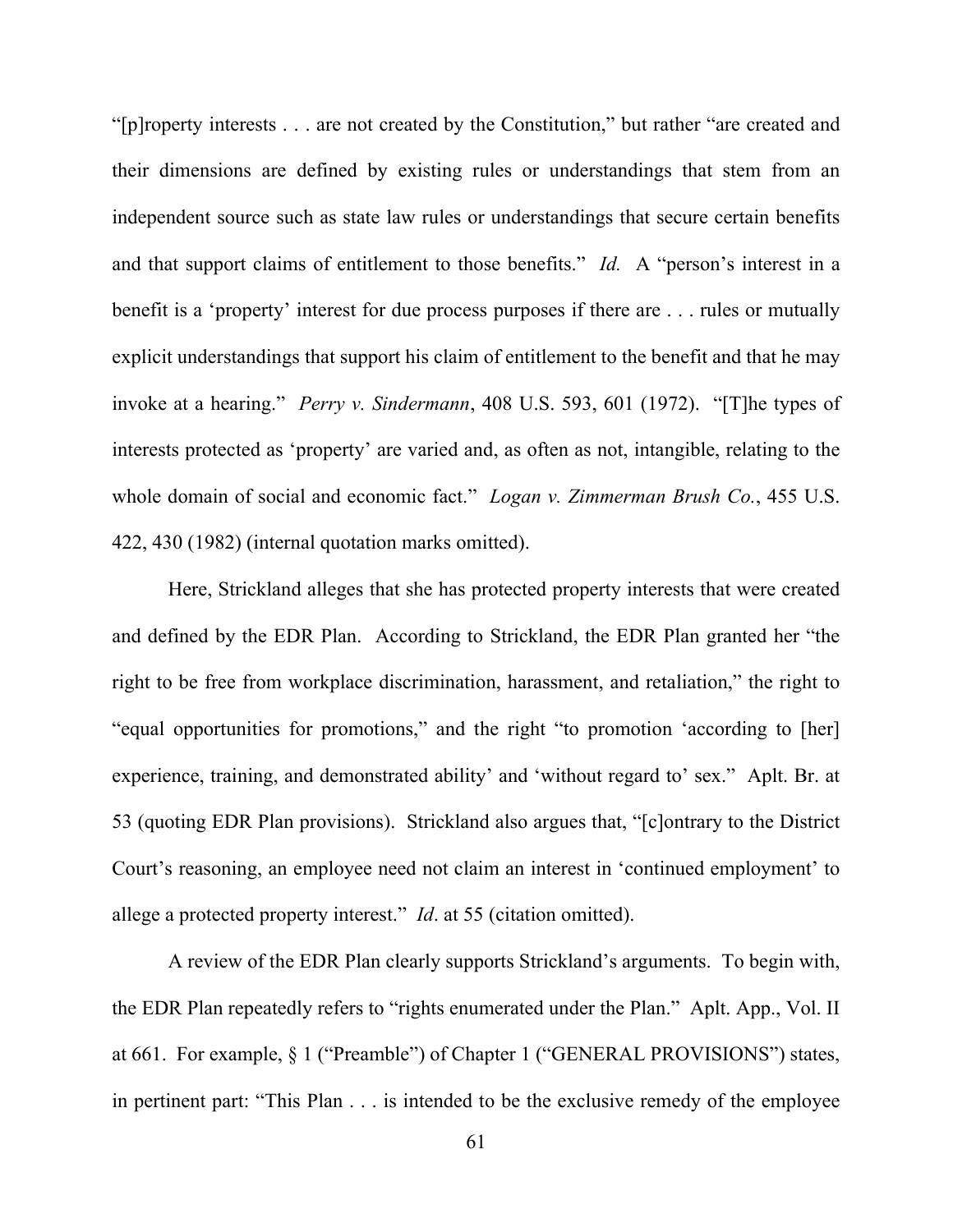relating to *the rights enumerated under the Plan*." *Id*. (emphasis added). In turn, Chapter II of the EDR Plan, titled "EQUAL EMPLOYMENT OPPORTUNITY AND ANTI-DISCRIMINATION RIGHTS," purports to outline the rights that the EDR Plan affords to employees falling within the scope of the Plan's coverage (which includes, as relevant here, "[t]he unit executive and staff of the . . . Federal Public Defenders within the Fourth Circuit"). *Id.* at 661, 662. Section 1 of Chapter II, titled "General," states:

Discrimination against employees based on race, color, religion, sex (including pregnancy and sexual harassment), national origin, age (at least 40 years of age at the time of the alleged discrimination), and disability is prohibited. Harassment against an employee based upon any of these protected categories or retaliation for engaging in any protected activity is prohibited. All of the above constitute "wrongful conduct." The rights and protections of Sections I through VII of the Plan shall also apply to employees.

*Id.* at 662. Section 4 of Chapter II, titled "Personnel Practices," in turn provides:

# A. Recruitment

Each Court unit will seek qualified applicants who reflect the make-up of all such persons in the relevant labor market. Each unit will publicize all vacancies.

# B. Hiring

Each Court unit will make its hiring decisions strictly upon an evaluation of a person's qualifications and ability to perform the duties of the position satisfactorily. Hiring decisions shall be made without regard to race, color, religion, sex, national origin, age, or disability.

# C. Promotion

Each Court unit will promote employees according to their experience, training, and demonstrated ability to perform duties of a higher level. Promotion decisions shall be made without regard to race, color, religion, sex, national origin, age, or disability.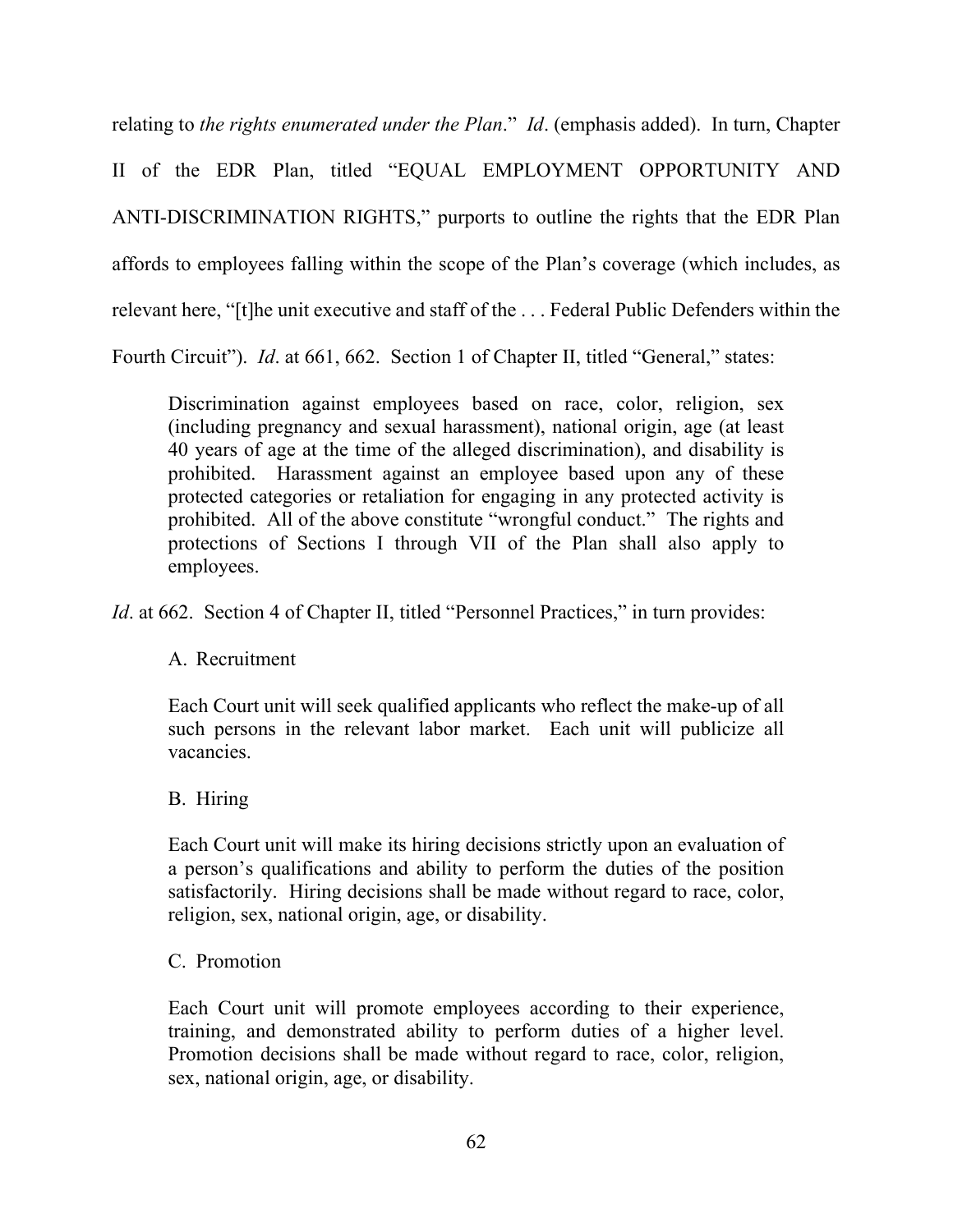#### D. Advancement

Each Court unit will seek insofar as reasonably practicable to improve the skills and abilities of its employees through cross-training, job restructuring, assignments, details, and outside training.

*Id*. at 662–63.

Chapter X of the EDR Plan is titled "DISPUTE RESOLUTION PROCEDURES." *Id.* at 664. Section 1 thereof outlines the "General Procedure for Consideration of Alleged Violations," and begins by stating: "An employee who claims a *denial of the rights granted under Chapters II through VIII of this Plan* shall seek resolution of such claims through the procedures of this Chapter." *Id*. (emphasis added). Section 5 of Chapter X affords "[c]laimants under th[e] Plan . . . the right to be free from retaliation because of filing a claim pursuant to th[e] Plan." *Id*. at 665. Section 12 of Chapter X, titled "Remedies," states, in pertinent part, that "[w]here judicial officers acting pursuant to § 10 or § 11 of this Plan find that a substantive right protected by this Plan has been violated, they may order a necessary and appropriate remedy." *Id*. at 669.

The plain language of these provisions, in our view, indicates that the Fourth Circuit intended for the EDR Plan to afford its employees (including employees of each of the Fourth Circuit units listed in the Plan, which encompasses all of the federal defenders' offices) both substantive and procedural rights. As noted, the Plan (a) repeatedly and expressly refers to "rights" that are being afforded by the Plan to employees, (b) specifically outlines what those rights are, and (c) outlines a detailed set of procedures for employees to follow if they believe that any of the substantive rights afforded to them under the Plan have been violated. It is important to note that the Plan does not afford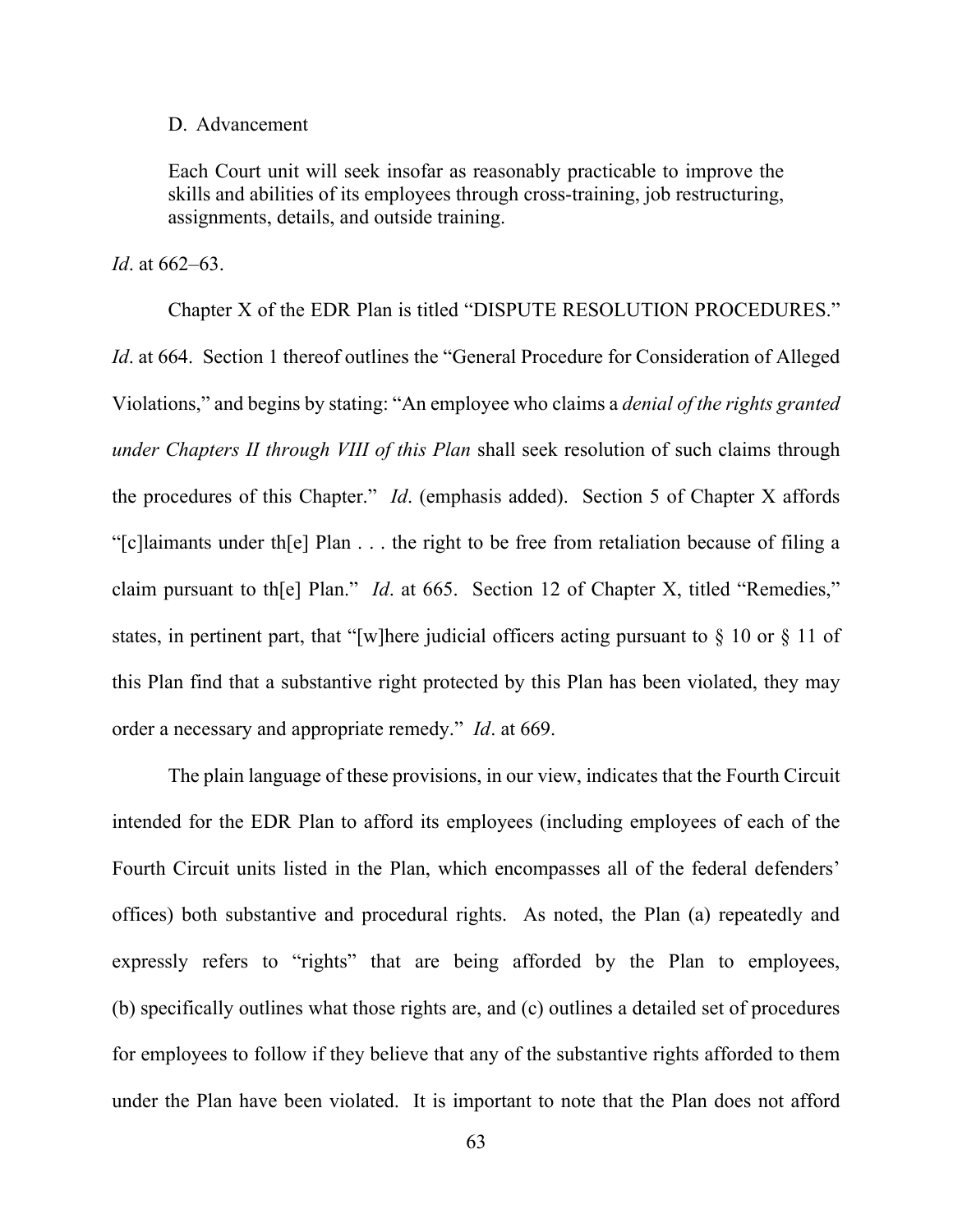employees a substantive right to continued employment. Instead, the Plan effectively affords employees with the substantive right to work under conditions free from discrimination and harassment, as well as the substantive right to be free from retaliation in the event that they file a claim under the EDR Plan.<sup>[9](#page-63-0)</sup> The Plan also creates a clear and specific set of procedures that are to be followed in the event that an employee claims that his or her substantive rights afforded under the EDR Plan have been violated.

Notably, the district court did not consider any of these provisions of the EDR Plan or the Fourth Circuit's purpose in implementing the EDR Plan in "conclud[ing] that Strickland fail[ed] to allege that the Individual Capacity Defendants deprived her of a protected property interest." *Id*., Vol. IV at 1519. Instead, the district court simply considered and distinguished a Supreme Court case (*Vitarelli v. Seaton*, 359 U.S. 535 (1959)), and two circuit cases (*Johnson v. Mishler*, 526 F.2d 364 (2d Cir. 1975), and *Paige v. Harris*, 584 F.2d 178 (7th Cir. 1978)), that Strickland cited in her opposition to the Official Capacity Defendants' motion to dismiss. *Id.* at 1517–19. Whether or not the cases that Strickland cited were on point, the fact remains that the district court overlooked the language of the EDR Plan in concluding that the EDR Plan did not afford Strickland with any substantive property rights.

The district court also stated, as part of its analysis, that " '[p]roperty cannot be defined by the procedures provided for its deprivation any more than can life or liberty.'"

<span id="page-63-0"></span><sup>&</sup>lt;sup>9</sup> This conclusion is bolstered by the fact that the EDR Plan was implemented by the Fourth Circuit because federal judiciary employees have no remedies under the Civil Service Reform Act and are not covered by Title VII of the Civil Rights Act.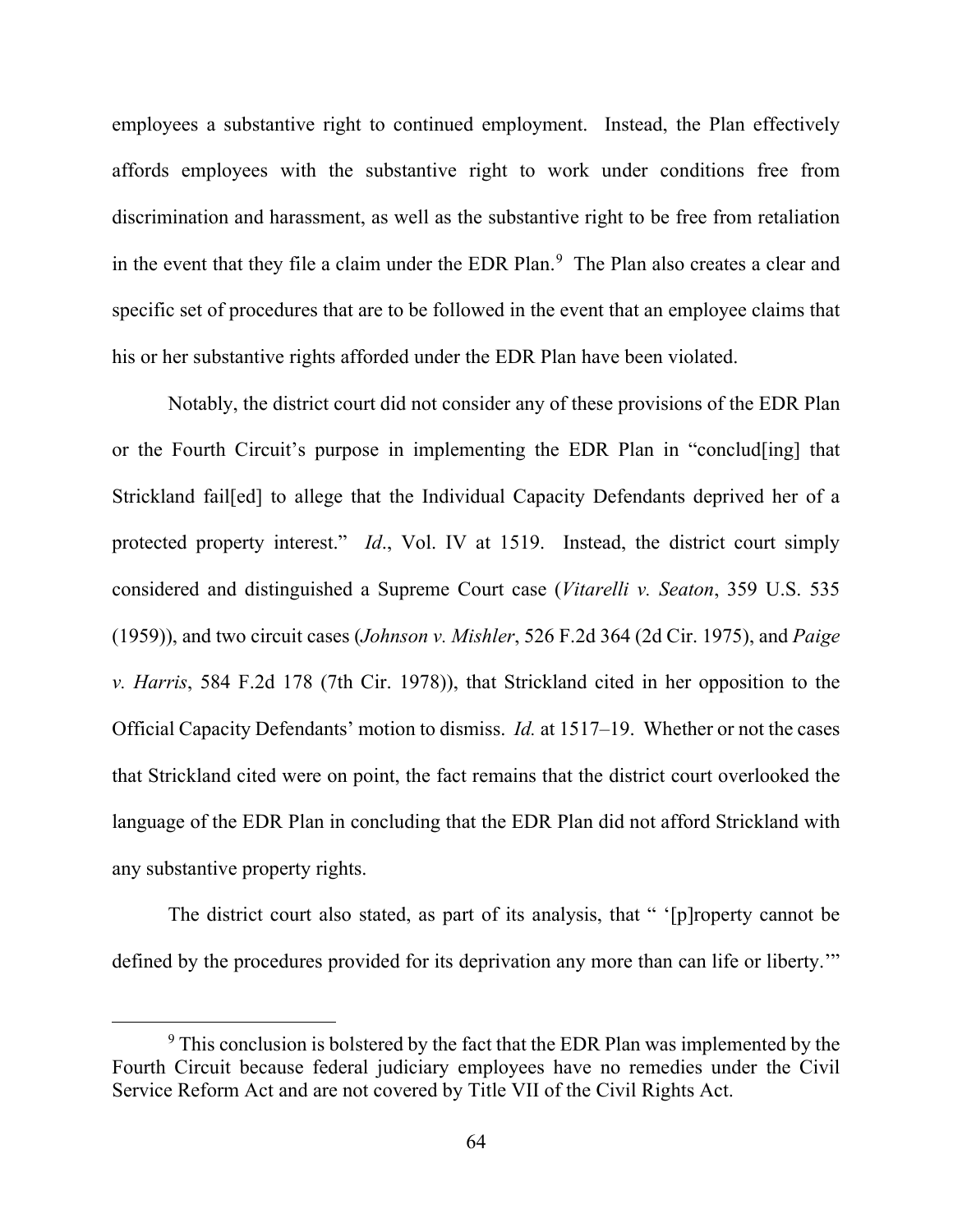*Id*. at 1519 (quoting *Cleveland Bd. of Educ. v. Loudermill*, 470 U.S. 532, 541 (1985)). Although this principle is of course true, it has no applicability here because, as we have discussed, the EDR Plan expressly afforded employees with both substantive and procedural rights. In other words, Strickland is not, as the district court's analysis suggests, asking the courts to find a substantive property right based simply on a set of procedural rules. Instead, Strickland is asserting substantive rights to be free from workplace discrimination and, in turn, to be protected by the procedures outlined in the EDR Plan, which is the right to a remedy for injuries from workplace discrimination.

In cases involving alternative judicial forums, the Supreme Court and other circuits have recognized similar substantive rights. In *Logan v. Zimmerman Brush Co*., 455 U.S. 422 (1982), for example, the plaintiff, Logan, was a participant in an administrative process established in Illinois that required litigants to bring their discrimination claims before the state Fair Employment Practices Commission. Although Logan filed a timely complaint with the Commission, the Illinois courts determined that the Commission's failure to hold an initial conference within the period mandated by statute deprived the Commission of jurisdiction over Logan's claims, causing the complaint to be dismissed. *Id*. at 424–27.

The Supreme Court held that the dismissal of Logan's complaint violated Logan's due process right to use the statutorily mandated procedures for adjudicating his discrimination claim. Logan had a protectable property interest in his handicap-discrimination claim, the Court held, and the dismissal of that claim as a result of the Commission's procedural error frustrated Logan's due process right "to have the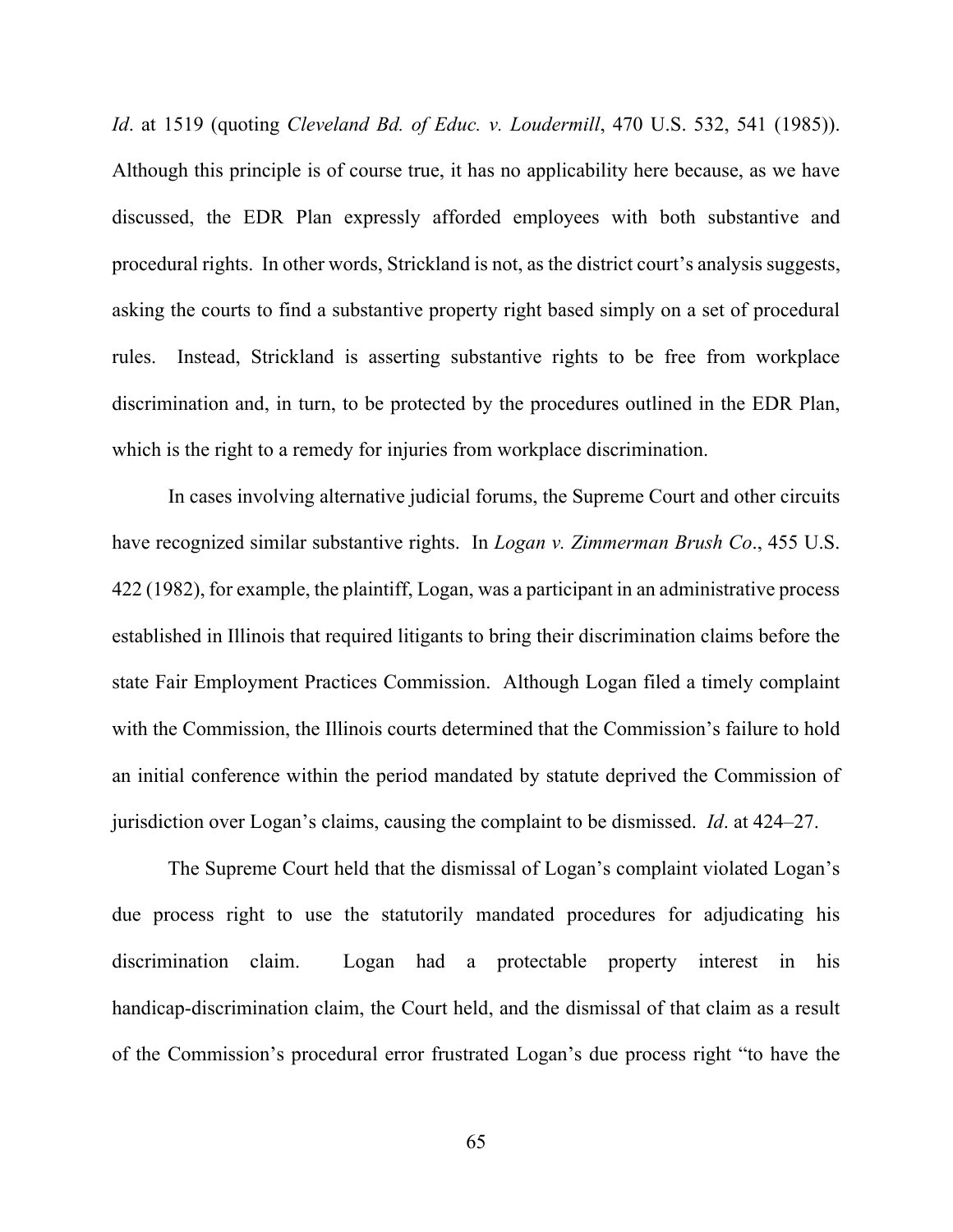Commission consider the merits of his charge . . . before deciding whether to terminate his

claim." *Id*. at 434.

In a post-*Logan* case, the Seventh Circuit explained that

the reason that there is a right of access to adjudicatory procedures is not because litigants have property interests in the procedures themselves. Rather, access to adjudicatory procedures is important because it serves to protect the litigants' underlying legal claims, which are the true property interests. . . . In short, the property interest in *Logan* was the underlying discrimination claim; the adjudicatory process constituted the process that was due in connection with the deprivation of that property interest.

*Shvartsman v. Apfel*, 138 F.3d 1196, 1199 (7th Cir. 1998); *see also Howard v. Defrates*, 811 F. App'x 376, 378 (7th Cir. 2020) (holding that "[t]he state-established right to pursue a discrimination claim through adjudicatory procedures can be a property interest, the deprivation of which implicates the Due Process Clause.").

Similarly, the Second Circuit has held that when "a state gives additional or alternative procedural forums for a cause of action, there is no constitutionally protected property interest in the forum itself," but rather "the cause of action itself constitutes a cognizable property interest." *Rosu v. City of New York*, 742 F.3d 523, 526 (2d Cir. 2014); *see also N.Y. State Nat. Org. for Women*, 261 F.3d 156, 164 (2d Cir. 2001) (concluding, in class action suit brought on behalf of all persons who had filed or would file complaints of discrimination with the New York State Division of Human Rights and whose complaints were not or would not be timely resolved, that "the only substantive expectation that warrants constitutional recognition is the entitlement under New York law to remedy injuries resulting from discrimination").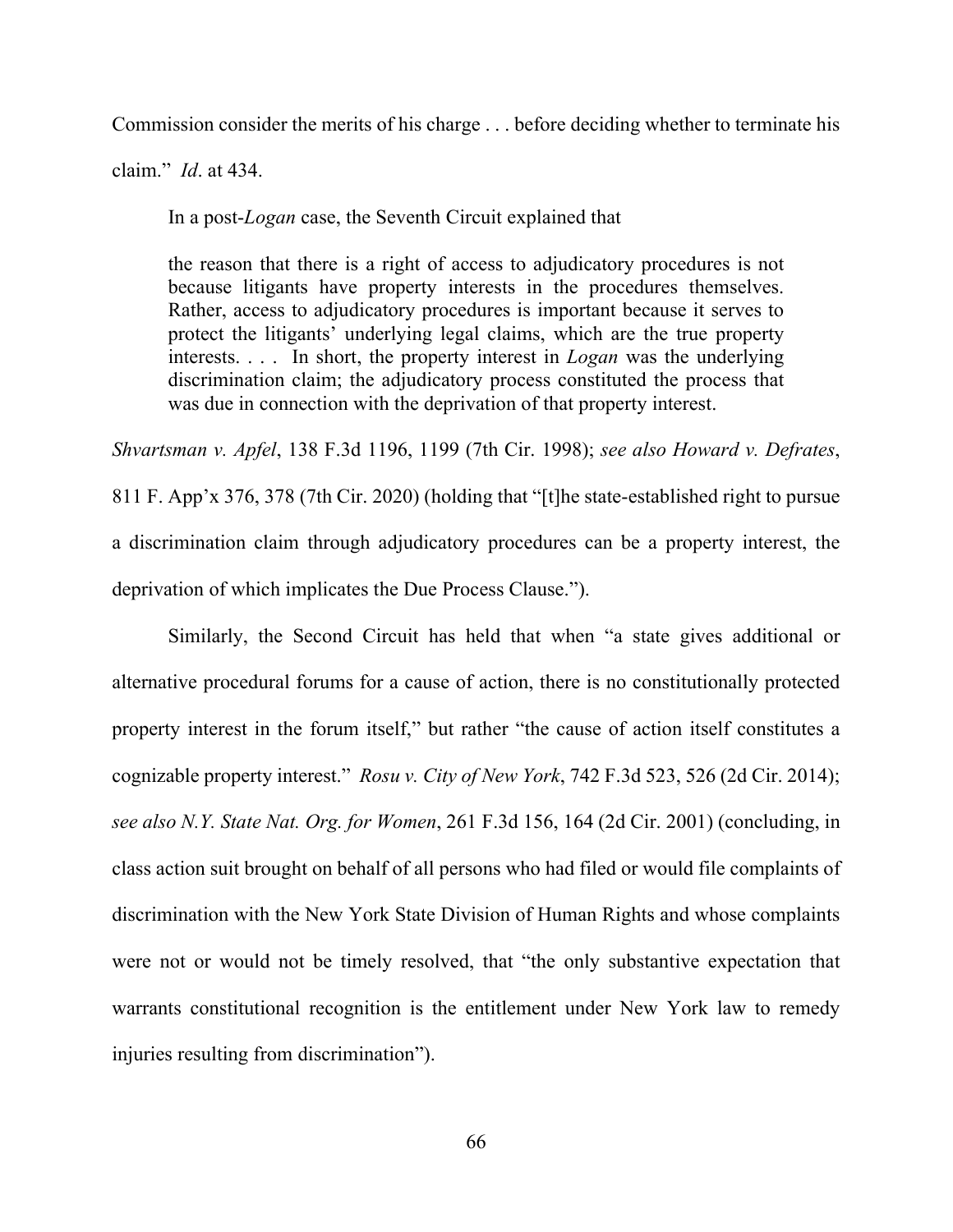Such is the case here. The EDR Plan provides Strickland, in part, a right to redress injuries caused by workplace discrimination, a right that is functionally equivalent to a cause of action and one that is vitally important considering the lack of alternative means of seeking relief for employees of the federal judiciary. "A claimant has more than an abstract desire or interest in redressing his grievance: his right to redress is guaranteed by the [judiciary]." *Logan*, 455 U.S. at 431.

Seizing on language in the EDR Plan stating that the Plan itself is the exclusive remedy for enforcing the rights granted by the Plan, defendants summarily argue in their appellate response brief that "[t]he EDR Plan delineates the bounds of any rights it creates," and that "such rights do not exist independent of the Plan's procedures." Aple. Br. at 27. Defendants fail, however, to cite to a single case in support of this proposition.

In *Cleveland Board of Education v. Loudermill*, 470 U.S. 532 (1985), the Supreme Court considered and rejected a similar argument. The plaintiffs, one a security guard for a school district and the other a bus mechanic for a different school district, were both considered "classified civil servants" under Ohio state law. Both plaintiffs were fired for alleged cause. After pursuing administrative remedies with Ohio's Civil Service Commission, both plaintiffs filed suit in federal court challenging the constitutionality of the dismissal procedures under Ohio state law. More specifically, both plaintiffs alleged that the Ohio statute that provided for administrative review of a dismissal was unconstitutional on its face because it failed to afford them an opportunity to respond to the charges against them prior to their removal.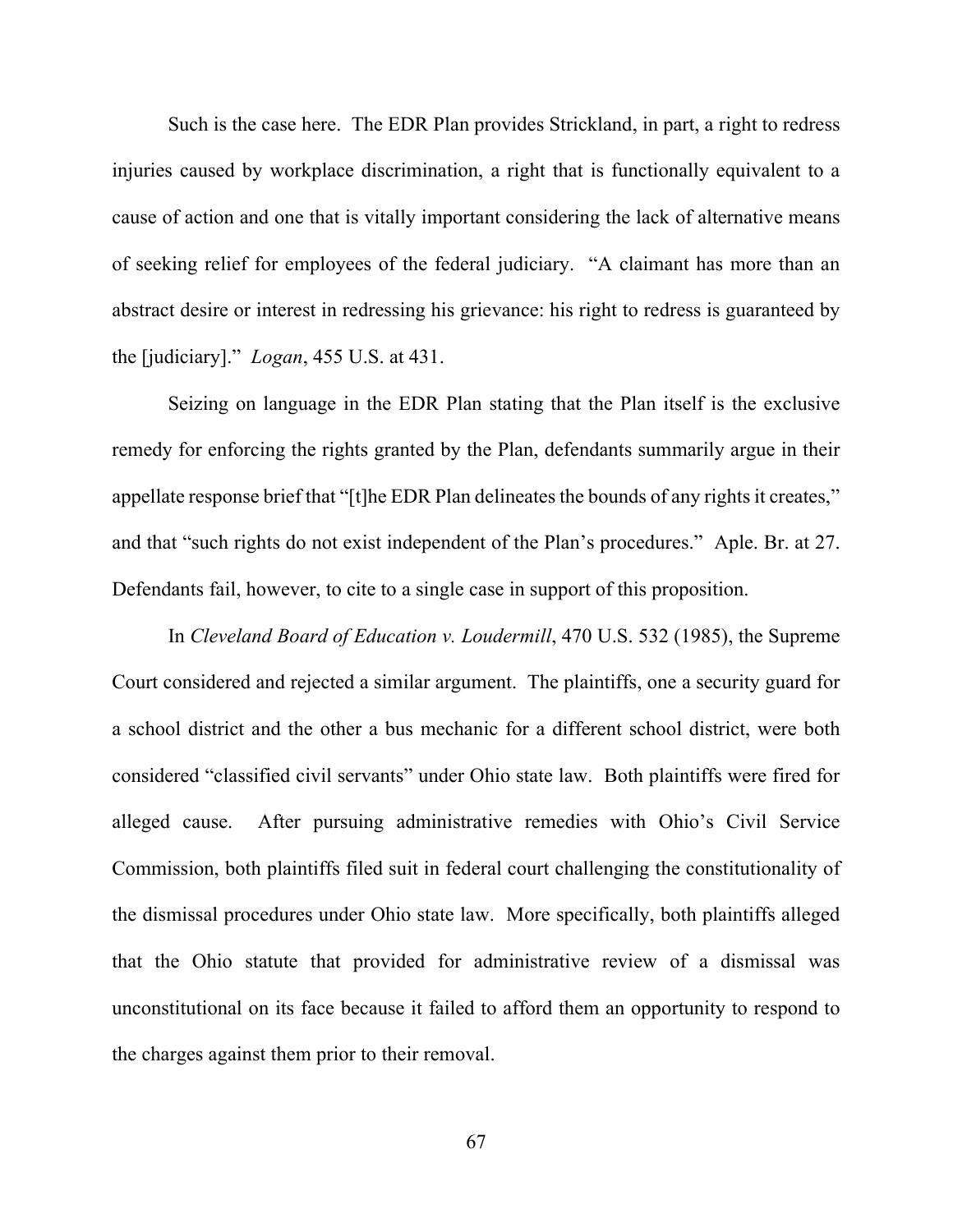In addressing these claims, the Supreme Court concluded that "[t]he Ohio statute plainly create[d]" a "property right" on the part of the plaintiffs. *Id*. at 538. Although one of the school district defendants argued "that th[is] property right [wa]s defined by, and conditioned on, the legislature's choice of procedures for its deprivation," the Supreme Court rejected that argument. *Id*. at 539. Characterizing the defendant's argument as "the 'bitter with the sweet' approach," the Court held that this "approach misconceives the constitutional guarantee." *Id*. at 541. The Court explained "that minimum procedural requirements are a matter of federal law" and "are not diminished by the fact that the State may have specified its own procedures that it may deem adequate for determining the preconditions to adverse official action." *Id*. (internal quotation marks and brackets omitted). "While the legislature may elect not to confer a property interest . . . , it may not constitutionally authorize the deprivation of such an interest, once conferred, without appropriate procedural safeguards." *Id*.

Applying that rule here, the defendants incorrectly suggest that they alone, by way of the procedures outlined in the EDR Plan, may decide what is required to vindicate the substantive rights that they conferred on Strickland under the express terms of the EDR Plan. Defendants could of course have chosen not to provide a right to combat the harassment of federal judiciary employees. But once they did so by adopting the EDR Plan, "the floor for the procedures due is set by the federal Constitution." *Stephany v. Wagner*, 835 F.2d 497, 500 (3d Cir. 1987). We therefore reject defendants' "bitter with the sweet" argument.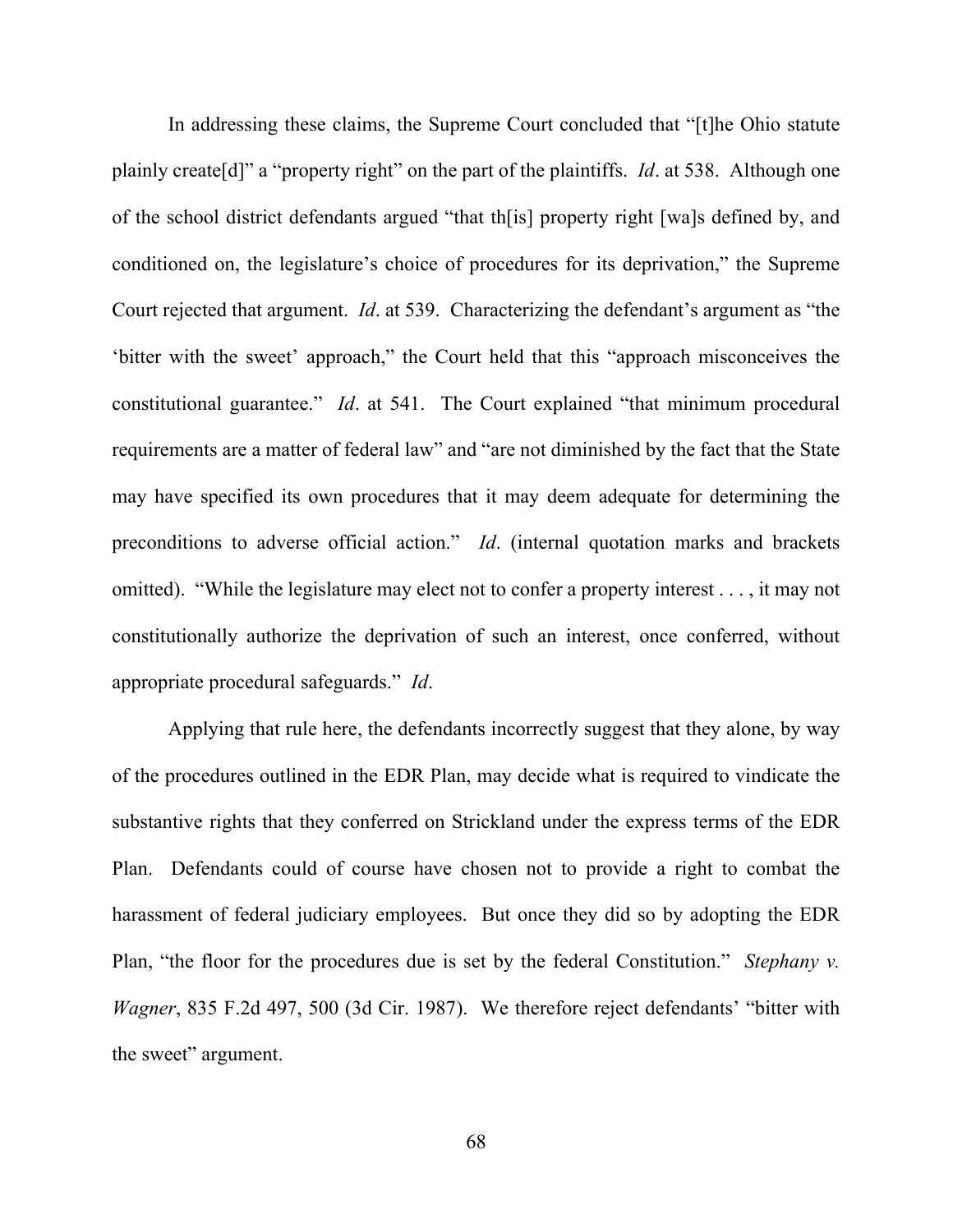In sum, we conclude that the EDR Plan afforded Strickland with substantive rights that are protected property interests under the Fifth Amendment.

### *2) Did Strickland have a protected liberty interest in pursuing her chosen career?*

Strickland also argues that she had a liberty interest in pursuing her chosen career. According to Strickland, "[d]ue process prohibits the government from discharging an employee in a manner that unfairly imposes a 'stigma' that 'foreclose<sup>[s]</sup> [an employee's] freedom to take advantage of other employment opportunities.'" Aplt. Br. at 57 (quoting *Roth*, 408 U.S. at 573)). She in turn alleges that "[d]efendants 'placed a stigma' on [her] reputation that they then 'made public.'" *Id*. at 58 (quoting *Sciolino v. City of Newport News*, 480 F.3d 642, 646 (4th Cir. 2007)). More specifically, Strickland alleges that "[d]efendants spread false rumors that [she] fabricated claims of sexual harassment," "bolstered the false rumors by visibly diminishing [her] job duties, announcing in a humiliating office email that she would report to a research and writing attorney, which looked like a demotion, and den[ied] her an earned promotion." *Id*. She argues that "[d]efendants' stigmatizing of [her] occurred in the course of her constructive discharge, and thus was accompanied by a change in her legal status as an employee." *Id*.

Defendants argue in response, in pertinent part, that Strickland did not assert these arguments in the district court. A review of the joint appendix confirms that defendants are correct. In responding to defendants' motions to dismiss for failure to state a claim, Strickland argued *only* that she "had a liberty interest in being free from unlawful discrimination." JA, Vol. I at 398; *see* JA, Vol. II at 499 (same); JA, Vol. IV at 1298 ("she had a liberty interest in being free from sex discrimination"). At no point did Strickland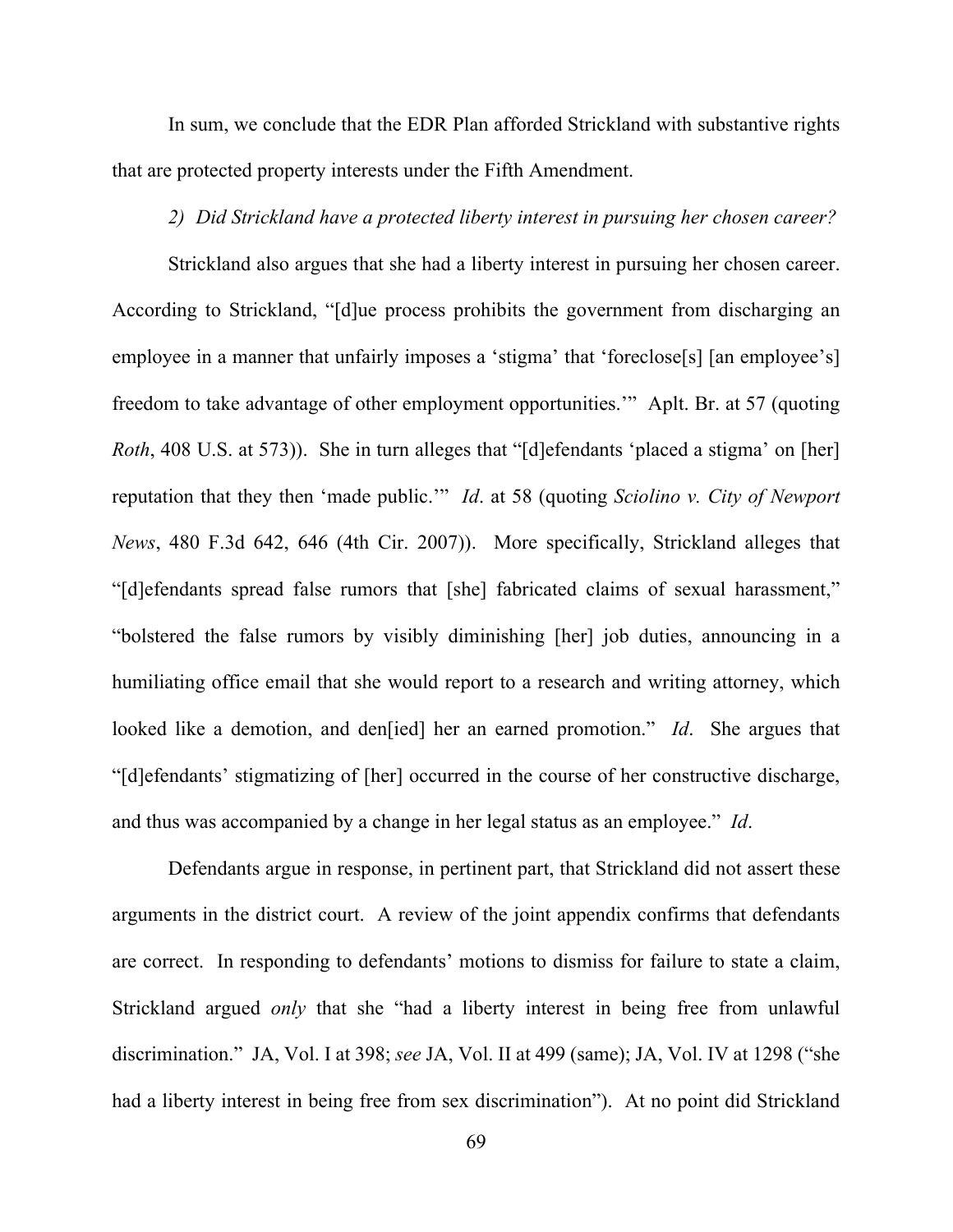argue in her district court pleadings that she had a liberty interest in pursuing her chosen career. Nor did Strickland cite to the Supreme Court's decision in *Roth*.

In her appellate reply brief, Strickland does not seriously dispute that she failed to raise the issue in the district court. Instead, she makes two alternative arguments. First, she asserts that the EDR investigation report contained a "damaging statement that [she] 'exploited' her supervisors to obtain a transfer," and that this statement "was not disclosed to her until Defendants' summary judgment filings." Aplt. Reply Br. at 10. She argues that "[t]he report's false charge matches the rumors about [her]" that were previously spread by her colleagues, and that this "strongly suggests that the report's findings were shared in violation of confidentiality." *Id*. This argument does not, however, explain why she failed to argue below (at least in her reply brief in support of her motion for summary judgment) that she had a liberty interest in pursuing her chosen career. Second, Strickland argues that "[t]here is no dispute that [she] brought a due process claim" and that, "[o]nce a federal claim is properly presented, a party can make any argument in support of that claim" and that "parties are not limited to the precise arguments they made below." *Id*. at 11 (quotation marks omitted). Strickland, however, fails to appreciate the fact that she never argued below that her Fifth Amendment procedural due process claim included a claim that defendants deprived her of a liberty interest in pursuing her chosen career. In other words, at no point during the district court proceedings did she properly present a claim that she had a liberty interest in pursuing her chosen career and that defendants deprived her of that right without due process.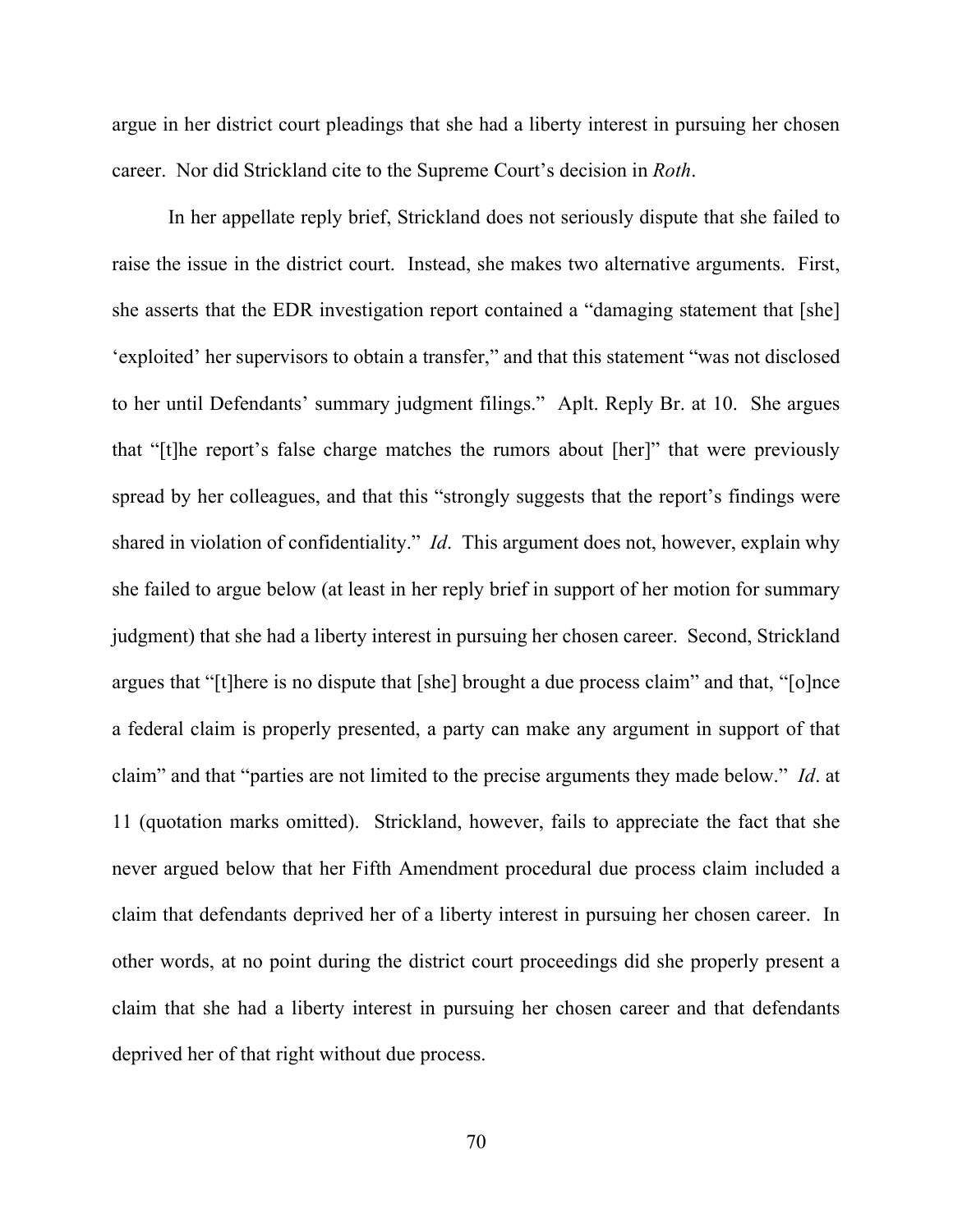This court "ha[s] repeatedly held that issues raised for the first time on appeal generally will not be considered," and that "[e]xceptions to this rule exist only in very limited circumstances, such as where refusal to consider the newly-raised issue would be plain error or would result in a fundamental miscarriage of justice." *Kadel v. N.C. State Health Plan for Teachers and State Emps.*, 12 F.4th 422, 430 (4th Cir. 2021) (internal quotation marks omitted). As we shall proceed to explain, Strickland has not established plain error or a fundamental miscarriage of justice.

"The Supreme Court has acknowledged a constitutional liberty interest in one's reputation." *Elhady v. Kable*, 993 F.3d 208, 225 (4th Cir. 2021) (citing *Kerry v. Din*, 576 U.S. 86, 91–92 (2015)). "But recognizing the potentially boundless nature of this right, the court has established doctrinal limits to narrow the category of cases claiming reputational injury." *Id*. A plaintiff claiming reputational injury "must show [(1)] a statement 'stigmatizing his good name' and damaging his standing in the community; (2) some type of dissemination or publication of the statement; and (3) some other government action that 'alter[s] or extinguishe[s] one of his legal rights." *Id*. (quoting *Paul v. Davis*, 424 U.S. 693, 706–711 (1976)). This court and other "[l]ower courts call this a 'stigma-plus' showing." *Id*. at 226.

Here, Strickland's allegations fail to satisfy even the publication requirement. She alleges in her complaint that "she had difficulty finding another job because, when asked, she did not feel comfortable providing references from the FDO" and "that everyone in her office knew that she filed a complaint, and that the rumor was that she 'lost.'" JA, Vol. I at 96. Strickland also alleges in her complaint that she "learned that her Team Leader was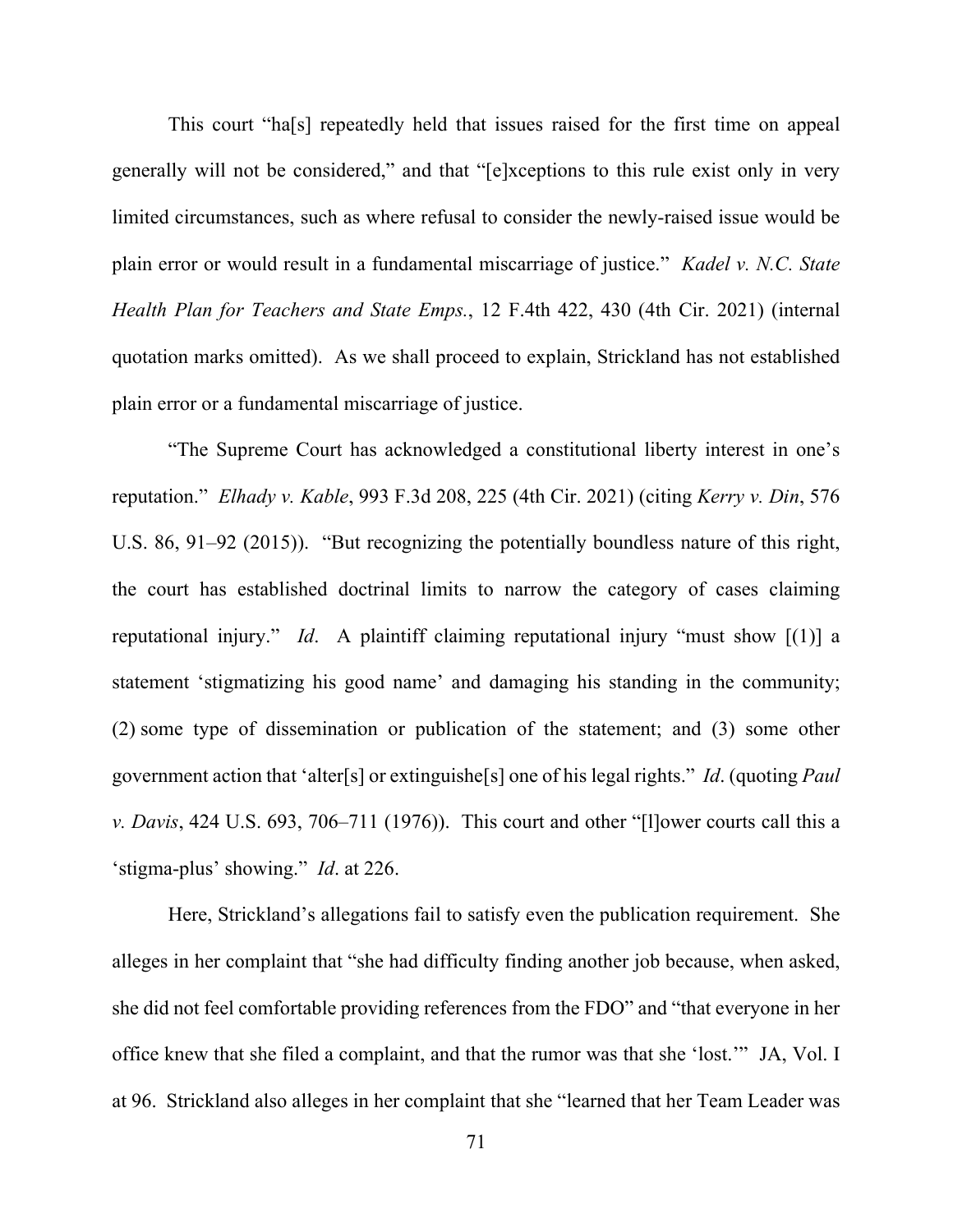spreading rumors that she 'made up' being sexually harassed so that she could work in a different duty station." *Id*. at 99. In her appellate brief, Strickland now asserts that "[t]he malicious gossip spread beyond office walls, impugning [her] character and tainting her reputation." Aplt. Br. at 58. The only portion of Strickland's complaint that arguably supports this assertion is the allegation that Strickland "was asked about her EDR case by a former employee, who told her he found out about it because 'people talk.'" JA, Vol. I at 74.

Strickland makes but one mention of any possible disclosure to prospective employers, alleging that when she spoke to the Federal Public Defender in the adjacent North Carolina district, "that Defender was openly hostile towards her and demanded to know why she left her former office." *Id*. at 98. Strickland speculates in her appellate brief that this other Federal Public Defender "heard false rumors about [her] integrity and departure from the Federal Defender's Office." Aplt. Br. at 59. None of this, however, sheds light on how this other Federal Public Defender actually received the information. And, ultimately, we conclude that the allegations in Strickland's complaint are insufficient to "demonstrate a likelihood" that any of the defendants disseminated the information to the other Federal Public Defender. *See Cannon v. Vill. of Bald Head Island,* 891 F.3d 489, 503 (4th Cir. 2018). Thus, we conclude that the allegations in Strickland's complaint are insufficient to satisfy the dissemination/publication requirement imposed by the Supreme Court.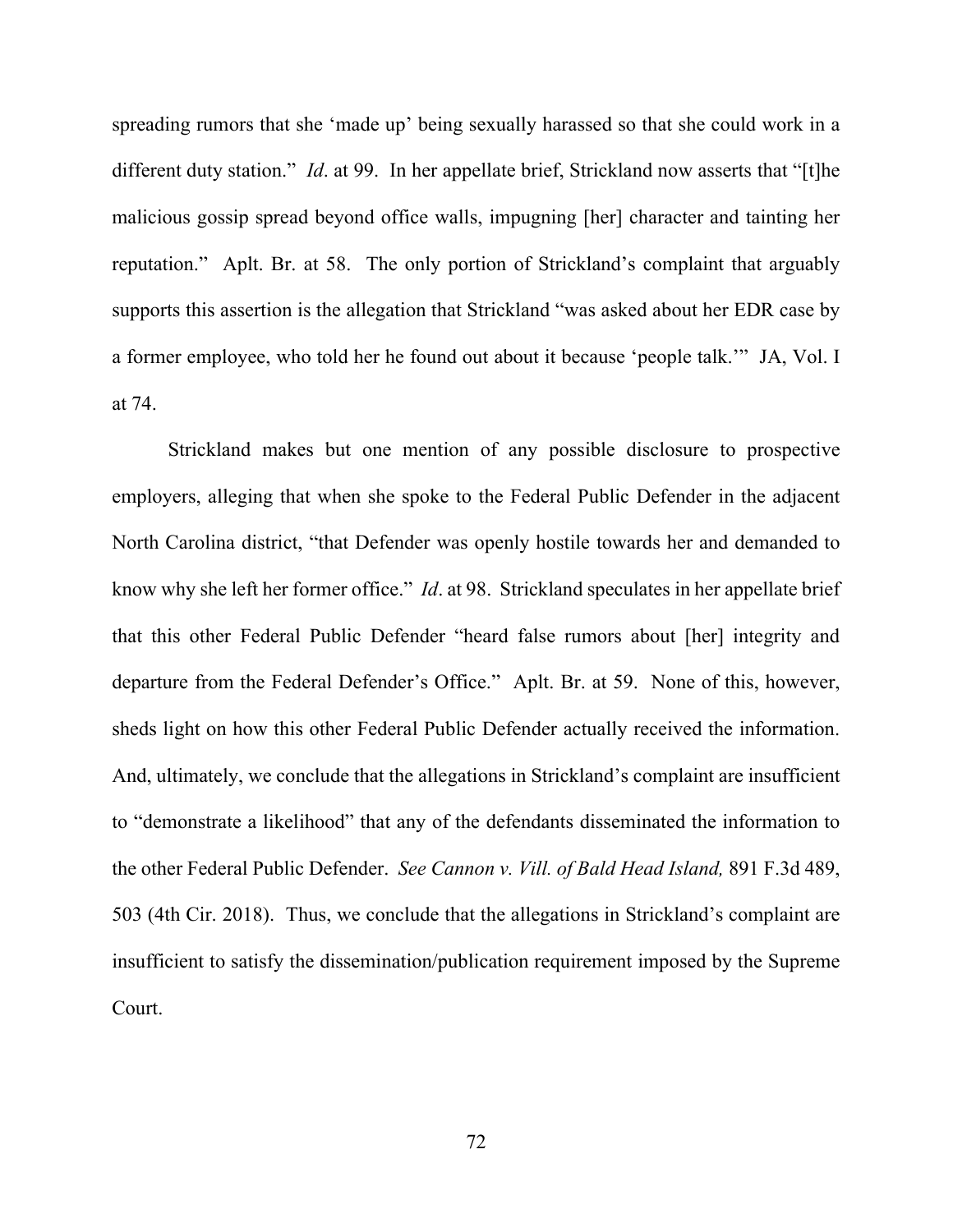*3) Did Strickland adequately allege that she failed to receive the minimum measure of procedural protection warranted under the circumstances?*

Because the district court concluded that Strickland failed to allege either a protected property or liberty interest, it did not reach the second prong of the test that this court has outlined for determining the adequacy of a Fifth Amendment procedural due process claim. *See Mallette*, 91 F.3d at 634 (holding that a plaintiff must allege, in part, that she did not "receive the minimum measure of procedural protection warranted under the circumstances"). That said, the parties extensively briefed the issue, and the issue raises a purely legal question at this stage because it hinges solely on the allegations in Strickland's complaint. For those reasons, and for purposes of judicial economy, particularly in light of the unique circumstances at issue here with all of the judges in the case sitting by designation, we shall proceed to decide this issue in the first instance. *See United States v. Faulls*, 821 F.3d 502, 512 n.4 (4th Cir. 2016) ("Although we generally do not consider issues not passed upon below, the question before us is purely one of law, and we perceive no injustice or unfair surprise in doing so here.").

We begin with Strickland's facial challenge to the EDR Plan.<sup>10</sup> Strickland alleges that the EDR Plan was facially invalid for two reasons: (1) it denied her a neutral decisionmaker because it required the involvement of the Chief Judge and Circuit Executive, who were involved in the denial-of-promotion decision that she challenged; and (2) judiciary officials told Strickland that the presiding officer in an EDR hearing was

<span id="page-72-0"></span><sup>&</sup>lt;sup>10</sup> We note at the outset of our analysis that the EDR Plan has been amended several times since the occurrence of the incidents that form the basis of Strickland's complaint.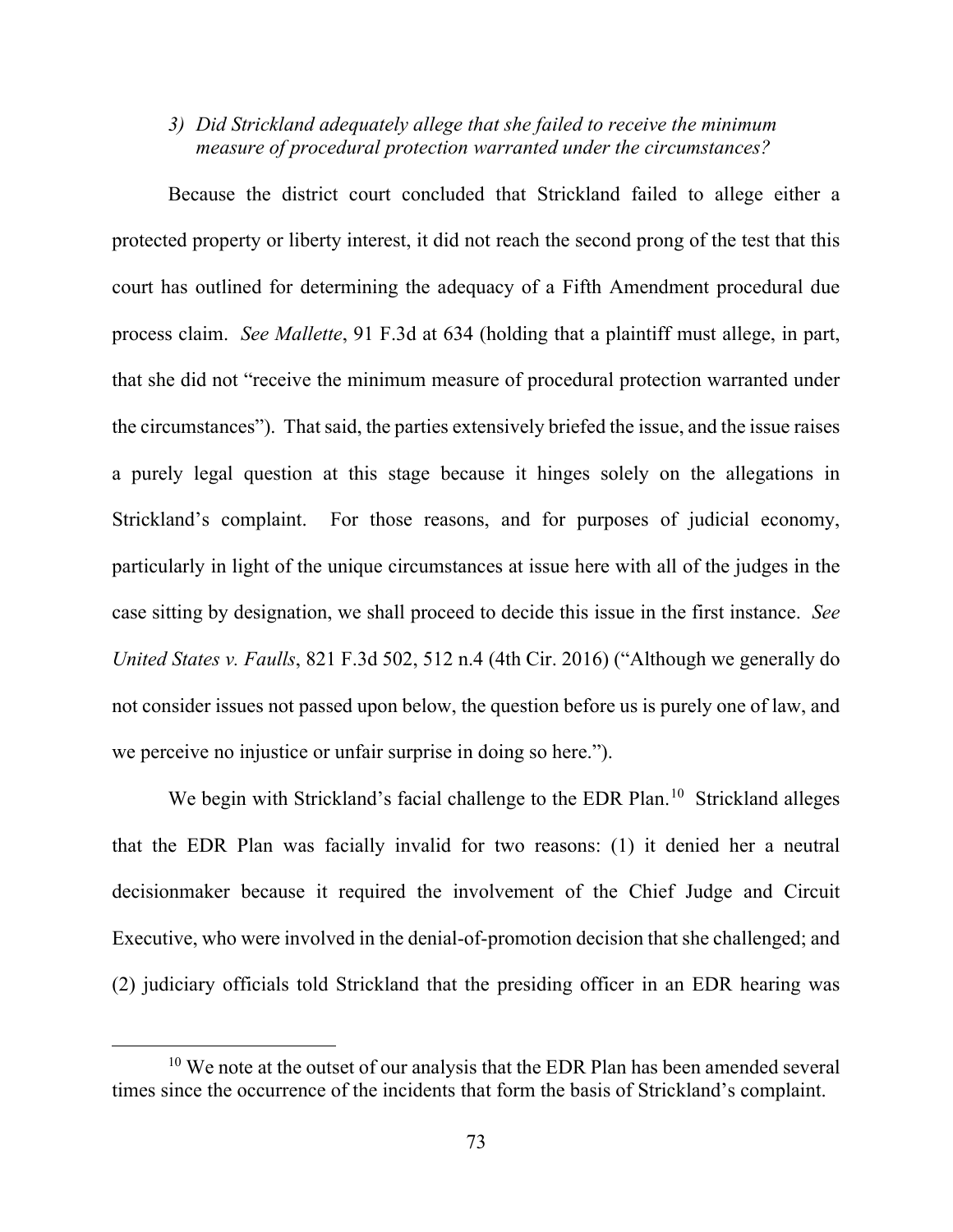powerless to order the EDR Plan's promised remedies, which made the availability of the EDR process a "meaningless sham." Aplt. Br. at 62–65. Strickland fails, however, to explain why these are innate defects of the EDR Plan itself that would apply in all circumstances. "When considering a facial challenge such as this one, . . . programs can withstand such facial attacks whenever they are capable of constitutional applications." *Elhady*, 993 F.3d at 217 (citing *United States v. Salerno*, 481 U.S. 739, 745 (1987)).

Although the Chief Judge and Circuit Executive are involved in employment decisions, that would not necessarily raise any conflict of interest under circumstances different from those in the present case. In Strickland's case, for example, had the FPD not allegedly retaliated against her for raising allegations of harassment by the First Assistant, there would have been nothing improper about the Chief Judge and Circuit Executive being involved in investigating the underlying allegations against the First Assistant. And the EDR Plan accounts for potential conflicts of interest by permitting a party, at any time during the Chapter X process, to "seek disqualification of a judicial officer, employee or other person involved in a dispute by written request to the Chief Judge." JA, Vol. I at 301.

The EDR Plan even accounts for potential conflicts involving the Chief Judge specifically. *Id*. (Chapter X § 7 of the EDR Plan provides that "[i]f the Chief Judge is named as being involved in a dispute, the Chief Judge will ask the next most senior judge of the Court of Appeals in regular active service who is available and qualified to serve to decide the disqualification request."). There is nothing in the record indicating that Strickland ever made use of this procedure to seek the disqualification of the Chief Judge,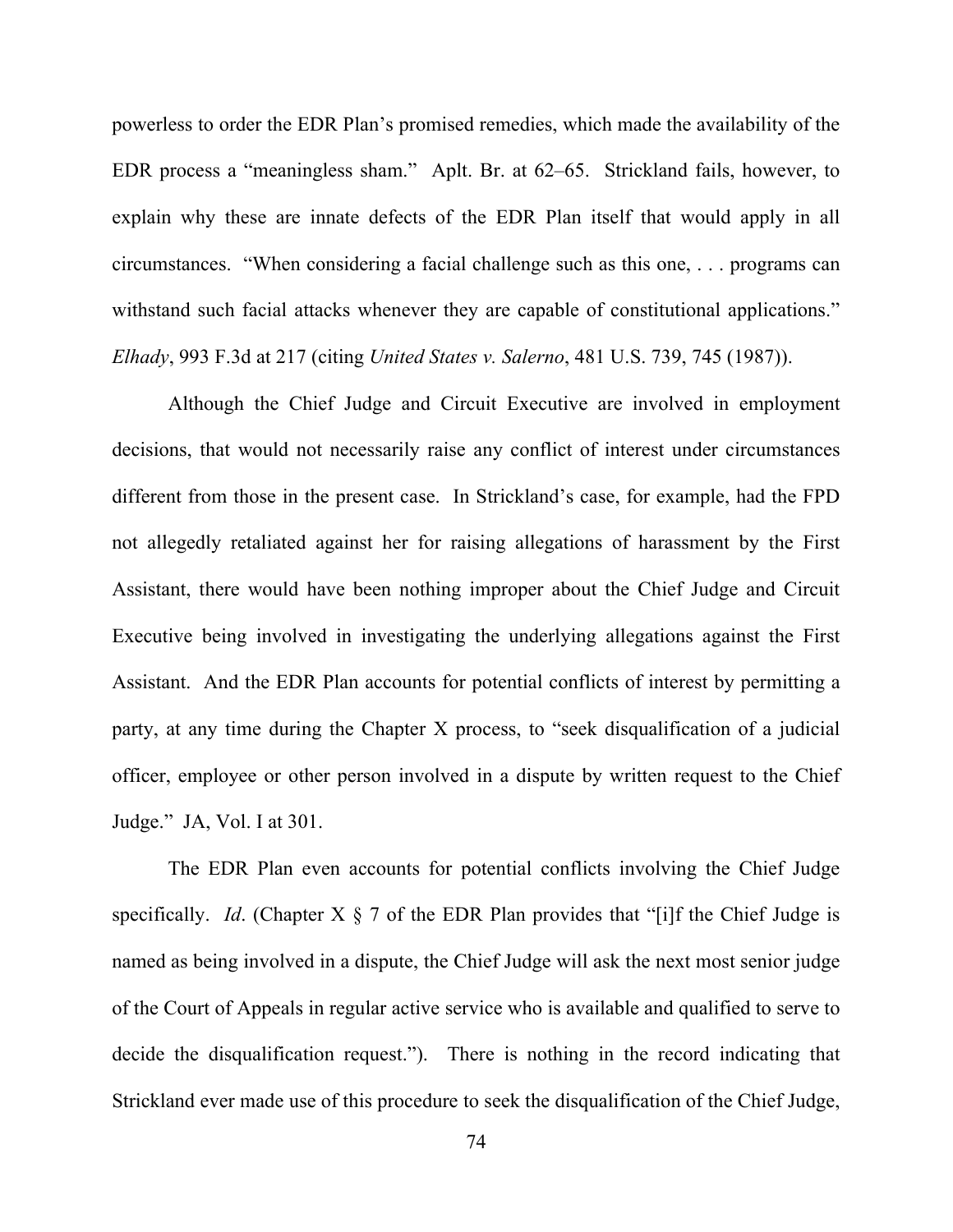which prevents her from now asserting that his involvement automatically violated her due process rights. *See Dotson v. Griesa*, 398 F.3d 156, 161 n.2 (2d Cir. 2005) (holding that because the plaintiff failed to request a hearing pursuant to his employer's Equal Employment Opportunity Plan, he could not complain that his termination was in violation of due process).

The EDR Plan is also not facially invalid because judiciary officials allegedly told Strickland that the Plan did not allow for the ordering of actual remedies. Remedies are specifically provided for by the EDR Plan, including but not limited to "placement of an employee in a position previously denied," "placement in a comparable alternative position," "reinstatement," "prospective promotion," and "back pay . . . where the statutory criteria of the Back Pay Act are satisfied." JA, Vol. I at 308 (EDR Plan, Ch. X, § 7). Because the terms of the EDR Plan clearly allow for remedies, whatever Strickland was told about the ability to order remedies is relevant only to her as-applied challenge.

Turning to Strickland's as-applied challenge, we conclude that it may proceed because the refusal to disqualify the FPD from the investigation and the alleged coercing of Strickland to end the investigation stated a plausible violation of her due process rights. The refusal to disqualify the FPD created a conflict of interest that infected the entire investigation when Strickland was led to believe that the FPD would be the final decisionmaker in the case. Leading Strickland to believe that her only way forward was to obtain a favorable decision from one of the key subjects of the investigation could be found to have deprived Strickland of her property interest in the right to a remedy from injuries incurred because of harassment and discrimination.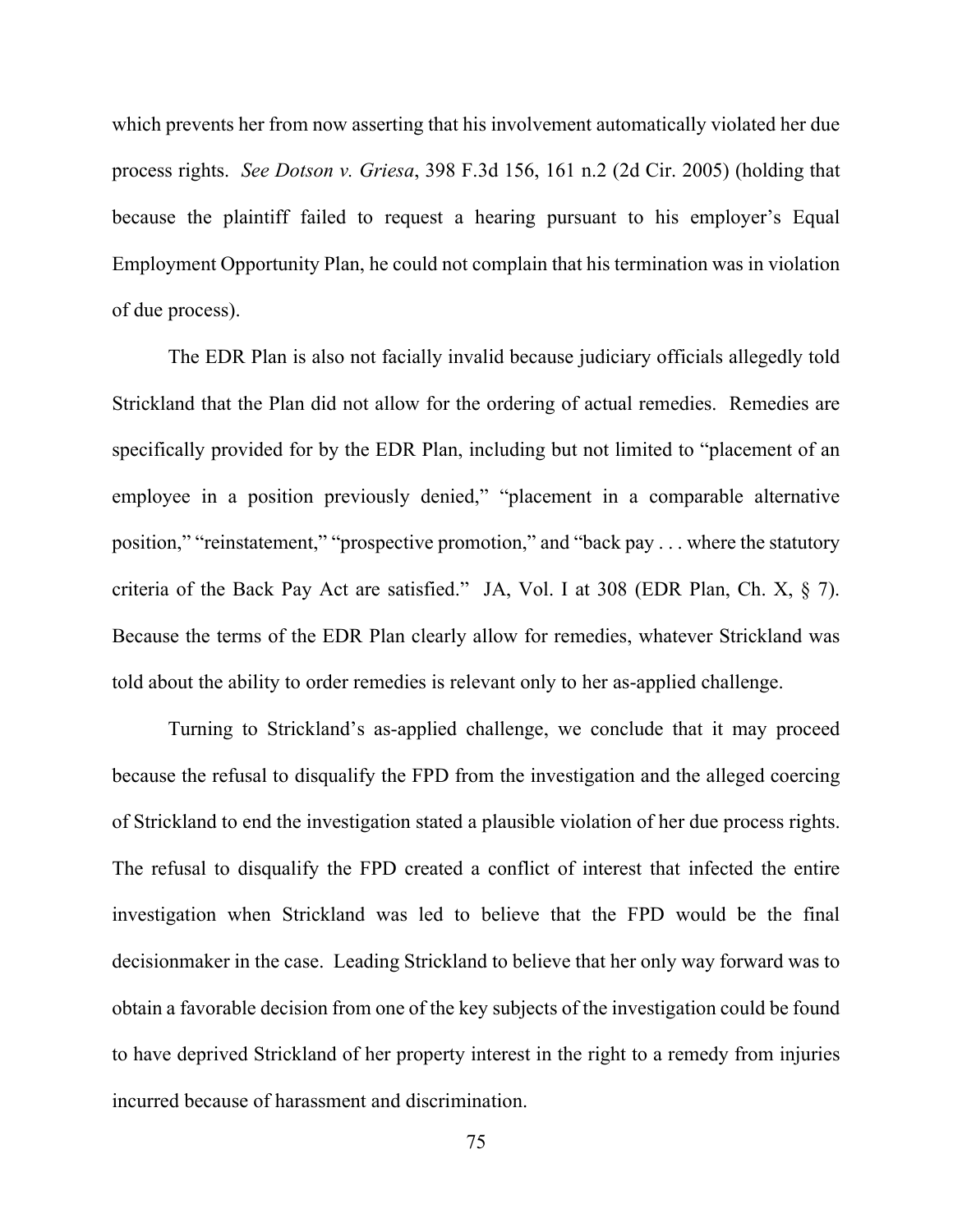In *Spreen v. Brey*, 961 F.2d 109 (7th Cir. 1992), the plaintiff testified that she was told by her supervisor that she could resign her employment or be terminated for cause, and the supervisor erroneously said that the plaintiff would lose all of her employment benefits if she were terminated. The Seventh Circuit held that, if true, her resignation was involuntary and the "misrepresentation to [the] Plaintiff as to the consequences of termination deprived her of procedural due process." *Id*. at 113. Because the defendants in *Spreen* had not shown that "knowledge of who is responsible for administering pension benefits, and whether those benefits would be lost upon involuntary termination, [was] a matter of common knowledge," the plaintiff "was entitled to reasonably rely upon Defendants' statements regarding the loss of pension benefits." *Id*.

The same principles compel the conclusion here that Strickland's due process rights were violated if she can prove that the FPD, an accused party, was not disqualified from the EDR process, and if Strickland was led to believe that the FPD would be the final decisionmaker in her case. Under these circumstances, a reasonable factfinder could conclude that continuing with the EDR process would be futile and that Strickland had reason to believe that the more suitable alternative was to drop her complaint and accept the Fourth Circuit clerkship. Such findings would lead to the conclusion that Strickland was deprived, without due process, of her property right to a remedy for the injuries that she allegedly suffered from harassment by the First Assistant and from retaliation by the FPD.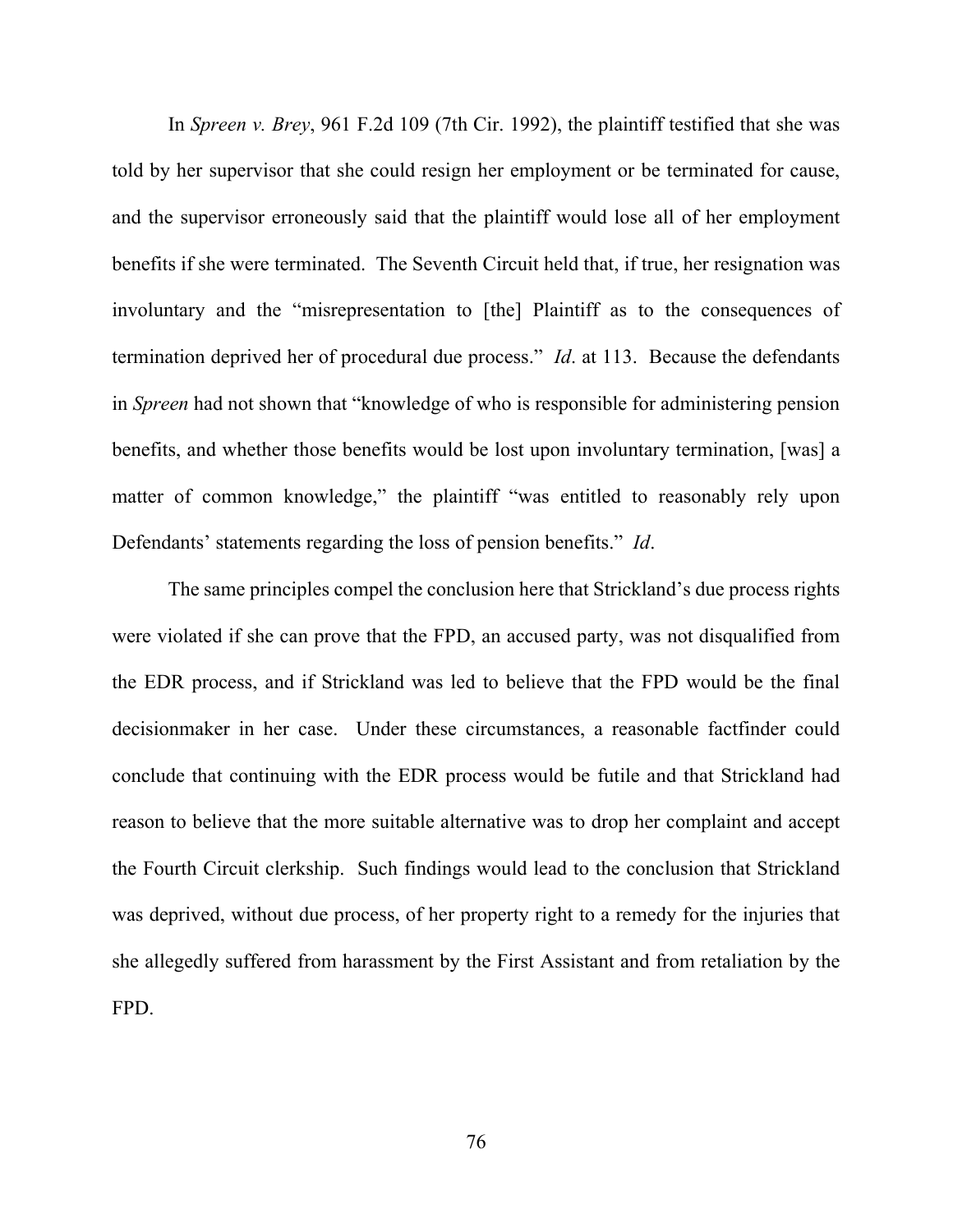#### *4) Conclusion*

We conclude, in sum, that the district court erred in failing to recognize that the Fourth Circuit's EDR Plan afforded Strickland with protected property interests, but did not err in concluding that Strickland failed to allege a protected liberty interest. We further conclude that Strickland's facial challenge to the EDR Plan fails to state a claim upon which relief can be granted and must therefore be dismissed, but that her as-applied challenge to the EDR Plan adequately alleges a claim upon which relief can be granted.

# *C. Strickland's equal protection claim*

We next turn to the second claim for relief asserted in Strickland's complaint, which alleges that defendants "violated the equal protection component of the Fifth Amendment's Due Process Clause, which confers a right to be free from sex discrimination in federal employment." Aplt. Br. at 40. Strickland argues in her appeal that "[t]he District Court erred in two respects" in dismissing this claim. *Id*. at 41. "First," she argues, "the District Court mischaracterized [her] complaint as alleging 'pure' retaliation, when in fact she explicitly alleged a mixture of retaliation and ongoing sex discrimination and sexual harassment." *Id.* "Second," Strickland argues that "by ignoring [her] allegations of defendants' deliberate indifference to sexual harassment, the District Court erroneously concluded that 'Strickland does not allege that the actions taken against her were on the basis of her sex.'" *Id*. at 41 (quoting JA at 1271). For the reasons outlined below, we agree with both of Strickland's arguments.

The Fifth Amendment to the United States Constitution provides, in pertinent part, that "[n]o person shall . . . be deprived of life, liberty, or property, without due process of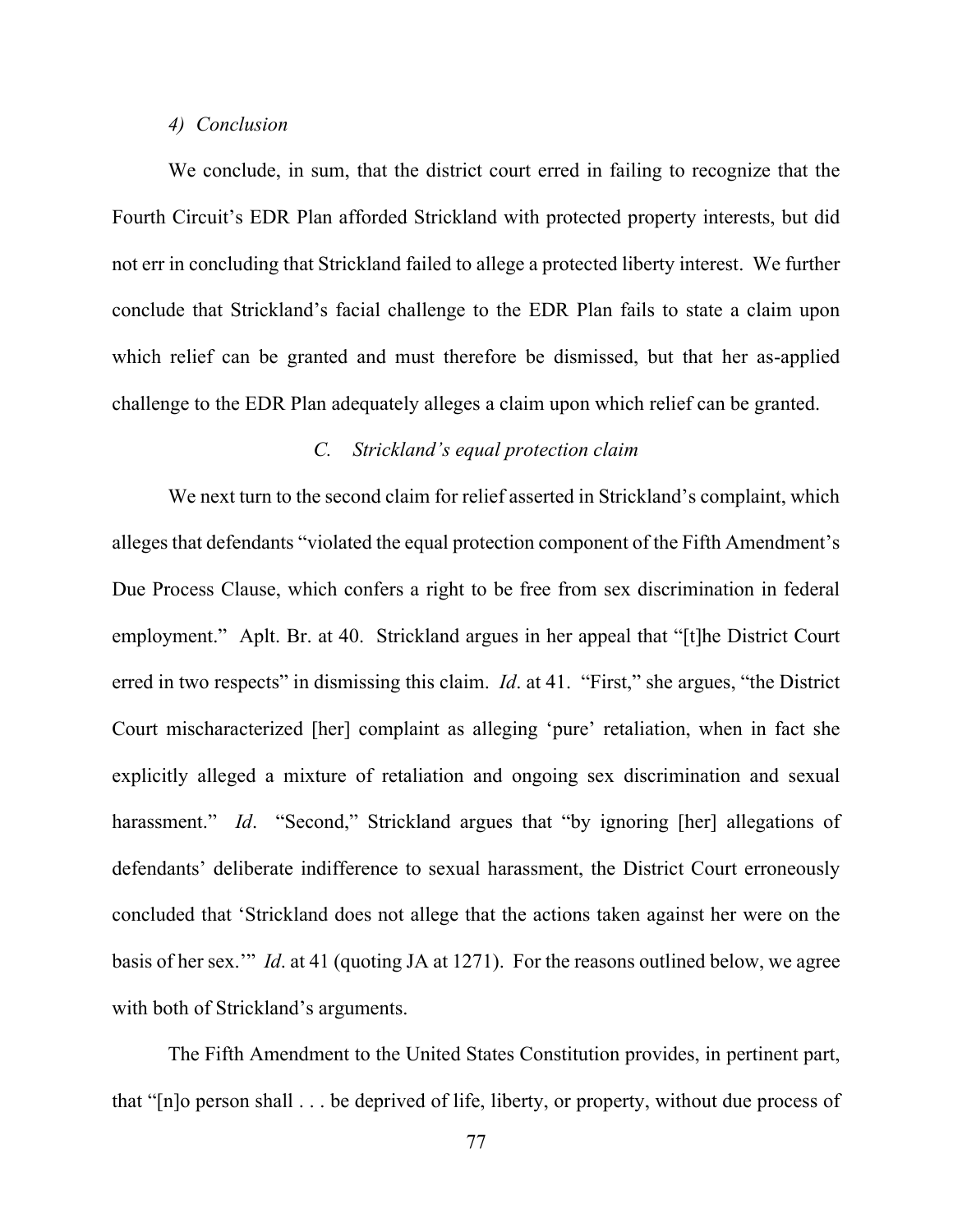law." U.S. Const. Amend. V. "In numerous decisions," the Supreme "Court has held that the Due Process Clause of the Fifth Amendment forbids the Federal Government to deny equal protection of the laws." *Davis*, 442 U.S. at 234 (internal quotation marks omitted). "To withstand scrutiny under the equal protection component of the Fifth Amendment's Due Process Clause, classifications by gender must serve important governmental objectives and must be substantially related to achievement of those objectives." *Id*. at 234₋35 (internal quotation marks omitted). "The equal protection component of the Due Process Clause thus confers . . . a federal right to be free from gender discrimination which cannot meet these requirements." *Id.* at 235*.*

In analyzing Strickland's Fifth Amendment equal protection claim, the district court began by concluding that Strickland was "attempt[ing] to graft precedent interpreting Title VII onto the Fifth Amendment." JA, Vol. IV at 1520. The district court in turn concluded that the Fourth Circuit would not recognize such a claim. *Id*. at 1521. In support, the district court stated that "the Fourth Circuit has **not** held that courts must apply Title VII standards to free-standing Fifth Amendment claims" and, "[t]o the contrary," has "rejected a similar attempt to graft Title VII standards onto a free-standing Fourteenth Amendment equal protection claim." *Id*. at 1522 (emphasis in original) (citing *Wilcox v. Lyons*, 970 F.3d 452, 460 (4th Cir. 2020)). The district court concluded that "Strickland's complaint is devoid of any allegation that women are treated differently than men under the EDR Plan," and that "Strickland does not allege that the actions taken against her were on the basis of her sex." *Id*. at 1523. "Instead," the district court concluded, Strickland "theorizes that the [defendants] discriminated against her on the basis of sex when they mishandled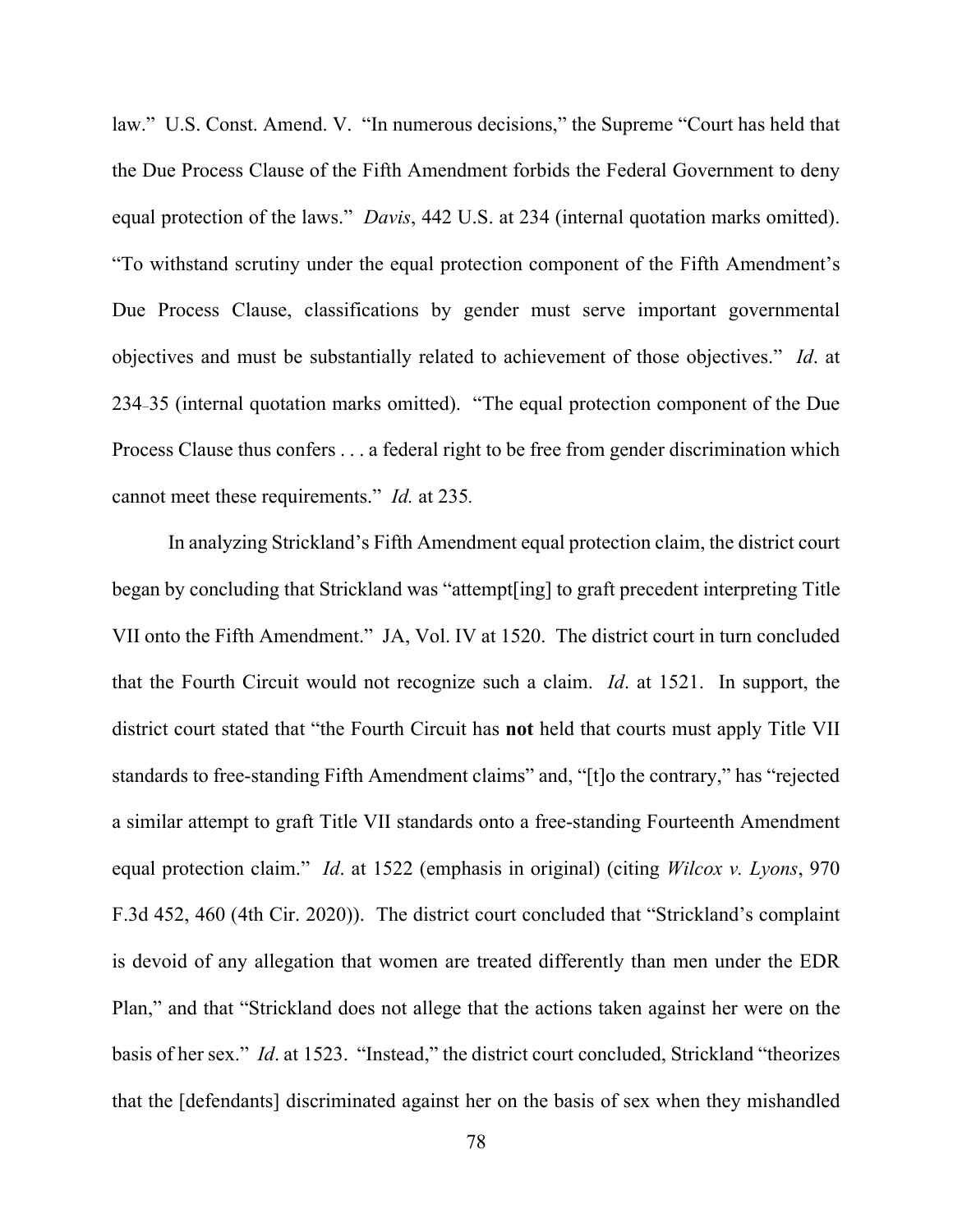her sexual harassment complaints, ultimately leading to retaliation and constructive discharge." *Id*.

We conclude that the district court misconstrued both the Fourth Circuit's decision in *Wilcox* and, more importantly, Strickland's equal protection claim. In *Wilcox*, the Fourth Circuit "conclude[d] that a pure retaliation claim is not cognizable under the Equal Protection Clause" of the Fourteenth Amendment. In doing so, the Fourth Circuit noted that neither it nor the Supreme Court "has recognized an equal protection right to be free from retaliation." 970 F.3d at 458. Instead, the court noted that it "has consistently considered retaliation claims brought under Section 1983 to be more properly characterized as claims asserting a violation of the First Amendment." *Id*.

The court explained that "[r]etaliation for reporting alleged sex discrimination imposes negative consequences on an employee because of the employee's report, not because of the employee's sex." *Id*. at 460. "The very premise of a retaliation claim," the court noted, "is that the employer has subjected an employee to adverse consequences in response to her complaint of discrimination." *Id*. Thus, the court noted, "[t]he necessary causal link is between the employee's complaint and the adverse action, not between her sex and the adverse action." *Id*. The court emphasized that "*continued sexual harassment and adverse treatment of a female employee unlike the treatment accorded male employees remains actionable as a violation of the Equal Protection Clause even when the sex discrimination and harassment continue after, and partially in response to, the female employee's report of prior discrimination and harassment*." *Id*. at 461 (emphasis added). But, the court noted, "[t]he employee's claim in such a case is *not a claim of pure*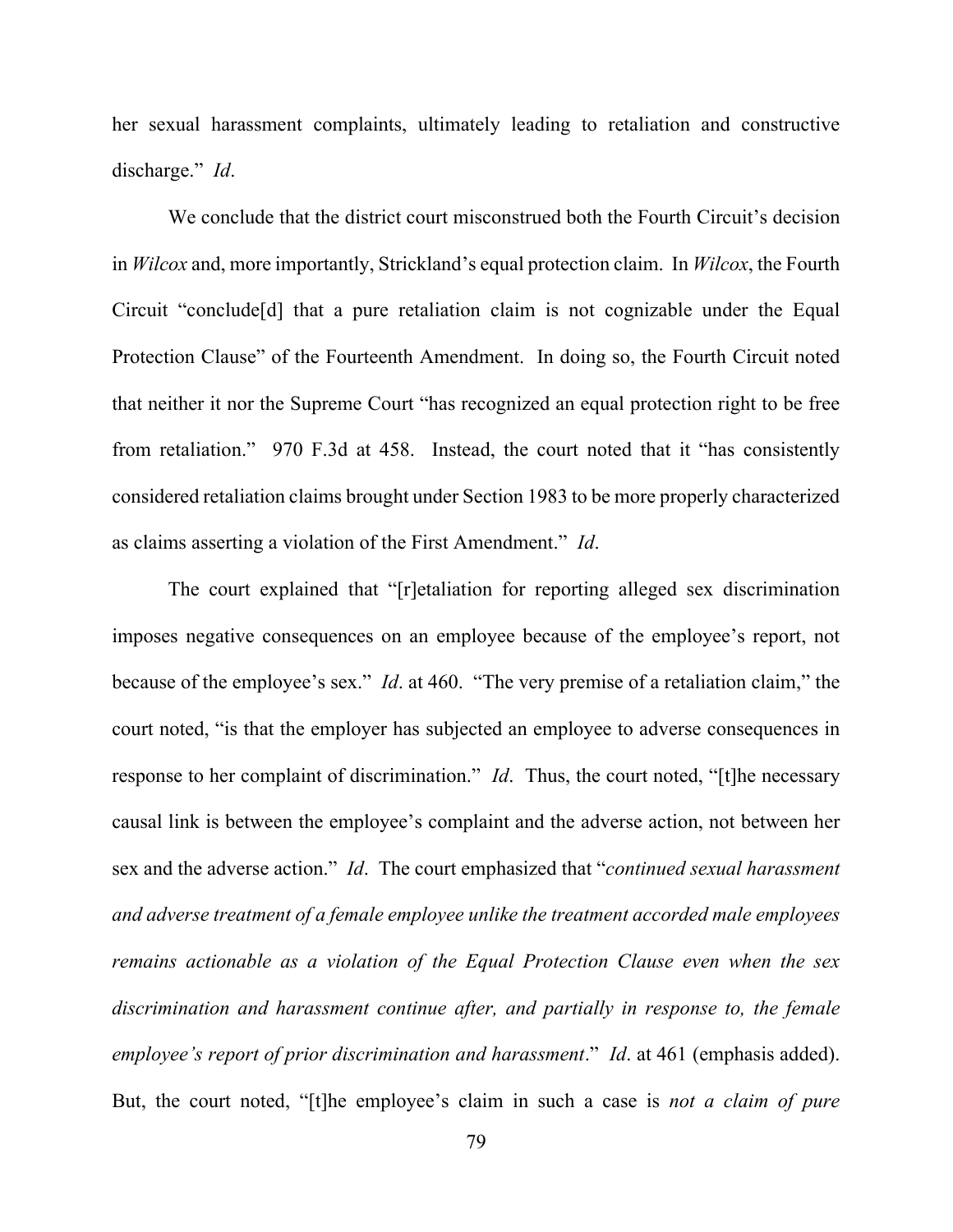*retaliation, but instead implicates the basic equal protection right to be free from sex discrimination that is not substantially related to important governmental objectives*." *Id*. (internal quotation marks omitted; emphasis added). Although the court's holdings were limited to the Equal Protection Clause of the Fourteenth Amendment, we have no doubt, given the Supreme Court's equivalent treatment of equal protection claims under the Fifth and Fourteenth Amendments, that they should be extended to retaliation claims brought under the equal protection component of the Fifth Amendment's Due Process Clause. *See Weinberger v. Wiesenfeld*, 420 U.S. 636, 638 n.2 (1975) (noting that the Supreme Court's "approach to Fifth Amendment equal protection claims has always been precisely the same as to equal protection claims under the Fourteenth Amendment.").

Turning to Strickland's complaint, she alleges that defendants violated her Fifth Amendment equal protection rights by (a) "subjecting [her] to harassment, retaliation, and discrimination," (b) "failing to take immediate and effective action on her complaints," and (c) "failing to provide her with meaningful review or remedies." JA, Vol I at 100. According to the complaint, defendants "singled [her] out . . . based on her gender and intentionally violated her right to equal protection under the Fifth Amendment." *Id*. Strickland's opening appellate brief fleshes out the claim in more detail:

The [FPD] ratified the Assistant's harassing conduct, most significantly by refusing to consider [Strickland] for the promotion for which she was qualified—a discriminatory follow-up to the Assistant's quid-proquo sexual harassment. The meaning of the Assistant's harassing email was that if [Strickland] didn't "pay" in the way he wanted, that is, sexually, she would not get the promotion. In refusing to consider the promotion—even going to lengths to backdate his reclassification of her title to the day before she became eligible for promotion, . . . the Defender made good on the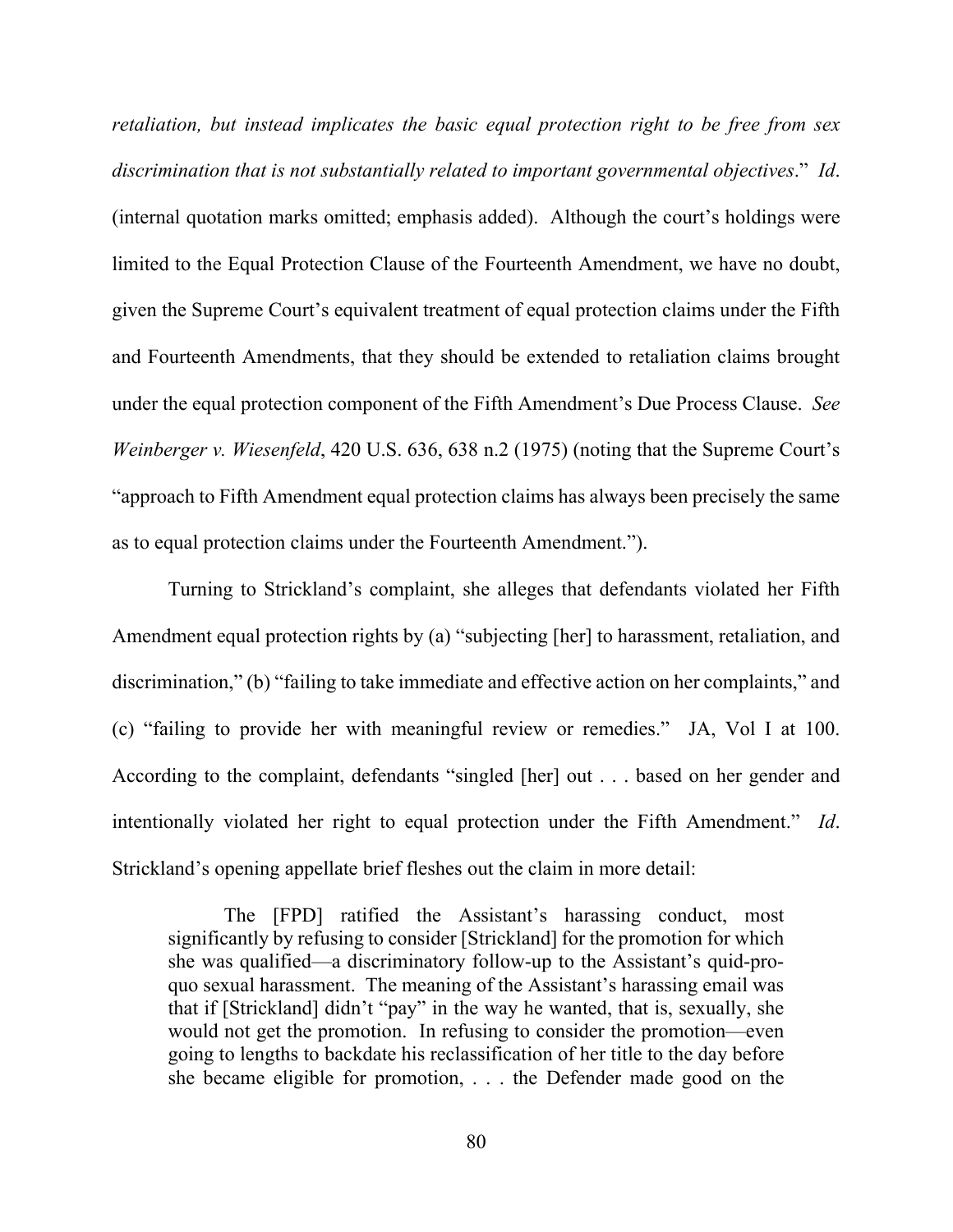Assistant's threat. This response was clearly unreasonable and effectively caused further harassment.

Second, after Fourth Circuit and AO officials were put on notice of the sexual harassment and of the [FPD's] disregard of AO advice on stopping it, they protected the [FPD] rather than taking steps to end the harassment. The officials prohibited [Strickland] from seeking guidance about her civil rights from the FEOO. The officials allowed the [FPD] to drive the process despite his conflict of interest: The [FPD] appointed the investigator to investigate the allegations, and decided how to discipline the Assistant. The Chief Judge refused to disqualify the Defender from acting on behalf of the employing office in the dispute resolution process. Officials failed to conduct an impartial investigation by a well-trained investigator. The Circuit Executive limited the investigation's scope to exclude the Defender's wrongful conduct. As a result, the Investigator did not fully investigate [Strickland]'s claims.

Aplt. Br. at 46–47. Thus, Strickland has not alleged a pure retaliation claim, but rather has alleged a violation of her right under the Equal Protection Clause of the Fifth Amendment to be free from sex discrimination.

We also agree with Strickland that, under Fourth Circuit law, her complaint adequately alleged that defendants were deliberately indifferent to her complaints of sexual harassment. The Fourth Circuit has held in the context of a § 1983 action that a school official can be liable under the Equal Protection Clause of the Fourteenth Amendment for his or her deliberate indifference to student-on-student sexual harassment. *Feminist Majority Found. v. Hurley*, 911 F.3d 674, 701–02 (4th Cir. 2018). In reaching this conclusion, the Fourth Circuit noted that "the Equal Protection Clause of the Fourteenth Amendment secures a student's right to be free from sexual harassment in an educational setting," and that this both "guards against sexual harassment perpetrated by a school administrator against students" and "protects students from a school administrator's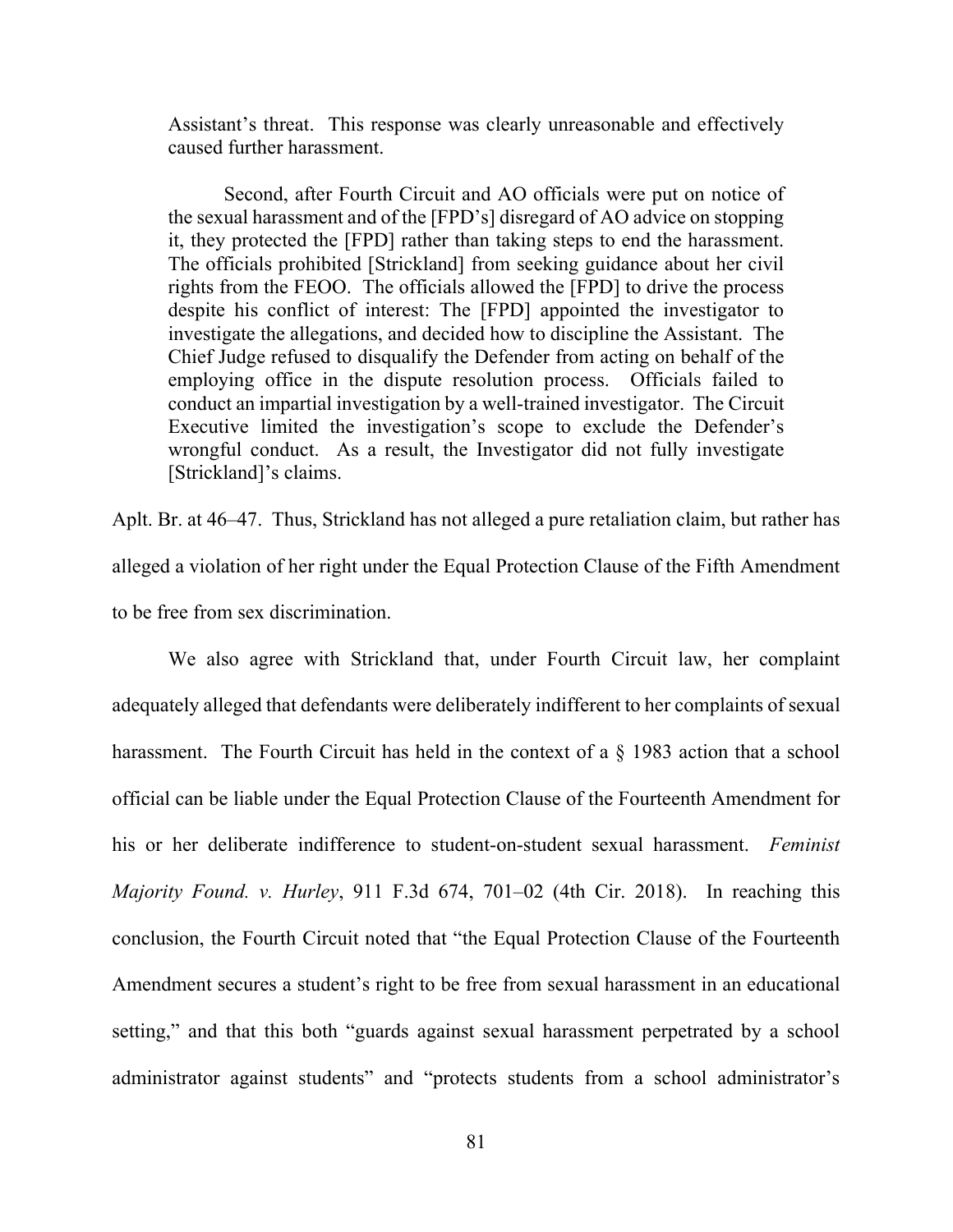deliberate indifference that allows such harassment to occur and persist." *Id*. at 702 (internal quotation marks omitted). The Fourth Circuit further noted that a "school administrator has the power and opportunity to both address and rectify" "known studenton-student sexual harassment," and that an "administrator's failure to exercise that power can result in the harassment victim suffering further injury." *Id*.

The Fourth Circuit also held that, "[t]o state an equal protection claim for deliberate indifference to known student-on-student sexual harassment, a plaintiff must first allege that she was subjected to discriminatory peer harassment." *Id*. (internal quotation marks omitted). "Secondly, the plaintiff must allege that the school administrator responded to the discriminatory peer harassment with deliberate indifference, i.e., in a manner clearly unreasonable in light of known circumstances." *Id*. "In other words, the plaintiff must allege that the school administrator knew about harassment of the plaintiff and acquiesced in that conduct by refusing to reasonably respond to it." *Id*. at 702–03 (internal quotation marks omitted). "Third, the plaintiff must allege that the school administrator's deliberate indifference was motivated by a discriminatory intent." *Id*. at 703.

Because the Supreme Court's "approach to Fifth Amendment equal protection claims has always been precisely the same as to equal protection claims under the Fourteenth Amendment," *Weinberger*, 420 U.S. at 638 n.2, we conclude that the principles outlined by the Fourth Circuit in *Feminist Majority Foundation* apply equally to the circumstances alleged by Strickland in this case. More specifically, federal judiciary employees who occupy supervisory roles and/or who are charged with enforcing an EDR plan can, under *Feminist Majority Foundation*, be held liable under the Fifth Amendment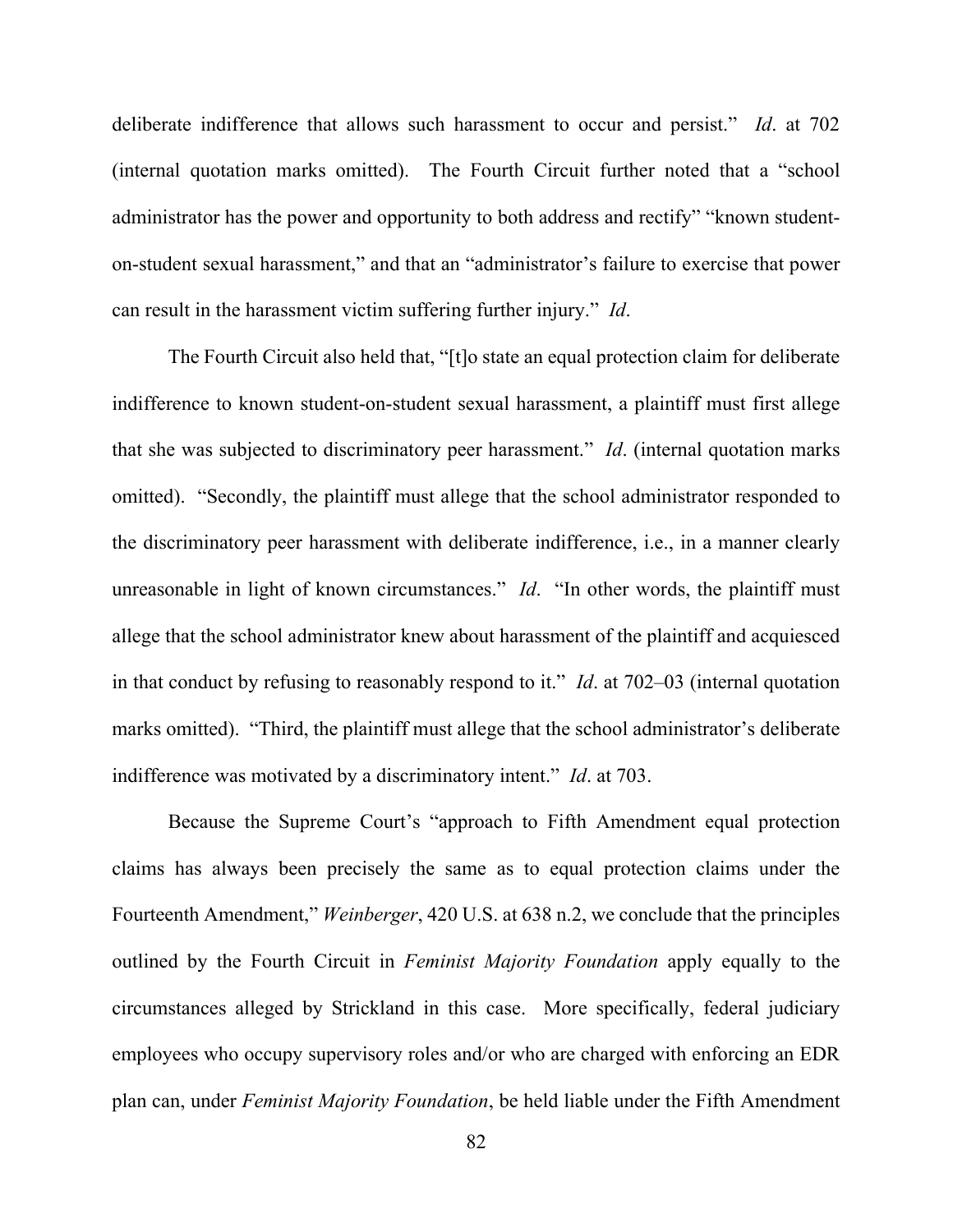for their deliberate indifference to sexual harassment committed by a federal judiciary employee or supervisor against another federal judiciary employee. This conclusion is based on the principle that the Fifth Amendment's Equal Protection Clause secures a federal judiciary employee's right to be free from sexual harassment in the workplace. It thus both guards against sexual harassment perpetrated by other federal judiciary employees and protects federal judiciary employees from deliberate indifference on the part of federal judicial employees charged with preventing sexual harassment and investigating complaints of sexual harassment.

The elements of such a claim, we conclude, are essentially identical to those outlined by the Fourth Circuit in *Feminist Majority Foundation*: (1) the plaintiff was subjected to sexual harassment by another employee or supervisor; (2) the plaintiff alerted supervisory officials and/or officials responsible for overseeing the court's EDR plan about the sexual harassment; (3) the supervisory officials and/or officials responsible for overseeing the court's EDR plan responded to the allegations with deliberate indifference; and (4) the deliberate indifference was motivated by a discriminatory intent.

The question then becomes whether Strickland's complaint adequately alleged each of these elements. The complaint clearly alleged the first element, i.e., that Strickland was subjected to sexual harassment by the First Assistant. The complaint also clearly alleged the second element, i.e., that Strickland reported the sexual harassment to various judiciary employees, some of whom alerted the FPD to the harassment, and also initiated an investigation and mediation under the EDR Plan. As for the third element, the complaint alleged in substantial detail how officials responded to her report of sexual harassment and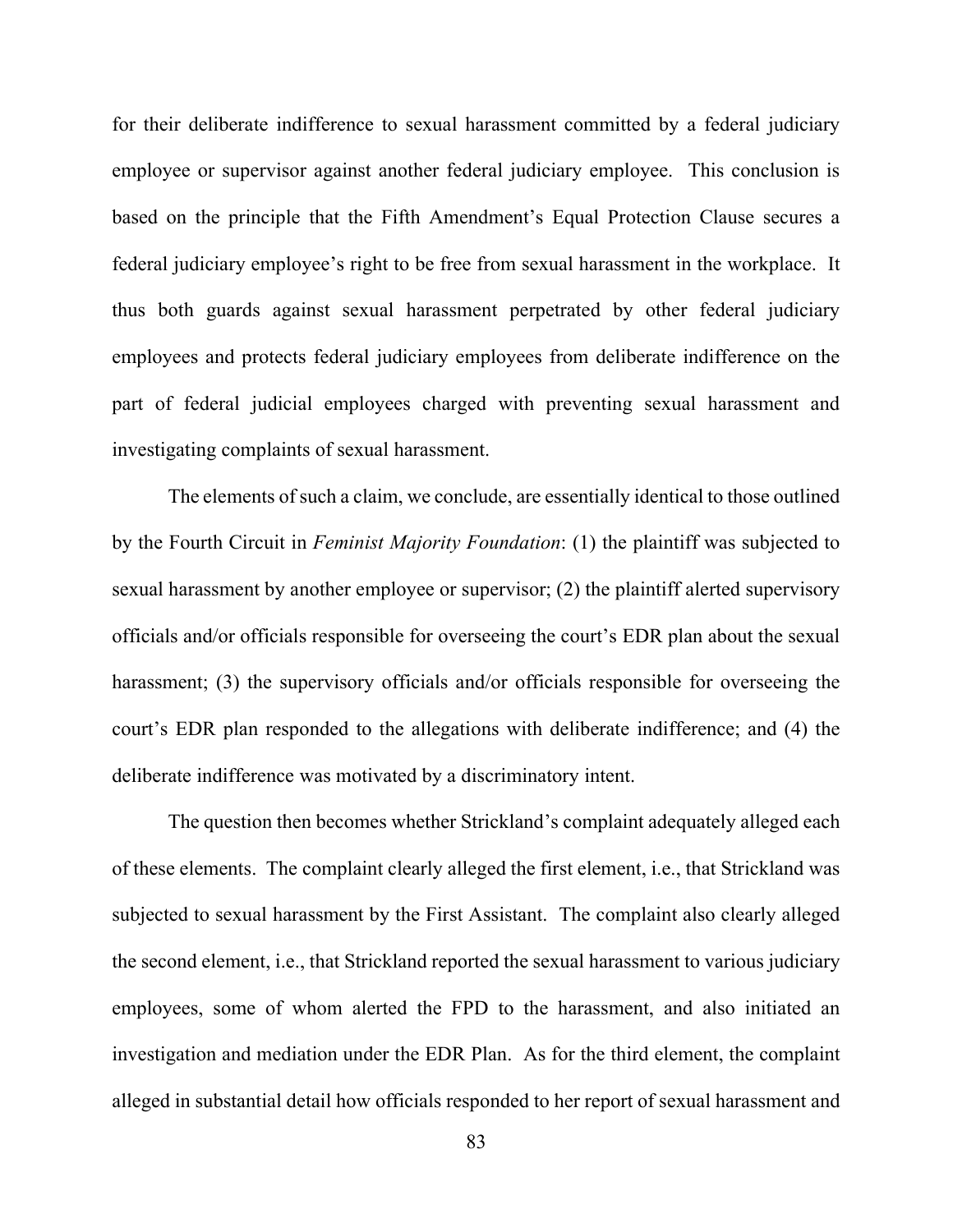to her initiating an investigation and mediation under the EDR Plan, and it in turn alleged that defendants "fail[ed] to take immediate and effective action on her complaints" and also "fail[ed] to provide her with meaningful review or remedies." JA, Vol. I at 100.

The complaint does not specifically allege deliberate indifference on the part of the defendants. But the complaint does allege that "[d]efendants, acting under color of law and their authority as federal officers, singled out [Strickland] based on her gender and intentionally violated her right to equal protection under the Fifth Amendment to the United States Constitution." *Id*. In our view, this allegation is substantially similar to, if not more egregious than, deliberate indifference, and is sufficient to satisfy the fourth element, which requires Strickland to prove that defendants' deliberate indifference was motivated by a discriminatory intent. More specifically, the complaint effectively alleges that defendants' failure to take proper corrective action was intentional and motivated by their intent to discriminate against her because of her gender.

Thus, in sum, we conclude that Strickland's complaint adequately alleged that defendants violated her equal protection rights under the Fifth Amendment and that the district court erred in concluding otherwise.

# *D. Strickland's §§ 1985(3) and 1986 claims*

The third and fourth claims for relief in Strickland's complaint allege, respectively, violations of 42 U.S.C. §§ 1985(3) and 1986. To state a claim for conspiracy to deny equal protection of the laws under section 1985(3), a plaintiff must plausibly allege:

> (1) a conspiracy of two or more persons, (2) who are motivated by a specific class-based, invidiously discriminatory animus to (3) deprive the plaintiff of the equal enjoyment of rights secured by the law to all, (4)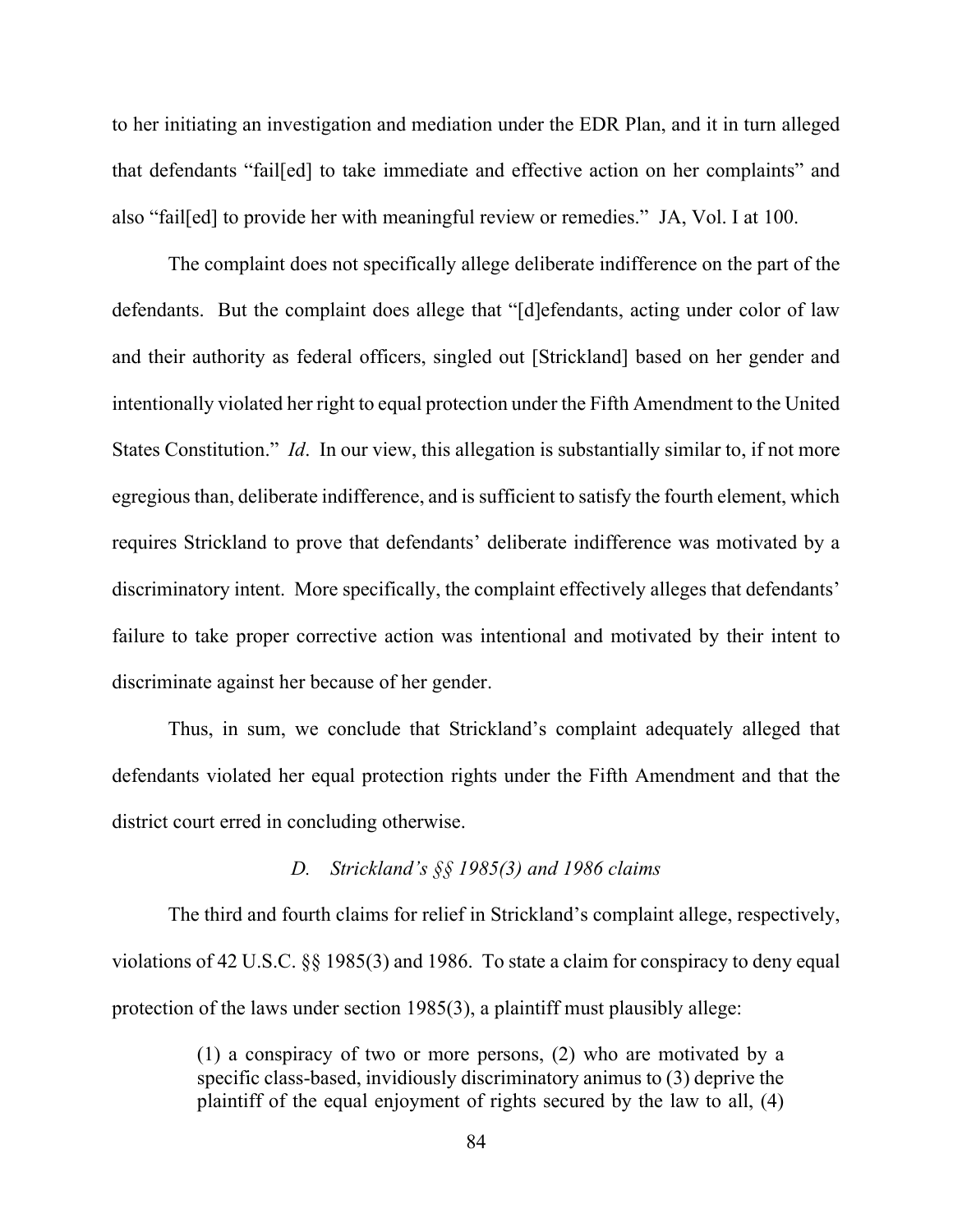and which results in injury to the plaintiff as (5) a consequence of an overt act committed by the defendants in connection with the conspiracy.

*Simmons v. Poe*, 47 F.3d 1370, 1376 (4th Cir. 1995) (internal citations omitted). Section 1986, in turn, provides a cause of action against anyone who has knowledge of a § 1985 conspiracy and who, "having the power to prevent or aid in preventing the commission of" acts pursuant to that conspiracy, "neglects or refuses so to do." 42 U.S.C. § 1986. "Section 1986 claims are therefore derivative of § 1985 violations." *Park v. City of Atlanta*, 120 F.3d 1157, 1159–60 (11th Cir. 1997).

The district court in this case dismissed Strickland's § 1985(3) claim for essentially the same reasons that it dismissed Strickland's Fifth Amendment equal protection claim. More specifically, the district court concluded that the complaint "fail[ed] to plead" that defendants were motivated by a specific class-based, invidiously discriminatory animus, and instead "plead . . . the more sweeping Title VII standards regarding sexual harassment as discrimination on the basis of sex." JA, Vol. IV at 1526.

We reject the district court's reasoning for dismissing Strickland's § 1985(3) claim. As discussed above, Strickland's complaint effectively alleges that defendants' failure to take proper corrective action was intentional and motivated by their intent to discriminate against her because of her gender. That allegation is sufficient under Fourth Circuit law to satisfy the second element of a § 1985(3) claim. *See Simmons*, 47 F.3d at 1376.

Nevertheless, we conclude that the allegations in Strickland's complaint are otherwise insufficient to state a claim for relief under § 1985(3). "[T]he law is well settled that to prove a section 1985 'conspiracy,' a claimant must show an agreement or a 'meeting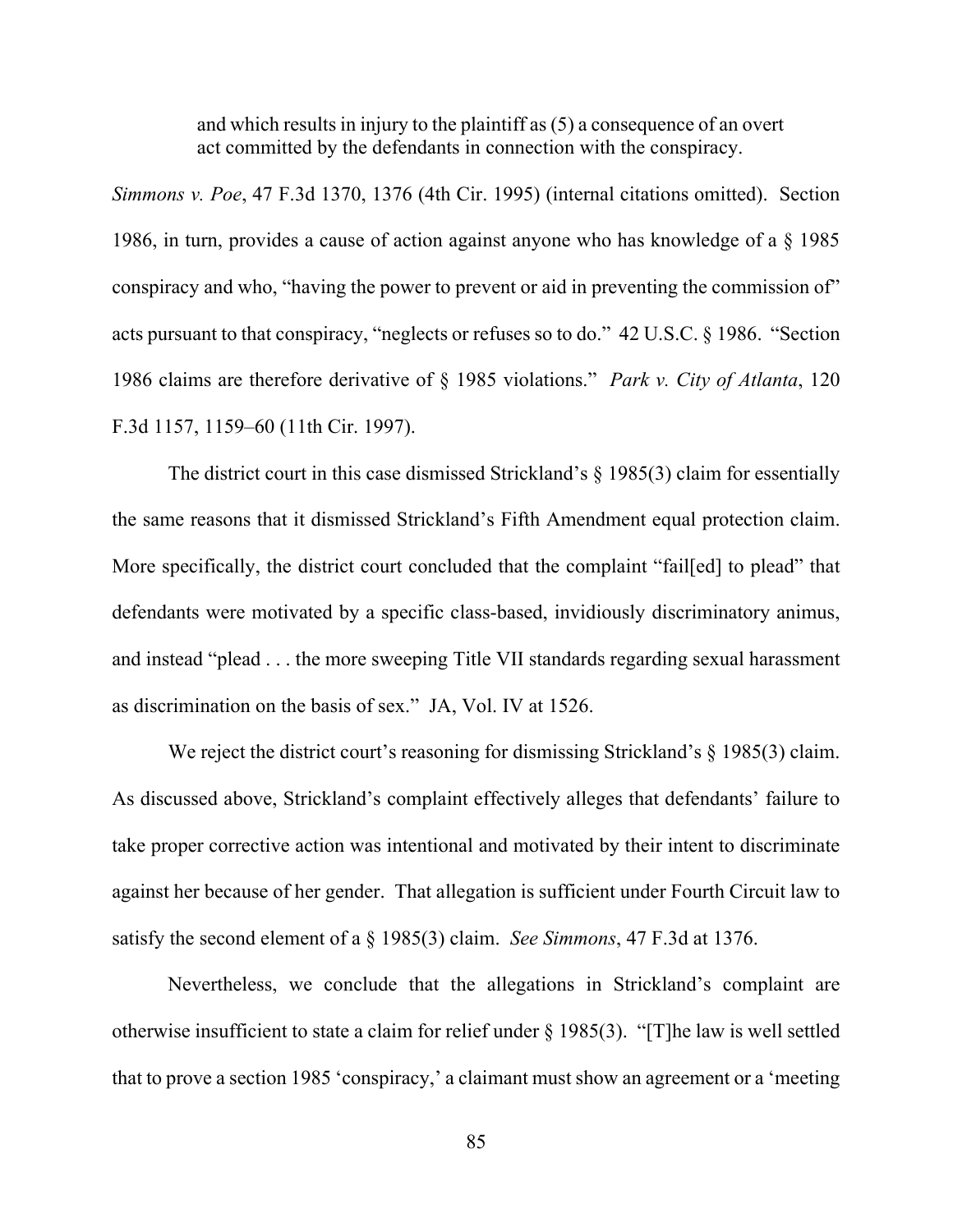of the minds' by defendants to violate the claimant's constitutional rights." *Id*. at 1377 (citing cases). More specifically, the plaintiff must show "that there was a single plan, the essential nature and general scope of which was known to each person who is to be held responsible for its consequences." *Id*. at 1378 (internal quotation marks and brackets omitted). "This Court, under that standard, has rarely, if ever, found that a plaintiff has set forth sufficient facts to establish a section 1985 conspiracy." *Id*. at 1377. "Indeed, we have specifically rejected section 1985 claims whenever the purported conspiracy is alleged in a merely conclusory manner, in the absence of concrete supporting facts." *Id*.

Here, Strickland's  $\S$  1985(3) claim, as set forth in her complaint, broadly alleges as follows:

By agreeing to implement, and taking actions on, policies, procedures, and practices whereby Plaintiff was subjected to sexual harassment, discrimination, and retaliation and deprived of immediate and effective action on her complaints, and meaningful review and remedies, all on account of her gender, Defendants conspired to deprive Plaintiff of equal protection under the law and of equal privileges and immunities of the laws of the United States, resulting in injury to her person and property in violation of 42 U.S.C. § 1985(3).

JA, Vol. I at 100.

The complaint, in a section entitled "FACTUAL ALLEGATIONS," more specifically alleges that defendants conspired against Strickland on two occasions. First, in a subsection titled "Defendants conspire to block [Strickland] from exercising protected rights and shut down the efforts to take immediate and effective action on her complaints," the complaint alleges that the FPD met with the Circuit Executive and John Doe(s) from the Office of the General Counsel "with the objectives of insulating himself from liability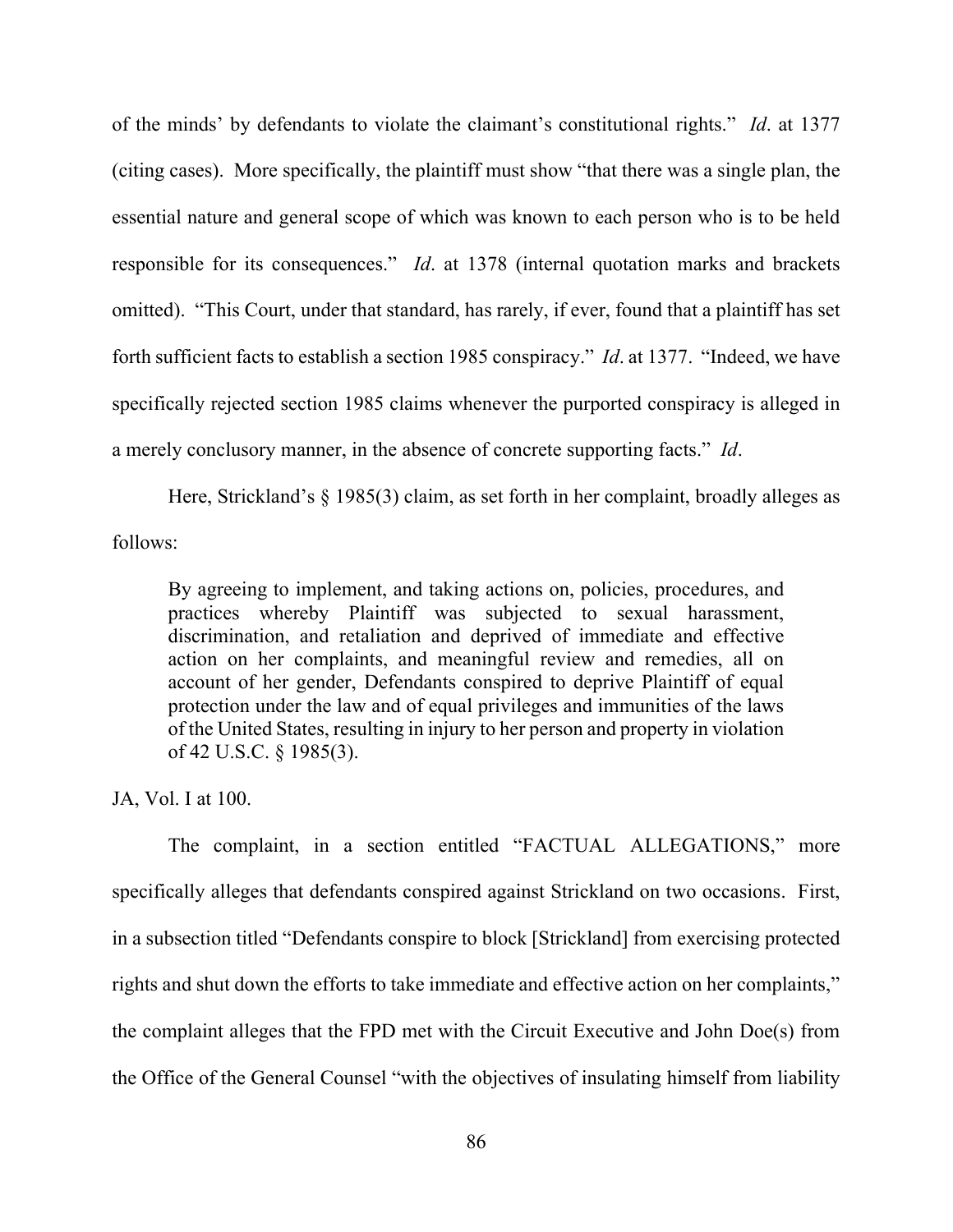and shutting down . . . efforts to take immediate and effective action on [Strickland's] complaints." *Id*. at 54. This portion of the complaint further alleges that "individual stakeholders acting on behalf of [the Office of the General Counsel] and the Fourth Circuit agreed on actions and procedures for handling [Strickland's] complaint, unbeknownst to her." *Id.* at 55. In particular, it alleges that "John Doe(s) recommended that [Office of the General Counsel] take over the investigation and strongly suggested that the [Federal Equal Opportunity Officer] be required to withdraw from any involvement." *Id*. It also alleges that "the General Counsel and Chief Judge were made personally aware of these individuals' actions, at a minimum." *Id*.

Second, in a subsection titled "Defendants conspire to deny [Strickland] a promotion," the complaint alleges that "the hiring committee conducted interviews for [an] appellate attorney position" that Strickland had expressed interest in obtaining. *Id*. at 56. The complaint further states that "the First Assistant was on the hiring committee" and "the [FPD] allowed the First Assistant to continue making, or participating in, decisions affecting [Strickland's] job terms and conditions, despite being on notice of the First Assistant's quid pro quo sexual harassment." *Id*. Finally, the complaint alleges that "[i]nstead of being promoted, [Strickland] received a 'reclassification' of title." *Id*.

What is missing from these allegations is the pleading of any specific facts to show that the Individual Capacity Defendants had any sort of "single plan, the essential nature and scope of which was known to each person who is to be held responsible for its consequences." *Simmons*, 47 F.3d at 1378. The essence of Strickland's complaint is instead based on these defendants' alleged deliberate indifference to her claims of sexual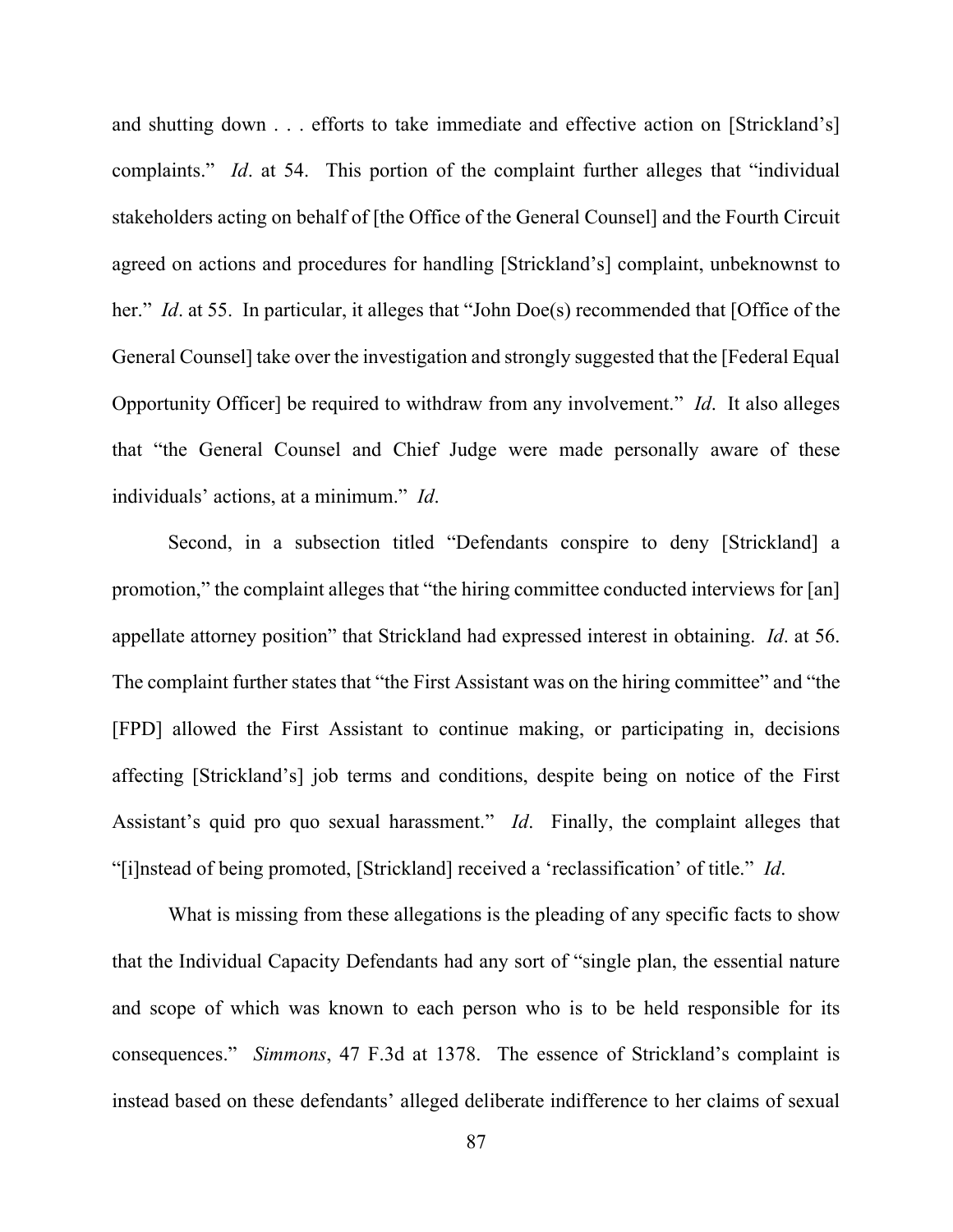harassment rather than their affirmative adherence to a single plan of discriminatory animus based on her protected-class status. *Id*. at 1376. This is hardly the stuff of a conspiracy, and leads us to conclude that Strickland's  $\S$  1985(3) claim is "essentially an afterthought." *Id*. at 1377.

Based on the failure of Strickland's complaint to plausibly allege any conspiratorial plan of class-based discriminatory animus, we conclude that Strickland's § 1985(3) claim was properly dismissed for failure to state a claim upon which relief could be granted. And because Strickland's § 1986 claim depends on the existence of a viable § 1985(3) claim, the  $\S$  1986 claim was properly dismissed as well.<sup>[11](#page-87-0)</sup>

# *E. Sovereign Immunity for the Official Capacity Defendants*

Having analyzed each of the claims alleged in Strickland's complaint, we now turn to the various defenses asserted by defendants, beginning with their argument that the Official Capacity Defendants are entitled to sovereign immunity from the claims asserted against them. Strickland argues in her appeal that the district court "erred in holding that all of [her] constitutional claims against the Official Capacity Defendants were barred by sovereign immunity." Aplt. Br. at 27. She argues in support that her "equitable claims against the Official Capacity Defendants are not barred by sovereign immunity because they fall squarely within the *Larson-Dugan* exception to sovereign immunity" that applies to nonstatutory review claims seeking equitable forms of relief. *Id*. Strickland also argues

<span id="page-87-0"></span><sup>&</sup>lt;sup>11</sup> Because we conclude that Strickland's  $\S$ § 1985(3) and 1986 claims were properly dismissed, it is unnecessary for us to address the absolute and qualified immunity defenses that were asserted by the Individual Capacity Defendants.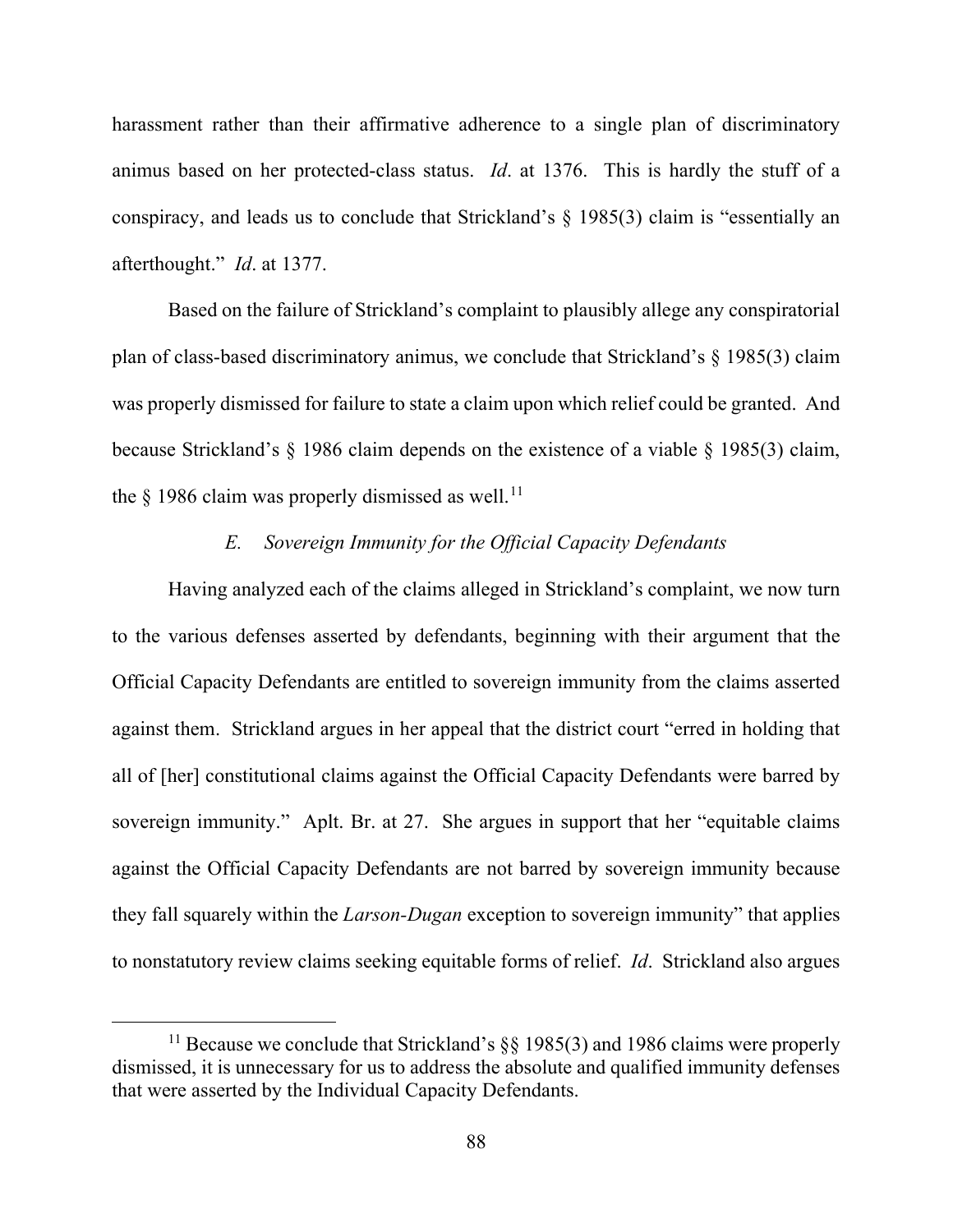that "even if a waiver of sovereign immunity is needed, the [Administrative Procedure Act (APA)] provides that waiver for [her] claims against the United States and judicial branch defendants who are not 'courts.'" *Id*. Finally, she argues that the Back Pay Act "waives sovereign immunity for [her] back pay claims against the defendants who were her employer." *Id*.

For the reasons discussed below, we agree with Strickland that the nonstatutory review claims she asserts against the Official Capacity Defendants are not barred by sovereign immunity.<sup>[12](#page-88-0)</sup> We disagree, however, with Strickland's arguments that the Back Pay Act and the APA waive sovereign immunity for her claims for back pay and other requested relief against the Official Capacity Defendants.

## *1) The district court's ruling*

The district court concluded that "the doctrine of sovereign immunity shields the Official Capacity Defendants from suit." JA, Vol. IV at 1511. In reaching this conclusion, the district court considered only whether "three statutes waive[d] the Official Capacity Defendants' sovereign immunity": (1) 28 U.S.C. § 1331; (2) the Back Pay Act; and (3) the APA. The district court concluded that none of these statutes waived the Official Capacity

<span id="page-88-0"></span> $12$  Strickland's Fifth Amendment due process and equal protection claims against the Official Capacity Defendants encompass both (a) nonstatutory review claims seeking prospective equitable relief, and (b) *Bivens*-like claims seeking back pay. *See* Clark Byse & Joseph V. Fiocca, *Section 1361 of the Mandamus and Venue Act of 1962 and "Nonstatutory" Judicial Review of Federal Administrative Action*, 81 Harv. L. Rev. 308, 322 (1967). Nonstatutory review claims allege that federal officials have (a) purported to exercise powers they do not have, (b) refused to perform required duties, and/or (c) acted unconstitutionally.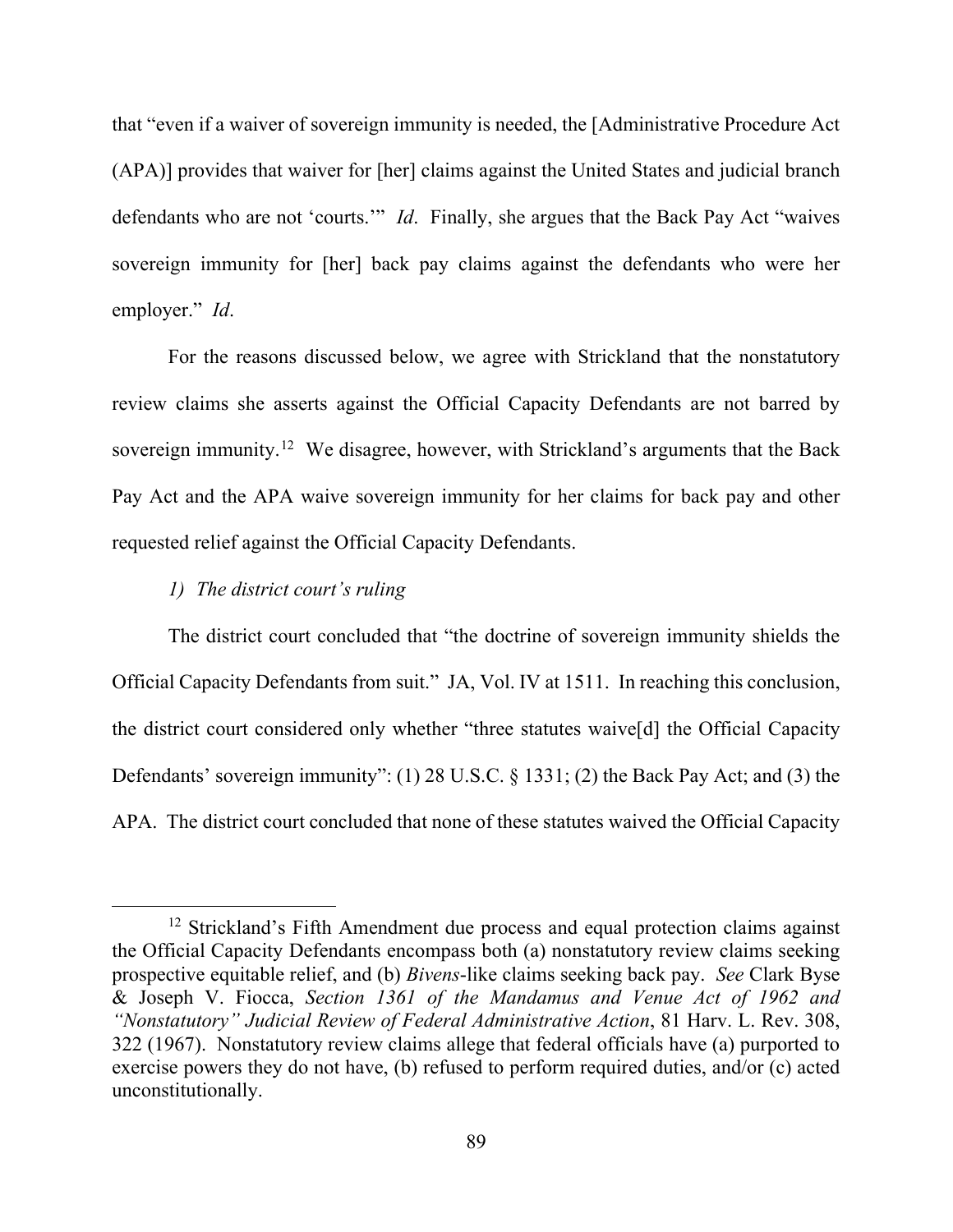Defendants' sovereign immunity for the claims asserted against them by Strickland. The district court therefore concluded that "it lack[ed] subject-matter jurisdiction over the Official Capacity Defendants." *Id*.

#### *2) Sovereign immunity and waivers of sovereign immunity*

The general rule is that the sovereign, i.e., the United States, may not be sued without its consent. *See United States v. Mitchell*, 463 U.S. 206, 212 (1983). The Supreme Court has held that, generally speaking, a suit is against the sovereign "if the judgment sought would expend itself on the public treasury or domain, or interfere with the public administration, or if the effect of the judgment would be to restrain the Government from acting, or to compel it to act." *Dugan v. Rank*, 372 U.S. 609, 620 (1963).

Sovereign immunity can, however, be waived. To begin with, Congress has enacted certain statutes that both create a cause of action against the federal government and expressly waive the government's immunity from suit for those actions. Strickland alleges that two of those acts—the APA and the Back Pay Act—are applicable here and operate to waive the sovereign immunity of the Official Capacity Defendants. In addition to these statutory waivers of sovereign immunity, the Supreme Court has also held that sovereign immunity does not apply when a plaintiff files suit seeking equitable relief against federal officials in their official capacities and alleging that those officials exceeded the scope of their authority and/or acted unconstitutionally. *E.g.*, *Leedom v. Kyne*, 358 U.S. 184, 188– 89 (1958) (holding that federal courts have jurisdiction to strike down agency orders made in excess of the agency's delegated powers); *Noble v. Union River Logging R.R. Co*., 147 U.S. 165, 171–72 (1893) (holding that a federal official may be enjoined where he has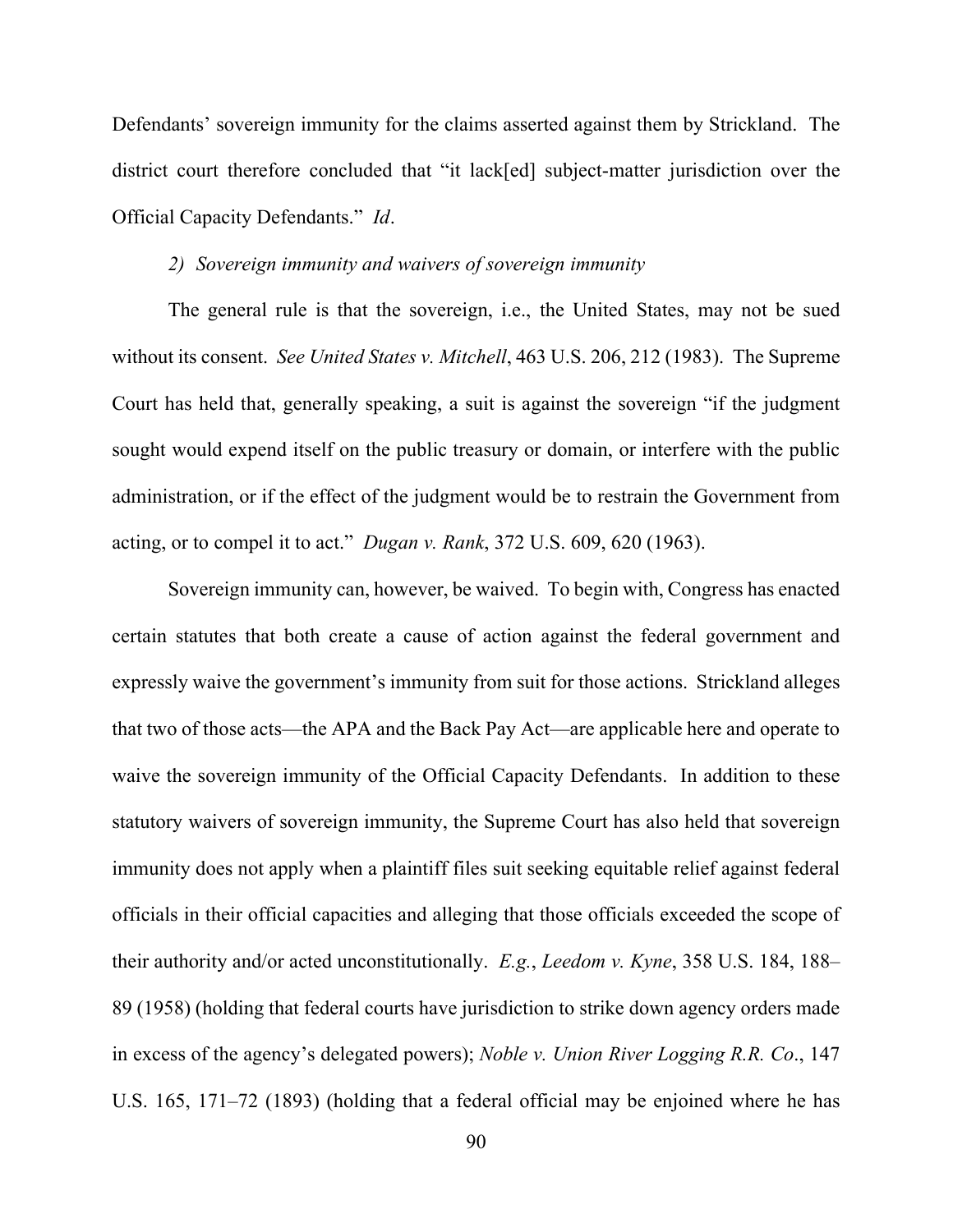acted "ultra vires, and beyond the scope of his authority"). These types of claims are generally referred to as nonstatutory review claims. Strickland also invokes this type of waiver of sovereign immunity. We proceed to discuss both of these categories of waiver in more detail below.

## *3) The Larson-Dugan exception for nonstatutory review claims*

The Supreme Court has recognized, in what is sometimes referred to as the *Larson-Dugan* exception to sovereign immunity, that a plaintiff can obtain injunctive relief against an individual officer or agent of the United States in his official capacity for acts beyond his statutory or constitutional authority because such actions "are considered individual and not sovereign actions."[13](#page-90-0) *Larson v. Domestic & Foreign Commerce Corp*., 337 U.S. 682, 89 (1949). In other words, "under the so-called *Larson-Dugan* exception[,] . . . 'suits for specific relief against officers of the sovereign' allegedly acting 'beyond statutory authority or unconstitutionally' are not barred by sovereign immunity." *Pollack v. Hogan*, 703 F.3d 117, 120 (D.C. Cir. 2012) (quoting *Larson*, 337 U.S. at 689); *see, e.g*., *Vitarelli v. Seaton*, 359 U.S. 535 (1959) (nonstatutory review case filed by former government employee seeking reinstatement and a declaration that his dismissal was illegal).

In *Pollack*, for example, the D.C. Circuit held that the plaintiff's claim fell within the *Larson-Dugan* exception because "[h]er sole allegation [wa]s that the named officers

<span id="page-90-0"></span><sup>13</sup> More specifically, the Supreme Court noted in *Larson* that "[t]here may be, of course, suits for specific relief against officers of the sovereign which are not suits against the sovereign . . . . [W]here the officer's powers are limited by statute, his actions beyond those limitations are considered individual and not sovereign actions. The officer is not doing the business which the sovereign has empowered him to do or he is doing it in a way (Continued)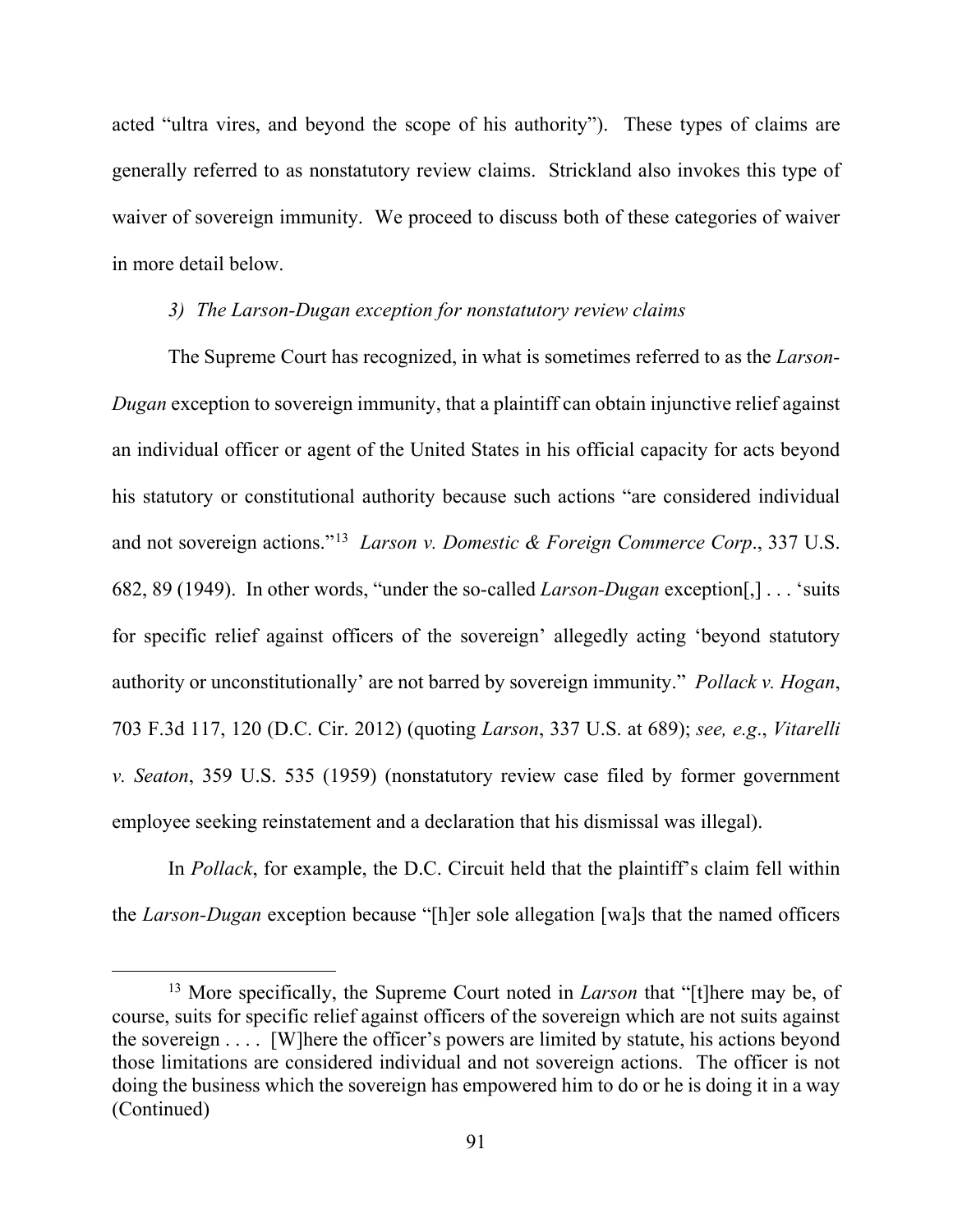acted unconstitutionally, and she request[ed] only injunctive and declaratory relief." 703 F.3d at 120. In doing so, the D.C. Circuit rejected the argument "that the *Larson-Dugan* exception is limited to cases alleging that defendants have acted beyond statutory authority." *Id*. The court stated that "there is no basis for such a limitation in the logic of the '*ultra vires*' rationale for the exception." *Id*. The court also noted that the argument was "contrary to the Supreme Court's subsequent decision in *Dugan*, which noted 'recognized exceptions' to the general rule of federal sovereign immunity, for suits alleging that: '(1) action[s] by officers [are] beyond their statutory powers *and* (2) even though within the scope of their authority, the powers themselves or the manner in which they are exercised are constitutionally void.'" *Id*. (quoting *Dugan*, 372 U.S. at 621–22) (emphasis in *Pollack*).

Strickland argues on appeal that the *Larson-Dugan* exception applies to her Fifth Amendment claims against the Official Capacity Defendants because those claims alleged violations of her constitutional rights and sought prospective equitable relief from the defendants, specifically reinstatement to a position of assistant federal public defender or front pay in lieu of reinstatement (if reinstatement is deemed infeasible), as well as declaratory and injunctive relief to stop ongoing constitutional violations. Aplt. Br. at 28– 33.

which the sovereign has forbidden. His actions are ultra vires his authority and therefore may be made the object of specific relief." 337 U.S. at 689.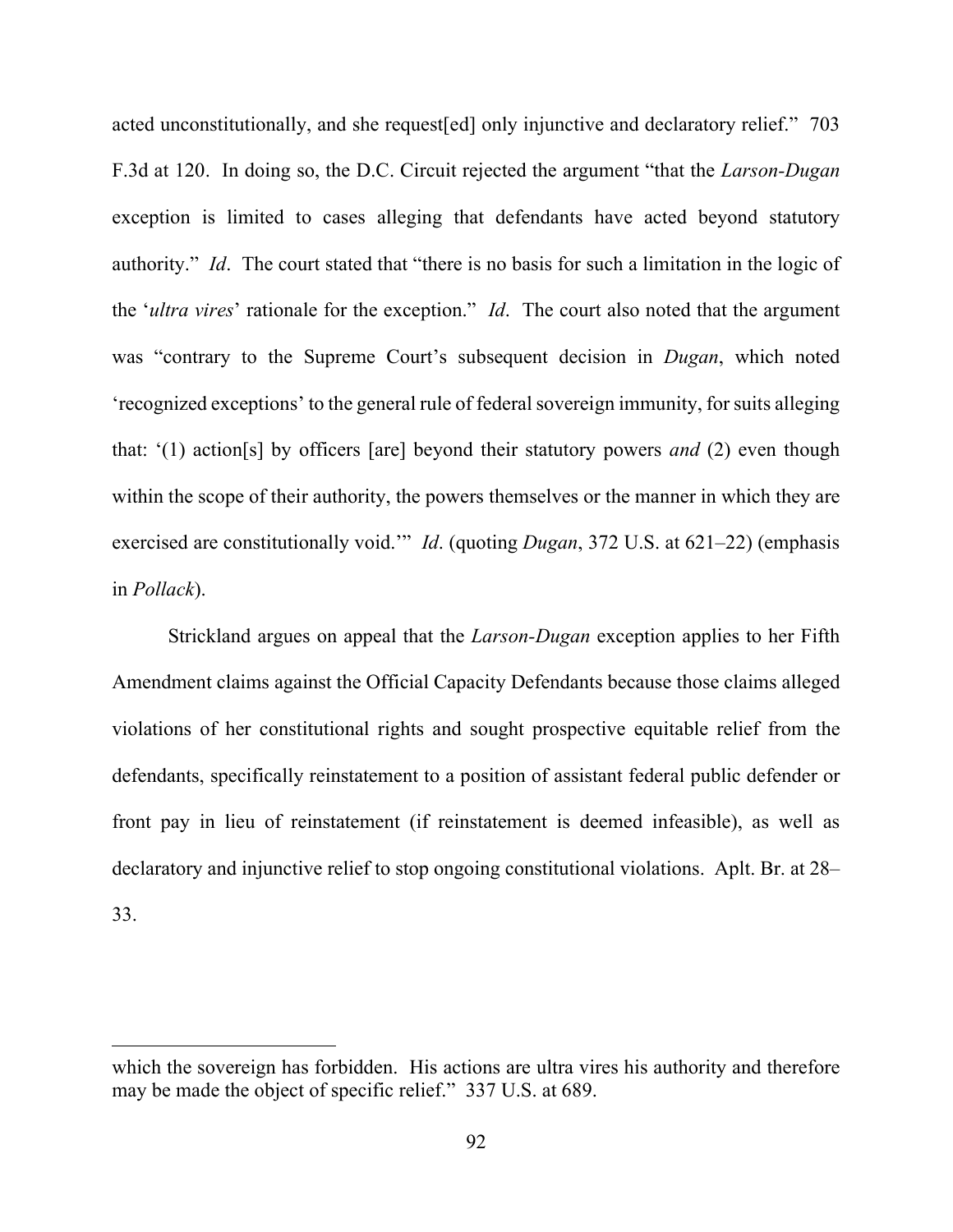Defendants argue in response that Strickland "alleged that the official-capacity federal defendants violated her right to due process and equal protection," but that she "has not identified any prospective equitable relief or ongoing constitutional violations." Aple. Br. at 15. Defendants assert in particular that Strickland's complaint "explicitly disclaimed any interest in reinstatement" and requested only front pay in lieu of reinstatement. *Id*. at 20. As for the request for front pay, defendants argue that Strickland's "complaint identifies injuries based on defendants' alleged past violations during the EDR process, not any ongoing constitutional violations." *Id*. Thus, defendants argue, "front pay would be a damages remedy, not an equitable one." *Id*. In other words, defendants appear to be arguing that Strickland's request for front pay is not actually prospective in nature because it targets defendants' past conduct. Defendants concede that Strickland's "complaint includes a generic request for injunctive and declaratory relief," *id*., but they argue that she "has never identified any equitable remedy that would redress her alleged injuries." *Id*. at 20–21. Instead, defendants argue, Strickland "has disclaimed any request for reinstatement, and her remaining claims seek damages for her past alleged injuries." *Id*. at 21.

In addressing these arguments, it should be noted as a threshold matter that Strickland did not expressly mention the *Larson-Dugan* exception in her response to the Official Capacity Defendants' motion to dismiss, nor did she cite to either of the Supreme Court cases on which that exception is based. But she did argue in her response that a federal district court exercising federal-question jurisdiction pursuant to 28 U.S.C. § 1331 "may issue declaratory and injunctive relief against officials responsible for creating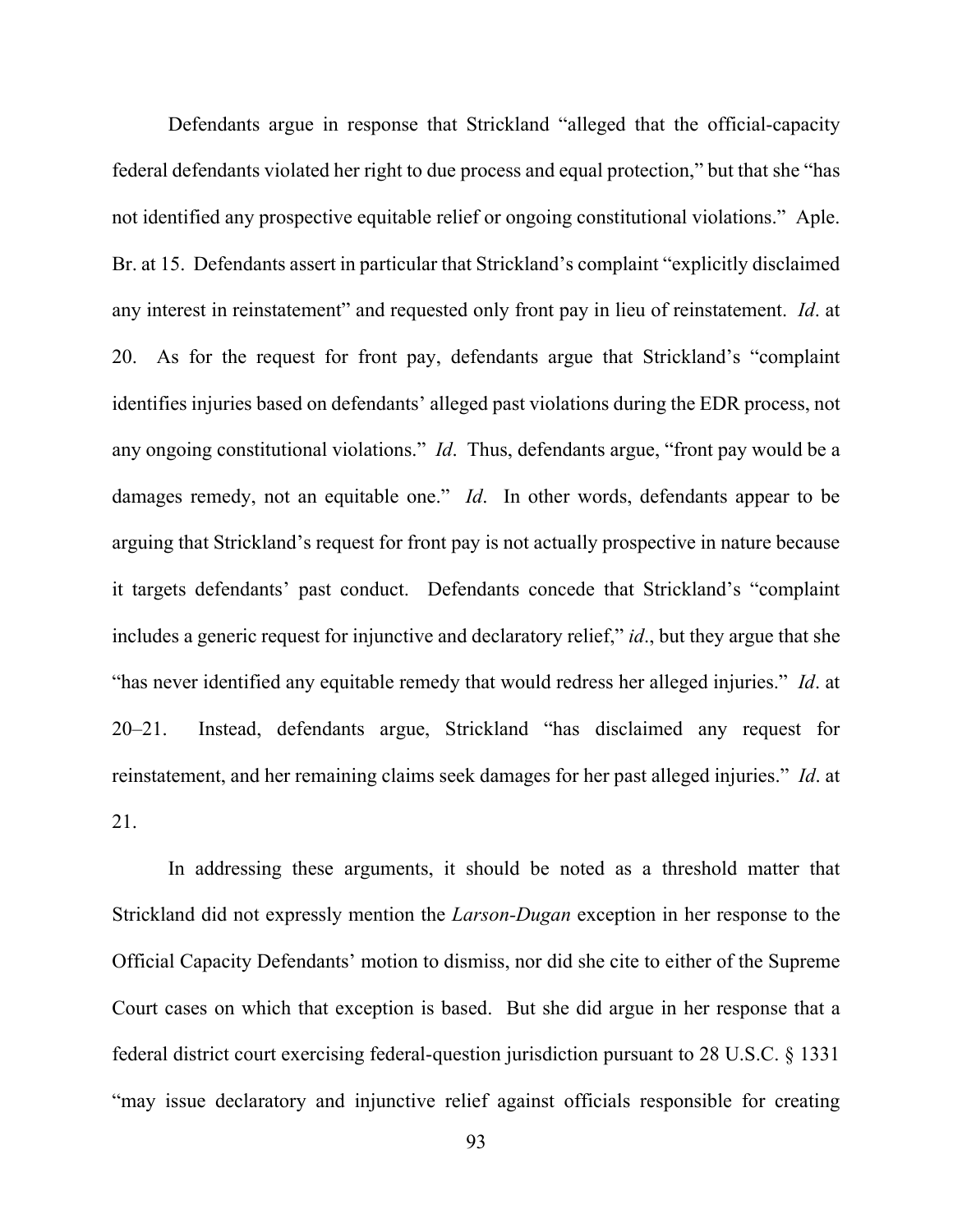unconstitutional laws and policies," and also "has authority to order [equitable] remedies in fashioning injunctions against officials who violate the judiciary's antidiscrimination policies."[14](#page-93-0) JA, Vol. I at 391, 394. In other words, Strickland quite clearly indicated that she was asserting, in part, nonstatutory review claims against the Official Capacity Defendants. Thus, Strickland has effectively argued the substance of the *Larson-Dugan* exception, notwithstanding her failure to mention it by name.

As to the question of whether the *Larson-Dugan* exception applies in this case, we agree with Strickland and one of the amicus briefs that the district court "mistakenly overlooked th[e] long-established line of precedent" establishing that parties can "seek to enjoin federal officials in their official capacities from exceeding the scope of their authority or acting unconstitutionally." Huq & Chemerinsky Amicus Br. at 2. In Claims One and Two of her complaint, Strickland alleged, in pertinent part, that "Defendants, acting under color of law and their authority as federal officers," adopted and applied the EDR Plan to hear, adjudicate, and decide her claims of harassment and discrimination and, in doing so, "willfully and knowingly deprived [her] of her property interests without due process of law in violation of the Fifth Amendment to the United States Constitution," and "singled [her] out . . . based on her gender and intentionally violated her right to equal protection under the Fifth Amendment to the United States Constitution." JA, Vol I at 99, 100. In other words, Strickland alleged in Claims One and Two that the Official Capacity

<span id="page-93-0"></span><sup>&</sup>lt;sup>14</sup> Strickland did not, as the district court suggested in its memorandum and order granting the Official Capacity Defendants' motion to dismiss, argue that 28 U.S.C. § 1331 itself waived these defendants' sovereign immunity. JA, Vol. I at 1507.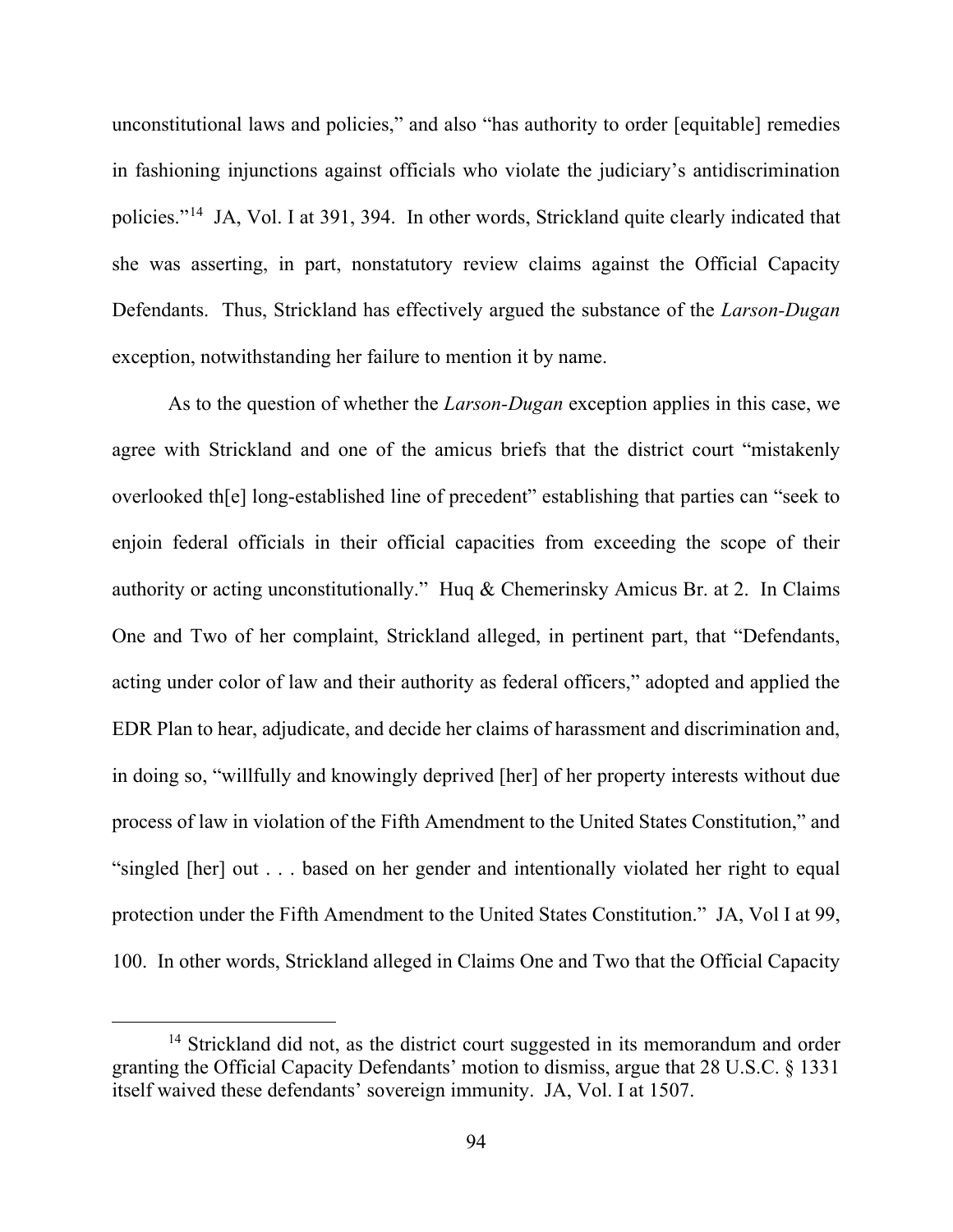Defendants exceeded the scope of their authority or acted unconstitutionally and that those actions were therefore ultra vires. Strickland in turn asked, in pertinent part, for declaratory relief ("Declare that Plaintiff's constitutional rights were violated"), injunctive relief ("Enjoin any further violation of Plaintiff's rights"), front pay ("Award Plaintiff appropriate front pay as equitable relief in lieu of reinstatement"), and back pay ("Award Plaintiff back pay as equitable relief from the unlawful termination of her employment pursuant to the Back Pay Act").[15](#page-94-0) *Id*. at 101. These allegations, with the exception of the request for back pay, fall "squarely in the heartland of nonstatutory review over which federal courts have long exercised jurisdiction," and we therefore conclude that the Official Capacity Defendants are not entitled to sovereign immunity from these nonstatutory claims. Huq & Chemerinsky Amicus Br. at 11.

Relatedly, we reject the Official Capacity Defendants' argument that Strickland "has not identified any prospective equitable relief or ongoing constitutional violations." Aple. Br. at 15. Although it is true that Strickland's resignation and acceptance of another job means that she is not currently being impacted by the alleged constitutional violations,

<span id="page-94-0"></span><sup>&</sup>lt;sup>15</sup> As noted, the parties dispute on appeal whether Strickland requested reinstatement in the district court. We need not resolve this dispute because we conclude that Strickland's complaint requests other viable forms of equitable relief against the Official Capacity Defendants. We therefore leave it to the district court on remand to determine whether Strickland actually requested reinstatement in her complaint and, if not, whether Strickland can amend her complaint to add that as a form of requested relief.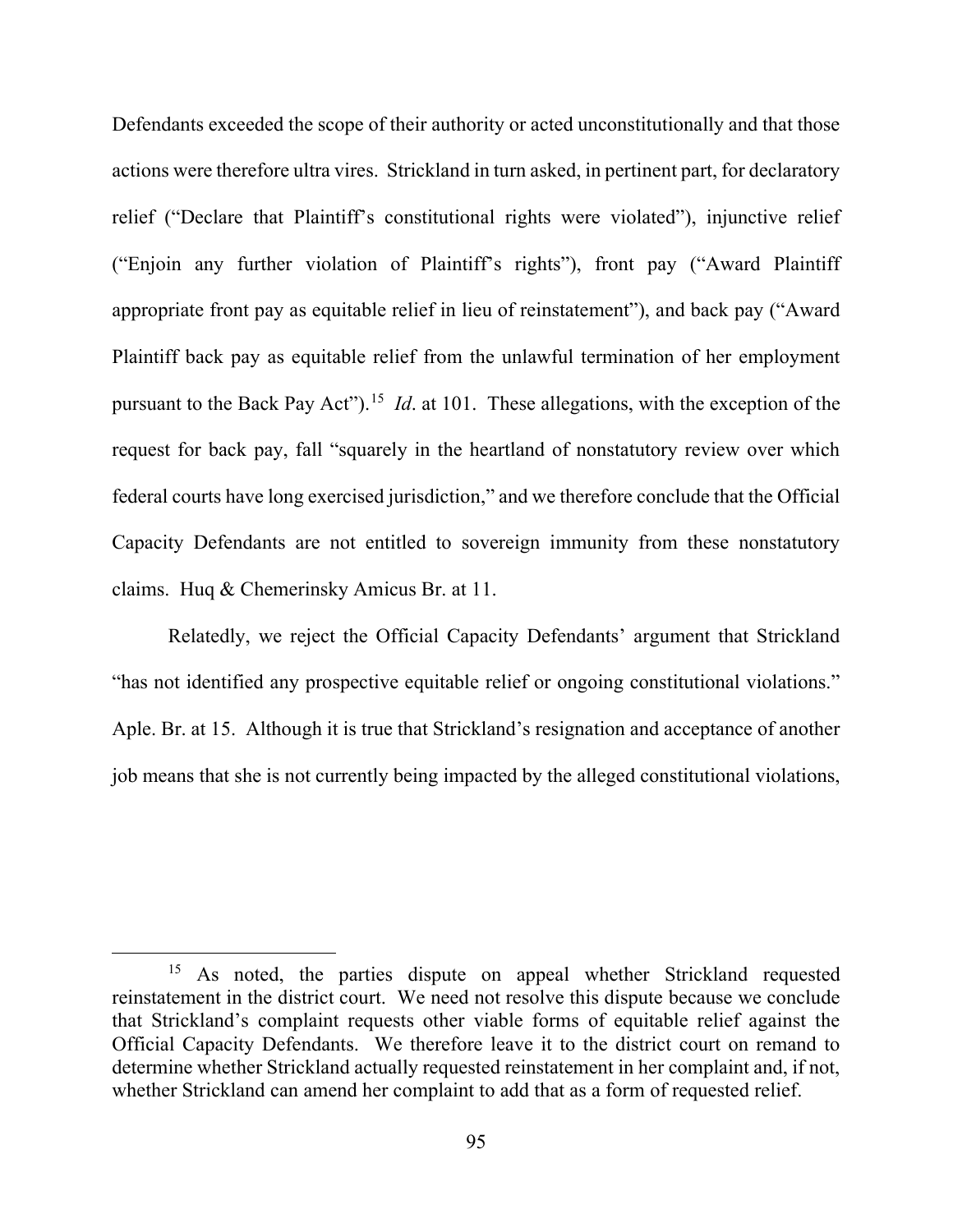the fact remains that she is seeking other viable forms of equitable relief.<sup>[16](#page-95-0)</sup> To begin with, she seeks a declaration that the actions that the Official Capacity Defendants took were unconstitutional (defendants effectively concede in their appellate response brief that Strickland is seeking declaratory relief). In addition, she expressly requests in her complaint that she be awarded front pay in lieu of reinstatement. This remedy has been deemed by federal courts to constitute an equitable remedy. *E.g., Pollard v. E.I. du Pont de Nemours & Co*., 532 U.S. 843 (2001) (holding, in a Title VII case, that front pay constituted equitable relief and not an element of compensatory damages); *Monohon v. BNSF Rwy. Co*., 17 F.4th 773, 784 (8th Cir. 2021); *Hunter v. Town of Mocksville,* 897 F.3d 538, 562 (4th Cir. 2018) (holding that, although reinstatement of a wrongfully discharged employee is preferable, "in appropriate circumstances a district court may award front pay in lieu of reinstatement").

Thus, in sum, if Strickland can prove the allegations in her complaint, she will establish that the Official Capacity Defendants acted beyond the scope of their powers and/or in an unconstitutional manner, and in turn would be entitled to equitable relief. The Official Capacity Defendants are not shielded by sovereign immunity from those nonstatutory review claims.

<span id="page-95-0"></span><sup>&</sup>lt;sup>16</sup> Strickland's complaint asks the district court to "[e]njoin any further violation of [her] rights." JA, Vol. I at 101. It is unclear to us, however, barring Strickland's reinstatement, what those "further violation[s]" might be.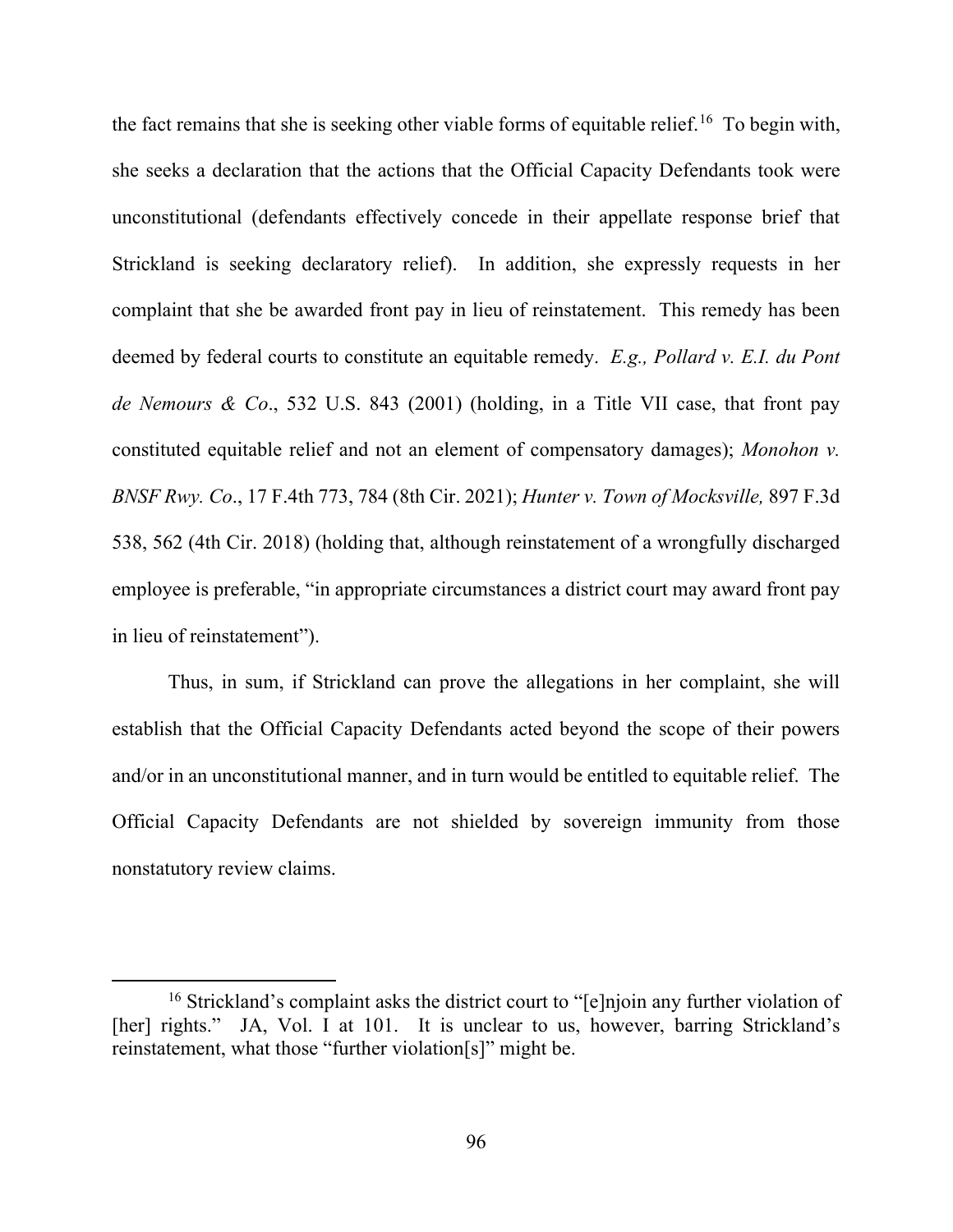### *4) Waiver of sovereign immunity by statute*

Strickland also argues in her appeal that "Congress waived sovereign immunity for [her] claims against the United States and non-courts defendants" by way of the APA, and "for her back pay claim against her employer" by way of the Back Pay Act. Aplt. Br. at

33. We disagree.

*a) The APA*

The APA provides both a cause of action and a waiver of sovereign immunity in

suits against federal agencies seeking equitable relief. More specifically, the APA

provides, in pertinent part:

A person suffering legal wrong because of agency action, or adversely affected or aggrieved by agency action within the meaning of a relevant statute, is entitled to judicial review thereof. An action in a court of the United States seeking relief other than money damages and stating a claim that an agency or an officer or employee thereof acted or failed to act in an official capacity or under color of legal authority shall not be dismissed nor relief therein be denied on the ground that it is against the United States or that the United States is an indispensable party. The United States may be named as a defendant in any such action, and a judgment or decree may be entered against the United States: *Provided*, That any mandatory or injunctive decree shall specify the Federal officer or officers (by name or by title), and their successors in office, personally responsible for compliance. Nothing herein (1) affects other limitations on judicial review or the power or duty of the court to dismiss any action or deny relief on any other appropriate legal or equitable ground; or (2) confers authority to grant relief if any other statute that grants consent to suit expressly or impliedly forbids the relief which is sought.

5 U.S.C. § 702.

The APA defines the term "agency" to mean, in pertinent part, "each authority of the Government of the United States, whether or not it is within or subject to review by another agency, *but does not include . . . the courts of the United States*." 5 U.S.C.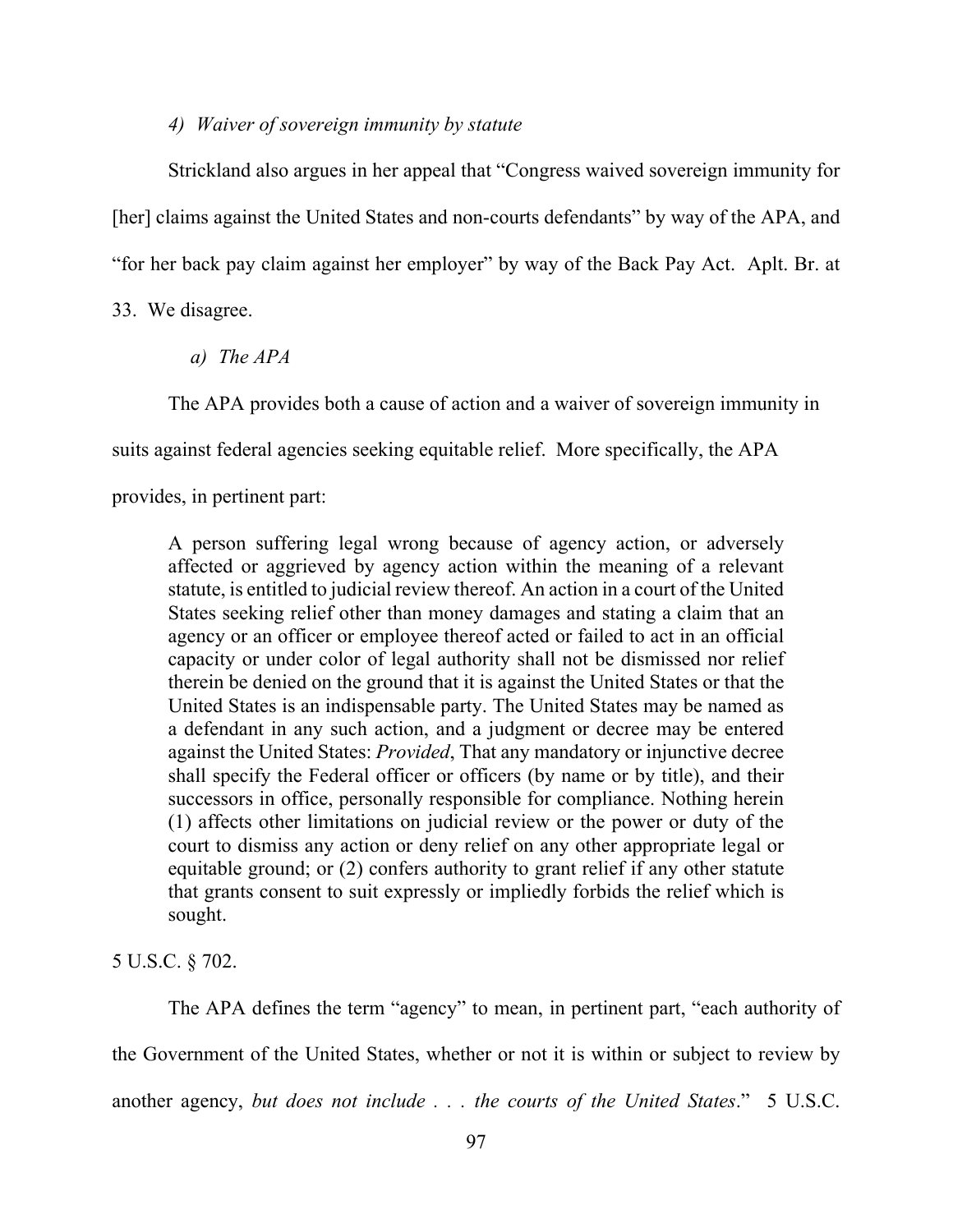$\S 701(b)(1)(B)$  (emphasis added). The question at issue in this appeal is whether the Official Capacity Defendants should all be considered part of "the courts of the United States," a phrase that the APA does not expressly define.

The district court concluded that this was "a matter of first impression in this circuit." JA, Vol. I at 1509. The district court in turn relied on an unpublished Ninth Circuit opinion holding that "APA does not apply to the Federal Public Defender's Office, which is a part of the federal judiciary." *Id*. at 1510 (quoting *Demello v. Ney*, 185 F.3d 866, \*1 (9th Cir. 1999)). In doing so, the district court stated:

The District Courts may make recommendations concerning nominees for the position of Federal Public Defender, and the Courts of Appeals appoint, compensate, and remove Federal Public Defenders. 18 U.S.C.  $\S$  3006A(g)(2)(A). Against that backdrop, this Court rules that the Official Capacity Defendants are part of the federal judiciary for purposes of the APA, and that the APA therefore does not waive the Official Capacity Defendants' sovereign immunity. *See Demello*, 185 F.3d at \*1.

*Id*. at 1510–11.

Strickland challenges the district court's ruling on appeal. She argues that "[i]n determining whether an entity falls within the APA's 'courts' exemption, courts have looked to whether the functions performed by the entity are 'functions that would otherwise be performed by courts.'" Aplt. Br. at 34 (quoting *Wash. Legal Found. v. U.S. Sent'g Comm'n*, 17 F.3d 1446, 1449 (D.C. Cir. 1994)). She in turn argues that "[t]he judicial branch is not synonymous with 'courts,' and offices or officials do not become 'courts' simply by being placed in the judicial branch." *Id*. She argues that "[t]he 'courts' exemption would likely cover the Fourth Circuit, and the Chief Judge and Judicial Conference when they perform judicial functions," but that the "[o]ther defendants—the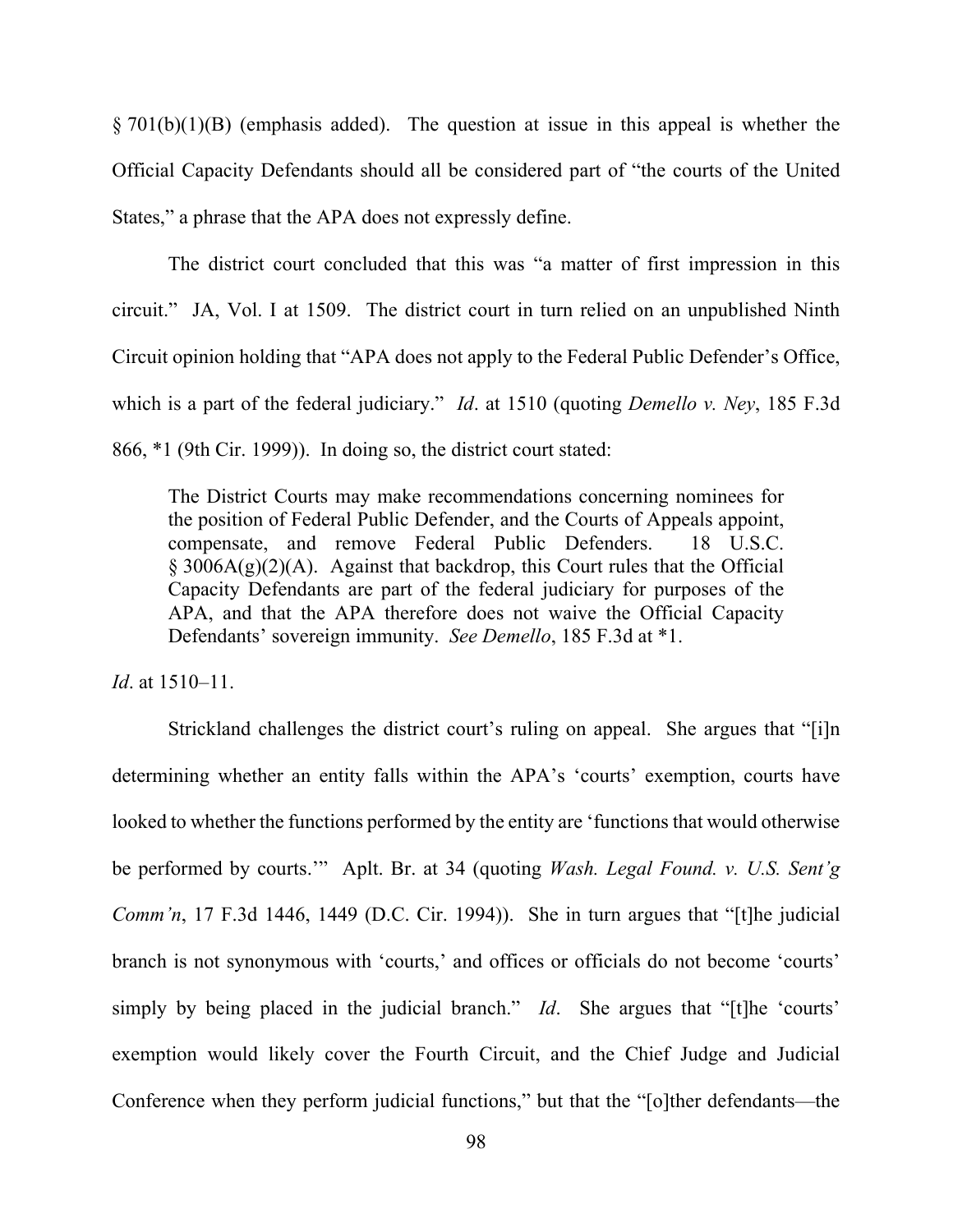FDO, Defender, AO, AO Director, Circuit Executive, and Fourth Circuit Judicial Council—are organizationally in the judicial branch but are not 'courts.'" *Id*. "Federal defenders," Strickland argues, "serve an independent Sixth Amendment criminal defense function." *Id.* at 35. She in turn argues that "it would denigrate FDOs' integrity and independence to deem the FDO a court or to blur its functions with those of courts." *Id*. "And," she argues, "at a minimum, the APA undoubtedly waives the sovereign immunity of 'the United States.'" *Id*. at 34.

Defendants argue in opposition that "[e]ach of the defendants named in their official capacities—the Fourth Circuit, the Judicial Conference, the Fourth Circuit Judicial Council, the AO, the Circuit Executive, the Federal Defender's Office, the Federal Defender, the Chair of the Judicial Conference Committee on Judicial Resources, and Chief Judge Gregory—is part of the Judicial Branch and therefore outside the scope of the APA's waiver of sovereign immunity." Aple. Br. at 16. Defendants further argue that, contrary to Strickland's arguments, "the exemption of a particular office from the APA's waiver 'is warranted not by the functions it performs . . . but by its status as an auxiliary of the courts.'" *Id*. at 17 (quoting *Washington Legal Found*., 17 F.3d at 1449)). Defendants in turn argue that "[t]he AO, Fourth Circuit Judicial Council, and Circuit Executives are all auxiliaries of the courts" because "[t]hey manage the courts' operations and ensure the 'effective and expeditious administration of justice,'" *id*. (quoting 28 U.S.C. § 332(d)(1)), and that "Federal Defender Offices are also auxiliaries of the courts" because "[t]he Courts of Appeals appoint, compensate, and remove Federal Defenders." *Id*. at 18 (citing 18 U.S.C. § 3006A).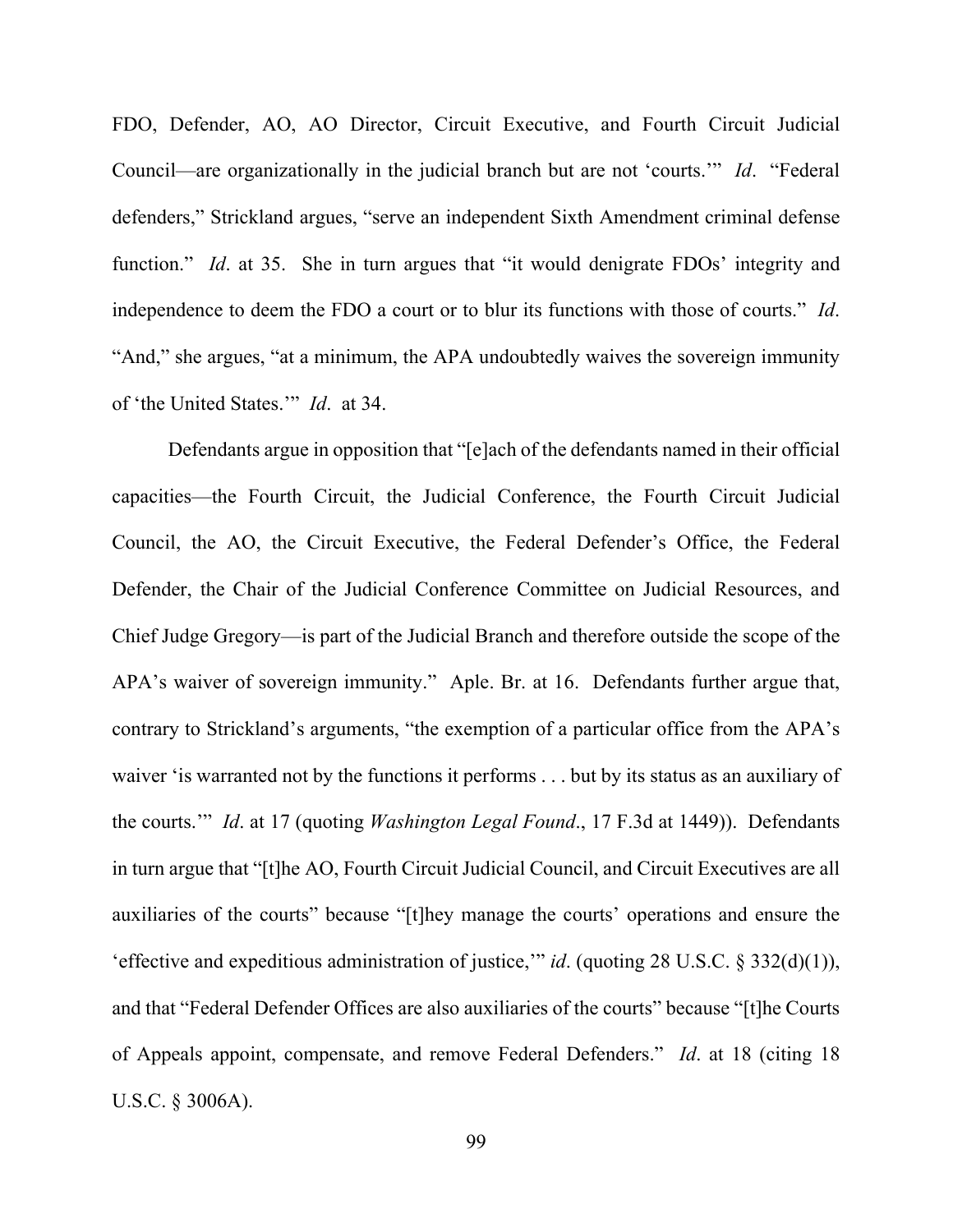We conclude that defendants have the better of the argument here. Although there is little case law on this issue, the central question as we see it is whether Congress intended to include within or exclude from the statutory phrase "courts of the United States" entities such as the AO, federal judicial councils, circuit executives, and federal public defenders. Presumably, the reason that Congress excluded "courts of the United States" from the definition of "agency" was that it had no intention of subjecting federal courts' decisions to "judicial review" under the APA. Indeed, the notion of that occurring is nonsensical.

"Congress passed the [APA] to ensure that agencies follow constraints even as they exercise their powers," and "[o]ne of those constraints is the duty of agencies to find and formulate policies that can be justified by neutral principles and a reasoned explanation." *F.C.C. v. Fox Tel. Stations, Inc.*, 556 U.S. 502, 537 (2009). To achieve this goal, "[t]he APA 'sets forth the procedures by which federal agencies are accountable to the public and their actions subject to review by the courts.'" *Dep't of Homeland Sec. v. Regents of the Univ. of Cal*., 140 S. Ct. 1891, 1905 (2020) (quoting *Franklin v. Mass*., 505 U.S. 788, 796 (1992)). Further, "[t]he APA establishes a basic presumption of judicial review for one suffering legal wrong because of agency action." *Id*. (quotation marks and brackets omitted).

Unlike federal executive agencies that are subject to the APA, federal courts do not take what could reasonably be described as "executive agency action[s]," i.e., they do not adopt rules or policies that impact the public at large and in turn could cause members of the public to suffer legal wrong. *Fox Tel. Stations,* 556 U.S. at 513. The same holds true for entities that are related to the federal courts, including the AO, federal judicial councils,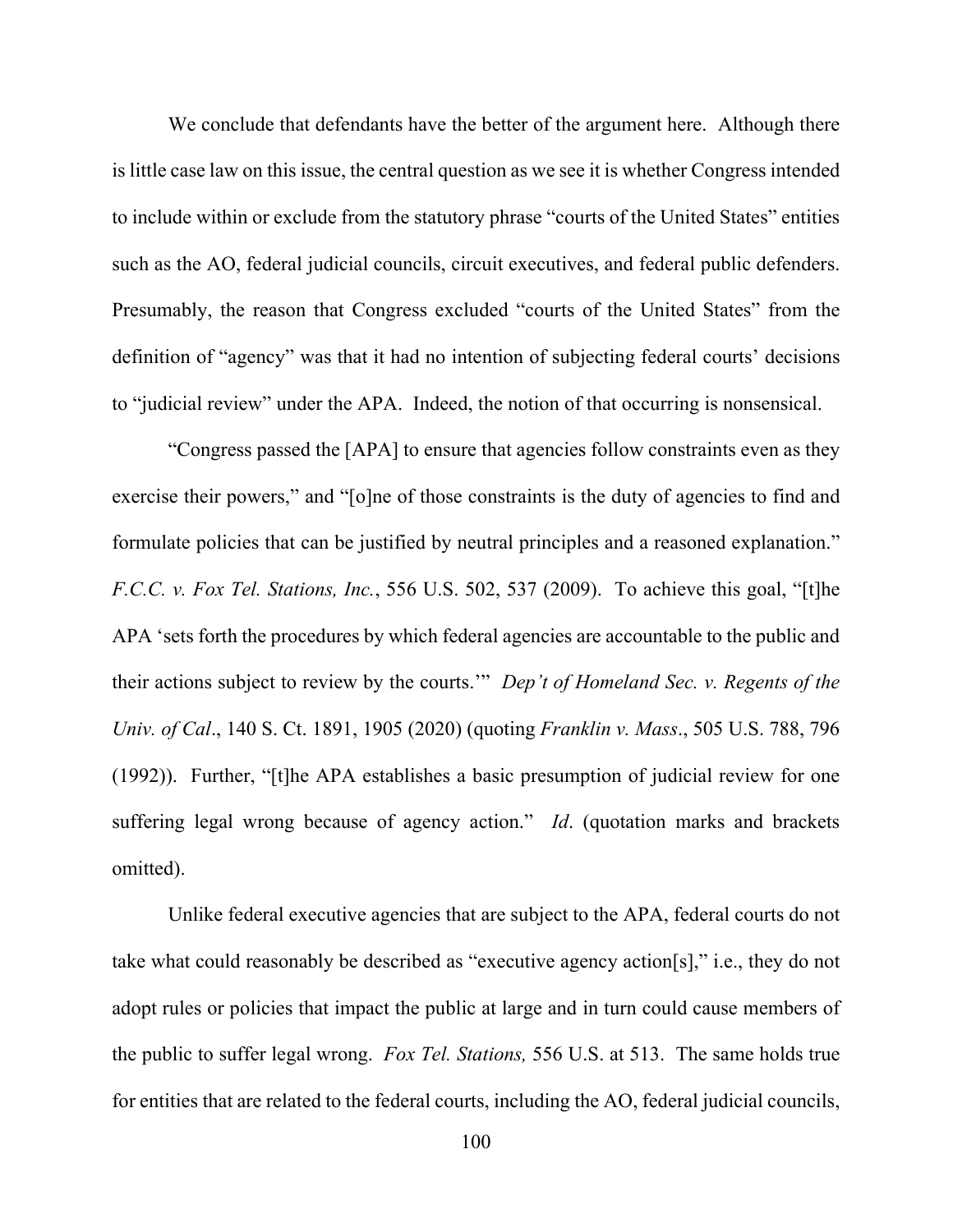circuit executives, and federal public defenders. All of these entities, except for federal public defenders, perform administrative and auxiliary functions for the federal courts. The AO, for example, "provides a range of administrative, financial, legal, legislative, management, technology, and program support services to Federal courts." Administrative Office of the United States Courts, The United States Government Manual (saved as ECF opinion attachment). Not surprisingly, the Ninth Circuit has held that "[t]he AO's role was intended to be administrative 'in the narrowest sense of that term.'" *Tashima v. Admin. Office of U.S. Courts*, 967 F.2d 1264, 1271 (9th Cir. 1992) (quoting *Chandler v. Jud. Council*, 398 U.S. 74, 97 (1970) (Harlan, J., concurring)).

As for federal public defenders, they do not serve an administrative function for the federal courts. But they are, nevertheless, intricately associated with the federal courts and the AO. By statute, Congress has authorized the federal appellate courts to appoint federal public defenders for any district that meets the requirements for establishment of a defender organization. 18 U.S.C. § 3006A(g)(1) and (2). Per statute, the federal appellate courts also determine the compensation of federal public defenders, exercise supervisory authority over them, and may remove them "for incompetency, misconduct in office, or neglect of duty." *Id*. § 3006A(g)(2)(A). Each federal defender office is required by statute to submit to the AO "reports of its activities and financial position and its proposed budget." *Id*. The AO in turn submits a budget for each such office for each fiscal year and makes payments to and on behalf of such office. *Id*.

Further, like the federal courts, and unlike executive agencies that are subject to the APA, the federal public defenders do not establish rules or policies that are applicable to the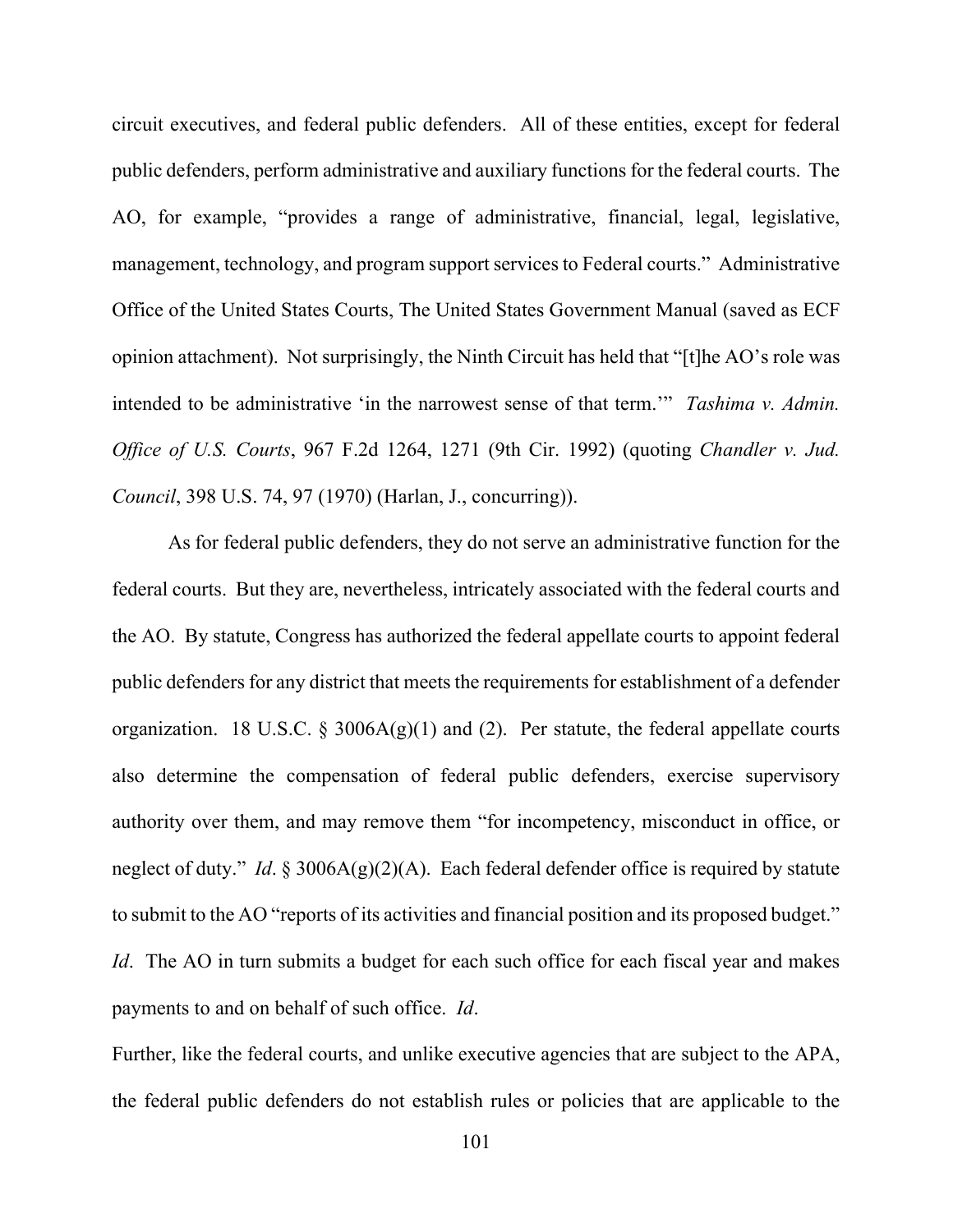public at large. Thus, like federal courts, they do not appear to us to be the type of governmental entities that Congress intended to subject to judicial review under the APA. Indeed, it is unclear how any actions taken by federal public defenders would be subject to review under the APA.

For these reasons, we agree with the district court that the APA does not waive the Official Capacity Defendants' sovereign immunity.

*b) The Back Pay Act*

The Back Pay Act waives sovereign immunity when

[a]n employee of an agency who, on the basis of a timely appeal or an administrative determination (including a decision relating to an unfair labor practice or grievance) is found by appropriate authority under applicable law, rule, regulation, or collective bargaining agreement, to have been affected by an unjustified or unwarranted personnel action which has resulted in the withdrawal or reduction of all or part of the pay, allowances, or differentials of the employee.

5 U.S.C. § 5596(b)(1). The Back Pay Act authorizes an employee under these circumstances to receive back pay "for the period for which the personnel action was in effect." *Id*. § 5596(b)(1)(A)(i).

The question of whether the Back Pay Act applies in this case received scant attention in the parties' district court pleadings. Aside from a brief mention in her complaint, Strickland first raised the issue in her response to the Official Capacity Defendants' motion to dismiss. JA, Vol. I at 392. Strickland argued that "statutory waivers of sovereign immunity apply in this context," and cited, "[f]or example, the Back Pay Act." *Id.* She otherwise provided no discussion or argument regarding the applicability of the Back Pay Act. The Official Capacity Defendants filed a reply brief in support of their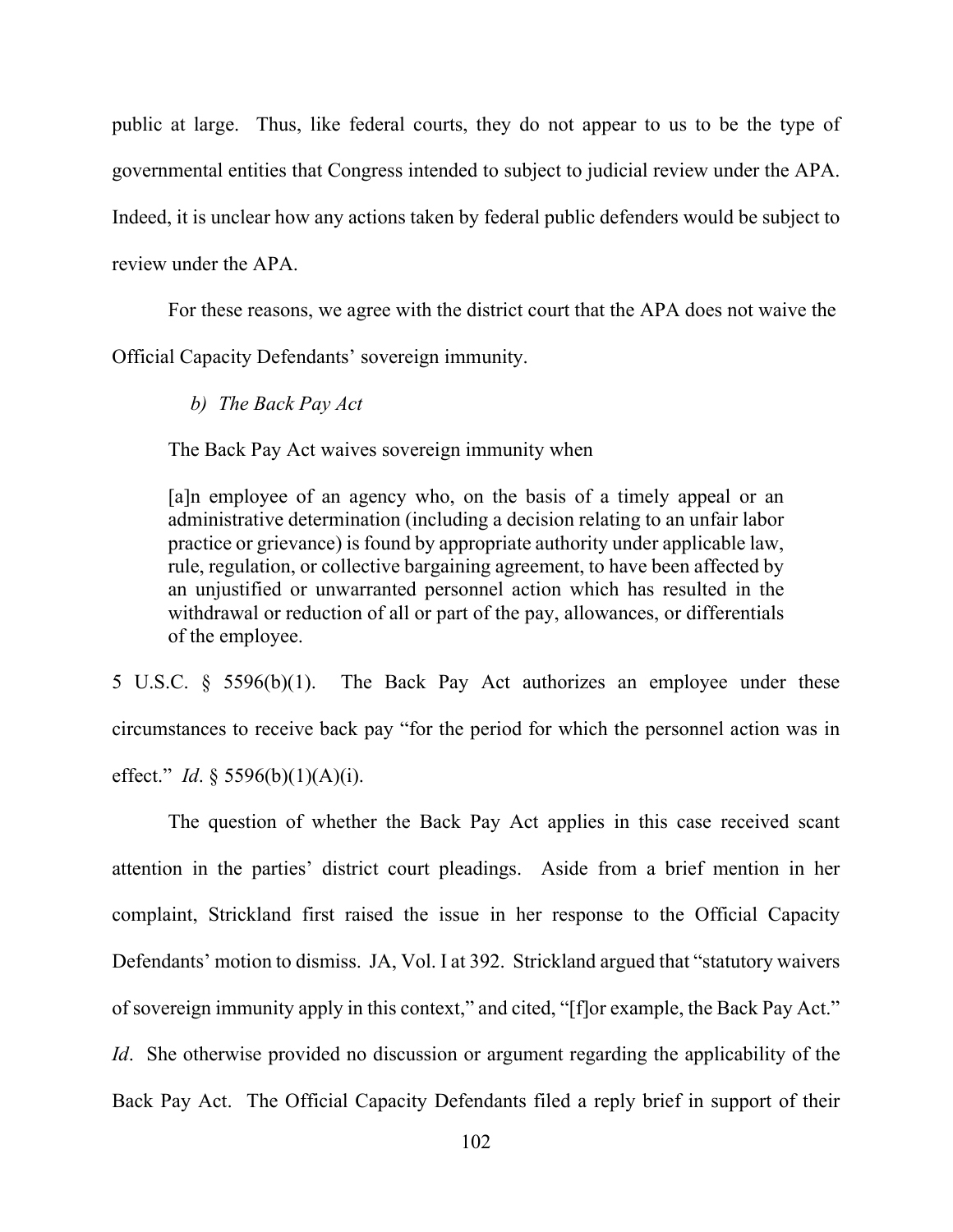motion to dismiss and argued therein that Strickland was "wrong in claiming that the Back Pay Act [wa]s an applicable waiver of sovereign immunity." *Id*., Vol. II at 462. In support, the Official Capacity Defendants noted that the Back Pay Act requires a determination by an "appropriate authority," and they in turn argued that Strickland had "not allege[d] that there ha[d] been any determination by an appropriate authority that would entitle her to back pay." *Id*.

The district court, in its written decision granting the Official Capacity Defendants' motion to dismiss, concluded that the Back Pay Act "d[id] not waive the Official Capacity Defendants' sovereign immunity" because no "appropriate authority" had determined that Strickland was "affected by an unjustified or unwarranted personnel action." *Id*., Vol. IV at 1508. In reaching this conclusion, the district court stated that "[a]ppropriate authorities are entities which 'have the authority to review the agency's determination,' including the agency itself, the Merit Systems Protection Board, and the United States Court of Appeals for the Federal Circuit."[17](#page-102-0) *Id*. (citing *United States v. Fausto*, 484 U.S. 439, 454 (1988)).

In her opening appellate brief, Strickland challenges the district court's decision and argues that "the District Court itself is an 'appropriate authority' to determine whether [she] was 'affected by unjustified or unwarranted personnel action,' since a district court can

<span id="page-102-0"></span> $17$  The district court therefore found it "unnecessary to address whether Congress intended to include entities such as the Official Capacity Defendants within the definition of 'agency' under the Back Pay Act." JA, Vol. IV at 1509. We likewise do not reach this issue.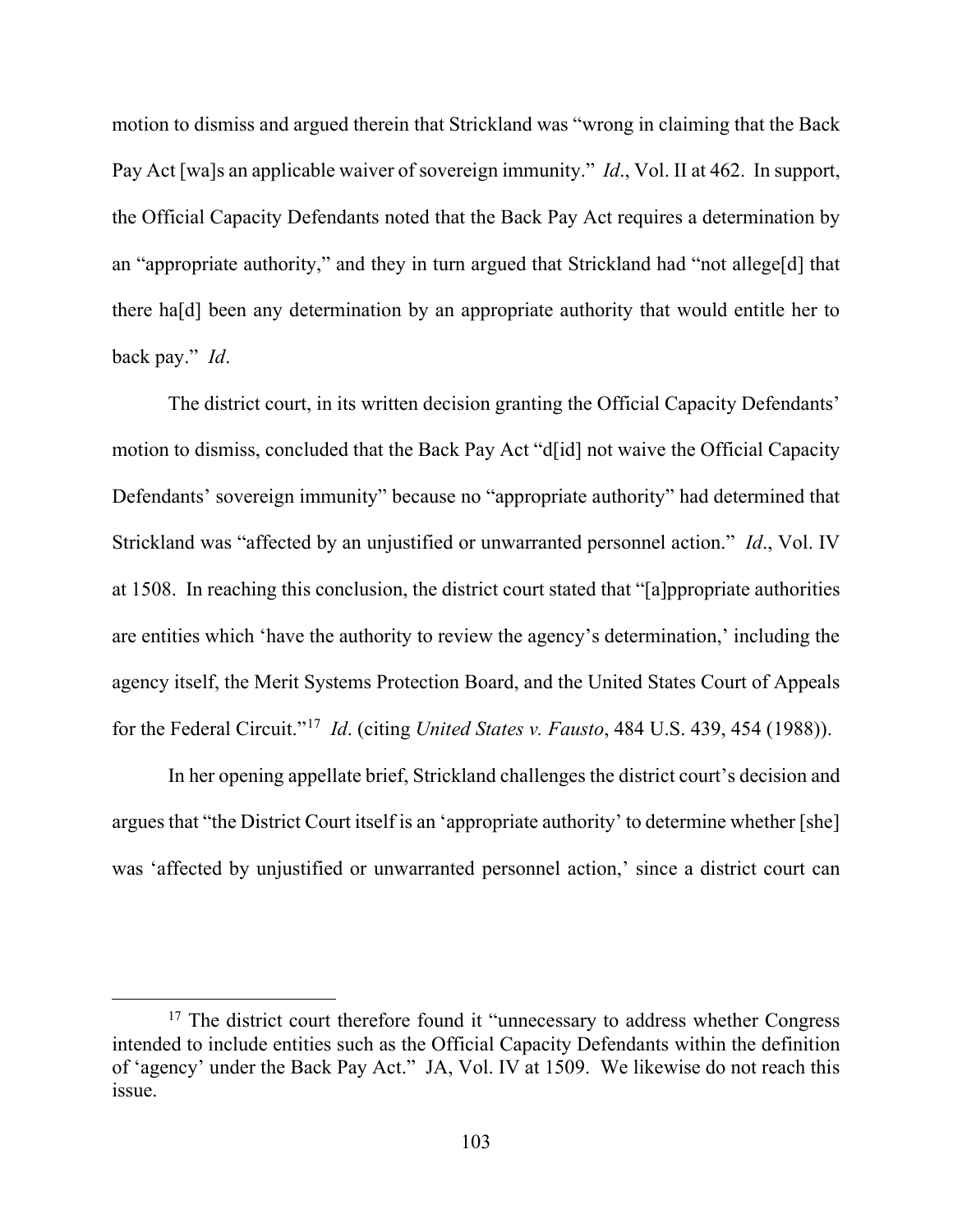rule that officials' unconstitutional conduct resulted in her constructive discharge and order her reinstated." Aplt. Br. at 39–40 (quoting 5 U.S.C. § 5596(b)(1)).

Defendants argue in response that the "appropriate authority" in Strickland's case, i.e., "the one with the power 'under applicable law' to determine whether [she] was subject to 'an unwarranted personnel action'" was "Chief Judge Gregory (or the Judicial Council), through the EDR process." Aple. Br. at 18. Defendants in turn argue that "[b]ecause [Strickland] terminated the EDR process before asking for or obtaining a determination of whether she was entitled to back pay, no one—let alone any 'appropriate authority' under the Back Pay Act—has found that [Strickland] is entitled to back pay." *Id*. As for Strickland's contention that a district court could be an "appropriate authority," defendants argue that "she has not identified an 'applicable law' that authorizes the district court to decide in the first instance whether she was subject to an unwarranted personnel action," and that, instead, "applicable law gives the Chief Judge and Judicial Council the authority to do that pursuant to the EDR Plan." *Id*. at 18–19.

It appears to be undisputed that, under the terms of the EDR Plan, an "appropriate authority" for purposes of the Back Pay Act would have included "the Chief Judge of the . . . Fourth Circuit" and/or "the Judicial Council of the Circuit." Aplt. App., Vol. II at 664 (quoting Chapter X, § 1 of EDR Plan). It also appears to be undisputed that, as defendants assert in their appellate response brief, Strickland failed to exhaust her remedies under the EDR Plan. More specifically, Strickland never filed a complaint and sought a hearing under the EDR Plan. Consequently, neither the Chief Judge nor the Judicial Council rendered a decision regarding her allegations of discrimination and retaliation.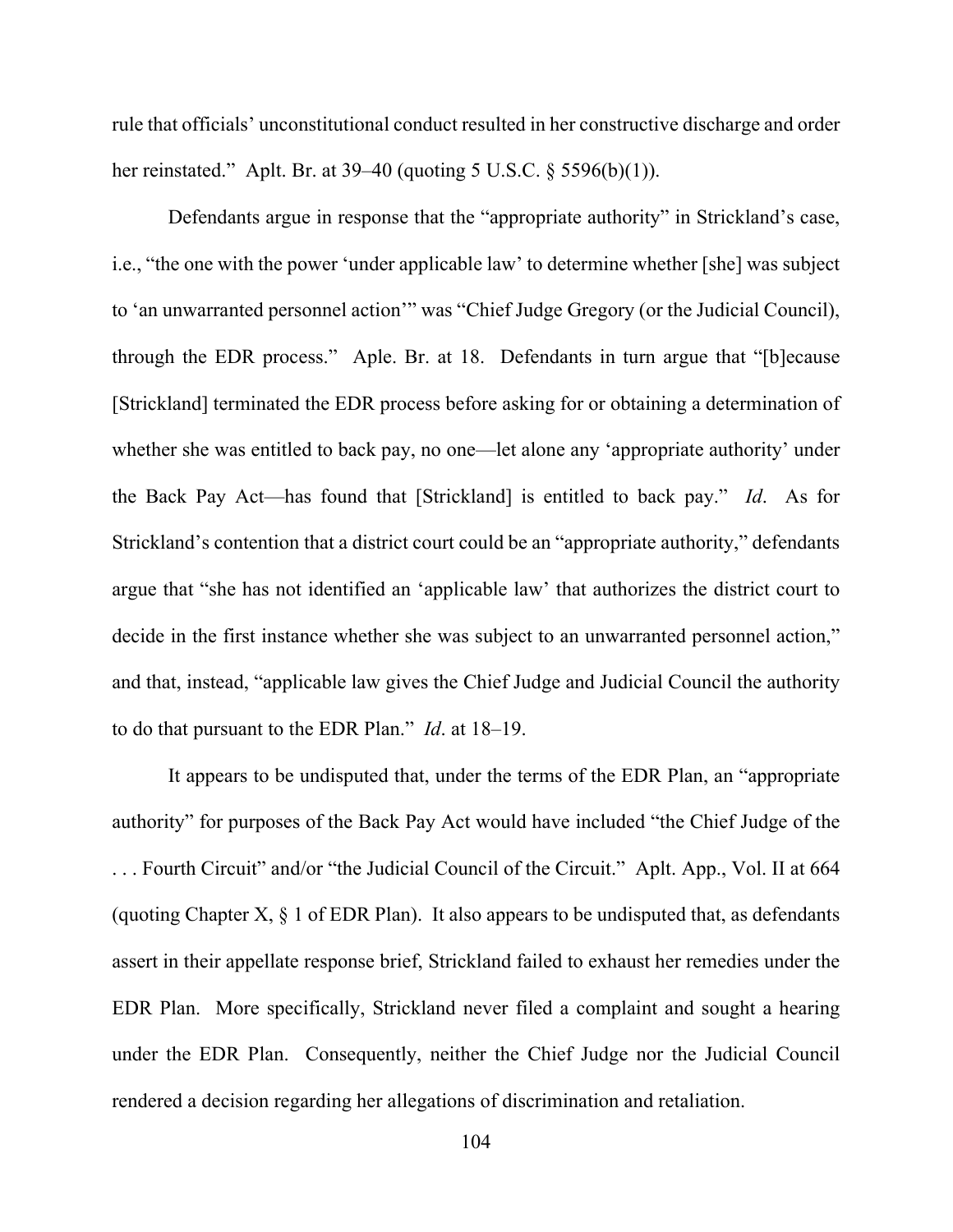That leaves Strickland's argument that the district court in this case should be deemed an "appropriate authority" for purposes of the Back Pay Act. The Back Pay Act itself does not define the phrase "appropriate authority." To be sure, Congress directed the Office of Personnel Management (OPM) to "prescribe regulations to carry out" the Back Pay Act, 5 U.S.C. § 5596(c), and the OPM's implementing regulations define key terms and phrases in the Back Pay Act, including "appropriate authority." 5 C.F.R. § 550.803. But Congress also made clear that the OPM's implementing "regulations are not applicable to" the AO, the Federal Judicial Center, and the federal courts. 5 U.S.C. §§ 5596(a)(2), (c). Thus, we must ignore the OPM's implementing regulations and determine for ourselves the meaning of the statutory phrase "appropriate authority."

The plain text of the Back Pay Act requires an employee/plaintiff to establish, in part, that an "appropriate authority" found, in the context "of a timely appeal or an administrative determination," and "under applicable law, rule, regulation, or collective bargaining agreement," that the employee/plaintiff was "affected by an unjustified or unwarranted personnel action."  $5 \text{ U.S.C.}$  §  $5596(b)(1)$ . These requirements make clear, in our view, that an "appropriate authority" exists only when the statute's context requirement is met, i.e., when a decision is rendered in the context "of a timely appeal or an administrative determination."

We fail to see how the statute's context requirement could be satisfied in this case, and Strickland makes no attempt to address that issue. To begin with, a decision by the district court in this case on the merits of Strickland's claims would not be rendered in the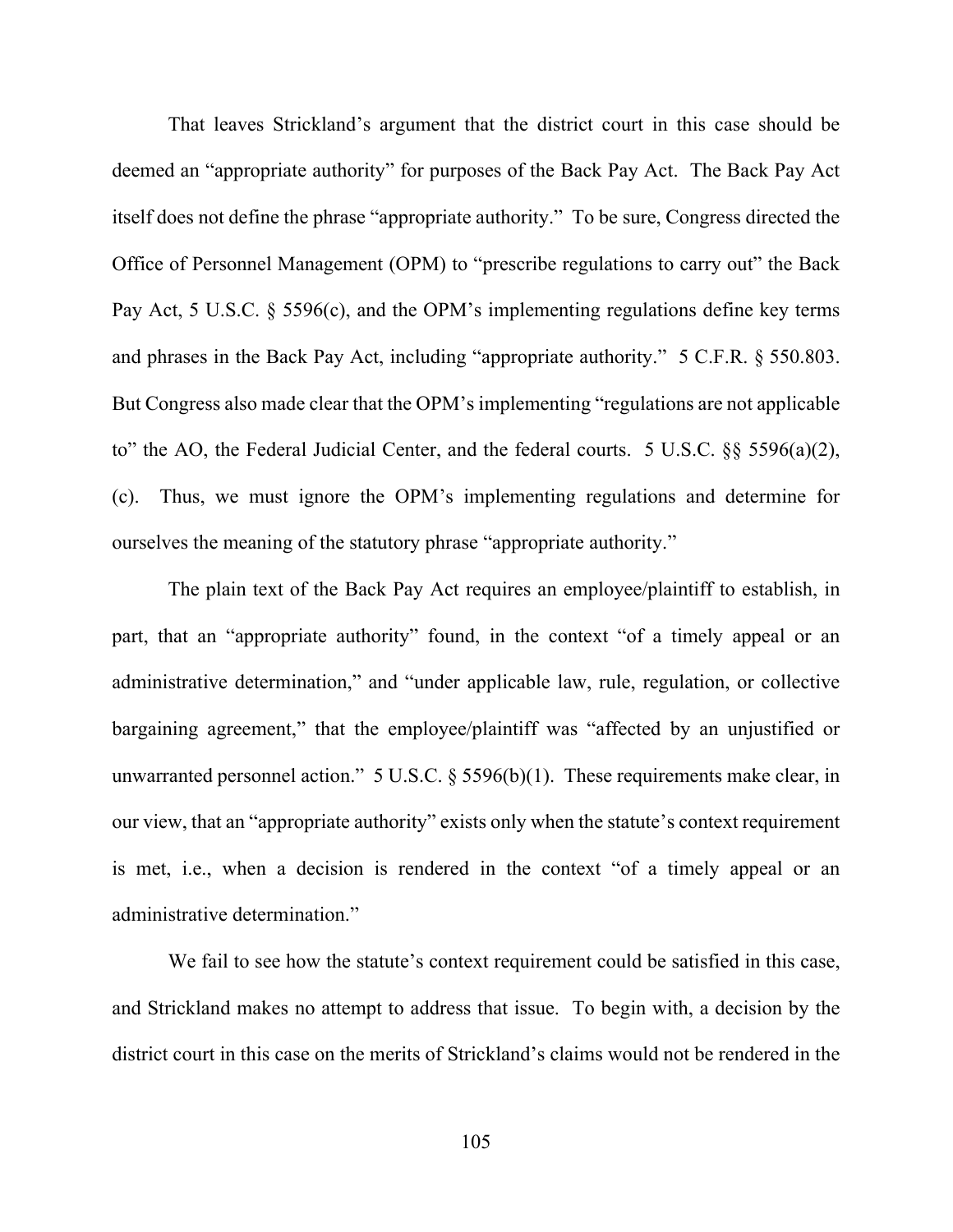context "of a timely appeal." That is because Strickland's claims were filed originally in the district court and do not stem from any decision by a lower body or agency.

As for whether a decision by the district court could constitute an "administrative determination," the Back Pay Act does not define the phrase "administrative determination." Black's Law Dictionary defines the term "administrative" to mean "[o]f, relating to, or involving the work of managing a company or organization; executive." Black's Law Dictionary (11th ed. 2019). The Oxford English Dictionary defines the term in a similar manner. OED Third Ed., December 2011 (defining "administration" to mean "[o]f, relating to, or concerned with administration (in various senses); (in later use esp.) relating to or required for the running of a business, organization, etc."). Applying those definitions to the case at hand, we conclude that a decision by the district court could not reasonably be deemed an administrative determination for purposes of the statute's context requirement. Rather, such decisions are, under the normal meaning of the word "administrative," confined to determinations made by agencies themselves. This in turn supports the notion that only a decision by the Chief Judge and/or the Judicial Council pursuant to the EDR Plan would constitute an administrative determination by an appropriate authority. *Cf. United States v. Fausto*, 484 U.S. 439, 454 (1988) (holding that "the Claims Court (and any other court relying on Tucker Act jurisdiction) is not an 'appropriate authority' to review an agency's personnel determination" under the Back Pay Act); *Bell v. United States*, 23 Cl. Ct. 73, 76 (Cl. Ct. 1991) (same).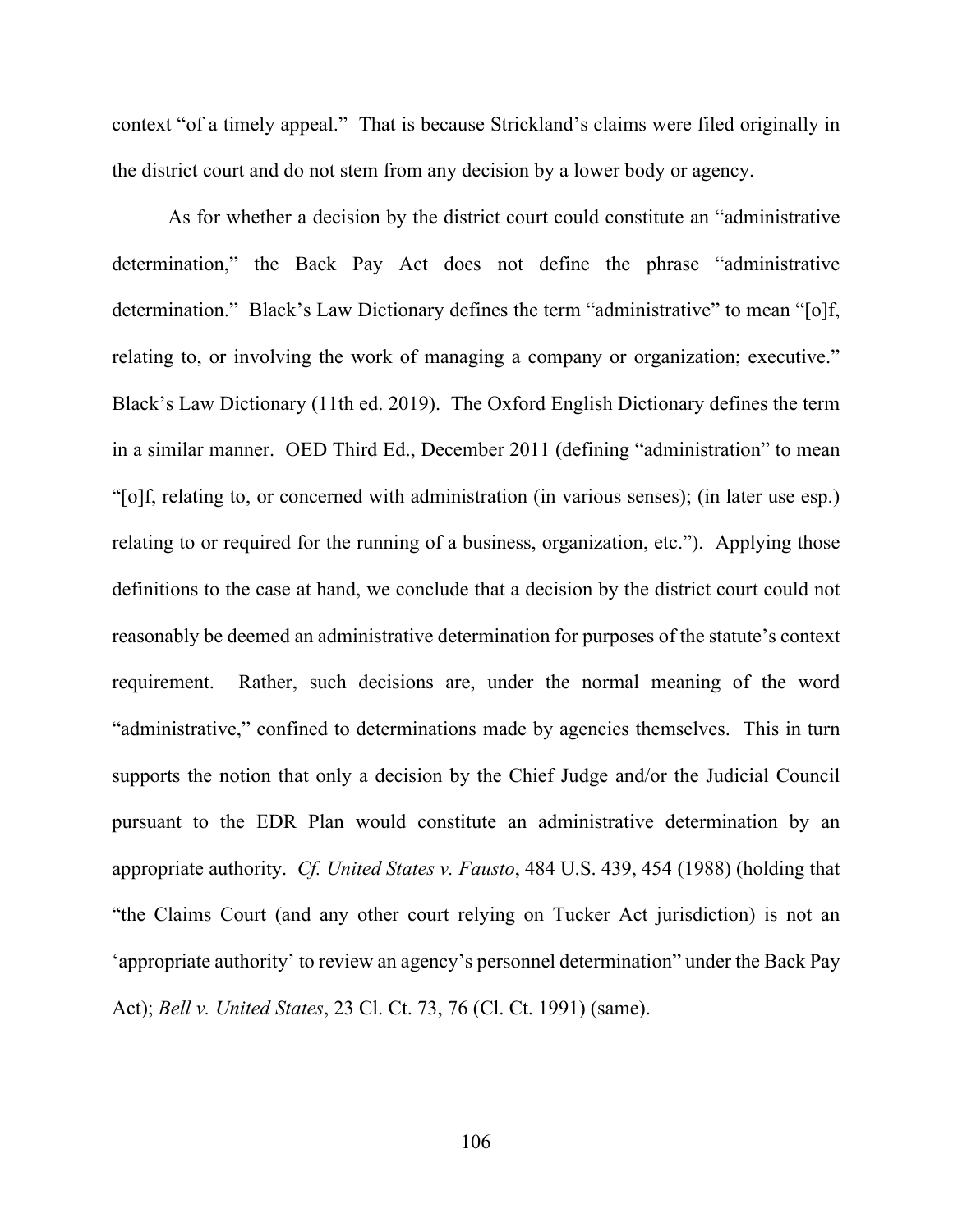For these reasons, we conclude that Strickland has failed to establish that the district court could reasonably be classified as an "appropriate authority" under the Back Pay Act because there was no "timely appeal" or an "administrative determination" in this case.

#### *5) Conclusion*

We agree with the district court that the Back Pay Act and the APA do not waive sovereign immunity for Strickland's claims for back pay and other requested relief against the Official Capacity Defendants. But we conclude, contrary to the district court's decision, that Strickland's nonstatutory review claims for prospective equitable relief against the Official Capacity Defendants, i.e., her Fifth Amendment due process and equal protection claims, are not barred by sovereign immunity.

### *F. Bivens*

The Individual Capacity Defendants argue that Strickland lacks a cause of action against them under *Bivens* for the alleged Fifth Amendment equal protection violations. Aple. Br. at 40; *see Bivens v. Six Unknown Named Agents of Federal Bureau of Narcotics*, 403 U.S. 388 (1976). The district court did not reach this issue because it concluded that Strickland's complaint failed to allege a viable claim for relief under the Fifth Amendment's Equal Protection Clause. Because we conclude that Strickland's complaint does in fact allege a viable claim for relief under the Fifth Amendment's Equal Protection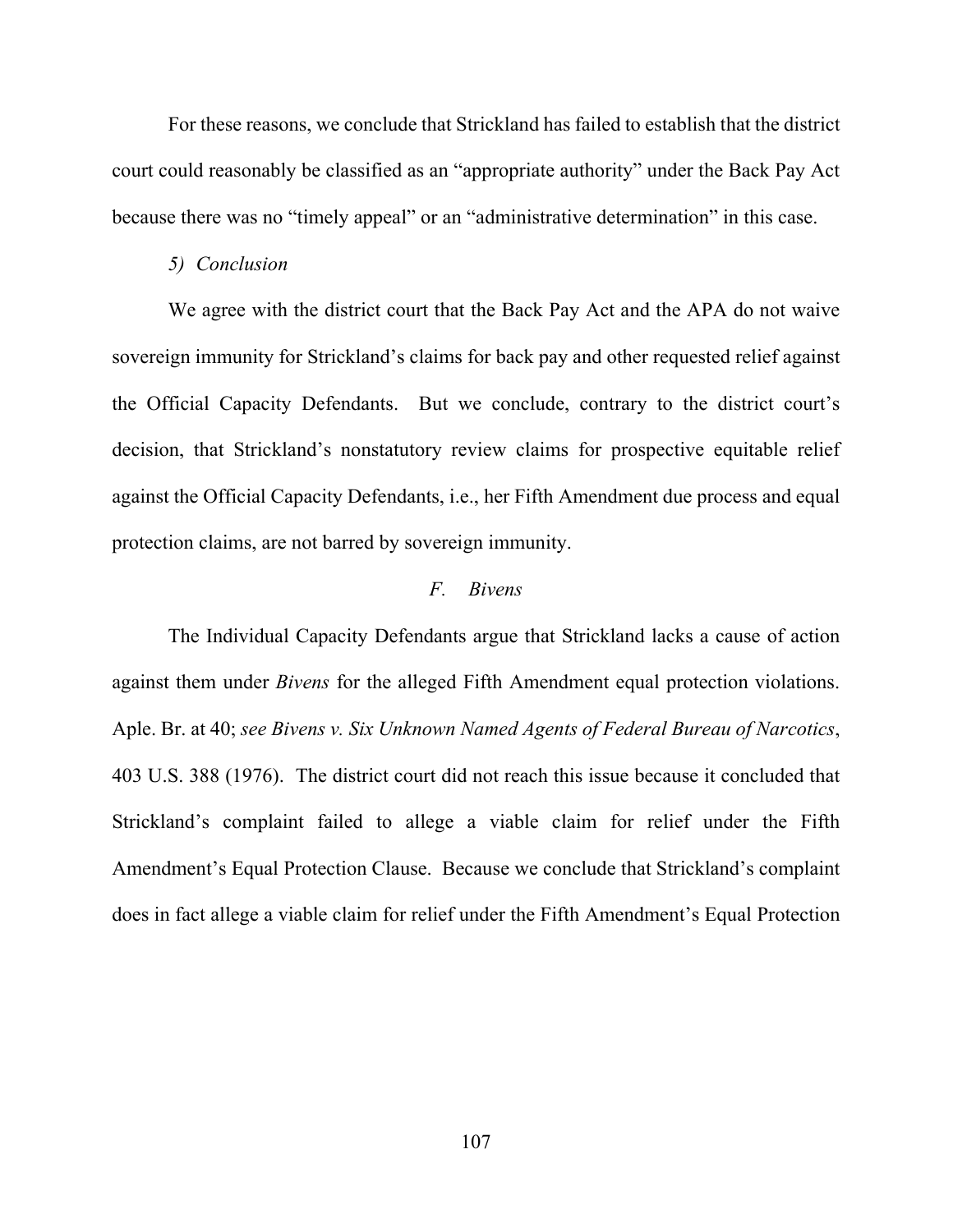Clause, we proceed to address whether *Bivens* permits Strickland to seek money damages for that claim against the Individual Capacity Defendants.<sup>[18](#page-107-0)</sup>

"If [Strickland] were bringing" her Fifth Amendment "claim[] against *state* officials [in their individual capacities], then there would be no question that [s]he could seek money damages under 42 U.S.C. § 1983." *Annappareddy v. Pascale*, 996 F.3d 120, 132 (4th Cir. 2021) (emphasis in original). Because, however, "no statute provides an analogous cause of action against *federal* officials," any remedy for her alleged constitutional violations against the Individual Capacity Defendants "must come in the form of the implied cause of action first recognized in *Bivens*." *Id*. (quotation marks omitted) (emphasis in original).

In *Bivens*, the Supreme Court "recognized for the first time an implied private action for damages against federal officers alleged to have violated a citizen's constitutional rights." *Ashcroft*, 556 U.S. at 675 (quoting *Corr. Serv. Corp. v. Malesko*, 534 U.S. 61, 66 (2001)). "In that case and then in two subsequent cases, the Supreme Court allowed plaintiffs alleging certain Fourth, Fifth, and Eighth Amendment violations to proceed under this implied cause of action." *Annappareddy*, 996 F.3d at 133; *see Bivens*, 403 U.S. at 396–97 (recognizing Fourth Amendment violation resulting from use of unreasonable force during a warrantless search and seizure); *Davis*, 442 U.S. at 248–49 (recognizing a

<span id="page-107-0"></span><sup>18</sup> Strickland argues that we "should remand the *Bivens* issue to the District Court to consider in the first instance." Aplt. Br. at 49–50. We could, of course, remand the *Bivens* question to the district court for a determination in the first instance. But, for purposes of expedience and efficiency, and because the parties briefed the *Bivens* issue in detail in their district court pleadings, we proceed to address the question in the first instance.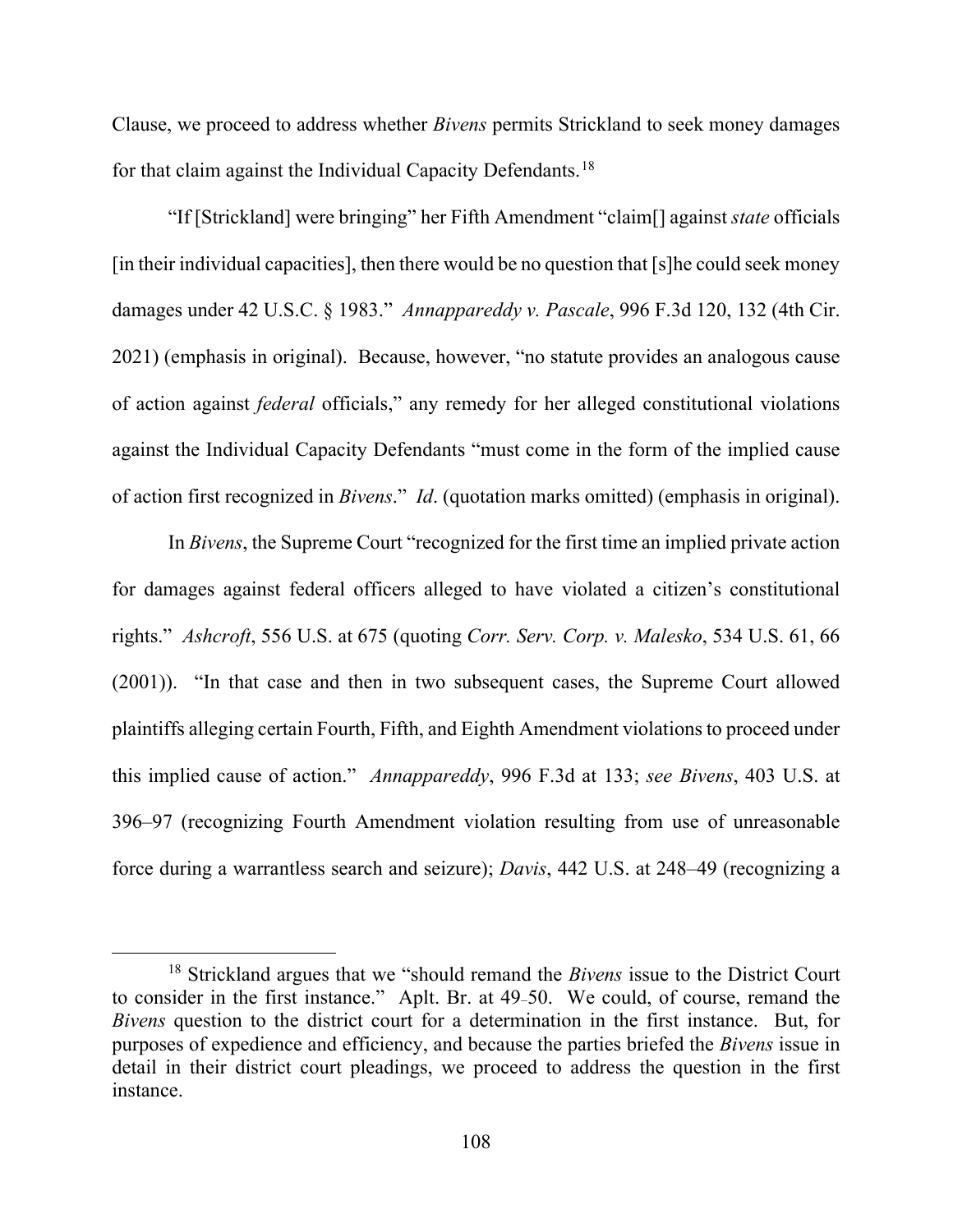remedy for the violation of the equal protection component of the Fifth Amendment's Due Process Clause resulting from a congressman's termination of plaintiff's employment because of her gender); *Carlson v. Green*, 446 U.S. 14, 17–19 (1980) (recognizing a remedy for a violation of the Eighth Amendment's Cruel and Unusual Punishments Clause arising out of a federal prison officials' failure to provide proper medical care to a prisoner).

"In the years since those [three] cases were decided, however, the Supreme Court's approach to implied damage remedies has changed dramatically, to the point that expanding the *Bivens* remedy is now a disfavored judicial activity." *Annappareddy*, 996 F.3d at 133 (quotation marks omitted). "Indeed, the Court has gone so far as to observe that if the Court's three *Bivens* cases [had] been . . . decided today, it is doubtful that [it] would have reached the same result." *Id*. (quotation marks omitted) (citing *Hernandez v. Mesa*, 140 S. Ct. 735, 742–43 (2020)). "And for almost 40 years, [the Court has] consistently rebuffed requests to add to the claims allowed under *Bivens*." *Hernandez*, 140 S. Ct. at 743.

Consistent with its current view of *Bivens* actions, the Supreme Court has outlined a two-step framework for determining whether a claim asserted under *Bivens* can proceed. *Ziglar v. Abbasi*, 137 S. Ct. 1843, 1857 (2017). First, a court must determine whether the claims at issue present a new *Bivens* context, i.e., a context different from the contexts at issue in *Bivens*, *Davis*, and *Carlson*. "To present a new context, a radical difference is not required." *Annappareddy*, 996 F.3d at 133 (quotation marks omitted). The Supreme Court in *Abbasi* outlined a non-exhaustive list of potentially meaningful differences: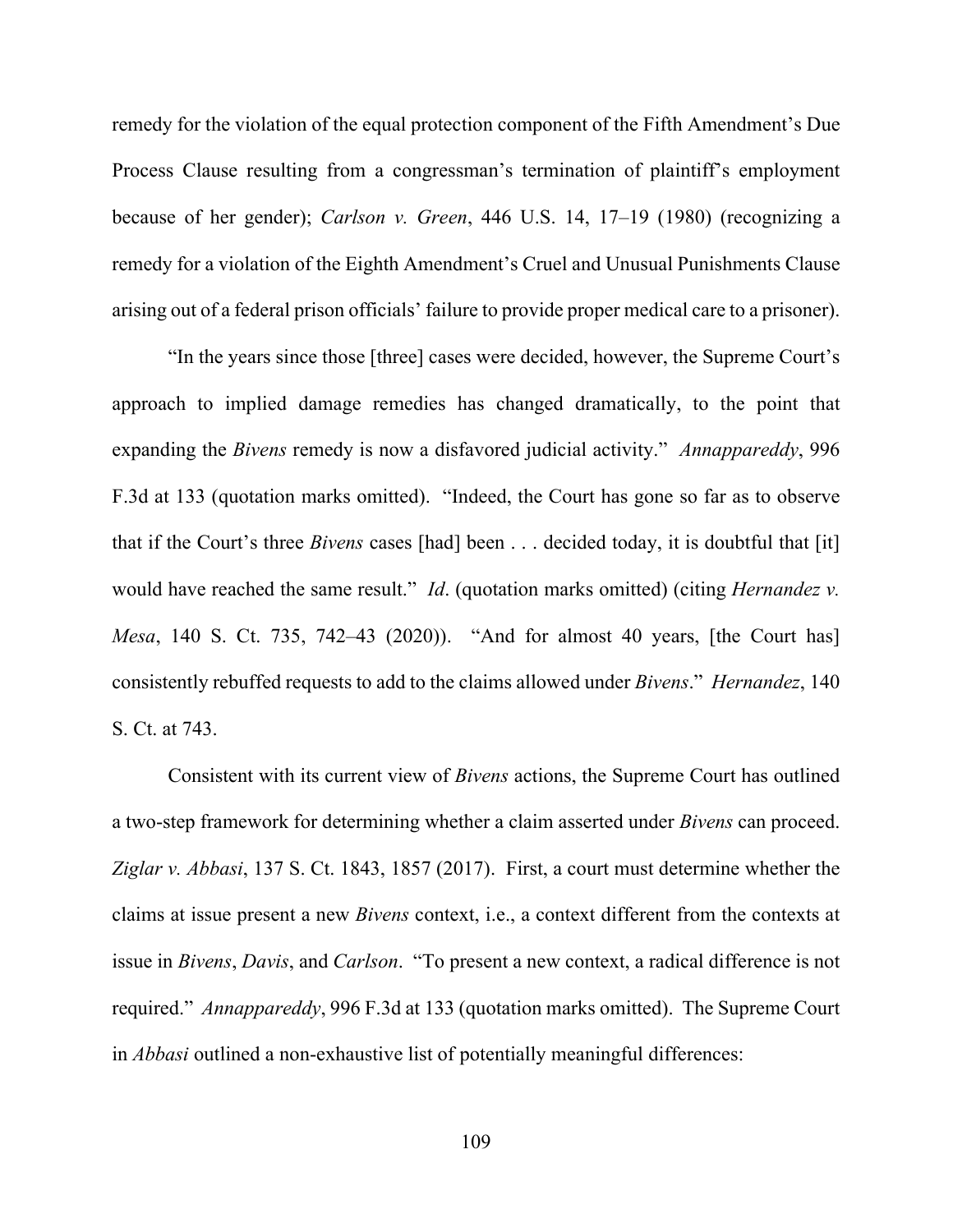the rank of the officers involved; the constitutional right at issue; the generality or specificity of the official action; the extent of judicial guidance as to how an officer should respond to the problem or emergency to be confronted; the statutory or other legal mandate under which the officer was operating; the risk of disruptive intrusion by the Judiciary into the functioning of other branches; or the presence of potential special factors that previous *Bivens* cases did not consider.

*Abbasi*, 137 S. Ct. at 1860. "If the context is *not* new . . . then a *Bivens* remedy continues to be available." *Annappareddy*, 996 F.3d at 133 (quotation marks omitted) (emphasis in original). "But if the context is new, courts must move on to the second step of the *Bivens* analysis: evaluat[ing] whether there are special factors *counselling hesitation* in the absence of affirmative action by Congress." *Id*. (quotation marks omitted) (emphasis in original). "If such special factors are present, a *Bivens* action is not available." *Id*. (quotation marks omitted).

Applying the *Abbasi* framework to Strickland's Fifth Amendment Equal Protection claim, the first step is to determine whether that claim presents a new *Bivens* context. On the one hand, the Supreme Court has already extended *Bivens* to a Fifth Amendment Equal Protection claim arising in the context of sex discrimination in federal employment. *See Davis*, 442 U.S. at 248–49 (1979) (recognizing a remedy for the violation of the equal protection component of the Fifth Amendment's Due Process Clause resulting from a congressman's termination of plaintiff's employment because of her gender). In addition, there is relatively clear judicial guidance, albeit in the context of federal discrimination statutes rather than *Bivens* actions, as to how a supervisory official should respond to a complaint that an employee is being sexually harassed by another employee.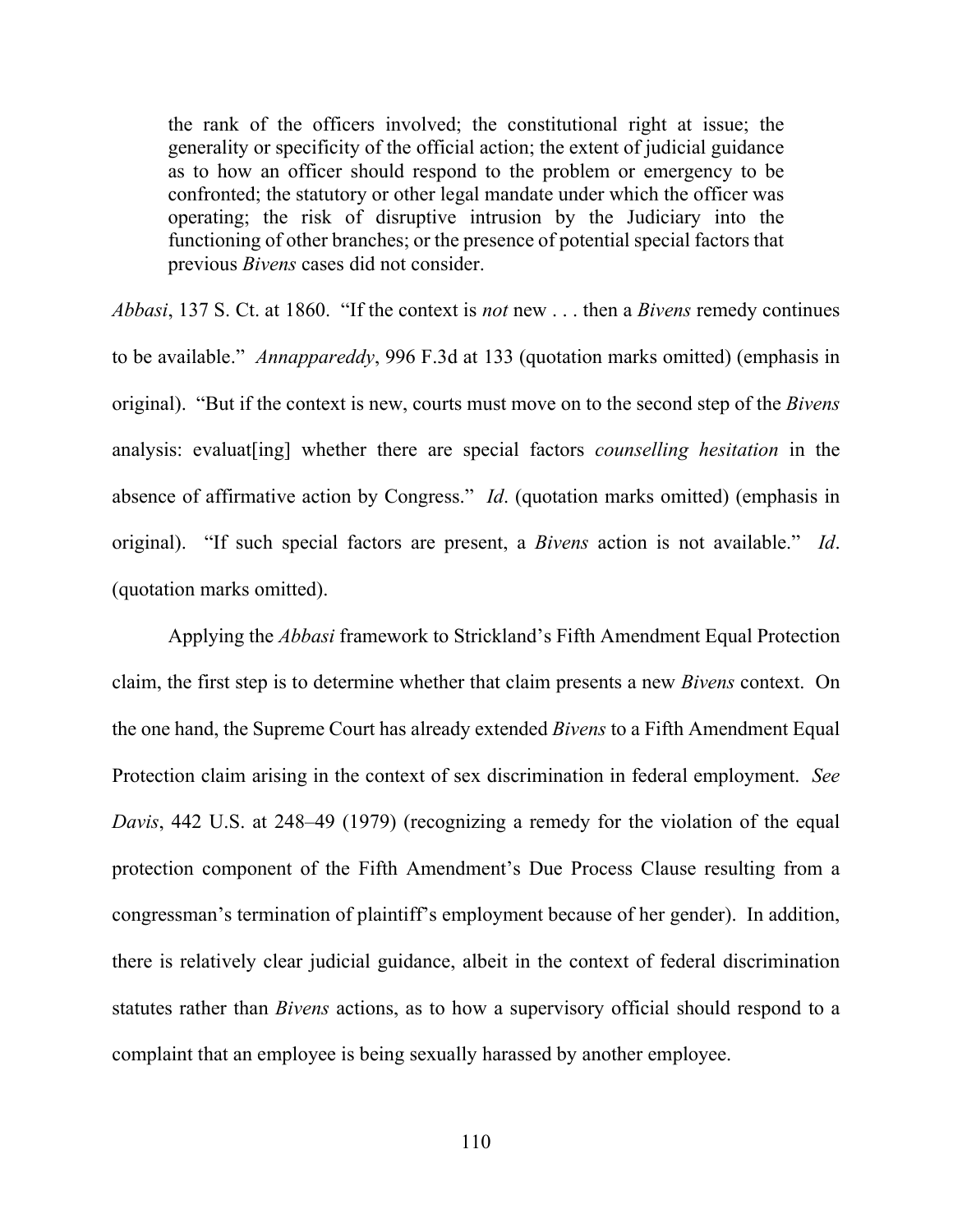But those two factors aside, Strickland's claim clearly appears to us to present a new context. To begin with, the defendants against whom the claim is asserted—a federal circuit judge, a federal public defender, and other federal judiciary employees—are strikingly different from the sole defendant in *Davis*, "who was a United States Congressman at the time th[e] case commenced." 442 U.S. at 228. Further, the actions that Strickland seeks to challenge in her Fifth Amendment Equal Protection claim are more far-reaching than the one specific action that was challenged by the plaintiff in *Davis*, i.e., the defendant congressman's issuance of a letter terminating her employment because he believed that a man was needed in the position that she occupied. 442 U.S. at 230 (the letter concluded "that it was essential that the understudy to my Administrative Assistant be a man"). More specifically, Strickland is challenging defendants' response to her initial allegations of sexual harassment, as well as the manner in which the EDR Plan was executed by defendants in response to her request for an investigation and mediation. Further, unlike the situation in *Davis*, where the defendant congressman was not operating under any specific statutory or legal mandate when he issued the termination letter to the plaintiff, the defendants in this action were operating under the framework of the EDR Plan when they responded, or attempted to respond, to Strickland's allegations of sexual harassment. Finally, the fact that Congress has, to date, intentionally exempted the federal judiciary from the reach of anti-discrimination employment statutes appears to be a potential special factor that was not at issue in the previous *Bivens* cases. Thus, in sum, we conclude that Strickland's Fifth Amendment equal protection claim presents a new *Bivens* context.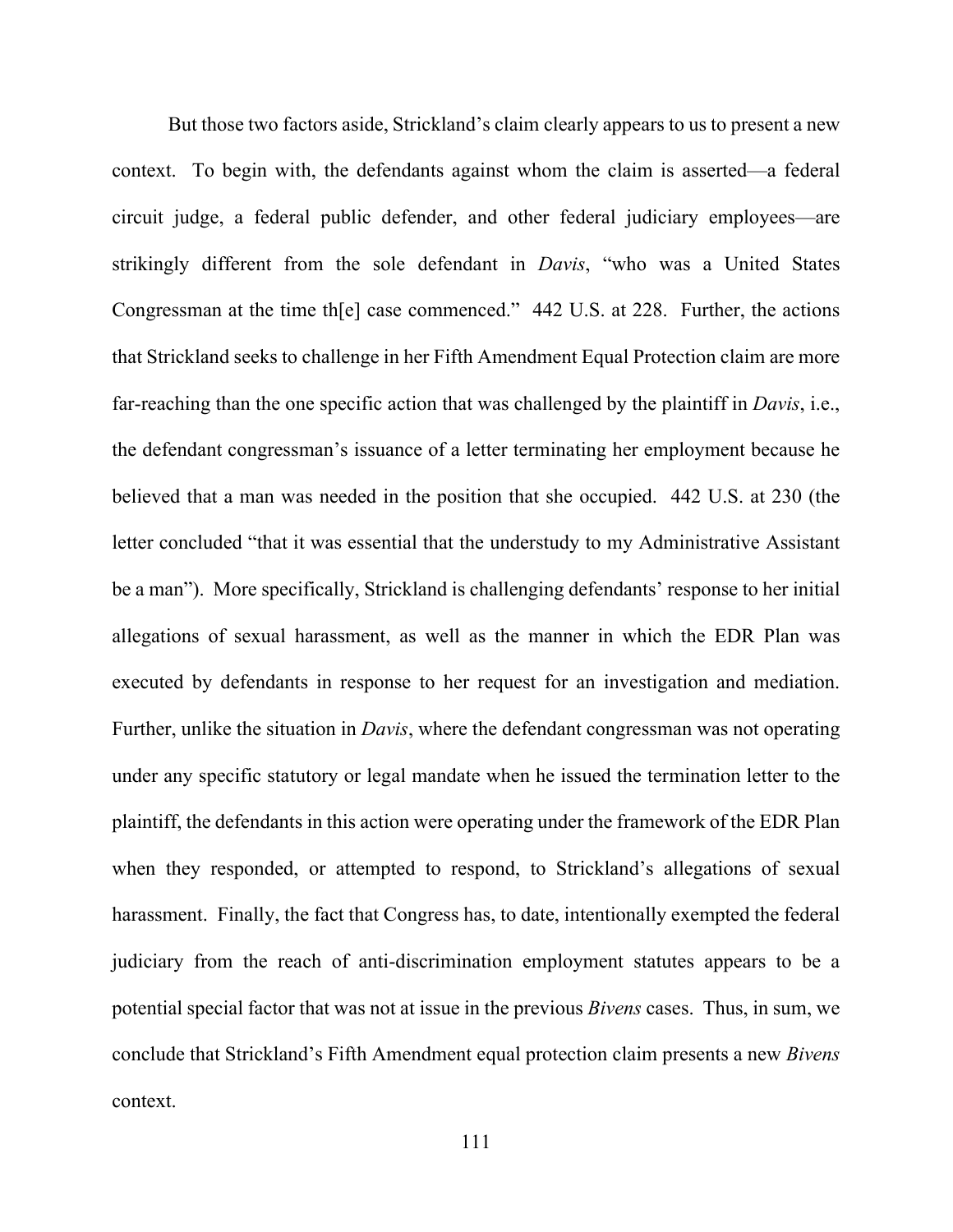Because Strickland's Fifth Amendment equal protection claim presents a new *Bivens* context, the next question is whether there are special factors that counsel hesitation in the absence of affirmative action by Congress. As previously noted, Congress has, to date, intentionally exempted the federal judiciary from the reach of federal employment statutes (including, as discussed in greater detail below, the Civil Service Reform Act), and has instead effectively allowed the federal judiciary to police itself in terms of addressing claims of employment discrimination by federal judiciary employees. In light of that backdrop, it seems clear to us that the question of whether a damages action should be allowed against federal judicial officials in their individual capacities "is a decision for the Congress to make, not the courts." *Abbasi*, 137 S. Ct. at 1860. Thus, we conclude that *Bivens* should not be extended to the Fifth Amendment equal protection claim asserted by Strickland in her complaint.

## *G. The Civil Service Reform Act*

Defendants also argue that Strickland's claims are all barred by the Civil Service Reform Act, 5 U.S.C. § 1101 et seq. (CSRA). We reject that argument.

"The CSRA, enacted in 1978, 'comprehensively overhauled the civil service system,' replacing a patchwork of rules and regulations with a 'new framework for evaluating adverse personnel actions against [federal employees].'" *Dotson*, 398 F.3d at 163 (quoting *Lindahl v. Office of Pers. Mgmt*., 470 U.S. 768, 773–74 (1985)). "'[T]o balance the legitimate interests of the various categories of federal employees with the needs of sound and efficient administration,' the CSRA creates 'an integrated scheme of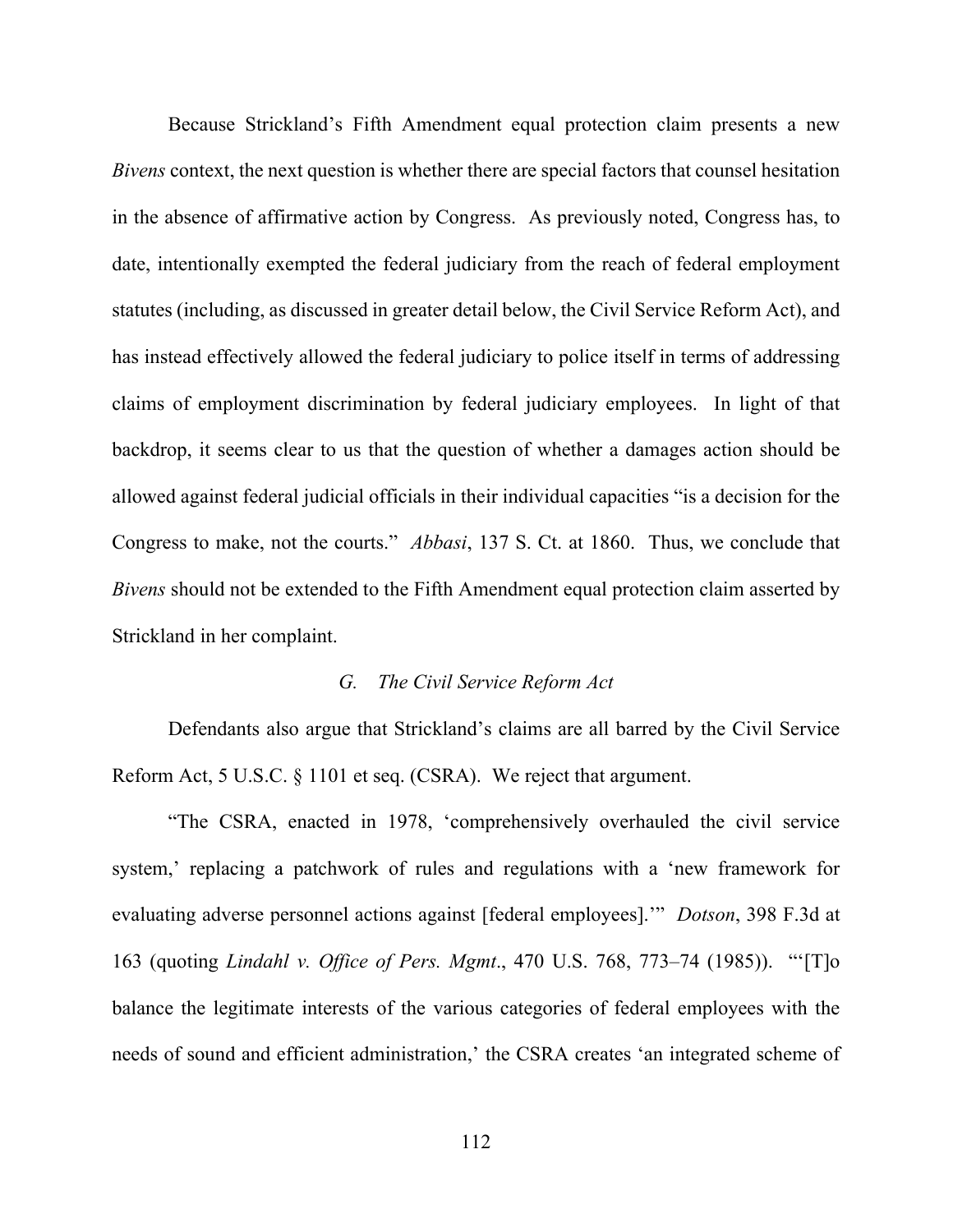administrative and judicial review' for adverse employment actions." *Id*. (quoting *United States v. Fausto*, 484 U.S. 439, 445 (1988)).

The CSRA does not, however, "afford . . . administrative or judicial review to judicial branch employees such as [Strickland]." *Id*. "The CSRA divides civil service personnel into three main classifications: the senior executive service, the competitive service, and the excepted service." *Id*. "[E]mployees of the judicial branch . . . qualify as excepted service personnel because they are neither in the executive branch nor included in the competitive service by statute." *Id*. Although "[t]hree sections of the CSRA, Chapters 23, 43, and 75, afford detailed procedural protections to civil service employees who experience adverse employment actions," none of them apply to excepted service judicial branch employees such as Strickland. *Id*.

The Supreme Court and federal circuit courts have all noted the comprehensive nature of the CSRA and concluded that the lack of remedy provided therein to certain classes of federal employees is not due to inadvertence on the part of Congress. *See Schweiker v. Chilicky*, 487 U.S. 412, 423 (1988); *Dotson*, 398 F.3d at 167–68 (collecting cases). As a result, the Supreme Court and federal circuit courts have generally refused to create additional *Bivens* remedies for those classes of federal employees. *See Schweiker*, 487 U.S. at 423 ("When the design of a Government program [such as the CSRA] suggests that Congress has provided what it considers adequate remedial mechanisms for constitutional violations that may occur in the course of its administration," the Court "ha[s] not created additional *Bivens* remedies"); *Dotson*, 398 F.3d at 167–68 (collecting cases). More specifically, the Supreme Court and federal circuit courts have generally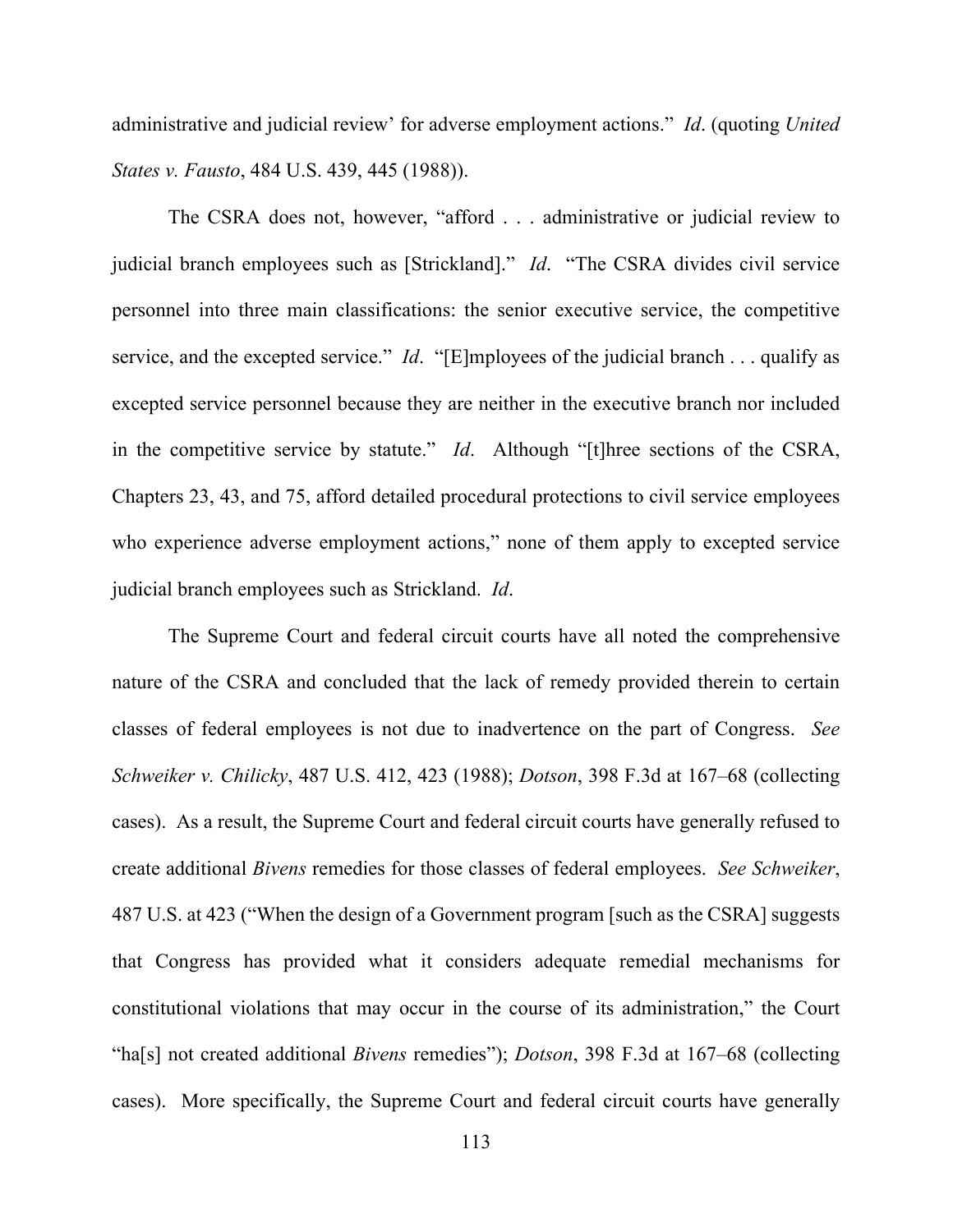treated the comprehensiveness of the CSRA as a special factor that weighs against creating *Bivens* remedies for federal employees who lack remedies under the CSRA. Thus, and for the reasons we have previously discussed, we agree with defendants that the CSRA effectively operates to preclude Strickland from asserting *Bivens* claims for money damages against the Individual Capacity Defendants in this case.

But that still leaves open the question of whether the CSRA also operates to preclude Strickland from asserting her nonstatutory review claims seeking equitable relief against the Official Capacity Defendants. Those claims, as we have discussed, seek to enjoin the Official Capacity Defendants from exceeding the scope of their authority or acting unconstitutionally in their design of the Fourth Circuit's EDR Plan, as well as in their administration of the EDR Plan and its procedures in her particular case.

"The circuits are divided as to whether equitable relief such as reinstatement is available to federal employees notwithstanding their general agreement that the CSRA precludes *Bivens* claims for damages." *Dotson*, 398 F.3d at 179. The Third and D.C. Circuits have concluded the CSRA does not preclude federal employees' claims for equitable relief, reasoning, in part, "that the CSRA does not" express Congress' intent to bar such actions "with sufficient strength and clarity to bar courts' traditional power to do equity." *Id.* at 180 (citing cases). "The First, Fourth, Ninth, Tenth, and Eleventh Circuits," on the other hand, "have concluded from the comprehensive nature of the CSRA that Congress did not intend for federal employees to pursue supplemental judicial relief, even in equity, for classic employment disputes." *Id*. at 179 (citing cases).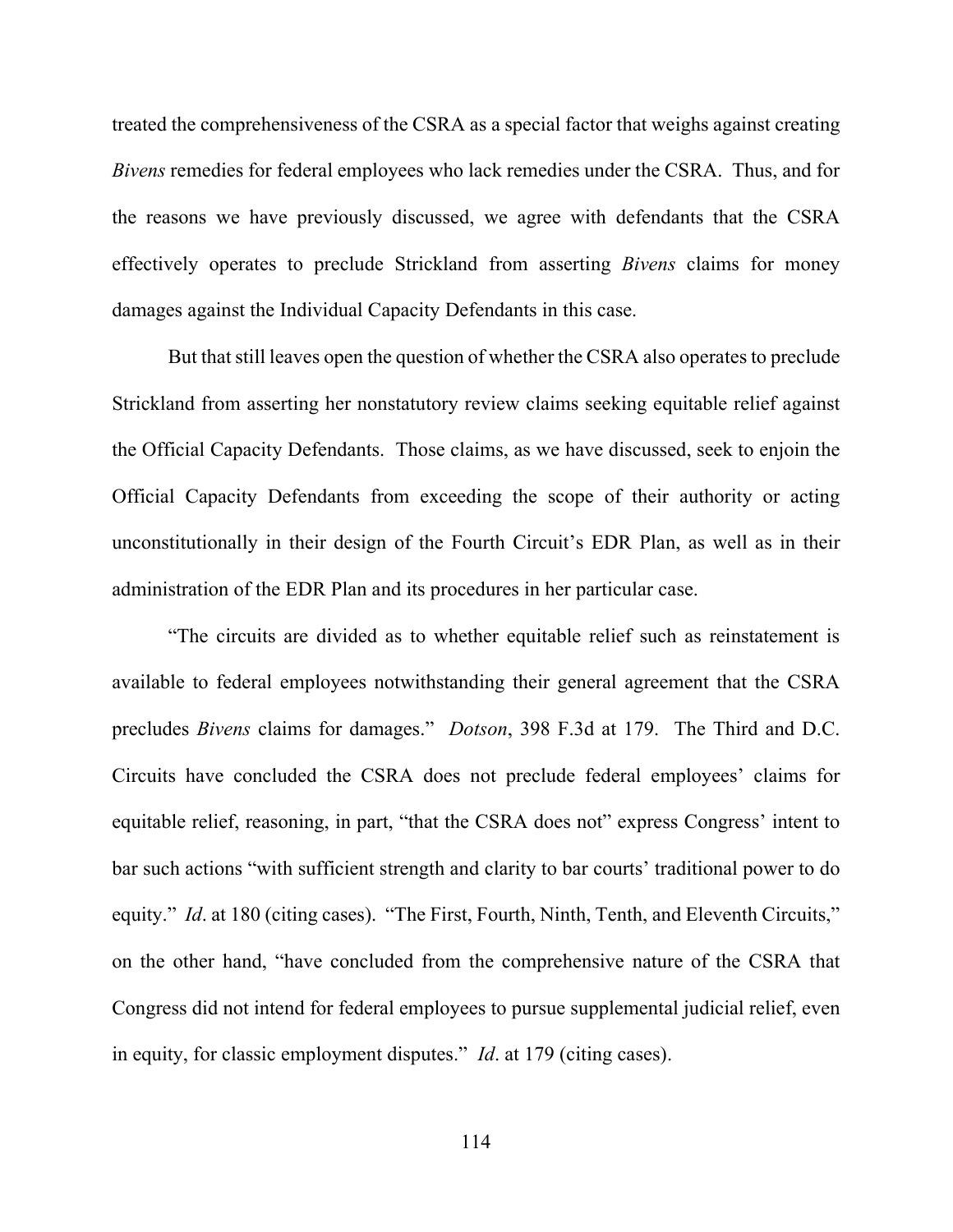The Fourth Circuit addressed this general issue nearly forty years ago in *Pinar v. Dole*, 747 F.2d 899 (4th Cir. 1984). The plaintiff in that case was a Federal Aviation Administration (FAA) police officer who filed suit against the Secretary of the Department of Transportation and various FAA officials "contesting three personnel actions taken against him: (1) the issuance of a letter of reprimand for making false and unfounded statements about another employee; (2) a two-day suspension without pay and benefits for mishandling his firearm; and (3) the termination of his temporary promotion to GS-6 for being unresponsive to authority." *Id*. at 902. The plaintiff claimed violations of his First Amendment rights and "his [F]ifth [A]mendment right to due process." *Id*. He "sought injunctive relief against the agency and money damages against the individual" defendants. *Id.* The district court dismissed the claims and the plaintiff appealed to the Fourth Circuit. The Fourth Circuit began its analysis by rejecting the plaintiff's "claim under the [F]irst [A]mendment for damages against the individual defendants." *Id*. at 904. The court noted, in pertinent part, that the CSRA afforded the plaintiff "constitutionally adequate procedures to protect his [F]irst [A]mendment rights" and that "[t]o afford [him] a full hearing with the right to direct judicial review of the relatively minor personnel actions he received would unduly frustrate the government's interest in efficiently administering the federal workforce." *Id*. at 908. As for the plaintiff's claim for equitable relief, the Fourth Circuit concluded that "[a] review of the remedial provisions of the CSRA support[ed] the finding that Congress clearly intended the comprehensive remedies available to [him] to be exclusive." *Id.* at 910. More specifically, the Fourth Circuit held that "in this case where the personnel actions are so minor in nature and where the available statutory remedies are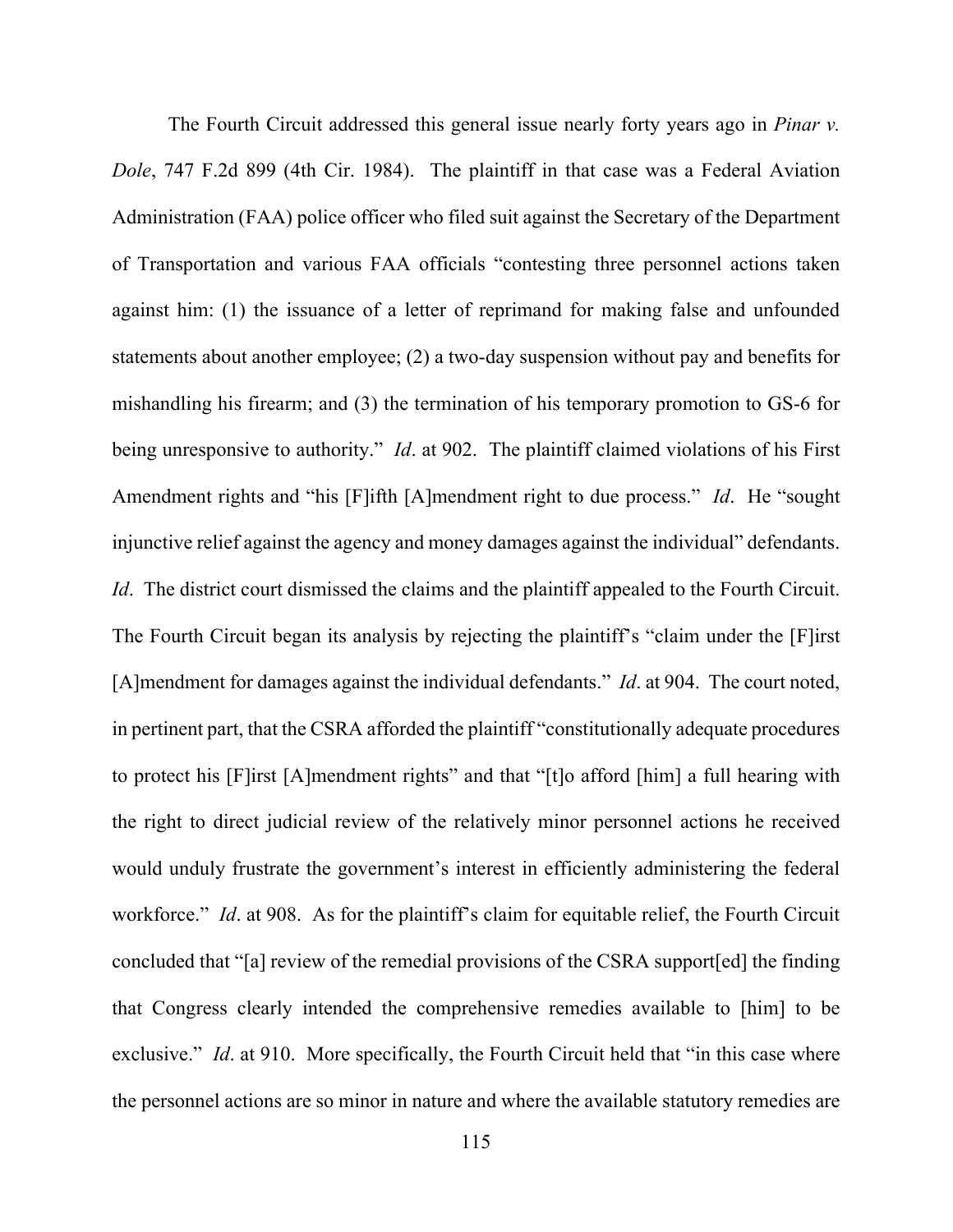constitutionally adequate to provide relief, we conclude that Congress intended that judicially-created remedies in district court not be made available." *Id*. at 912.

Strickland's case, however, is distinguishable from *Pinar* and thus requires us to decide an issue that was not decided in *Pinar*. Unlike the plaintiff in *Pinar*, Strickland is not simply challenging one or more personnel decisions. To be sure, she is alleging that she was subjected to sexual harassment in the workplace and that she was constructively discharged. But the substance of her claims focuses on the defendants' actions in both designing the EDR Plan, and in turn in executing the EDR Plan in response to her allegations of workplace sexual harassment. Strickland also effectively alleges that defendants' actions knowingly deprived her of meaningful review of her claims of sexual harassment and that these actions ultimately led to her constructive discharge.

In resolving this issue, we find persuasive the Third Circuit's decision in *Semper v. Gomez*, 747 F.3d 229 (3d Cir. 2014). That case was filed by a federal probation officer challenging his termination. The Third Circuit "concluded that the CSRA precluded [his] constitutional claims for equitable and declaratory relief because he was a judicial employee who could pursue meaningful relief under a remedial plan adopted by the District Court of the Virgin Islands that provide[d] for meaningful review of his claims by judicial officers." *Id*. at 235. In reaching this result, the Third Circuit "conclude[d] that the CSRA precludes a federal employee from litigating constitutional claims for equitable and declaratory relief in a [28 U.S.C.] § 1331 action where the employee could pursue meaningful relief under a remedial plan that provides for meaningful review of his or her claims by judicial officers," but that "a federal employee who could not pursue meaningful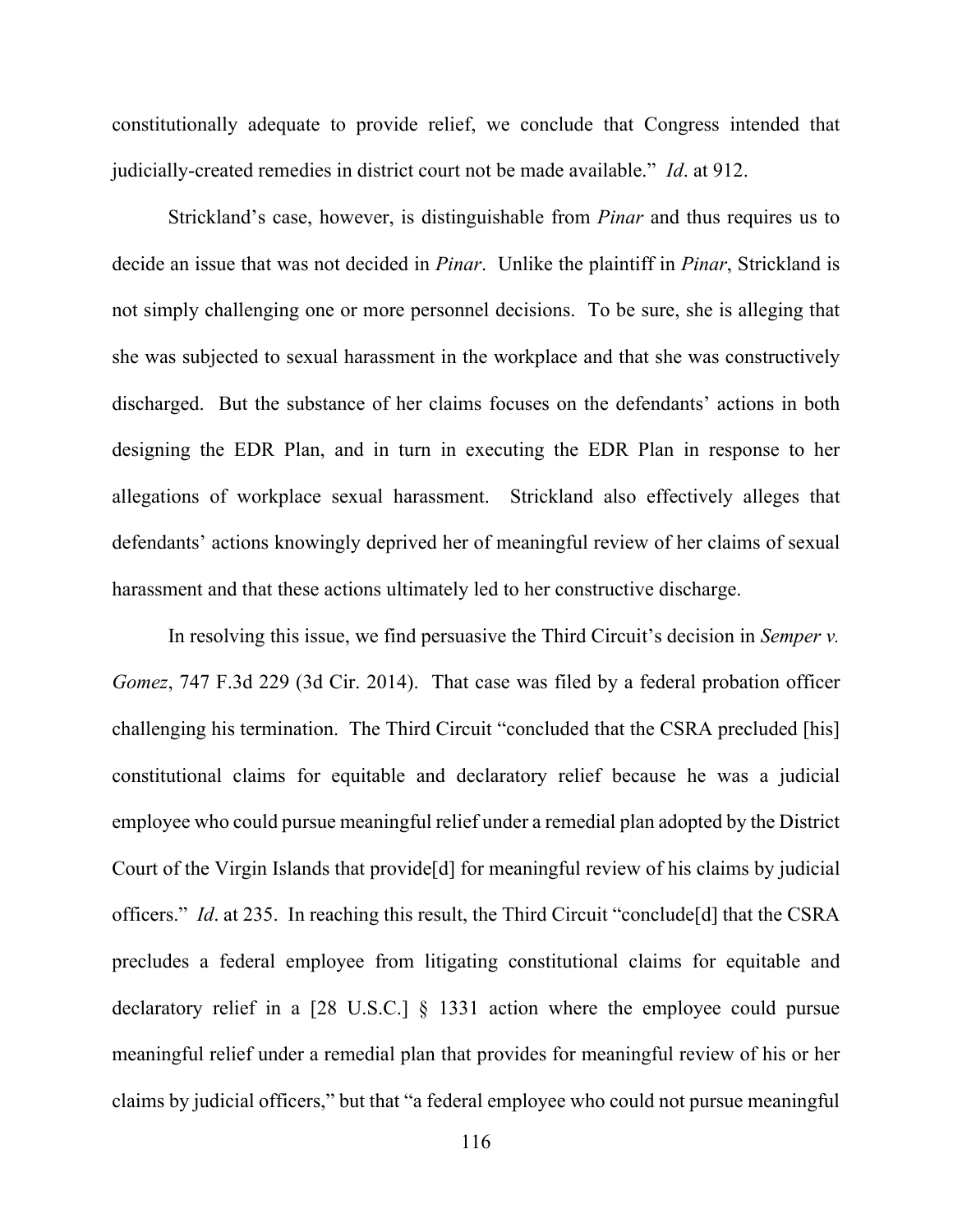relief through a remedial plan that includes some measure of meaningful judicial review *has the right to seek equitable and declaratory relief for alleged constitutional violations in a 'federal question' action filed pursuant to § 1331*." *Id*. at 242 (emphasis added). In so concluding, the Third Circuit noted "that it would be unnecessary and even inappropriate to allow a judicial employee to file a lawsuit against a judicial officer where the judiciary has already provided a means for this person to obtain meaningful relief together with a measure of judicial review." *Id*. at 243.

Generally speaking, an EDR Plan like the one in place in the Fourth Circuit is designed to "provide[] for both a measure of judicial review and the means to obtain meaningful relief to an employee covered under th[e] . . . Plan who claims a denial of the rights granted [t]hereunder." *Semper*, 747 F.3d at 244 (quotation marks and brackets omitted). But Strickland's allegations that the Official Capacity Defendants exceeded their authority and/or acted unconstitutionally in the manner in which they implemented the EDR plan and considered her claims of sexual harassment place Strickland's case within the exception identified by the Third Circuit in *Semper*. These allegations present a situation where Strickland contends that she has been deprived of a forum for meaningful review of her claims by judicial officers. As a result, we conclude that the CSRA should not be interpreted as precluding Strickland's claims for equitable relief against the Official Capacity Defendants.